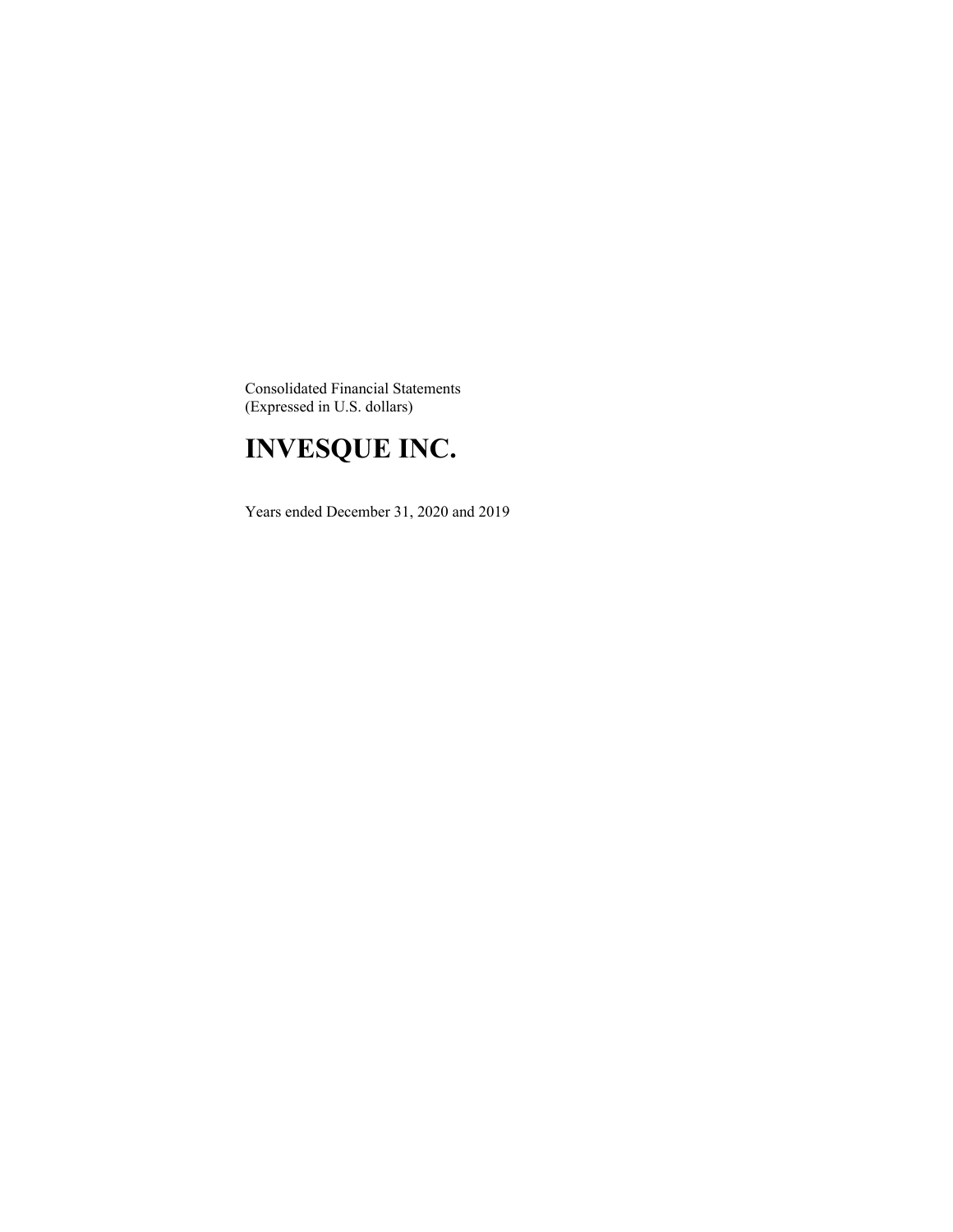

KPMG LLP Bay Adelaide Centre 333 Bay Street, Suite 4600 Toronto, ON M5H 2S5 Canada Tel 416-777-8500 Fax 416-777-8818

### **INDEPENDENT AUDITORS' REPORT**

To the Shareholders of Invesque Inc.,

### *Opinion*

We have audited the consolidated financial statements of Invesque Inc. (the Entity), which comprise:

- the consolidated statements of financial position as at December 31, 2020 and December 31, 2019
- the consolidated statements of income (loss) and comprehensive income (loss) for the years then ended
- the consolidated statements of changes in shareholders' equity for the years then ended
- the consolidated statements of cash flows for the years then ended
- and notes to the consolidated financial statements, including a summary of significant accounting policies

(Hereinafter referred to as the "financial statements").

In our opinion, the accompanying financial statements present fairly, in all material respects, the consolidated financial position of the Entity at December 31, 2020 and December 31, 2019, and its consolidated financial performance and its consolidated cash flows for the years ended December 31, 2020 and December 31, 2019 in accordance with International Financial Reporting Standards (IFRS).

#### *Basis for Opinion*

We conducted our audit in accordance with Canadian generally accepted auditing standards. Our responsibilities under those standards are further described in the "*Auditors' Responsibilities for the Audit of the Financial Statements*" section of our auditors' report.

We are independent of the Entity in accordance with the ethical requirements that are relevant to our audit of the financial statements in Canada and we have fulfilled our other ethical responsibilities in accordance with these requirements.

We believe that the audit evidence we have obtained is sufficient and appropriate to provide a basis for our opinion.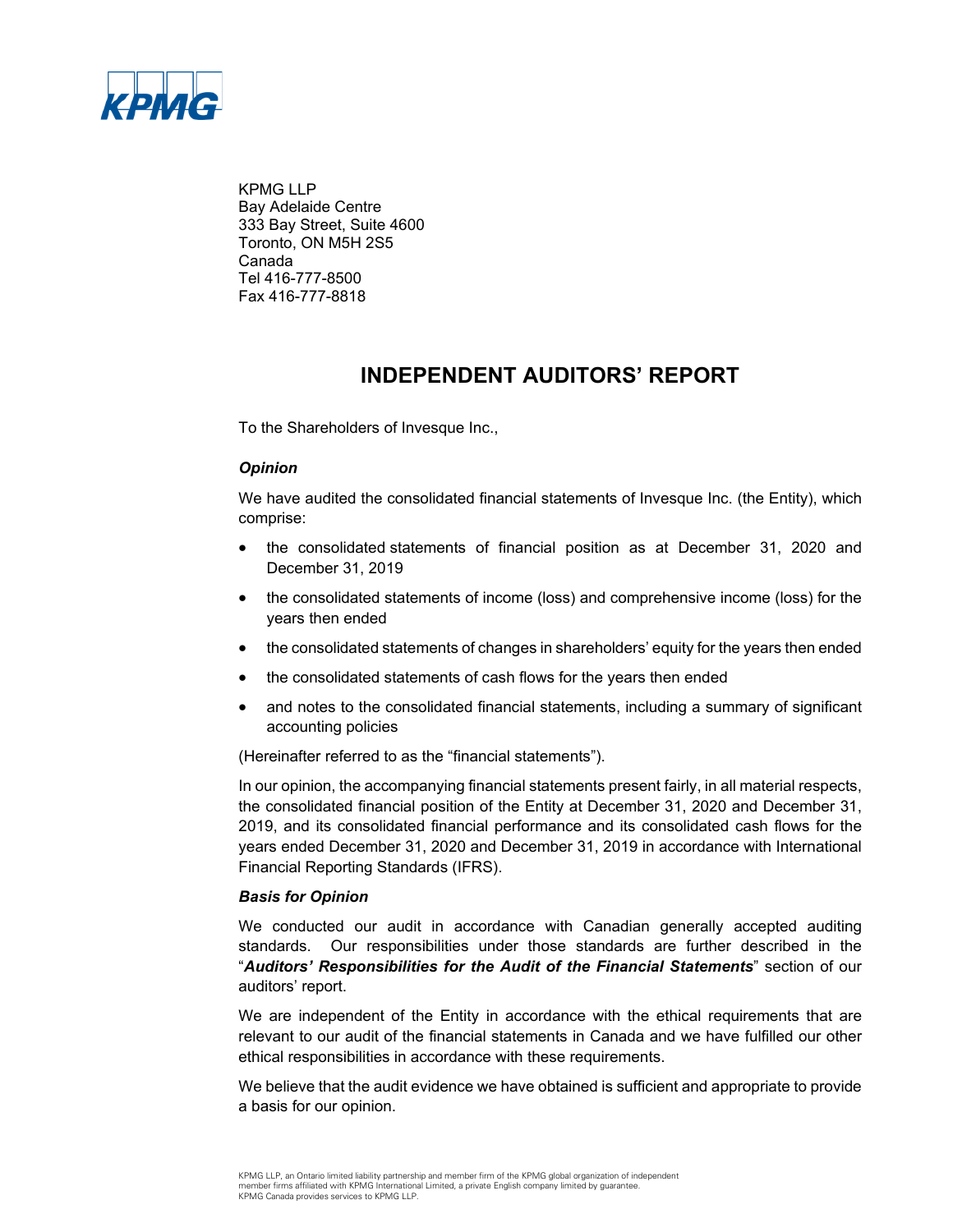

### *Key Audit Matters*

Key audit matters are those matters that, in our professional judgment, were of most significance in our audit of the financial statements for the year ended December 31, 2020. These matters were addressed in the context of our audit of the financial statements as a whole, and in forming our opinion thereon, and we do not provide a separate opinion on these matters.

We have determined the matters described below to be the key audit matters to be communicated in our auditors' report.

#### *Evaluation of liquidity assessment*

#### *Description of the matter*

We draw attention to Note  $1(a)$  and  $1(g)$  of the financial statements. While there are uncertainties in assessing future liquidity requirements under normal operating conditions, the stressed conditions caused by COVID-19 have introduced increased uncertainties. The pandemic has had an impact on results and operations of the Entity, including decreased occupancy, delays in collections from tenants, and increased operating expenses. The Entity expects that the pandemic could continue to have a negative effect on its results of operations, financial position and cash flows, particularly if negative economic and public health conditions in the United States and Canada persist for a significant period of time.

The Entity believes that it has sufficient available liquidity to meet its minimum obligations as they come due and to comply with financial covenants in its credit facilities, as amended, for a period of at least 12 months from December 31, 2020. Further, the Entity has assessed that there are no material uncertainties related to events or conditions that may cast significant doubt upon the Entity's ability to continue as a going concern. In making this significant judgment, the Entity has prepared a cash flow forecast with the most significant assumptions in the preparation of such forecast being the ability of its most significant tenant to meet its projected rental obligations to the Entity and the continued availability of financing.

#### *Why the matter is a key audit matter*

We identified the evaluation of liquidity assessment as a key audit matter. This evaluation required significant auditor judgment in assessing the Entity's cash flow forecast due to the degree of uncertainty in the most significant assumptions resulting from the impact of COVID-19.

#### *How the matter was addressed in the audit*

The primary procedures we performed to address this key audit matter included the following:

We compared the projected rental obligations of the Entity's most significant tenant included in the cashflow forecast to recent payment history and assessed the sensitivity of possible changes in the assumption on the cash flow forecast.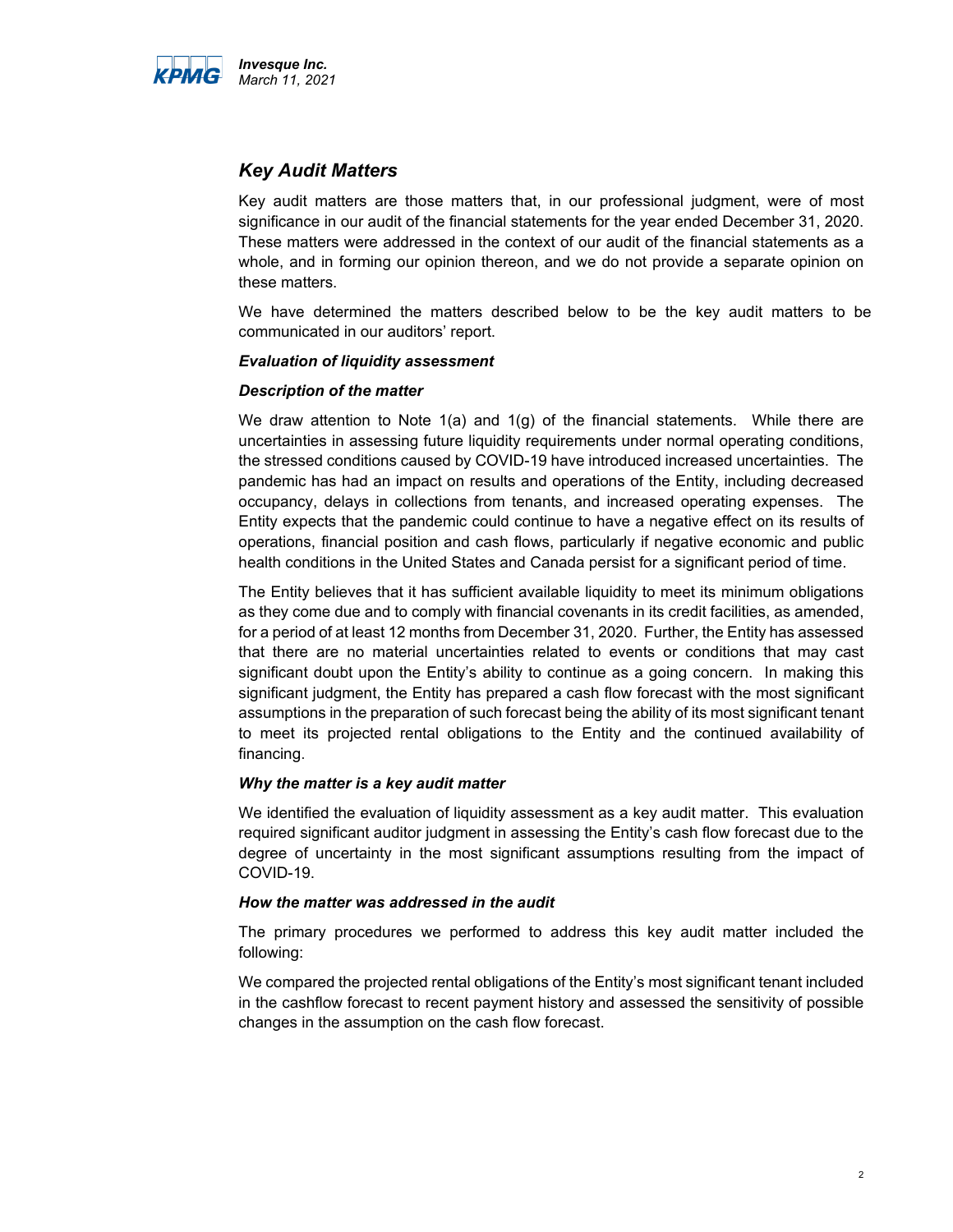

We evaluated the continued availability of financing by:

- Considering the ratio of forecasted mortgage financing to forecasted fair value of the underlying properties for a selection of mortgages based on our understanding of the underlying properties and the industry.
- Analyzing the Entity's forecasted compliance with significant financial covenants contained in loan agreements using information contained in the cash flow forecast and the terms of the loan agreements.

We evaluated the impact of changes in the projected rental obligations of Entity's major tenant and continued availability of financing on management's conclusion that there are no material uncertainties related to events or conditions that may cast significant doubt upon the Entity's ability to continue as a going concern.

We also assessed the disclosures related to the Entity's significant judgment about whether there are material uncertainties related to events or conditions that may cast significant doubt upon the Entity's ability to continue as a going concern.

#### *Evaluation of the fair value of investment properties in use*

#### *Description of the matter*

We draw attention to Notes  $1(f)(i)$ ,  $2(b)$ , and 6 of the financial statements. Investment properties consist of investment properties in use and investment properties under development. The Entity uses the fair value model to account for investment properties in use. The fair value of investment properties in use is \$863,658 thousand. Significant assumptions used when determining the fair value of investment properties in use include capitalization rates and stabilized future cash flows for each property.

#### *Why the matter is a key audit matter*

We identified the evaluation of the fair value of investment properties in use as a key audit matter. This matter represented an area of significant risk of material misstatement given the magnitude of investment properties in use and the high degree of estimation uncertainty in determining the fair value of investment properties in use. Additionally, significant auditor judgment and involvement of those with specialized skills and knowledge were required in evaluating the results of our audit procedures due to the sensitivity of the fair value of investment properties in use to minor changes in significant assumptions.

#### *How the matter was addressed in the audit*

The primary procedures we performed to address this key audit matter included the following:

For a selection of investment properties in use, we compared stabilized future cash flows to the actual historical cash flows for each investment property. We took into account the changes in conditions and events affecting the investment properties in use to assess the adjustments, or lack of adjustments, made by the Entity in arriving at those stabilized future cash flows.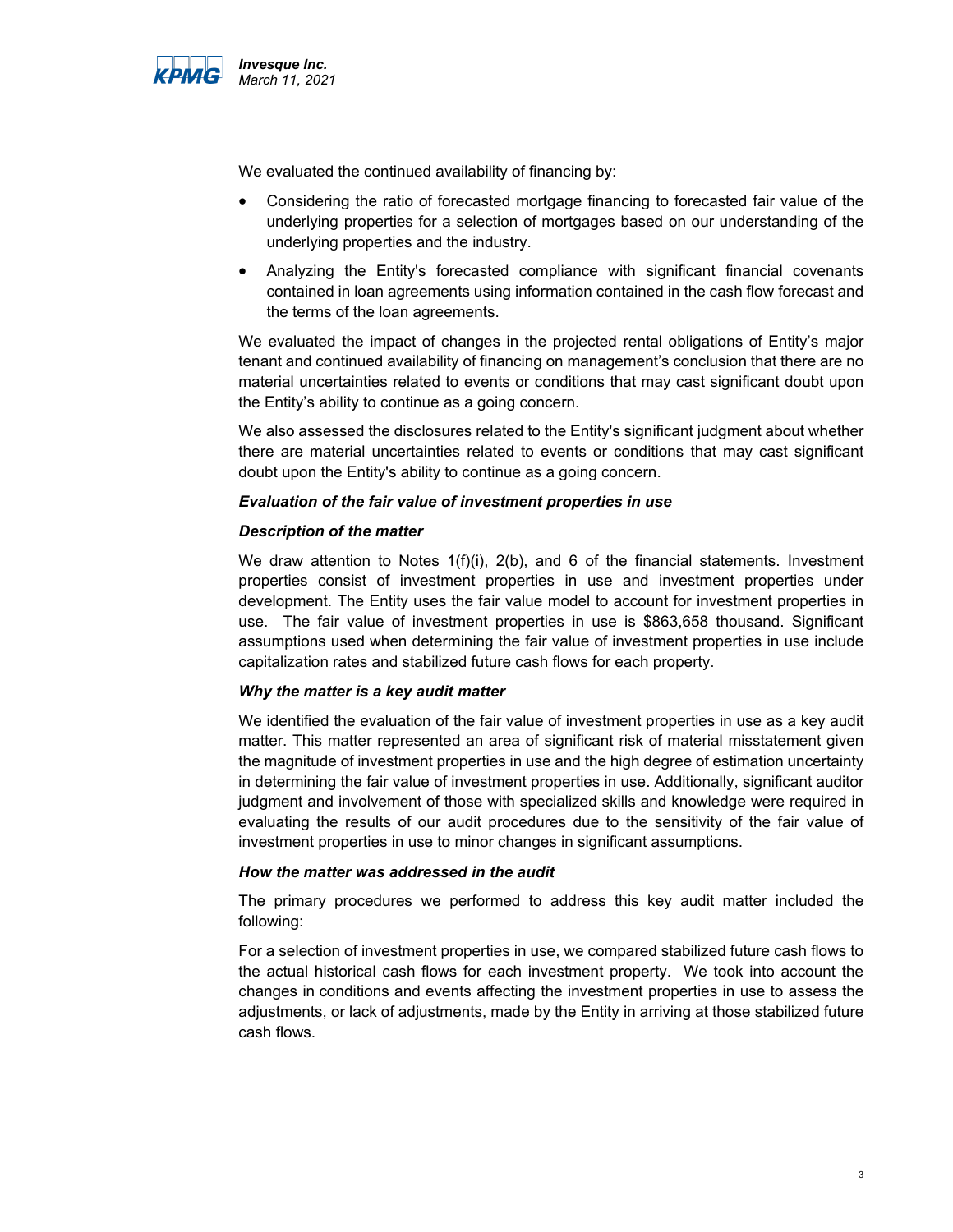

For a selection of investment properties in use, we involved valuations professionals with specialized skills and knowledge, who assisted in evaluating capitalization rates. These rates were evaluated by comparing them to published reports of real estate industry commentators taking into consideration the features of the specific investment property.

#### *Other Information*

Management is responsible for the other information. Other information comprises:

- the information included in Management's Discussion and Analysis filed with the relevant Canadian Securities Commissions.
- the information, other than the financial statements and the auditors' report thereon, included in a document likely to be entitled "2020 Annual Report."

Our opinion on the financial statements does not cover the other information and we do not and will not express any form of assurance conclusion thereon.

In connection with our audit of the financial statements, our responsibility is to read the other information identified above and, in doing so, consider whether the other information is materially inconsistent with the financial statements or our knowledge obtained in the audit and remain alert for indications that the other information appears to be materially misstated.

We obtained the information included in Management's Discussion and Analysis filed with the relevant Canadian Securities Commissions as of the date of the auditors' report. If, based on the work we have performed on this other information, we conclude that there is a material misstatement of this other information, we are required to report that fact in the auditors' report.

We have nothing to report in this regard.

The information, other than the financial statements and the auditors' report thereon, included in a document likely to be entitled "2020 Annual Report" is expected to be made available to us after the date of this auditors' report. If, based on the work we will perform on this other information, we conclude that there is a material misstatement of this other information, we are required to report that fact to those charged with governance.

#### *Responsibilities of Management and Those Charged with Governance for the Financial Statements*

Management is responsible for the preparation and fair presentation of the financial statements in accordance with International Financial Reporting Standards (IFRS), and for such internal control as management determines is necessary to enable the preparation of financial statements that are free from material misstatement, whether due to fraud or error.

In preparing the financial statements, management is responsible for assessing the Entity's ability to continue as a going concern, disclosing as applicable, matters related to going concern and using the going concern basis of accounting unless management either intends to liquidate the Entity or to cease operations, or has no realistic alternative but to do so.

Those charged with governance are responsible for overseeing the Entity's financial reporting process.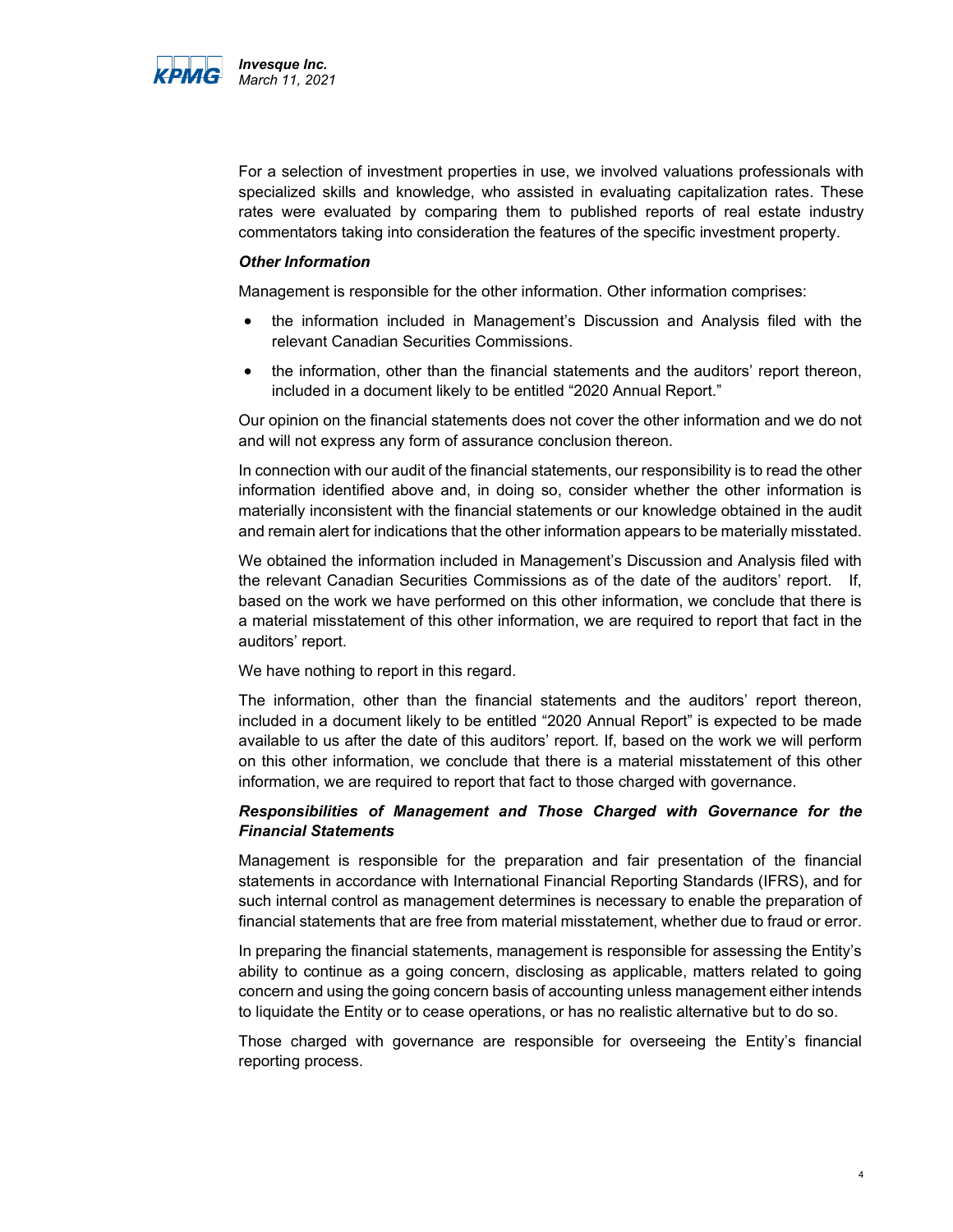

#### *Auditors' Responsibilities for the Audit of the Financial Statements*

Our objectives are to obtain reasonable assurance about whether the financial statements as a whole are free from material misstatement, whether due to fraud or error, and to issue an auditors' report that includes our opinion.

Reasonable assurance is a high level of assurance, but is not a guarantee that an audit conducted in accordance with Canadian generally accepted auditing standards will always detect a material misstatement when it exists.

Misstatements can arise from fraud or error and are considered material if, individually or in the aggregate, they could reasonably be expected to influence the economic decisions of users taken on the basis of the financial statements.

As part of an audit in accordance with Canadian generally accepted auditing standards, we exercise professional judgment and maintain professional skepticism throughout the audit.

We also:

• Identify and assess the risks of material misstatement of the financial statements, whether due to fraud or error, design and perform audit procedures responsive to those risks, and obtain audit evidence that is sufficient and appropriate to provide a basis for our opinion.

The risk of not detecting a material misstatement resulting from fraud is higher than for one resulting from error, as fraud may involve collusion, forgery, intentional omissions, misrepresentations, or the override of internal control.

- Obtain an understanding of internal control relevant to the audit in order to design audit procedures that are appropriate in the circumstances, but not for the purpose of expressing an opinion on the effectiveness of the Entity's internal control.
- Evaluate the appropriateness of accounting policies used and the reasonableness of accounting estimates and related disclosures made by management.
- Conclude on the appropriateness of management's use of the going concern basis of accounting and, based on the audit evidence obtained, whether a material uncertainty exists related to events or conditions that may cast significant doubt on the Entity's ability to continue as a going concern. If we conclude that a material uncertainty exists, we are required to draw attention in our auditors' report to the related disclosures in the financial statements or, if such disclosures are inadequate, to modify our opinion. Our conclusions are based on the audit evidence obtained up to the date of our auditors' report. However, future events or conditions may cause the Entity to cease to continue as a going concern.
- Evaluate the overall presentation, structure and content of the financial statements, including the disclosures, and whether the financial statements represent the underlying transactions and events in a manner that achieves fair presentation.
- Communicate with those charged with governance regarding, among other matters, the planned scope and timing of the audit and significant audit findings, including any significant deficiencies in internal control that we identify during our audit.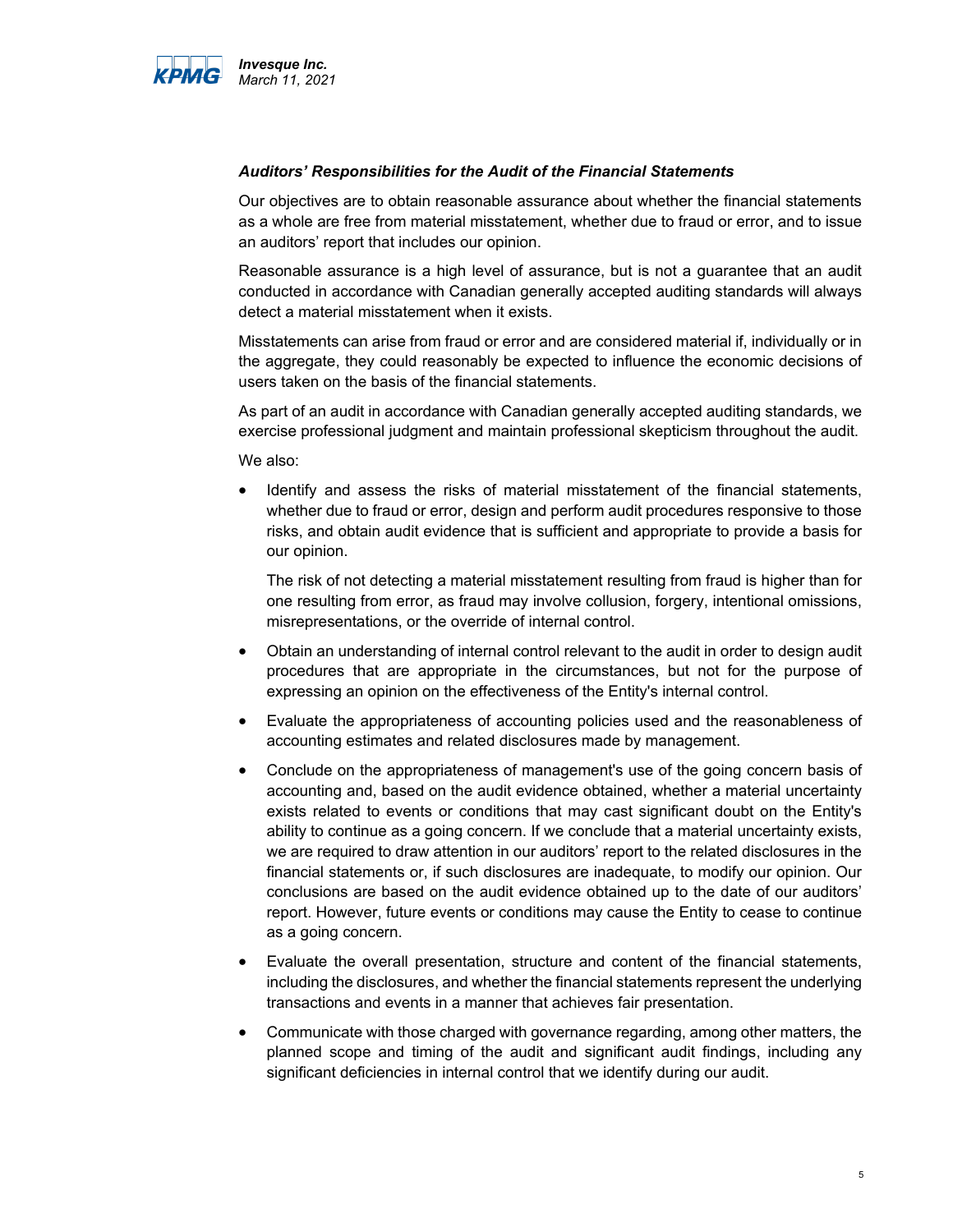

- Provide those charged with governance with a statement that we have complied with relevant ethical requirements regarding independence, and communicate with them all relationships and other matters that may reasonably be thought to bear on our independence, and where applicable, related safeguards.
- Obtain sufficient appropriate audit evidence regarding the financial information of the entities or business activities within the group Entity to express an opinion on the financial statements. We are responsible for the direction, supervision and performance of the group audit. We remain solely responsible for our audit opinion.
- Determine, from the matters communicated with those charged with governance, those matters that were of most significance in the audit of the financial statements of the current period and are therefore the key audit matters. We describe these matters in our auditors' report unless law or regulation precludes public disclosure about the matter or when, in extremely rare circumstances, we determine that a matter should not be communicated in our auditors' report because the adverse consequences of doing so would reasonably be expected to outweigh the public interest benefits of such communication.

 $KPMG$  11P

Chartered Professional Accountants, Licensed Public Accountants

The engagement partner on the audit resulting in this auditors' report is Thomas Rothfischer.

Toronto, Canada March 11, 2021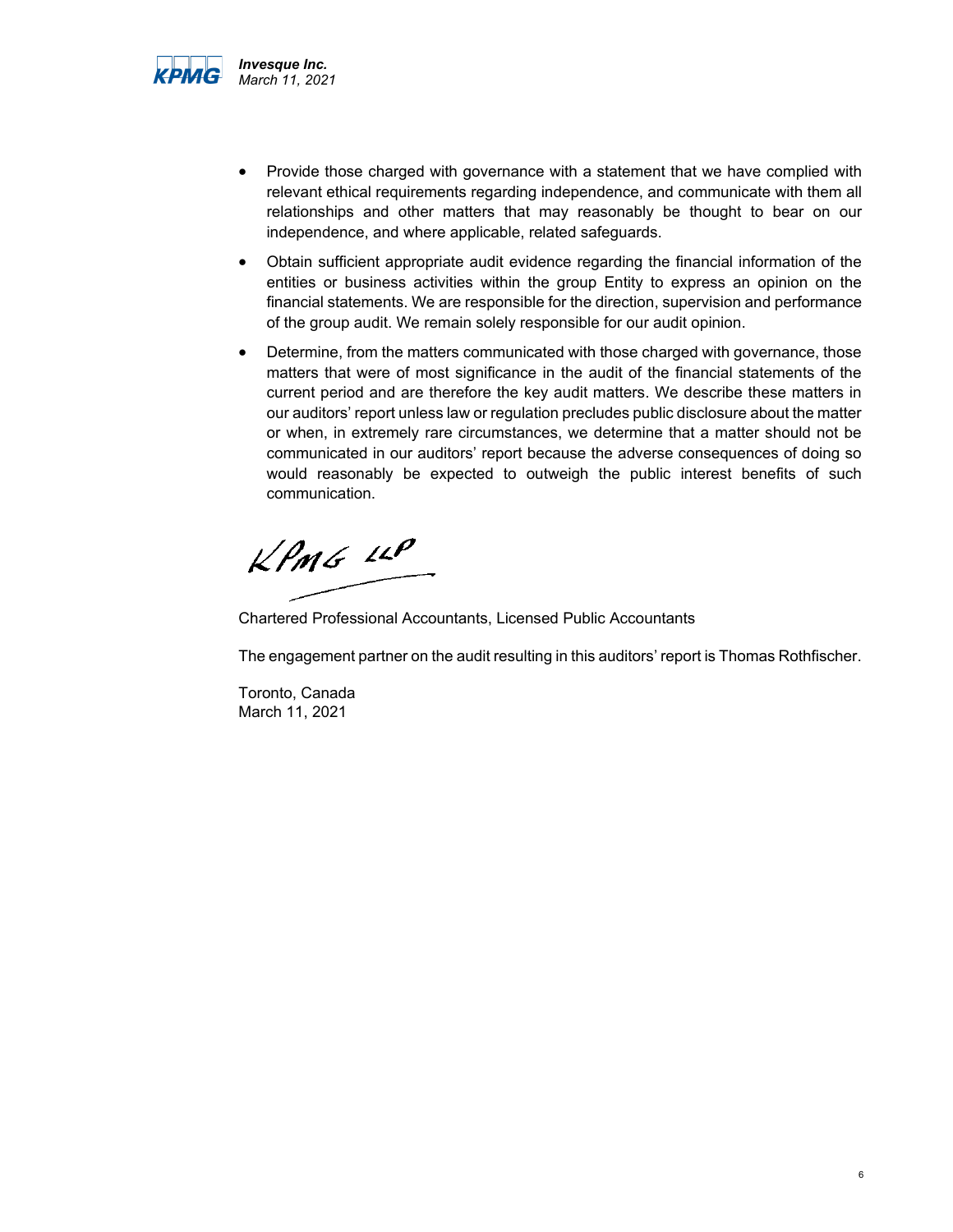Consolidated Statements of Financial Position (Expressed in thousands of U.S. dollars)

|                                                                              |                 | December 31, 2020 |                          | December 31, 2019<br>(Adjusted - note 3) |
|------------------------------------------------------------------------------|-----------------|-------------------|--------------------------|------------------------------------------|
| <b>Assets</b>                                                                |                 |                   |                          |                                          |
| Current assets:                                                              |                 |                   |                          |                                          |
| Cash                                                                         | \$              | 34,133            | \$                       | 11,838                                   |
| Tenant and other receivables                                                 |                 | 14,934            |                          | 6,937                                    |
| Property tax receivables                                                     |                 | 12,754            |                          | 11,020                                   |
| Loans receivable (note 4)                                                    |                 | 1,799             |                          | 4,249                                    |
| Assets held for sale (note 7)                                                |                 | 2,144             |                          | 12,201                                   |
| Other (note 5)                                                               |                 | 9,069<br>74,833   |                          | 6,184<br>52,429                          |
| Non-current assets:                                                          |                 |                   |                          |                                          |
| Loans receivable (note 4)                                                    |                 | 16,904            |                          | 37,405                                   |
| Derivative instruments (note 11)                                             |                 | 4,814             |                          | 64                                       |
| Investment in joint ventures (note 8)                                        |                 | 65,258            |                          | 107,994                                  |
| Investment properties (note 6)                                               |                 | 882,019           |                          | 969,634                                  |
| Property, plant and equipment, net (note 7)                                  |                 | 451,825           |                          | 459,942                                  |
| Other non-current assets (note 5)                                            |                 | 2,771             |                          | 3,270                                    |
|                                                                              |                 | 1,423,591         |                          | 1,578,309                                |
| Total assets                                                                 | $\overline{\$}$ | 1,498,424         | $\overline{\mathcal{S}}$ | 1,630,738                                |
| <b>Liabilities and Shareholders' Equity</b>                                  |                 |                   |                          |                                          |
| Current liabilities:                                                         |                 |                   |                          |                                          |
| Accounts payable and accrued liabilities                                     | \$              | 17,715            | \$                       | 18,885                                   |
| Accrued real estate taxes                                                    |                 | 14,518            |                          | 13,066                                   |
| Dividends payable                                                            |                 |                   |                          | 3,354                                    |
| Credit facilities (note 9)                                                   |                 | 10,000            |                          | 14,569                                   |
| Mortgages payable (note 10)                                                  |                 | 30,622            |                          | 43,024                                   |
| Derivative instruments (note 11)                                             |                 | 491               |                          |                                          |
| Other current liabilities (note 14)                                          |                 | 4,975<br>78,321   |                          | 3,015<br>95,913                          |
| Non-current liabilities:                                                     |                 |                   |                          |                                          |
| Credit facilities (note 9)                                                   |                 | 650,596           |                          | 632,390                                  |
| Mortgages payable (note 10)                                                  |                 | 268,842           |                          | 232,443                                  |
| Convertible debentures (note 12)                                             |                 | 92,411            |                          | 91,049                                   |
| Commonwealth preferred unit liability (note 13)                              |                 | 65,797            |                          | 63,654                                   |
| Derivative instruments (note 11)                                             |                 | 28,478            |                          | 7,966                                    |
| Deferred tax liability (note 24)                                             |                 |                   |                          | 6,944                                    |
| Other non-current liabilities (note 14)                                      |                 | 16,241            |                          | 16,736                                   |
| Non-controlling interest liability                                           |                 | 4,409             |                          | 3,499                                    |
|                                                                              |                 | 1,126,774         |                          | 1,054,681                                |
| <b>Total</b> liabilities                                                     |                 | 1,205,095         |                          | 1,150,594                                |
| Shareholders' equity:                                                        |                 |                   |                          |                                          |
| Common share capital (note 16)                                               |                 | 509,203           |                          | 504,561                                  |
| Equity settled deferred shares                                               |                 | 2,328             |                          | 733                                      |
| Preferred share capital (note 16)                                            |                 | 85,389            |                          | 85,389                                   |
| Contributed surplus                                                          |                 | 400               |                          | 400                                      |
| Equity component of convertible instruments                                  |                 | 3,764             |                          | 3,764                                    |
| Cumulative deficit                                                           |                 | (309, 032)        |                          | (114,908)                                |
| Accumulated other comprehensive income                                       |                 | 1,277             |                          | 205                                      |
| Total shareholders' equity<br>Commitments and contingencies (notes 7 and 25) |                 | 293,329           |                          | 480,144                                  |
| Subsequent events (note 9)                                                   |                 |                   |                          |                                          |
| Total liabilities and shareholders' equity                                   | \$              | 1,498,424         | \$                       | 1,630,738                                |

See accompanying notes to consolidated financial statements.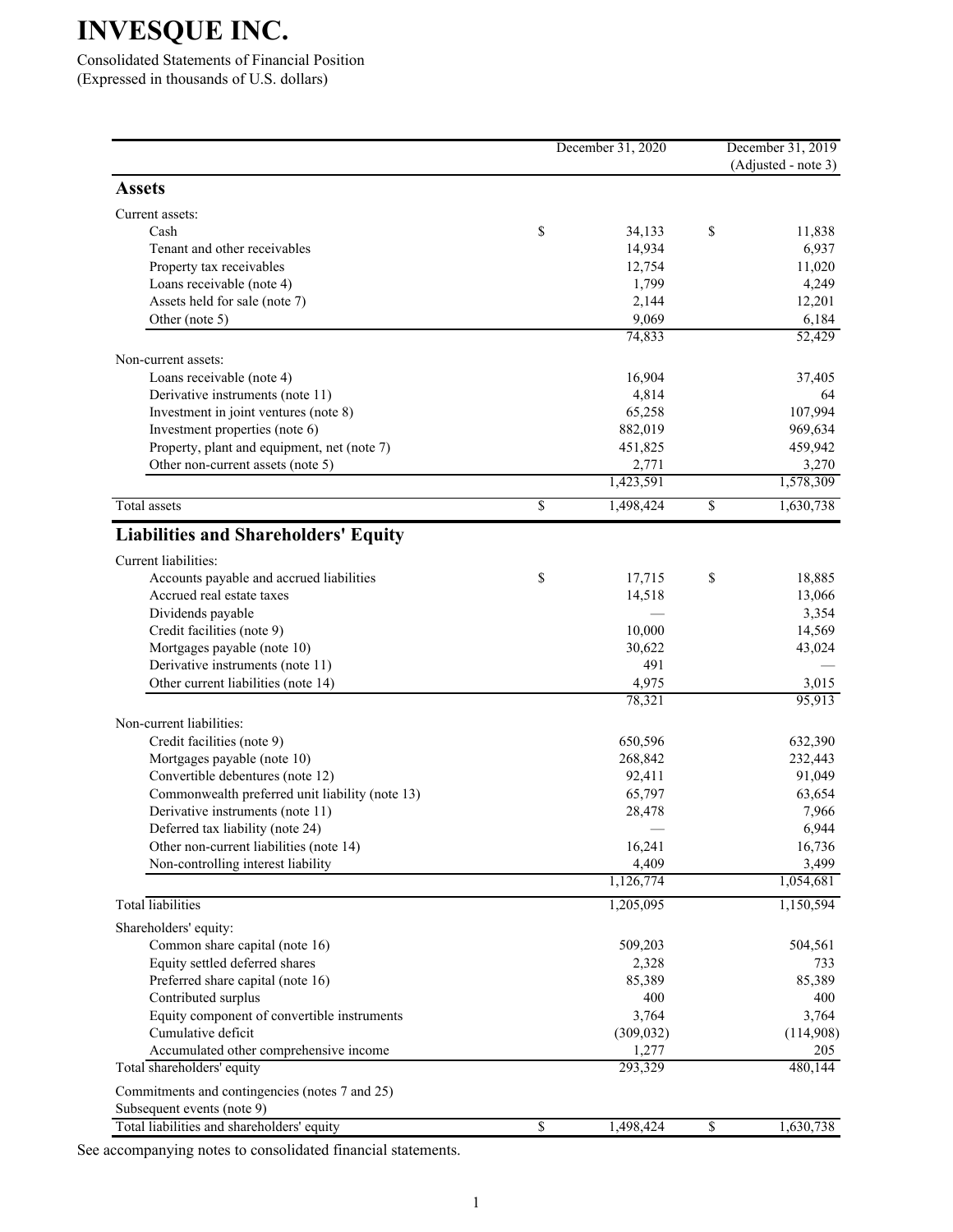Consolidated Statements of Income (Loss) and Comprehensive Income (Loss) (Expressed in thousands of U.S. dollars, except per share amounts)

|                                                                        | Year ended December 31,<br>2020 | Year ended December 31,<br>2019 |
|------------------------------------------------------------------------|---------------------------------|---------------------------------|
| Revenue:                                                               |                                 |                                 |
| Rental (note 18)                                                       | \$<br>90,112                    | \$<br>103,198                   |
| Resident rental and related revenue (note 18)                          | 120,407                         | 38,467                          |
| Lease revenue from joint ventures (note 8)                             | 3,118                           | 3,024                           |
| Other revenue                                                          | 3,750                           | 3,718                           |
|                                                                        | 217,387                         | 148,407                         |
| Other income (note 1)                                                  | 3,415                           |                                 |
| Expenses (income):                                                     |                                 |                                 |
| Direct property operating expenses (note 19)                           | 95,505                          | 33,533                          |
| Depreciation and amortization expense                                  | 48,569                          | 14,440                          |
| Finance costs from operations (note 20)                                | 49,801                          | 41,633                          |
| Real estate tax expense                                                | 13,488                          | 15,844                          |
| General and administrative expenses (note 21)                          | 20,539                          | 18,092                          |
| Transaction costs for business combination                             | 170                             | 5,898                           |
| Diligence costs for transactions not pursued                           |                                 | 633                             |
| Allowance for credit losses on loans and interest receivable (note 20) | 23,546                          | 1,003                           |
| Change in non-controlling interest liability (note 20)                 | 316                             | 504                             |
| Change in fair value of investment properties - IFRIC 21               | (57)                            | 29                              |
| Change in fair value of investment properties (note 6)                 | 100,388                         | 6,046                           |
| Change in fair value of financial instruments (note 20)                | 19,084                          | 9,379                           |
| Change in fair value of contingent consideration (note 20)             | 5,510                           |                                 |
| Loss on sale of property, plant and equipment (note 7)                 | 162                             |                                 |
|                                                                        | 377,021                         | 147,034                         |
| Loss from joint ventures (note 8)                                      | (34, 729)                       | (6,799)                         |
| Loss before income taxes                                               | (190, 948)                      | (5, 426)                        |
| Income tax recovery:                                                   |                                 |                                 |
| Deferred (note 24)                                                     | 6,944                           | 67                              |
| Net loss                                                               | \$<br>(184,004)                 | \$<br>(5,359)                   |
| Other comprehensive income:                                            |                                 |                                 |
| Items to be reclassified to net income in subsequent periods           |                                 |                                 |
| Unrealized gain on translation of foreign operations                   | 1,072                           | 3,294                           |
| Total comprehensive loss                                               | \$<br>(182, 932)                | \$<br>(2,065)                   |
| Loss per share (note 17):                                              |                                 |                                 |
| Basic and diluted                                                      | \$<br>(3.30)                    | \$<br>(0.10)                    |

See accompanying notes to consolidated financial statements.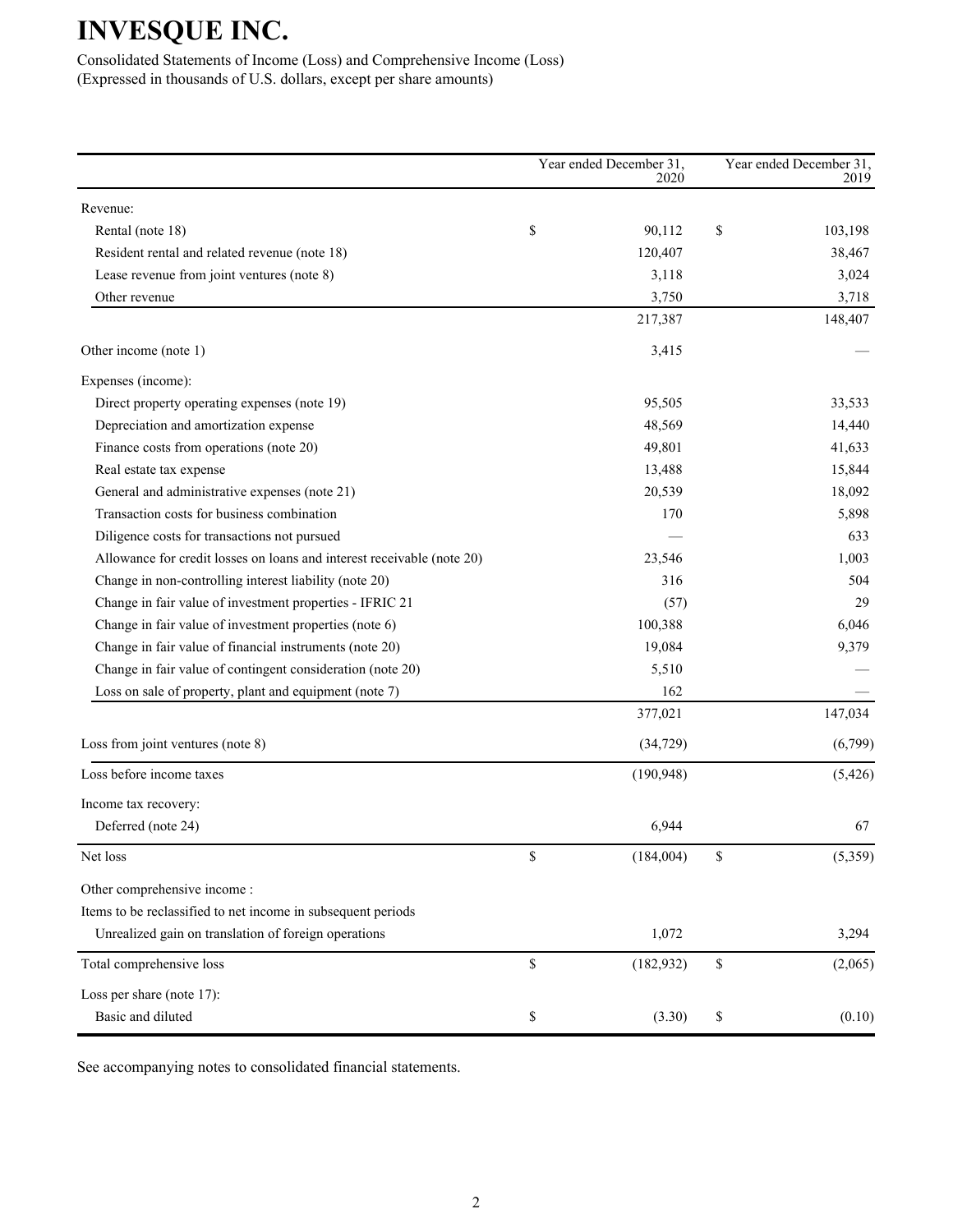| INVESSIT |  |
|----------|--|
| J        |  |
|          |  |
| נ<br>נו  |  |
|          |  |
|          |  |
| י<br>ו   |  |

Consolidated Statements of Changes in Shareholders' Equity (Expressed in thousands of U. S. dollars) Years ended December 31, 2020 and 2019

|                                                                                   |   | Common share<br>capital | Equity settled Preferred share<br>deferred shares capital |                                | capital     | surplus<br>Contributed | component of<br>convertible<br>instruments<br>Equity | Cumulative<br>deficit | comprehensive<br>other<br>Accumulated<br>income (loss) | Total     |
|-----------------------------------------------------------------------------------|---|-------------------------|-----------------------------------------------------------|--------------------------------|-------------|------------------------|------------------------------------------------------|-----------------------|--------------------------------------------------------|-----------|
| Balance, January 1, 2020                                                          | ↔ | 5<br>504,561            |                                                           | ↔<br>733                       | ↮<br>85,389 | S<br>400               | ↔<br>3,764                                           | (114,908)             | ↔<br>205<br>5                                          | 480,144   |
| Net loss                                                                          |   |                         |                                                           |                                |             |                        |                                                      | (184,004)             |                                                        | (184,004) |
| Other comprehensive loss                                                          |   |                         |                                                           |                                |             |                        |                                                      |                       | 1,072                                                  | 1,072     |
| Common shares issued, net of issuance costs (note 16                              |   | 1,078                   |                                                           |                                |             |                        |                                                      |                       |                                                        | 1,078     |
| Common shares issued under the Company's dividend<br>reinvestment plan (note 16)  |   | 3,498                   |                                                           |                                |             |                        |                                                      |                       |                                                        | 3,498     |
| Dividends declared on common shares                                               |   |                         |                                                           |                                |             |                        |                                                      | (10, 120)             |                                                        | (10, 120) |
| Common shares purchased under NCIB (note 16)                                      |   | (148)                   |                                                           |                                |             |                        |                                                      |                       |                                                        | (148)     |
| Amortization of equity settled deferred shares (note 22)                          |   |                         |                                                           | 1,809                          |             |                        |                                                      |                       |                                                        | 1,809     |
| P<br>Common shares issued for equity settled deferred sha<br>$(note 16$ and $22)$ |   | 214                     |                                                           | (214)                          |             |                        |                                                      |                       |                                                        |           |
| Balance, December 31, 2020                                                        | 5 | ↮<br>509,203            |                                                           | ∽<br>2,328                     | ∽<br>85,389 | ∽<br>400               | ↮<br>3,764                                           | $(309,032)$ \$        | ↮<br>277                                               | 293,329   |
|                                                                                   |   | Common share            | capital deferred shares                                   | Equity settled Preferred share | capital     | surplus<br>Contributed | component of<br>convertible<br>instruments<br>Equity | Cumulative<br>deficit | comprehensive<br>other<br>Accumulated<br>income (loss) | Total     |
| Balance, January 1, 2019                                                          | 5 | 493,165                 | ∽                                                         | 5                              | ∽<br>71,106 | 400                    | 1,671<br>∽                                           | (69, 785)<br>∽        | ∽<br>(3,089)<br>s                                      | 493,468   |
| Net income                                                                        |   |                         |                                                           |                                |             |                        |                                                      | (5,359)               |                                                        | (5,359)   |
| Other comprehensive income                                                        |   |                         |                                                           |                                |             |                        |                                                      |                       | 3,294                                                  | 3,294     |
| Common shares issued, net of issuance costs (note 16                              |   | 4,878                   |                                                           |                                |             |                        |                                                      |                       |                                                        | 4,878     |
| Preferred shares issued, net of issuance costs (note 16                           |   |                         |                                                           |                                | 14,283      |                        |                                                      |                       |                                                        | 14,283    |
| Equity component of Commonwealth preferred units                                  |   |                         |                                                           |                                |             |                        | 2,093                                                |                       |                                                        | 2,093     |
| Common shares issued under the Company's dividence<br>reinvestment plan           |   | 7,023                   |                                                           |                                |             |                        |                                                      |                       |                                                        | 7,023     |
| Dividends declared on common shares                                               |   |                         |                                                           |                                |             |                        |                                                      | (39,764)              |                                                        | (39,764)  |
| Common Shares purchased under NCIB (note 16)                                      |   | (530)                   |                                                           |                                |             |                        |                                                      |                       |                                                        | (530)     |
| Amortization of equity settled deferred shares (note 22)                          |   |                         |                                                           | 733                            |             |                        |                                                      |                       |                                                        | 733       |
| Common shares issued through conversion of<br>convertible debentures (note 16)    |   | 25                      |                                                           |                                |             |                        |                                                      |                       |                                                        | 25        |
| Balance, December 31, 2019                                                        | ↮ | 504,561                 | ↮                                                         | ↔<br>733                       | ↮<br>85,389 | 400                    | 3,764<br>↮                                           | $(114,908)$ \$<br>↮   | ↔<br>205                                               | 480,144   |

See accompanying notes to consolidated financial statements. See accompanying notes to consolidated financial statements.  $\epsilon$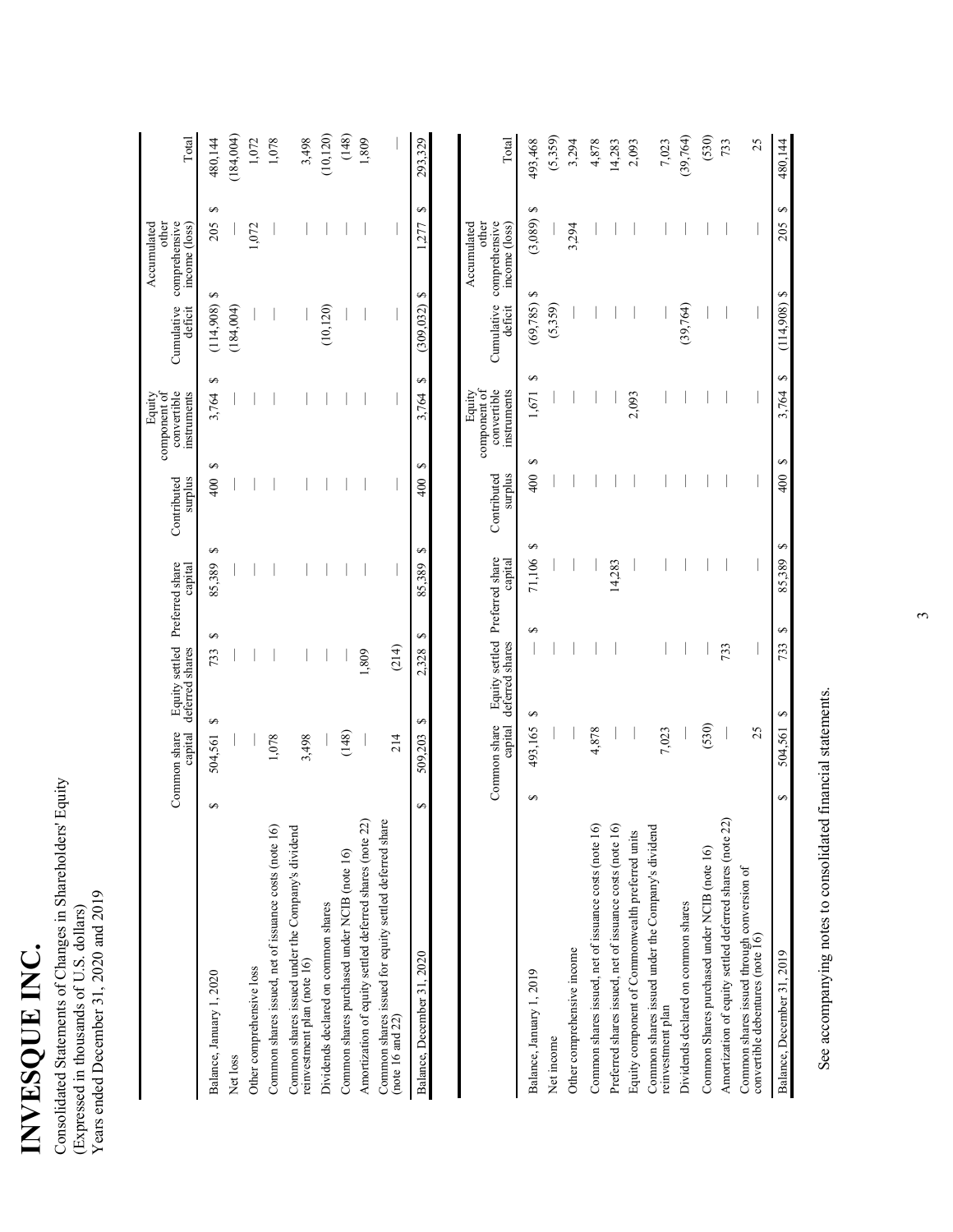### Condensed Consolidated Interim Statements of Cash Flows (Expressed in thousands of U.S. dollars) Years ended December 31, 2020 and 2019

|                                                                        | Year ended December 31, 2020 | Year ended December 31, 2019<br>(Adjusted - note 3) |
|------------------------------------------------------------------------|------------------------------|-----------------------------------------------------|
| Cash flows from operating activities:                                  |                              |                                                     |
| Net loss                                                               | \$<br>(184,004)              | \$<br>(5,359)                                       |
| Items not involving cash:                                              |                              |                                                     |
| Fair value adjustment of investment properties (note 6)                | 100,388                      | 6,046                                               |
| Fair value adjustment of financial instruments (note 20)               | 19,084                       | 9,379                                               |
| Depreciation and amortization expense (note 7)                         | 48,569                       | 14,440                                              |
| Allowance for credit losses on loans and interest receivable (note 20) | 23,546                       | 1,003                                               |
| Straight-line rent (note 18)                                           | (6, 394)                     | (8,964)                                             |
| Amortization of tenant inducements (note 18)                           | 385                          | 158                                                 |
| Finance costs from operations (note 20)                                | 49,801                       | 41,633                                              |
| Change in non-controlling interest liability (note 20)                 | 316                          | 504                                                 |
| Change in fair value of contingent consideration (note 7)              | 5,510                        |                                                     |
| Loss on sale of property, plant and equipment (note 7)                 | 162                          |                                                     |
| Loss from joint ventures (note 8)                                      | 34,729                       | 6,799                                               |
| Deferred income tax (note 24)                                          | (6,944)                      | (67)                                                |
| Interest paid                                                          | (49, 712)                    | (39, 411)                                           |
| Interest income received                                               | 1,056                        | 694                                                 |
| Change in non-cash operating working capital:                          |                              |                                                     |
| Tenant and other receivables                                           | (12, 344)                    | (16,066)                                            |
| Accounts payable and accrued liabilities                               | (835)                        | 268                                                 |
| Unearned revenue                                                       | 1,257                        | (227)                                               |
| Other assets                                                           | (2,150)                      | 702                                                 |
| Other liabilities                                                      | 1,308                        | 3,390                                               |
| Accrued real estate taxes                                              | 1,362                        | 1,248                                               |
| Net cash provided by operating activities                              | \$<br>25,090                 | \$<br>16,170                                        |
| Cash flows from financing activities:                                  |                              |                                                     |
| Proceeds from credit facilities (note 15)                              | \$<br>33,000                 | \$<br>370,350                                       |
| Payments on credit facilities (note 15)                                | (21,250)                     | (63,990)                                            |
| Debt issuance costs paid (note 15)                                     | (1, 599)                     | (3,206)                                             |
| Proceeds from mortgages payable (note 15)                              | 16,682                       | 39,489                                              |
| Payments of mortgages payable (note 15)                                | (22, 487)                    | (45, 594)                                           |
| Proceeds from settlement of interest rate swap                         |                              | 104                                                 |
| Dividends paid to common shareholders                                  | (9,976)                      | (32, 509)                                           |
| Payment for repurchase of common shares                                | (148)                        | (530)                                               |
| Proceeds from issuance of preferred share capital                      |                              | 14,550                                              |
| Cash provided by (used in) financing activities                        | \$<br>(5,778)                | \$<br>278,664                                       |
| Cash flows from investing activities:                                  |                              |                                                     |
| Additions to investment properties                                     | \$<br>(8,390)                | \$<br>(93,002)                                      |
| Dispositions of investment properties                                  |                              | 9,887                                               |
| Additions to property, plant and equipment                             | (11,269)                     | (235, 433)                                          |
| Dispositions of property, plant and equipment                          | 15,563                       |                                                     |
|                                                                        |                              |                                                     |
| Acquisition of interest in joint venture (note 7)                      | (476)                        |                                                     |
| Disposition of interest in joint venture                               | 1,447                        |                                                     |
| Cash balance acquired in business combination (note 7)                 | 2,081                        |                                                     |
| Distributions from joint ventures                                      | 3,803                        | 5,897                                               |
| Contributions to joint ventures                                        | (1, 855)                     | (14, 391)                                           |
| Distributions to non-controlling interest partners                     | (534)                        | (152)                                               |
| Proceeds from income support agreement                                 | 63                           | 283                                                 |
| Payments to previous owner of Care                                     |                              | (9,676)                                             |
| Issuance of loans receivable                                           |                              | (1,222)                                             |
| Repayment of loans receivable                                          | 4,105                        | 4,835                                               |
| Proceeds from sale of interest in assets to joint venture partner      |                              | 23,000                                              |
| Earnout payment pursuant to Commonwealth purchase agreement            | (1, 555)                     |                                                     |
| Cash provided by (used in) investing activities                        | \$<br>2,983                  | \$<br>(309, 974)                                    |
| Increase (decrease) in cash and cash equivalents                       | 22,295                       | (15, 140)                                           |
| Cash and cash equivalents, beginning of period                         | 11,838                       | 26,978                                              |
| Cash and cash equivalents, end of period                               | \$<br>34,133                 | \$<br>11,838                                        |

See accompanying notes to consolidated financial statements.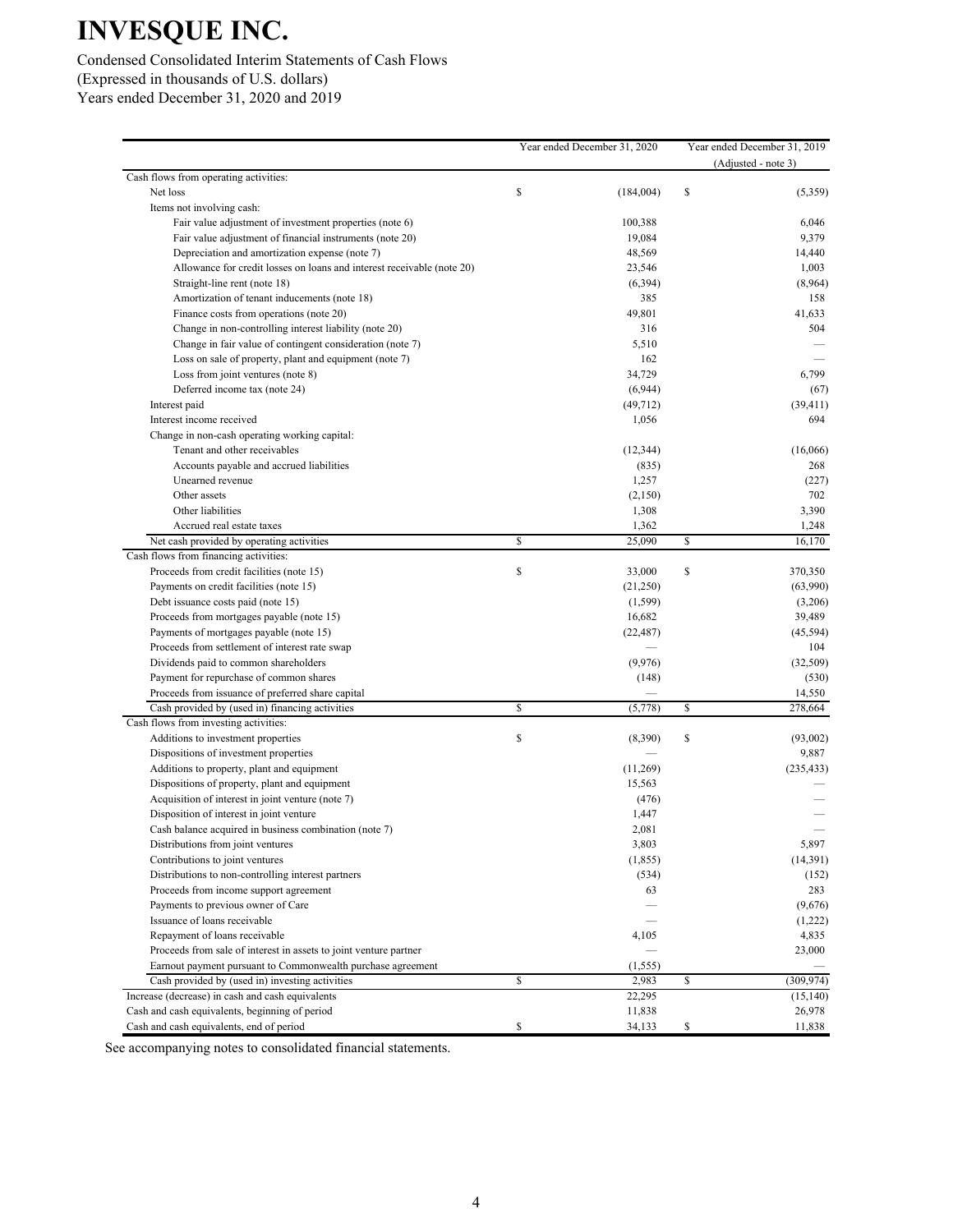#### Notes to Consolidated Financial Statements

(Expressed in thousands of U.S. dollars unless otherwise noted, except share and per share amounts) Years ended December 31, 2020 and 2019

Invesque Inc. (the "Company") was incorporated on May 31, 2007 under the Business Corporations Act (Ontario). Effective April 4, 2016, the Company changed its name from "Kingsway Arms Retirement Residences Inc." to "Mainstreet Health Investments Inc." and continued under the laws of the Province of British Columbia. Effective January 3, 2018, the Company changed its name from "Mainstreet Health Investments Inc." to "Invesque Inc.". The Company's registered office is 2500 - 700 W Georgia Street, Vancouver, British Columbia V7Y 1B3.

The Company currently owns a portfolio of North American income generating properties across the health care spectrum. The Company's portfolio includes investments in independent living, assisted living, memory care, skilled nursing, transitional care and medical office properties, which are operated primarily under long-term leases and joint venture arrangements with operating partners. The Company's portfolio also includes investments in owner occupied seniors housing properties in which Invesque owns the real estate and provides management services through its subsidiary management company, Commonwealth Senior Living.

At December 31, 2020, the Company owns interests in a portfolio of 122 health care and senior living properties comprised of 69 consolidated investment properties, 36 consolidated owner occupied properties, interests in 16 properties held through joint arrangements, and one property held for sale.

#### **1.** Basis of preparation:

(a) Liquidity Assessment

A novel strain of coronavirus causing the disease known as COVID-19 has spread throughout the world, including across the United States and Canada, causing the World Health Organization to declare the COVID-19 outbreak a pandemic in March 2020. In an attempt to contain the spread and impact of the pandemic, authorities throughout the United States and Canada have implemented measures such as travel bans and restrictions, stay-at-home orders, social distancing guidelines and limitations on other business activity. The pandemic has resulted in a significant economic downturn in the United States, Canada and globally, and has also led to disruptions and volatility in capital markets. These trends are likely to continue into 2021 and potentially beyond.

The pandemic has had an impact on results and operations of the Company, including decreased occupancy, delays in collections from tenants, and increased operating expenses. The Company announced on April 10, 2020 that it suspended the dividend for all common shares beginning from April 1, 2020 until further notice.

The Company expects that the pandemic could continue to have a negative effect on its results of operations, financial position and cash flows, particularly if negative economic and public health conditions in the United States and Canada persist for a significant period of time. The ultimate impact of the pandemic on the Company's financial results will depend on future developments, which are highly uncertain and cannot be predicted with confidence. This includes, among other factors, the duration and severity of the pandemic as well as negative economic conditions arising therefrom, the impact of the pandemic on occupancy rates in the Company's communities, the volume of COVID-19 patients cared for across the portfolio, and the impact of government actions on the seniors housing industry and broader economy, including through existing and future stimulus efforts. The impact of COVID-19 has been partially offset to date by certain government stimulus programs which have helped to offset COVID-19 related expenses and compensate for lost revenues, but the Company is not able to provide assurance that such programs may continue to be available in the future. For the year ended December 31, 2020, the Company recognized \$3,415 of other income related to government grants funded through programs designed to assist seniors housing operators who have experienced both lost revenue and increased expenses during the COVID-19 pandemic. For the year ended December 31, 2020, the Company recognized \$1,294 of income from joint ventures related to the Company's share of government grants recognized at the joint venture properties for COVID-19 pandemic relief.

Liquidity risk is the risk that an entity is unable to fund its assets or meet its obligations as they come due. Liquidity risk is managed in part through cash forecasting (note  $1(f)$  and note 28). While there are uncertainties in assessing future liquidity requirements under normal operating conditions, the stressed conditions caused by COVID-19 have introduced increased uncertainties. The Company monitors forecasts of liquidity requirements to ensure it has the ability to meet operational needs by maintaining sufficient availability of the combination of cash and credit facility capacity, and to ensure the Company will meet its financial covenants related to debt agreements. Such forecasting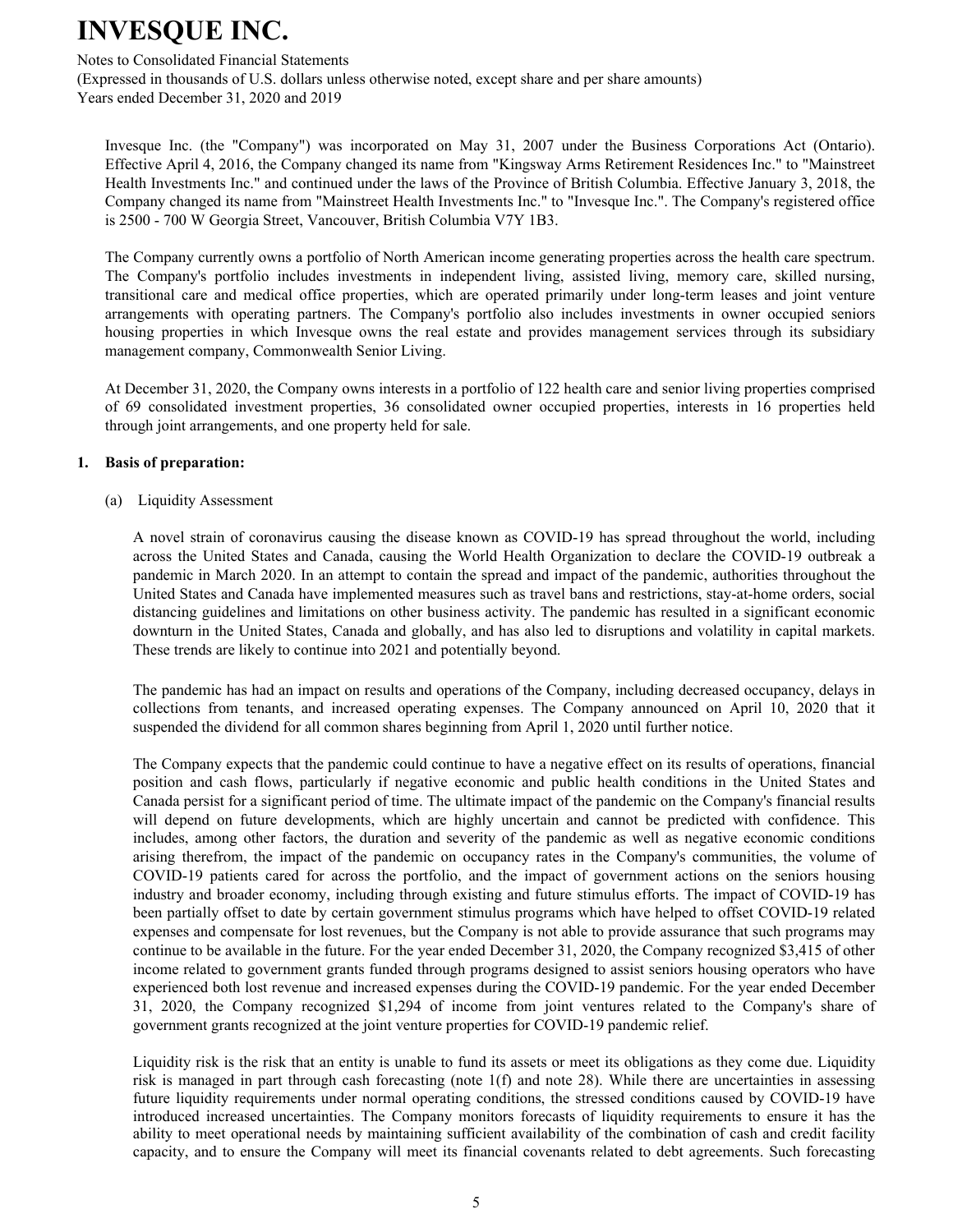#### Notes to Consolidated Financial Statements

(Expressed in thousands of U.S. dollars unless otherwise noted, except share and per share amounts) Years ended December 31, 2020 and 2019

involves a significant degree of judgment which takes into consideration current and projected macroeconomic conditions, the Company's cash collection efforts, debt financing and refinancing plans, and covenant compliance required under the terms of debt agreements. There is a risk that such liquidity forecasts may not be achieved and that currently available debt financing may no longer be available to the Company at terms and conditions that are favorable, or at all.

As a result of the events and conditions associated with COVID-19, the Company has amended certain terms of various financing arrangements having conducted an assessment of its liquidity. The Company believes that it has sufficient available liquidity to meet its minimum obligations as they come due and to comply with financial covenants in its credit facilities, as amended, for a period of at least 12 months from December 31, 2020. Further, the Company has assessed that there are no material uncertainties related to events or conditions that may cast significant doubt upon the Company's ability to continue as a going concern. In making this significant judgment, the Company has prepared a cash flow forecast with the most significant assumptions in the preparation of such forecast being the ability of its most significant tenant, Symcare, to meet its projected rental obligations to the Company and the continued availability of financing.

In response to a severe downside scenario, management has the ability to take the following mitigating actions to reduce costs, optimize the Company's cash flow and preserve liquidity:

- (i) utilizing available cash to pay down debts,
- (ii) sell certain properties and use the proceeds to buy down debt,
- (iii) exercise the Company's right to convert its convertible debentures into common shares,
- $(iv)$  satisfying the \$10,000 Magnetar Facility (defined below) through the issuance of common shares,
- $(v)$  reducing non-essential capital expenditures.
- (b) Statement of compliance:

These consolidated financial statements have been prepared in accordance with International Financial Reporting Standards ("IFRS"), as issued by the International Accounting Standards Board ("IASB").

These consolidated financial statements were approved by the Board of Directors of the Company and authorized for issuance on March 11, 2021.

(c) Basis of measurement:

These consolidated financial statements have been prepared on a historical cost basis, except for investment properties, derivative financial instruments, deferred shares and loan commitment liability, which are measured at fair value through profit and loss ("FVTPL").

- (d) Principles of consolidation:
	- (i) Transactions eliminated on consolidation:

The consolidated financial statements comprise the financial statements of the Company and its subsidiaries as of December 31, 2020, including Invesque International Holdings Inc., Invesque US Holdings Inc., Invesque Holdings, LP, Foxhound Holdings, LLC and project specific limited partnerships. All intercompany transactions and balances are eliminated on consolidation.

(ii) Joint arrangements:

A joint venture is a joint arrangement, whereby the parties that have joint control of the arrangement have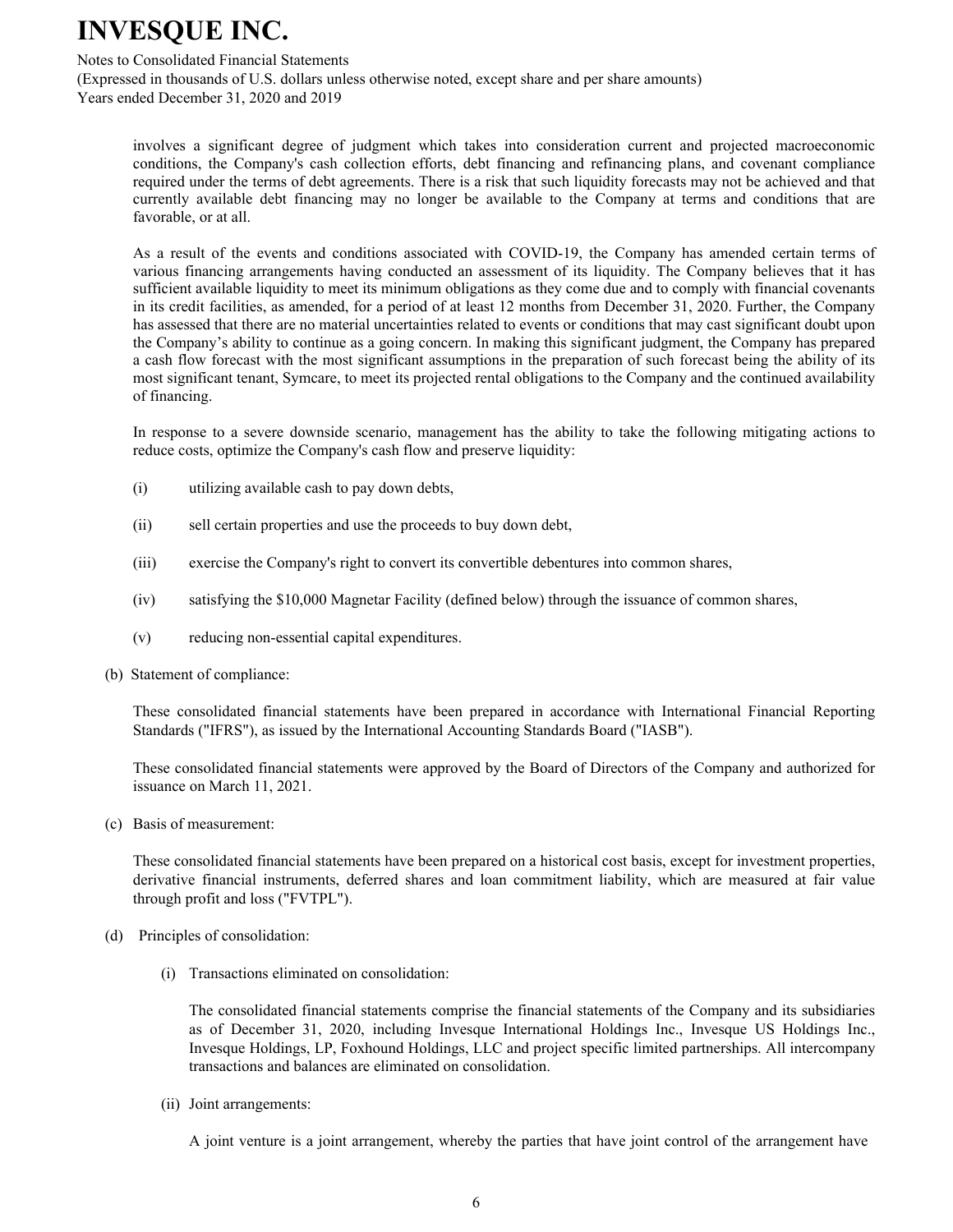#### Notes to Consolidated Financial Statements

(Expressed in thousands of U.S. dollars unless otherwise noted, except share and per share amounts) Years ended December 31, 2020 and 2019

rights to the net assets of the arrangement.

A joint operation is a joint arrangement, whereby the parties that have joint control of the arrangement have rights to the assets and obligations for the liabilities, relating to the arrangement.

These consolidated financial statements include the Company's proportionate share of each of the assets, liabilities, revenue and expenses of joint operations on a line-by-line basis. Joint ventures are included in the Company's consolidated financial statements as investments using the equity method, whereby the investment is initially recognized at cost and adjusted thereafter for the post-acquisition change in the net assets. The Company's share of joint venture profit or loss is included in the consolidated statements of income (loss) and comprehensive income (loss).

(e) Functional and presentation currency:

The consolidated financial statements are presented in U.S. dollars, which is the functional and presentational currency of the Company.

Assets and liabilities of operations having a functional currency other than the U.S. dollar are translated at the rate of exchange at the consolidated statement of financial position dates. Revenue and expenses are translated at average rates for the year, unless exchange rates fluctuated significantly during the year, in which case the exchange rates at the dates of the transaction are used. Gains or losses on translating a foreign operation are included in other comprehensive income ("OCI") as a component of equity.

Foreign currency transactions are translated into the functional currency using exchange rates prevailing at the date of the transactions. Foreign currency denominated monetary assets and liabilities are translated using the prevailing rate of exchange at the consolidated statement of financial position dates. Gains and losses on translation of monetary items are recognized as general and administrative expenses in the consolidated statements of income (loss) and comprehensive income (loss).

(f) Use of estimation and uncertainty:

The preparation of the Company's consolidated financial statements in conformity with IFRS requires management to make judgments, estimates and assumptions that affect the application of accounting policies and the reported amounts of assets, liabilities, income and expenses. Actual results may differ from these estimates. Estimates and underlying assumptions are reviewed on an ongoing basis. Revisions to accounting estimates are recognized in the period in which the estimates are revised and in any future periods affected. Assumptions and estimation uncertainties that have a significant risk of resulting in a material adjustment in the year ending December 31, 2020 are as follows:

(i) Investment properties:

The significant assumptions used when determining the fair value of investment properties in use are capitalization rates and stabilized future cash flows. The capitalization rate applied is reflective of the characteristics, location and market of each investment property. The stabilized future cash flows of each investment property are based upon rental income from current leases and assumptions about market rent from future leases reflecting current conditions, less future cash outflows relating to such current and future leases.

Management determines fair value internally utilizing internal financial information, external market data and capitalization rates provided by independent industry experts. As part of Management's internal valuation program, the Company also considers external valuations performed by independent national real estate valuation firms for a cross-section of properties that represent different geographical locations across the Company's portfolio and updates, as deemed necessary, the valuation models to reflect current market data.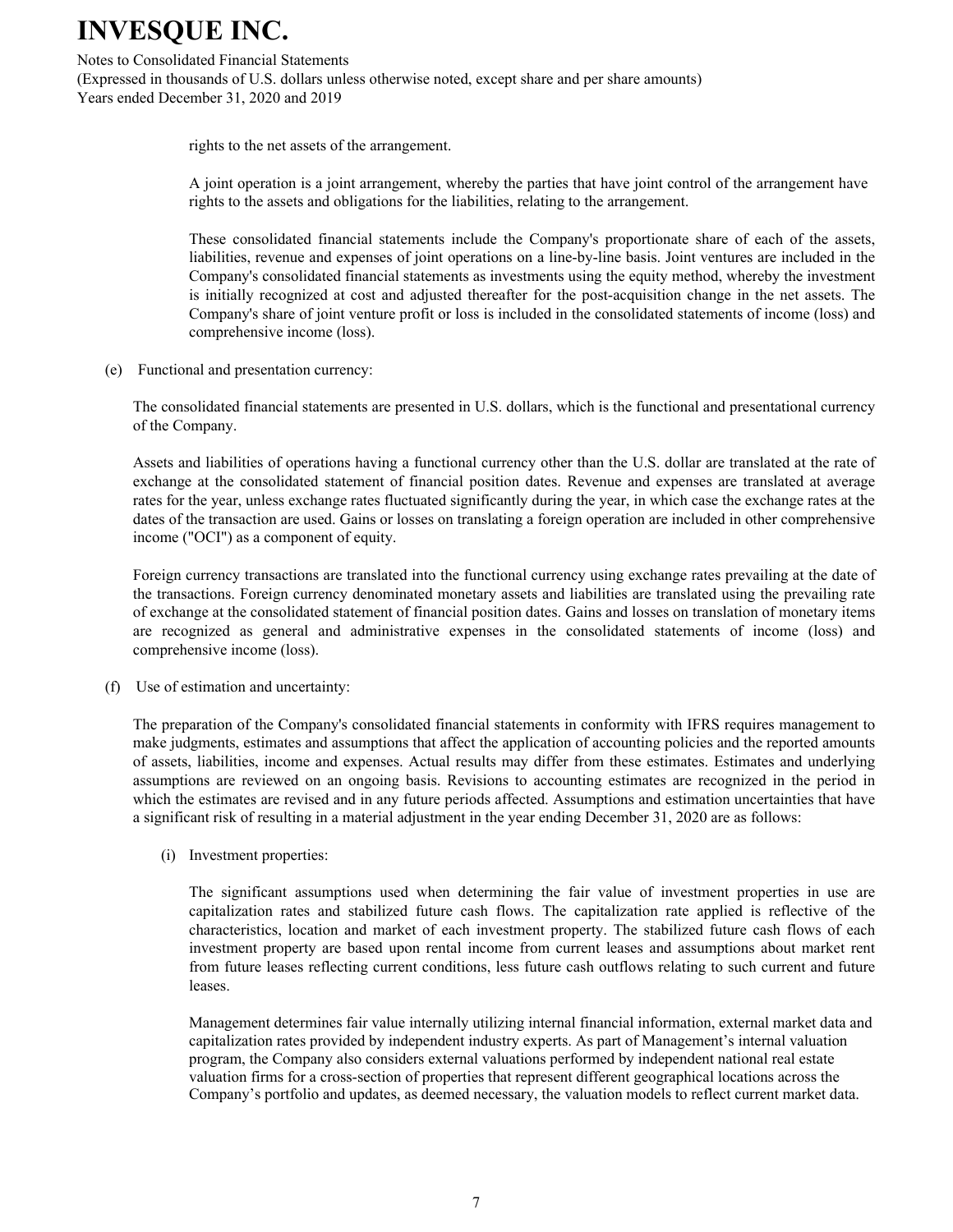Notes to Consolidated Financial Statements (Expressed in thousands of U.S. dollars unless otherwise noted, except share and per share amounts) Years ended December 31, 2020 and 2019

(ii) Accounting for convertible debentures:

On issuance, management estimates the allocation of the debt and equity components of convertible debentures. The liability allocation is based upon the fair value of a similar liability that does not have an equity conversion option and the residual is allocated to the equity component.

(iii) Accounting for Commonwealth preferred unit liability:

Management estimates the allocation of the debt and equity components of Commonwealth preferred unit liability. The liability allocation is based upon the fair value of a similar liability that does not have an equity conversion option and the residual is allocated to the equity component.

(iv) Loans receivable:

In determining the amount of expected credit losses, the entity's significant assumptions include the assessment of probability of default and loss given default. The determination takes into account different factors and varies by nature of investment.

The Company considers reasonable and supportable information that is relevant and available without undue cost or effort. Management considers past events, current market conditions and reasonable forward-looking supportable information about future economic conditions. In assessing information about possible future economic conditions, management utilized multiple economic scenarios including a base case, which represents the most probable outcome and is consistent with management's view of the financial asset. In considering the lifetime of a loan, the contractual period of the loan, including prepayment, extension and other options is generally used.

The estimation of expected credit losses also includes assumptions about local real estate market conditions, availability and terms of financing, underlying value of the security and various other factors. These assumptions are limited by the availability of reliable comparable market data, economic uncertainty and the uncertainty of future events.

(v) Impairment of property, plant and equipment:

The Company makes a determination at each reporting date if any events have occurred that would indicate property, plant and equipment may be impaired. If impairment indicators exist, management estimates the assets' recoverable amount in order to determine whether an impairment loss should be recognized.

(vi) Other:

Estimates are also made in the determination of the fair value of financial instruments and include assumptions and estimates regarding future interest rates, the relative creditworthiness of the Company to its counterparties, the credit risk of the Company's counterparties, the estimated future cash flows and discount rates.

(g) Critical judgments:

Judgments made in applying accounting policies that have the most significant effect on the amounts recognized in the consolidated financial statements are as follows:

(i) Accounting for leases as lessor:

The Company uses judgment regarding the present value of lease payments, the fair value of assets and the determination of the lease term in assessing the classification of its leases as operating leases, in particular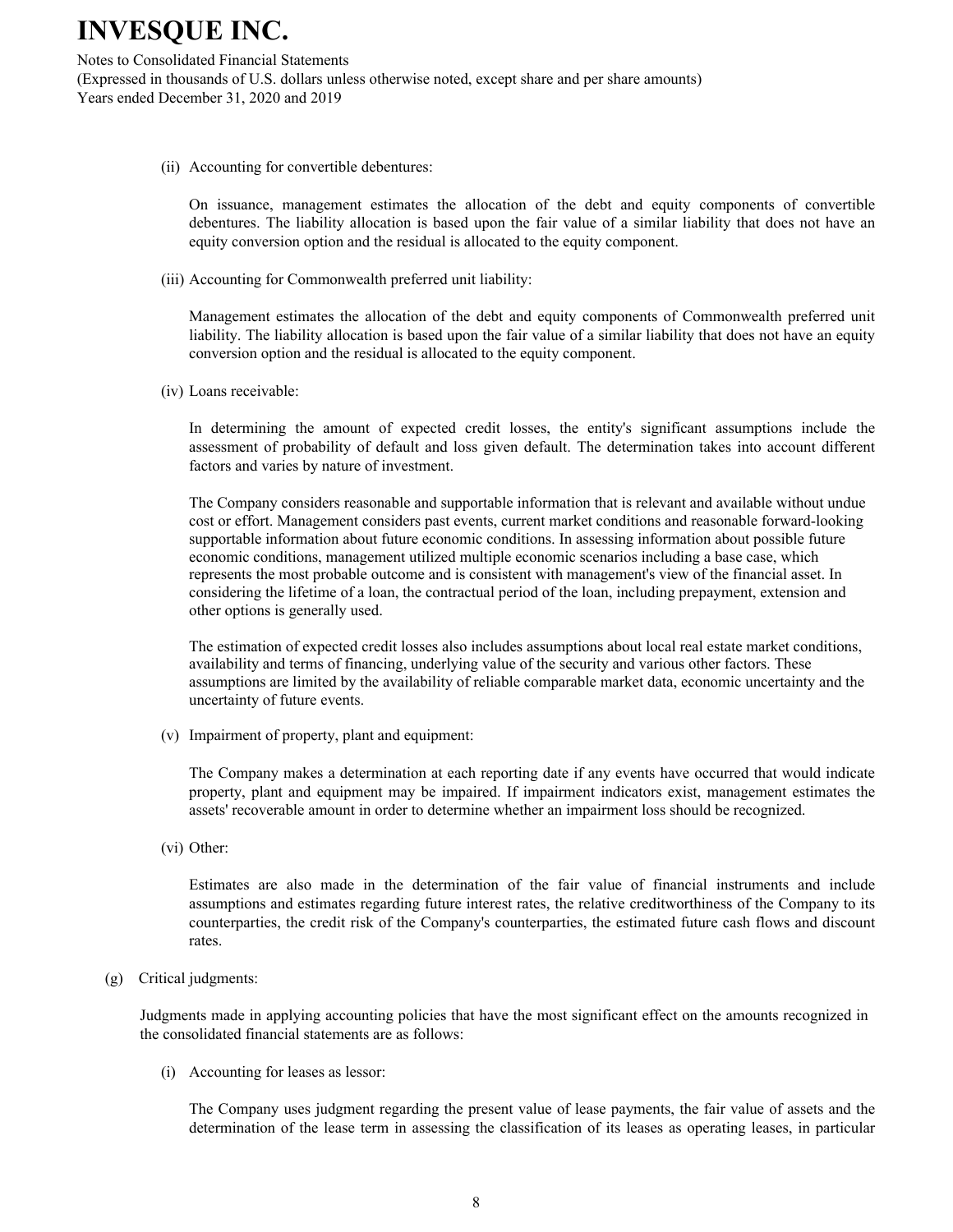Notes to Consolidated Financial Statements

(Expressed in thousands of U.S. dollars unless otherwise noted, except share and per share amounts) Years ended December 31, 2020 and 2019

> with long-term leases in single operator properties. The Company has determined that all of its leases are operating leases.

(ii) Accounting for acquisitions:

Management must assess whether an acquisition should be accounted for as an asset purchase or business combination. This assessment impacts the accounting treatment of transaction costs, the allocation of the costs associated with the acquisition and whether or not goodwill should be recognized.

(iii) Componentization of property, plant and equipment:

The Company uses judgment regarding the value allocated to various components of property, plant and equipment upon acquisition.

(iv) Loans receivable:

The Company uses significant judgment in the evaluation of changes in credit risk to determine the staging of the loans receivable. These judgments include changes in circumstances that may cause future assessments of credit risk to be materially different from current assessments, which would require an increase or decrease in the allowance for ECLs.

 $(v)$  Liquidity:

Assessing whether events or conditions represent the existence of material uncertainties that may cast significant doubt about the Company's ability to continue as a going concern, including the estimation of future cash flows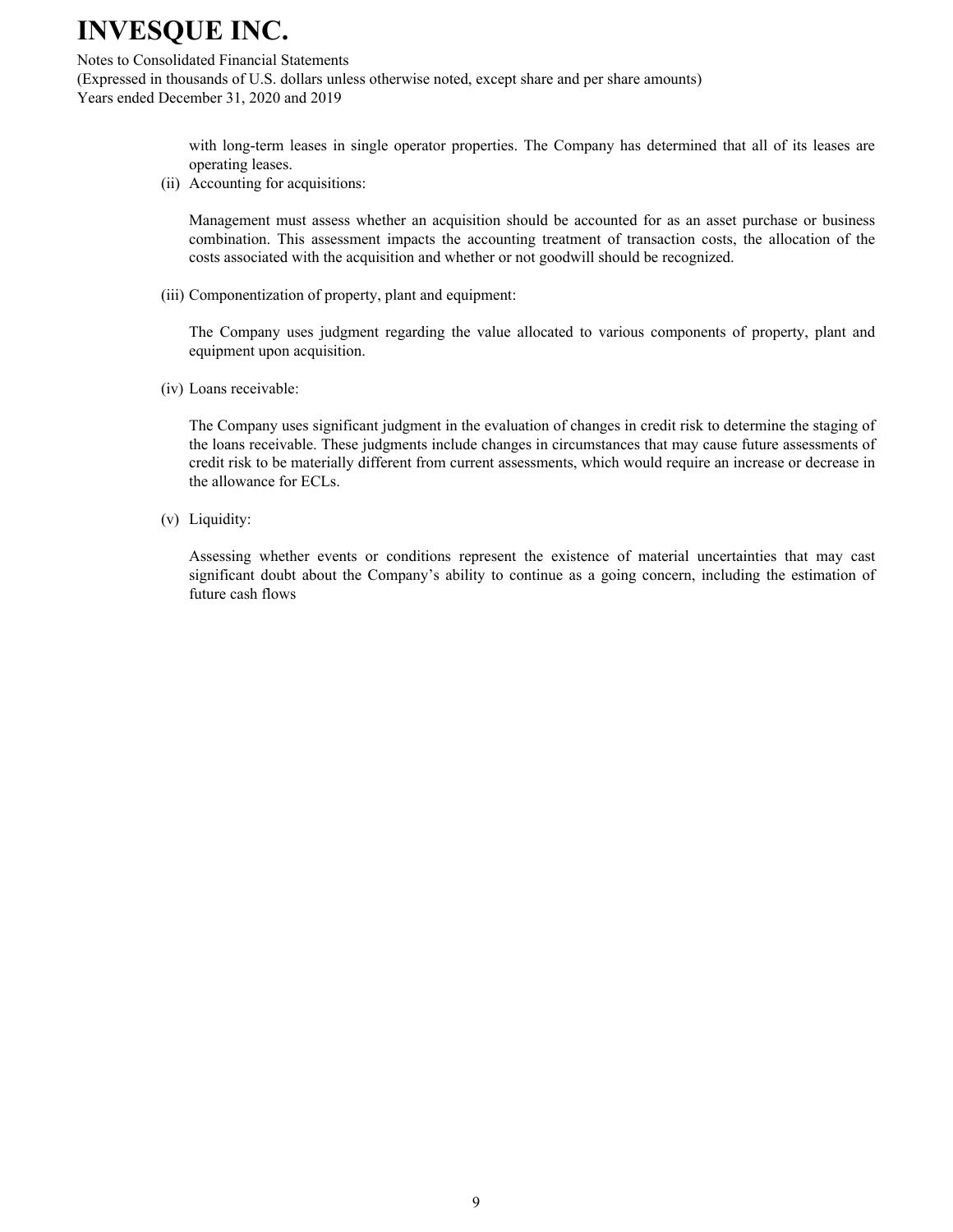Notes to Consolidated Financial Statements (Expressed in thousands of U.S. dollars unless otherwise noted, except share and per share amounts) Years ended December 31, 2020 and 2019

#### 2. Significant accounting policies:

 $(a)$  Cash and cash equivalents:

Cash and cash equivalents consists of cash on hand and highly liquid marketable investments with an original maturity of 90 days or less at their date of purchase and are stated at cost, which approximates fair value. As at December 31, 2020 and 2019, there were no cash equivalents.

(b) Investment properties:

Investment properties consist of investment properties in use and investment properties under development. Investment properties are held to earn rental income or for capital appreciation or both, but not for sale in the ordinary course of business. On acquisition, investment properties are initially recorded at cost, including transaction costs. Subsequent to initial recognition, the Company uses the fair value model to account for investment properties under International Accounting Standard ("IAS") 40, Investment Property. Under the fair value model, investment properties are recorded at fair value, which is determined based on available market evidence, at the statement of financial position date. Related fair value gains and losses are recorded in income and comprehensive income for the period in the period in which they arise.

Subsequent capital expenditures are added to the carrying value of the investment properties only when it is probable that future economic benefits will flow to the property and the cost can be measured reliably.

Properties under development include those properties, or components thereof, that will undergo activities that will take a substantial period of time to prepare the properties for their intended use as income properties. Borrowing costs related to development properties are capitalized to the costs of the projects. Properties under development are also adjusted to fair value at each consolidated statement of financial position date with fair value adjustments recognized in income.

Investment property is classified as held for sale when the property is available for immediate sale in its present condition subject only to terms that are usual and customary for the sale of investment properties, its sale is highly probable and expected to be completed with one year. Investment property is derecognized when it has been disposed of or permanently withdrawn from use and no future economic benefit is expected from its disposal.

(c) Property, plant, and equipment:

Property, plant, and equipment includes land; buildings; and furniture, fixtures and equipment ("FFE"), which are measured at cost less accumulated depreciation and accumulated impairment losses.

Significant parts of the buildings are accounted for as separate components of the property, based on management's judgment of what components constitute a significant cost in relation to the total cost of an asset and whether these components have similar or dissimilar patterns of consumption and useful lives for purposes of calculating depreciation and amortization. Significant components include structure, roof, electrical/HVAC systems, windows and doors, and exterior landscaping. The cost of replacing a major component of a building is recognized in the carrying amount of the building if it is probable that the future economic benefits embodied within the component will flow to the Company, and its cost can be measured reliably. The carrying amount of the replaced component is derecognized. The costs of ongoing repairs and maintenance of the properties are recognized in profit or loss as incurred.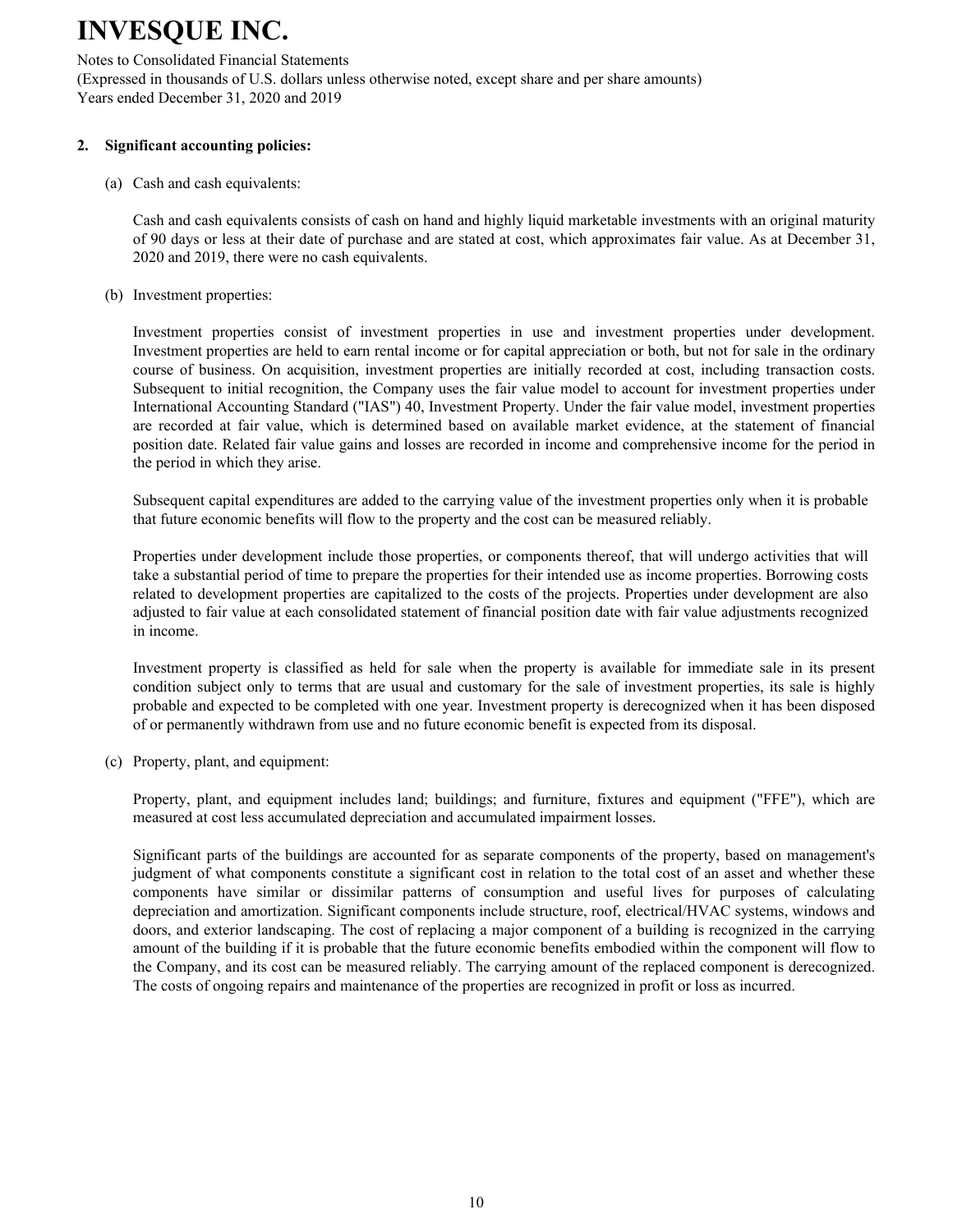Notes to Consolidated Financial Statements

(Expressed in thousands of U.S. dollars unless otherwise noted, except share and per share amounts) Years ended December 31, 2020 and 2019

Depreciation is recorded in profit or loss on a straight-line basis over the useful lives of the assets. Estimated useful lives were determined based on current facts and past experience, and take into consideration the anticipated physical life of the asset and current and forecasted demand. The rates and methods used are reviewed annually at year end to ensure they continue to be appropriate, and are also reviewed in conjunction with impairment testing. The following are the estimated maximum useful lives of existing property, plant, and equipment:

| Components:                        |          |
|------------------------------------|----------|
| Building - Structure               | 39 years |
| Building - Roof                    | 25 years |
| Building - Electrical/HVAC systems | 25 years |
| Building - Windows and doors       | 15 years |
| Building - Exterior landscaping    | 15 years |
| Furniture, fixtures, and equipment | 5 years  |

Gains/losses on disposition of property, plant, and equipment are recognized in profit or loss in accordance with the requirements for determining when a performance obligation is satisfied under IFRS 15, Revenue from Contracts with Customers ("IFRS 15").

The value associated with in-place resident contracts, which represents the avoided cost of originating the acquired resident contracts plus the value of the avoided loss of net resident revenue over the estimated lease-up period of the acquired property, is amortized over the expected term of the resident occupancy. Resident contracts are recorded as a component of buildings.

(d) Impairment of property, plant, and equipment:

The carrying amount of the Company's property, plant, and equipment is assessed at each reporting date to determine if any events have occurred that would indicate the assets may be impaired. If any such indication exists, then the asset's recoverable amount is estimated and an impairment loss is recognized immediately in profit or loss for the amount by which the asset's carrying amount exceeds its recoverable amount. The recoverable amount of an asset is the higher of (a) fair value less costs to sell, and (b) value in use. The determination of recoverable amounts can be significantly impacted by estimates related to current market valuations, current and future economic conditions in the geographical markets of the assets, and management's strategic plans within each of its markets.

(e) Assets held for sale:

Assets, or disposal groups comprising assets and liabilities, are categorized as held-for-sale where the asset or disposal group is available for sale in its present condition, and the sale is highly probable. For this purpose, a sale is highly probable if management is committed to a plan to achieve the sale; there is an active program to dispose of the assets of the disposal group; the asset or disposal group is being actively marketed at a reasonable price; the sale is anticipated to be completed within one year from the date of classification; and it is unlikely there will be changes to the plan. Immediately before classification as held-for-sale, the assets, or components of the disposal group are remeasured in accordance with the Company's accounting policies, and are subsequently measured at the lower of their carrying amount and fair value less costs of disposal. Impairment losses on initial classification as held-for-sale and subsequent gains or losses on remeasurement are recognized in profit or loss. Gains are not recognized in excess of any cumulative impairment loss until the completion of sale.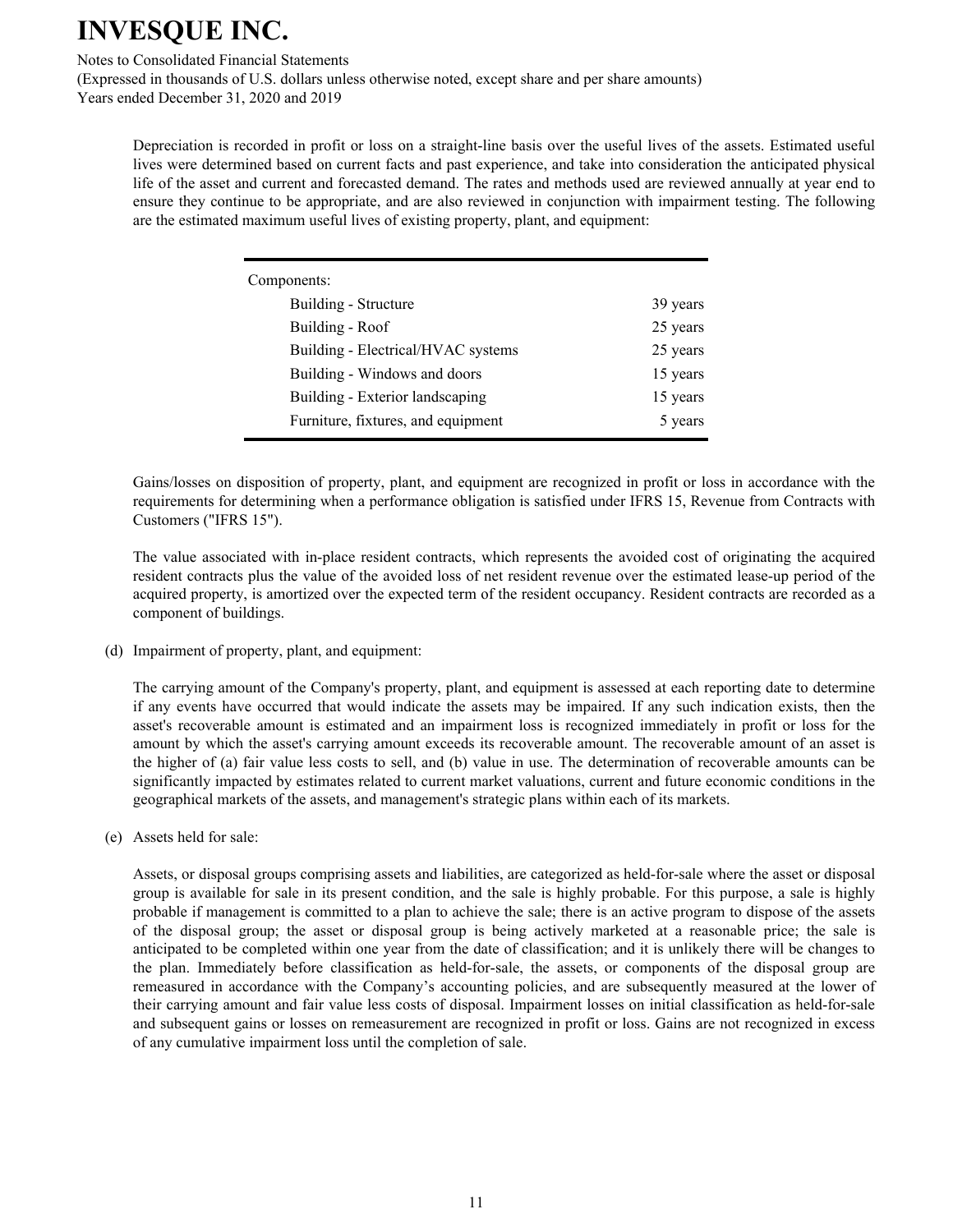#### Notes to Consolidated Financial Statements

(Expressed in thousands of U.S. dollars unless otherwise noted, except share and per share amounts) Years ended December 31, 2020 and 2019

(f) Fair value measurement:

Fair value is the price that would be received to sell an asset or paid to transfer a liability in an orderly transaction between market participants at the measurement date under current market conditions. The fair value measurement is based on the presumption that the transaction to sell the asset or transfer the liability takes place either:

- (i) in the principal market for the asset or liability; or
- (ii) in the absence of a principal market, in the most advantageous market for the asset or liability.

The principal or the most advantageous market must be accessible by the Company.

The fair value of an asset or a liability is measured using the assumptions that market participants would use when pricing the asset or liability assuming that market participants act in their economic best interests.

The Company uses valuation techniques that are appropriate in the circumstances and for which sufficient data are available to measure fair value, maximizing the use of relevant observable inputs and minimizing the use of unobservable inputs.

All assets and liabilities for which fair value is measured or disclosed in the consolidated financial statements are categorized within the fair value hierarchy, described as follows, based on the lowest level input that is significant to the fair value measurement as a whole:

Level 1 - quoted (unadjusted) market prices in active markets for identical assets or liabilities.

Level 2 - valuation techniques for which the lowest level input that is significant to the fair value measurement is directly or indirectly observable.

Level  $3$  - valuation techniques for which the lowest level input that is significant to the fair value measurement is not observable.

For assets and liabilities that are recognized in the consolidated financial statements at fair value on a recurring basis, the Company determines whether transfers have occurred between levels in the hierarchy by reassessing categorization (based on the lowest level input that is significant to the fair value measurement as a whole) at the end of each reporting period.

For the purpose of fair value disclosures, the Company has determined classes of assets and liabilities on the basis of the nature, characteristics and risks of the asset or liability and the level of the fair value hierarchy as explained above.

 $(g)$  Financial instruments:

Financial instruments are generally measured at fair value on initial recognition. The classification and measurement of financial assets consists of the following categories: (i) measured at amortized cost, (ii) FVTPL, or (iii) fair value through other comprehensive income ("FVTOCI"). Financial assets classified at amortized cost are measured using the effective interest method. Financial assets classified as FVTPL are measured at fair value with gains and losses recognized in the consolidated statements of income (loss) and comprehensive income (loss). Financial assets classified as FVTOCI are measured at fair value with gains or losses recognized through other comprehensive income (loss), except for gains and losses pertaining to impairment or foreign exchange recognized through profit or loss.

The classification and measurement of financial liabilities consists of the following categories: (i) measured at amortized cost and (ii) FVTPL. Financial liabilities classified at amortized cost are measured using the effective interest method. Financial liabilities classified as FVTPL are measured at fair value with changes in fair value attributable to changes in the credit risk of the liability presented in other comprehensive income, and the remaining amount of change in fair value presented in the consolidated statements of income (loss) and comprehensive income  $(\text{loss})$ .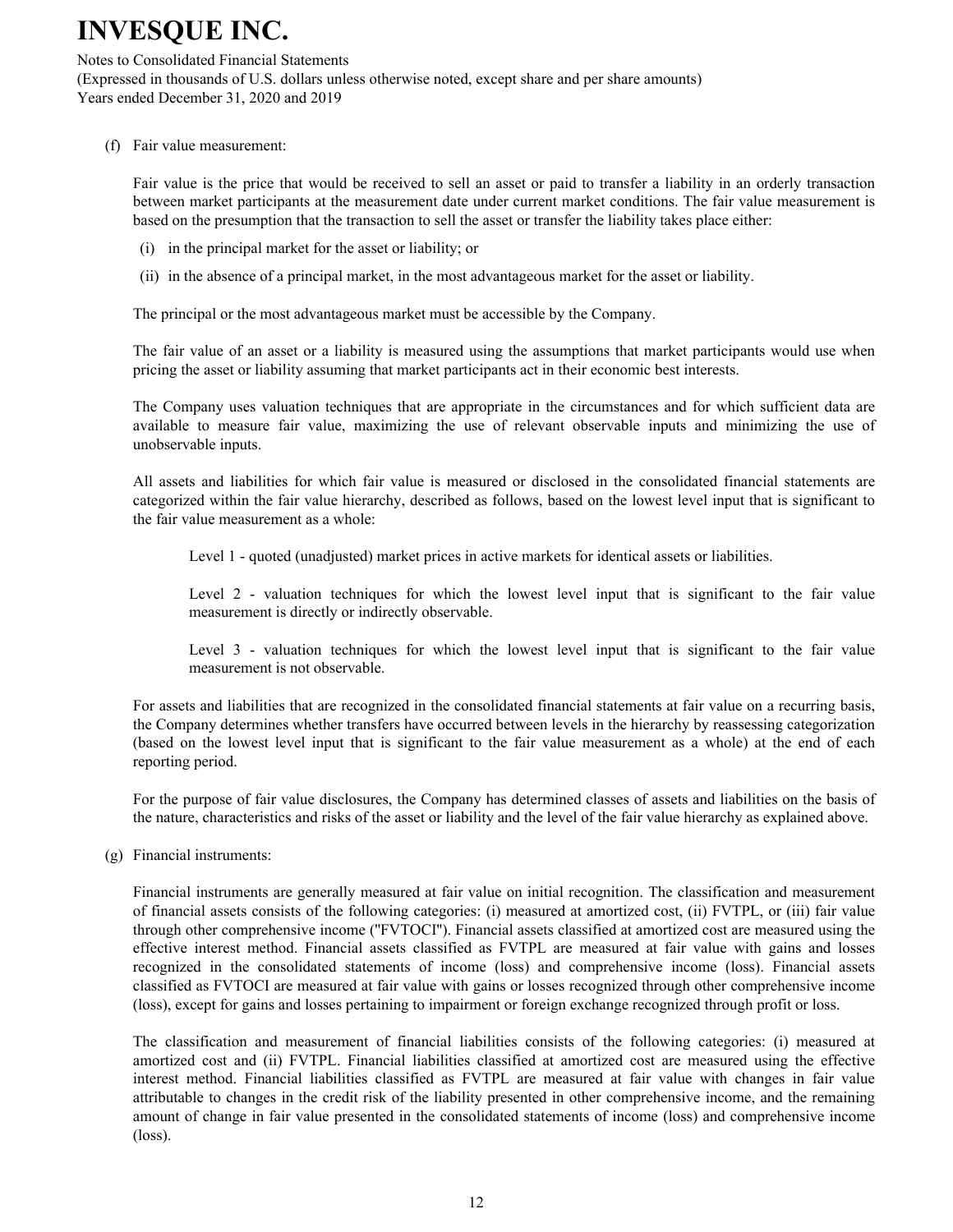Notes to Consolidated Financial Statements (Expressed in thousands of U.S. dollars unless otherwise noted, except share and per share amounts) Years ended December 31, 2020 and 2019

The following summarizes the Company's classification of financial instruments:

| <b>Financial assets and liabilities</b>                    | <b>Measurement</b>   |
|------------------------------------------------------------|----------------------|
| Cash                                                       | Amortized cost       |
| Restricted cash                                            | Amortized cost       |
| Tenant and other receivables                               | Amortized cost       |
| Security deposits and costs related to future acquisitions | Amortized cost       |
| Income support receivable                                  | Amortized cost       |
| Escrow deposits held by lender                             | Amortized cost       |
| Bond assets                                                | Amortized cost       |
| Loans receivable                                           | Amortized cost/FVTPL |
| Derivative instruments                                     | <b>FVTPL</b>         |
| Accounts payable and accrued liabilities                   | Amortized cost       |
| Accrued real estate taxes                                  | Amortized cost       |
| Dividends payable                                          | Amortized cost       |
| Security deposits received from tenants                    | Amortized cost       |
| Escrows collected from tenants                             | Amortized cost       |
| Loan commitment liability                                  | <b>FVTPL</b>         |
| Exchangeable Units liability                               | Amortized cost       |
| Contingent consideration liabilities                       | <b>FVTPL</b>         |
| Mortgages payable                                          | Amortized cost       |
| Credit facilities                                          | Amortized cost       |
| Convertible debentures                                     | Amortized cost       |
| Commonwealth preferred unit liability                      | Amortized cost       |

The Company derecognizes a financial asset only when the contractual rights to the cash flows from the asset expire or when it transfers the financial asset and substantially all the risks and rewards of ownership of the asset to another entity. The Company derecognizes a financial liability when, and only when, the Company's obligations are discharged, canceled or they expire. The difference between the carrying amount of the financial liability derecognized and the consideration paid and payable is recognized through profit or loss.

The Company adopted the practical expedient to determine expected credit losses ("ECL") on tenant and other receivables using a provision matrix based on historical credit loss experiences adjusted for current and forecasted future economic conditions to estimate lifetime ECL. Impairment losses are recorded in the consolidated statements of income (loss) and comprehensive income (loss) with the carrying amount of the financial asset or group of financial assets reduced through the use of impairment allowance accounts.

Transaction costs other than those related to financial instruments classified as FVTPL, which are expensed as incurred, are capitalized to the carrying amount of the instrument and amortized using the effective interest method. These costs include discounts or premiums relating to assumed debt, fees and commissions paid to agents, brokers, advisers, lenders and insurers, transfer taxes and duties.

The effective interest method is a method of calculating the amortized cost of a financial asset or liability and of allocating interest income or expense over the relevant period. The effective interest rate is the rate that exactly discounts estimated future cash payments through the expected life of the financial asset or liability, or (where appropriate) a shorter period, to the net carrying amount on initial recognition.

Financial assets and financial liabilities are offset and the net amount presented in the consolidated statements of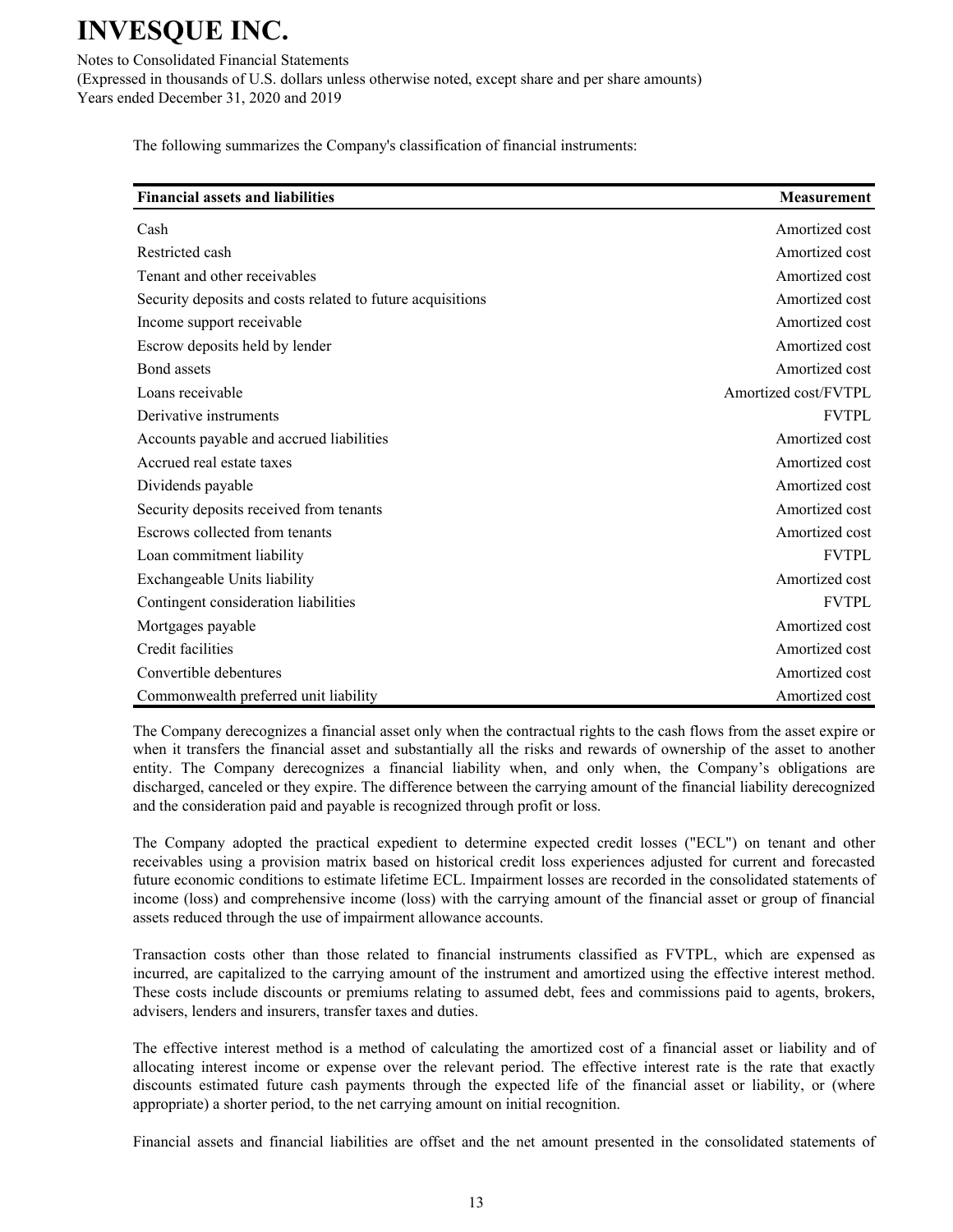#### Notes to Consolidated Financial Statements

(Expressed in thousands of U.S. dollars unless otherwise noted, except share and per share amounts) Years ended December 31, 2020 and 2019

financial position when, and only when, the Company has a legal right to offset the amounts and intends either to settle them on a net basis or to realize the asset and settle the liability simultaneously.

 $\mathbf{i}$ Convertible debentures:

> The convertible debentures are compound financial instruments as they contain both a liability and an equity component.

> At the date of issuance, the liability component of convertible debentures is recognized at its estimated fair value of a similar liability that does not have an equity conversion option and the residual is allocated to the equity component. Any directly attributable transaction costs are allocated to the liability and equity components in proportion to their initial carrying amounts. Subsequent to initial recognition, the liability component of the convertible debenture is measured at amortized cost using the effective interest rate method. The equity component is not remeasured subsequent to initial recognition and will be transferred to share capital when the conversion option is exercised, or, if unexercised, at maturity. Interest, losses and gains relating to the financial liability are recognized in income and comprehensive income.

 $\ddot{\mathbf{11}}$ . Commonwealth preferred unit liability

> The Commonwealth preferred unit liability is a compound financial instrument as it contains both a liability and an equity component.

> At the date of issuance, the liability component of Commonwealth preferred unit liability is recognized at its estimated fair value of a similar liability that does not have an equity conversion option and the residual is allocated to the equity component. Any directly attributable transaction costs are allocated to the liability and equity components in proportion to their initial carrying amounts. Subsequent to initial recognition, the liability component of the Commonwealth preferred unit liability is measured at amortized cost using the effective interest rate method. The equity component is not remeasured subsequent to initial recognition and will be transferred to share capital when the conversion option is exercised, or, if unexercised, at maturity. Interest, losses and gains relating to the financial liability are recognized in income and comprehensive income.

iii. Impairment of financial assets:

> The Company recognizes loss allowances for ECL on financial assets measured at amortized cost, unfunded loan commitments and financial guarantee contracts. The Company applies a three-stage approach to measure allowance for credit losses. The loss allowance for performing loans which have not experienced a significant increase in credit risk since initial recognition (Stage 1) is equal to twelve months of expected credit losses. The loss allowance for loans which have experienced a significant increase in credit risk since initial recognition (Stage 2) or are credit impaired (Stage 3) equals lifetime expected credit losses.

> The determination of a significant increase in credit risk takes into account different factors and varies by nature of investment. The Company assumes that the credit risk on a financial asset has increased significantly if it is more than 30 days past due or certain criteria are met which are specific to the individual borrower based on judgment. The Company considers a financial asset to be credit impaired when the borrower is more than 90 days past due and when there is objective evidence that there has been a deterioration of credit quality to the extent the Company no longer has reasonable assurance as to the timely collection of the full amount of principal and interest or when the Company has commenced enforcement remedies available to it under its contractual agreements.

### *Measurement of ECL's*

Loss allowances for ECLs are probability-weighted estimates of credit losses. Credit losses are measured as the present value of all cash shortfalls (i.e. the difference between the cash flows due to the Company in accordance with the contract and the cash flows that the Company expects to receive) and incorporate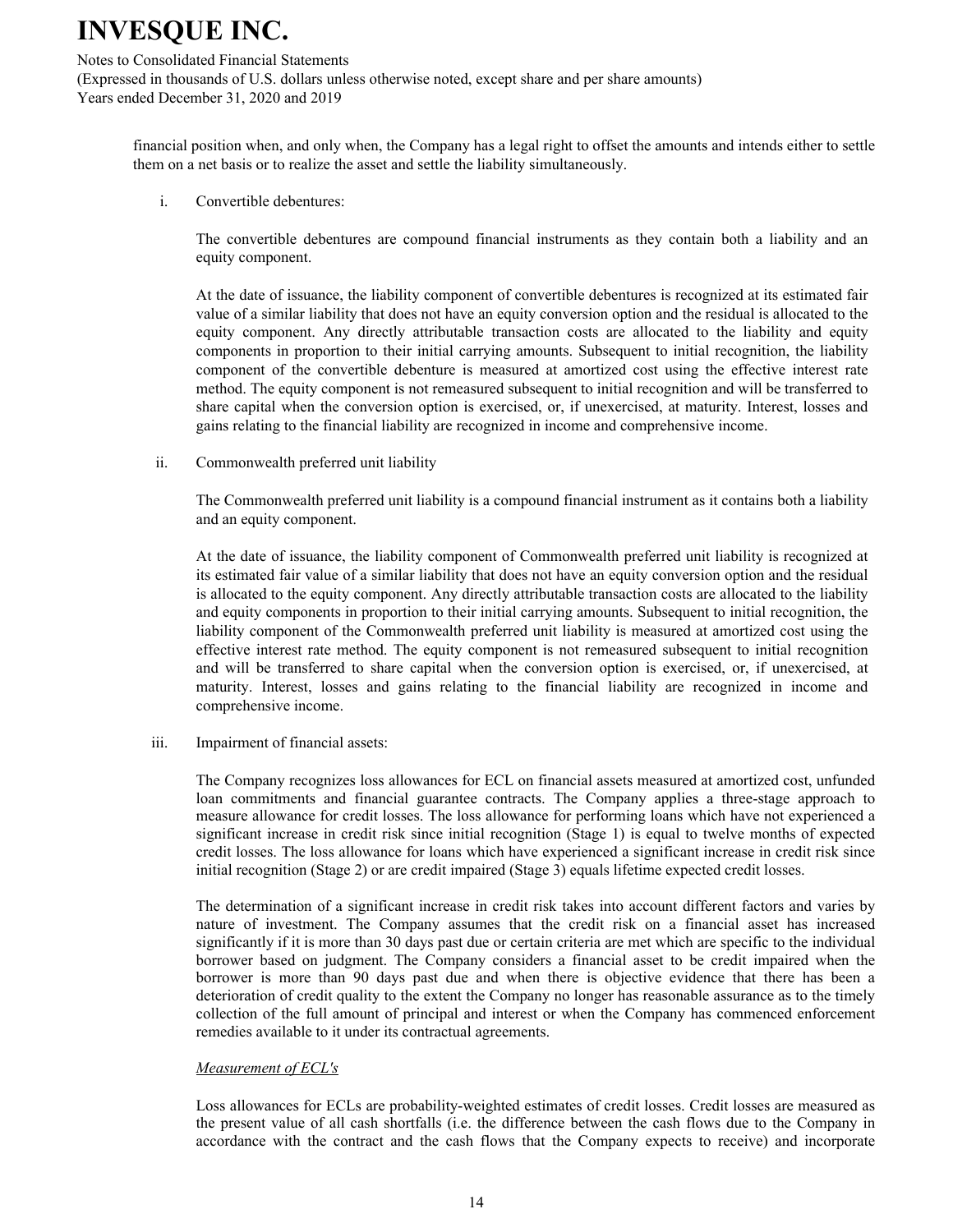Notes to Consolidated Financial Statements

(Expressed in thousands of U.S. dollars unless otherwise noted, except share and per share amounts) Years ended December 31, 2020 and 2019

> significant assumptions including the probability of default as well as the estimated loss given default. ECLs are discounted at the effective interest rate of the financial asset.

> Lifetime ECLs are the ECLs that result from all possible default events over the expected life of a financial instrument. 12-month ECLs are the portion of ECLs that result from default events that are possible within the 12 months after the reporting date (or a shorter period if the expected life of the instrument is less than 12 months). The maximum period considering when estimating ECLs is the maximum contractual period over which the Company is exposed to credit risk.

> The determination of ECLs of a collateralized impaired loan reflects the expected realization of the underlying security, net of expected costs and any amounts legally required to be paid to the borrower.

> When determining the allowance for ECLs, the Company considers reasonable and supportable information that is relevant and available without undue cost or effort. Management considers past events, current market conditions and reasonable forward-looking supportable information about future economic conditions. In assessing information about possible future economic conditions, management utilized multiple economic scenarios including a base case, which represents the most probable outcome and is consistent with management's view of the financial asset. In considering the lifetime of a loan, the contractual period of the loan, including prepayment, extension and other options is generally used.

> The estimation of ECLs also includes assumptions about local real estate market conditions, availability and terms of financing, underlying value of the security and various other factors. These assumptions are limited by the availability of reliable comparable market data, economic uncertainty and the uncertainty of future events. Accordingly, by their nature, estimates of impairment are subjective and may not necessarily be comparable to the actual outcome. Should the underlying assumptions change, the estimated future cash flows could vary.

iv. Derivative instruments:

> The Company uses derivative financial instruments to manage interest rate risk exposures. Embedded derivatives are separated from the host contract and accounted for separately if the economic characteristics and risks of the host contract and the embedded derivative are not closely related.

> Derivative financial instruments, including embedded derivatives that must be separately accounted for, are initially valued at fair value; attributable transaction costs are recognized in profit or loss as incurred. Subsequent to initial recognition, derivatives are measured at fair value, and changes therein are recognized immediately in income and comprehensive income.

(h) Non-controlling interest liability

The Company records third-party interests in the net assets of consolidated entities which do not qualify to be classified as equity as non-controlling interest liabilities. Such interests are initially recognized at fair value and are subsequently measured at amortized cost, with any changes recorded as change in noncontrolling interest liability in the consolidated statements of income (loss) and comprehensive income  $(\text{loss})$ .

 $(i)$  Revenue recognition:

The Company accounts for its leases as operating leases given that it has retained substantially all of the risk and benefits of ownership

 $i$ . Lease revenue from third party operators and commercial tenants:

The Company earns revenue from tenants from various sources consisting of rent earned under lease agreements, property tax and operating cost recoveries and other incidental income. Revenue from lease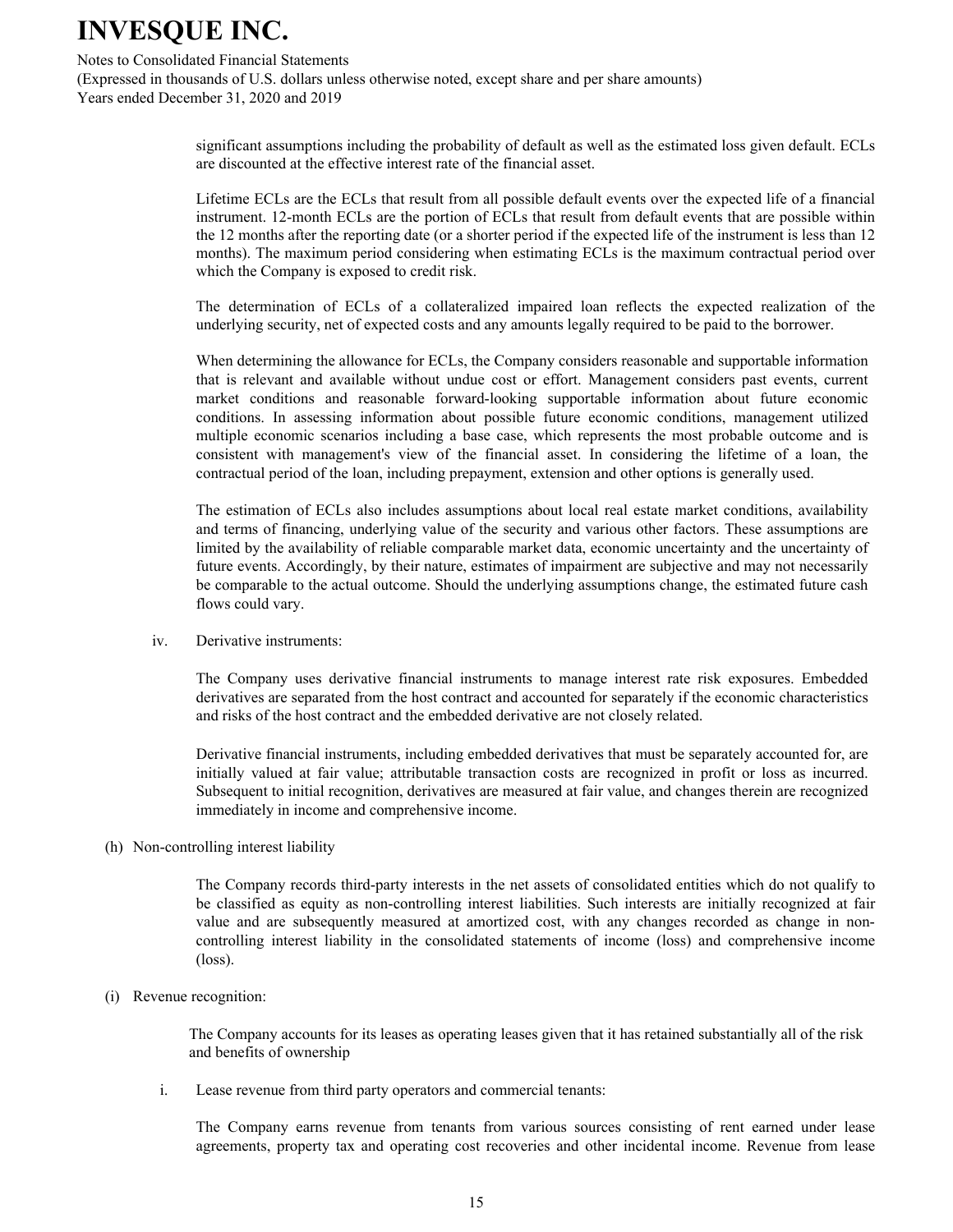#### Notes to Consolidated Financial Statements

(Expressed in thousands of U.S. dollars unless otherwise noted, except share and per share amounts) Years ended December 31, 2020 and 2019

> components is recognized on a straight-line basis over the lease term and includes the recovery of property taxes and insurance. Revenue recognition commences when a tenant has the right to use the premises and is recognized pursuant to the terms of the lease agreement. Payments are due at the beginning of each month and any payments made in advance of scheduled due dates are deferred.

> Revenue related to the services component of the Company's leases is accounted for in accordance with IFRS 15. These services consist primarily of utilities, cleaning and property maintenance costs for which the revenue is recognized over time, typically as the costs are incurred, which is when the services are provided.

 $\ddot{1}$ Resident Leases

> The Company charges for the rental of accommodation and care services provided to residents. Base rent amounts are allocated to lease components based on relative stand-alone selling prices. The stand-alone selling prices of the rental component is determined using an adjusted market assessment approach and the stand-alone selling price of the care services components are determined using both adjusted market assessment and expected cost plus a margin approaches.

Revenue from rental components is recognized on a straight-line basis over the lease term. Revenue recognition commences when a resident has the right to use the property and revenue is recognized pursuant to the terms of the lease agreement. Payments are due at the beginning of each month and any payments made in advance of scheduled due dates are deferred.

Revenue related to the care service components of the Company's leases is accounted for in accordance with IFRS 15. These services consist primarily of the provision of meals, nursing services, housekeeping and laundry services, programs, amenities and the recovery of utilities and property maintenance costs and are recognized over time, typically on a monthly basis, which is when the services are provided. Payments are due at the beginning of each month and any payments made in advance of scheduled due dates are recorded as contract liabilities.

#### iii. Lease revenue from joint ventures:

The Company earns revenue under lease arrangements with operating entities which are jointly owned with Autumnwood Lifestyles Inc. ("Autumnwood") (note 8). The leases are accounted for as operating leases and lease revenue is recognized on a straight-line basis over the term of the underlying leases.

#### (i) Government grants

Government grants that become receivable as compensation for lost revenue and increased expenses are recognized when there is reasonable assurance that the entity will comply with the conditions attached to them and the grants will be received. The grants are recorded as other income in the consolidated statements of income (loss) and comprehensive income (loss).

#### $(k)$  Leases

At inception of a contract, the Company assesses whether a contract is, or contains, a lease. A contract is, or contains a lease if the contract conveys the right to control the use of an identified asset for a period of time in exchange for consideration. To assess whether a contract conveys the right to control the use of an identified asset, the Company uses the definition of a lease in IFRS 16.

 $\mathbf{i}$ . As a lessee:

> At commencement or on modification of a contract that contains a lease component, the Company allocates the consideration in the contract to each lease component on the basis of its relative stand-alone prices.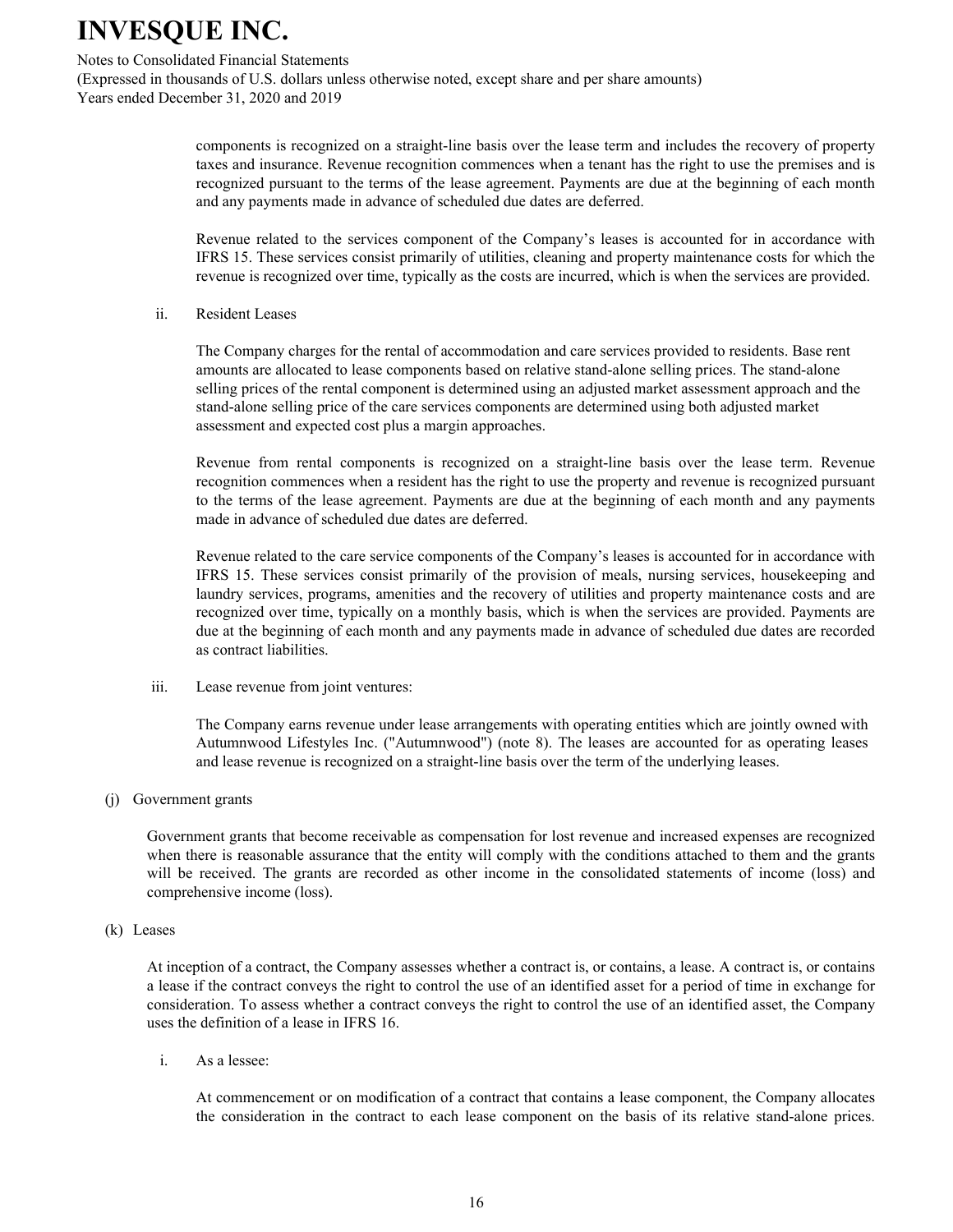Notes to Consolidated Financial Statements

(Expressed in thousands of U.S. dollars unless otherwise noted, except share and per share amounts) Years ended December 31, 2020 and 2019

> However, for the leases of property, the Company has elected not to separate non-lease components and account for the lease and non-lease components as a single lease component.

> The Company recognizes a right-of-use asset and a lease liability at the lease commencement date. The right-of-use asset is initially measured at cost, which comprises the initial amount of the lease liability adjusted for any lease payments made at or before the commencement date, plus any initial direct costs incurred and an estimate of costs to dismantle and remove the underlying asset or to restore the underlying asset, less any lease incentives received.

> The right-of-use asset is subsequently depreciated using the straight-line method from the commencement date to the end of the lease term and is periodically reduced by impairment losses, if any, and adjusted for certain remeasurements of the lease liability.

> The lease liability is initially measured at the present value of the lease payments that are not paid at the commencement date, discounted using the interest rate implicit in the lease or, if that rate cannot be readily determined, the Company's incremental borrowing rate. Generally, the Company uses its incremental borrowing rate as the discount rate, which was a weighted average rate of 7.5%.

> The lease liability is measured at amortized costs using the effective interest method. It is remeasured when there is a change in future lease payments arising from a change in an index or rate, if there is a change in the Company's estimate of the amount expected to be payable under a residual value guarantee, if the Company changes its assessment of whether it will exercise a purchase, extension or termination option or if there is a revised in-substance fixed lease payment.

> When the lease liability is remeasured in this way, a corresponding adjustment is made to the carrying amount of the right-of-use asset, or is recorded in profit or loss if the carrying amount of the right-of-use asset has been reduced to zero.

> The Company presents the right-of-use assets in property, plant and equipment and lease liabilities are recorded separately on the balance sheet as "lease obligations".

 $\ddot{1}$ Short-term leases and leases of low value assets:

> The Company has elected not to recognize right-of-use assets and lease liabilities for leases of low-value assets and short-term leases, including IT equipment. the Company recognizes the lease payments associated with these leases as an expense on a straight-line basis over the lease term.

iii. As a lessor:

> At inception or on modification of a contract that contains a lease component, the Company allocates the consideration in the contract to each lease component on the basis of their relative stand-alone prices. The Company has determined that when it acts as a lessor, its leases do not transfer substantially all of the risks and rewards incidental to ownership of the underlying assets and as a result they are classified as operating leases.

> If an arrangement contains lease and non-lease components, the Company applies IFRS 15 to allocate the consideration in the contract.

> The Company recognizes lease payments received under operating leases as income on straight-line basis over the lease term.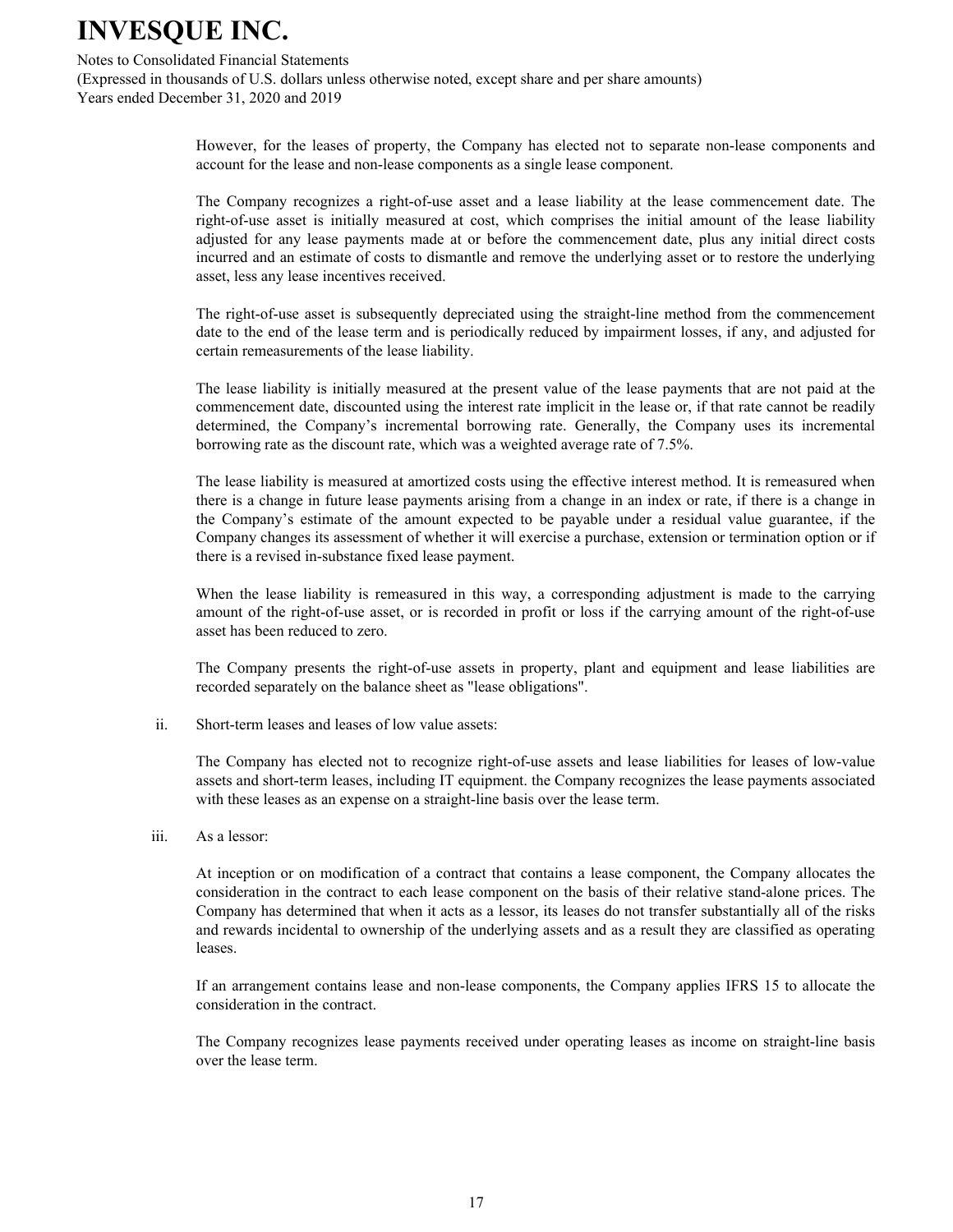Notes to Consolidated Financial Statements (Expressed in thousands of U.S. dollars unless otherwise noted, except share and per share amounts) Years ended December 31, 2020 and 2019

- (l) Employee benefits:
	- $iv.$ Short-term benefits:

Short-term employee benefit obligations, including vacation and bonus payments, are measured on an undiscounted basis and are expensed as the related service is provided. Liabilities are recognized for the amounts expected to be paid within 12 months as the Company has an obligation to pay this amount as a result of past service provided by the employee, and the obligation can be estimated reliably. Short-term employee benefits are recorded in accounts payable and other liabilities.

 $\mathbf{V}$ Share-based payment plans:

> The Company maintains a Deferred Share Incentive Plan (note 22) for its employees and directors. Cashsettled shares are fair-valued and changes in the amount payable are recognized through profit or loss with a corresponding change in liabilities. The awards are fair-valued on the basis of the share price at each reporting period and at the settlement date and the change in fair value on the amortized share-based compensation expense is recognized as compensation expense.

> Equity-settled shares are amortized as share-based compensation expense with a corresponding change in equity. The awards are valued based on the grant date fair value.

(m) Levies:

In accordance with IFRS Interpretations Committee ("IFRIC") 21, Levies ("IFRIC 21"), for its properties located in the United States, the Company recognizes the full amount of annual property tax liabilities at the point in time when the realty tax obligation is imposed. For properties located in Canada, property tax liabilities are recognized on a monthly basis.

(n) Income taxes:

Income tax expense comprises current and deferred tax. Tax is recognized in profit or loss except to the extent it relates to a business combination, or items recognized directly in equity or other comprehensive income.

Current tax comprises the expected tax payable or receivable on the taxable income or loss for the year and any adjustments to tax payable or receivable in respect of previous years. It is measured using rates enacted or substantively enacted at the reporting date. Current tax also includes any tax arising from dividends.

Deferred tax is recognized in respect of temporary differences between the carrying amounts of assets and liabilities for financial reporting purposes and the amounts used for taxation purposes. Deferred tax is not recognized for:

- (i) Temporary differences on the initial recognition of assets or liabilities in a transaction that is not a business combination and that affects neither accounting nor taxable profit or loss;
- (ii) Temporary differences related to investments in subsidiaries and associates to the extent that the Company is able to control the timing of reversal of the temporary differences and it is probable that they will not reverse in the foreseeable future: and
- (iii) Taxable temporary differences arising on the initial recognition of goodwill.

Deferred tax assets are recognized for unused tax losses, unused tax credits and deductible temporary differences to the extent that it is probable that future taxable income will be available against which they can be used. Deferred tax assets are reviewed at each reporting date and are reduced to the extent that it is no longer probable that the related tax benefit will be realized. Deferred tax is measured at the tax rates that are expected to be applied to temporary differences when they reverse, using tax rates enacted or substantively enacted at the reporting date.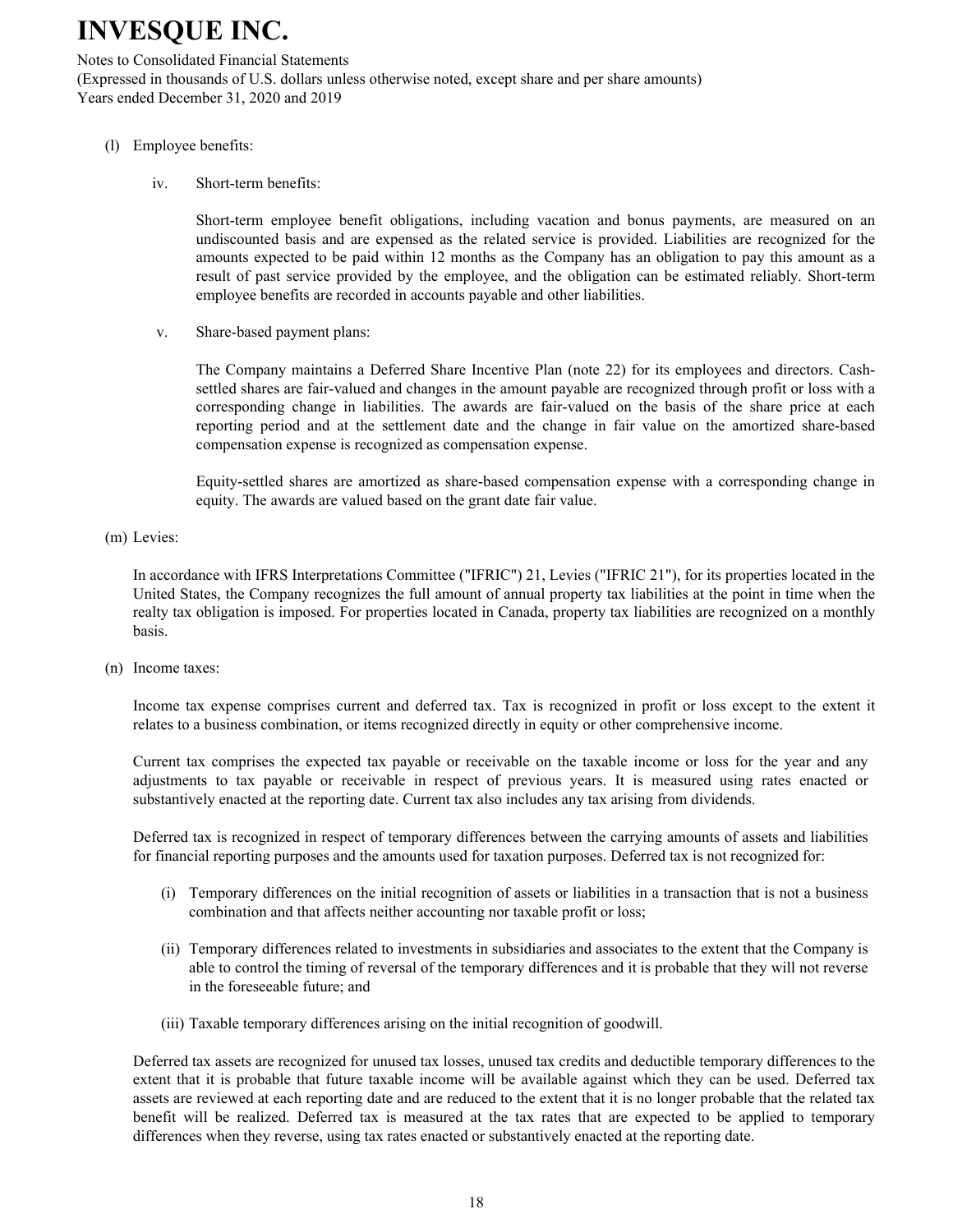#### Notes to Consolidated Financial Statements

(Expressed in thousands of U.S. dollars unless otherwise noted, except share and per share amounts) Years ended December 31, 2020 and 2019

The measurement of deferred tax reflects the tax consequences that would follow from the manner in which the Company expects, at the reporting date, to recover or settle the carrying amounts of its assets and liabilities.

Deferred tax assets and liabilities are offset only if certain criteria are met.

Judgement is required to assess the interpretation of tax legislation when recognizing and measuring current and deferred tax assets and liabilities. The impact of different interpretations and applications could potentially be material. The Company recognizes a tax benefit from an uncertain tax position when it is probable that the position will be sustained upon examination, including resolutions of any related appeals or litigation processes, on the basis of the technical merits. If it is not probable that the uncertain tax treatment will be accepted, the tax uncertainty is measured based on the most likely amount of expected value, depending on whichever method better predicts the resolution of the uncertainty.

A deferred tax asset is recognized for unused tax losses, tax credits and deductible temporary differences, to the extent that it is probable that future taxable profits will be available against which they can be utilized. Management's estimate of future taxable profits and the recognition of deferred tax assets are reviewed at each reporting date and deferred tax assets are reduced to the extent that it is no longer probable that the related tax benefit will be realized.

- (o) IFRS amendments adopted in 2020:
	- (i) IFRS 3 Business Combinations

On October 22, 2018, the IASB issued amendments to IFRS 3, Business Combinations ("IFRS 3") that seek to clarify whether a transaction is to be accounted for as an asset acquisition or a business combination. The amendments apply to businesses acquired in annual reporting periods beginning on or after January 1, 2020. The amendments include an election to use a concentration test. This is a simplified assessment that results in an asset acquisition if substantially all of the fair value of the gross assets is concentrated in a single identifiable asset or a group of similar identifiable assets. If a preparer chooses not to apply the concentration test, or the test is failed, then the assessment focuses on the existence of a substantive process. The adoption of this standard did not have a material impact on the Company's consolidated financial statements.

- (p) IFRS standards and amendments issued but not yet effective:
	- (i) Application of Interest Rate Benchmark Reform ("IBOR")

In August 2020, the IASB issued IBOR Reform and the Effects on Financial Reporting – Phase II (amendments to IFRS 9, IFRS 7, IAS 39 – Financial Instruments: Recognition and Measurement ("IAS 39"), IFRS  $4$  – Insurance Contracts ("IFRS  $4$ ") and IFRS  $16$  – Leases ("IFRS  $16$ ")). The objective of the second phase of the IASB's project was to assist entities in providing useful information about the effects of the transition to alternative benchmark rates and support preparers in applying the requirements of the IFRS Standards when changes are made to contractual cash flows or hedging relationships as a result of the transition to an alternative benchmark interest rate. The amendments affect the basis for determining the contractual cash flows as a result of benchmark interest rate reform, hedge accounting and disclosures.

The amendments are effective for annual periods beginning on or after January 1, 2021 with early application permitted and include retrospective application with reinstatement of hedge relationships. The Company is currently in the process of assessing the impact of adopting the amendments in Phase II on its consolidated financial statements.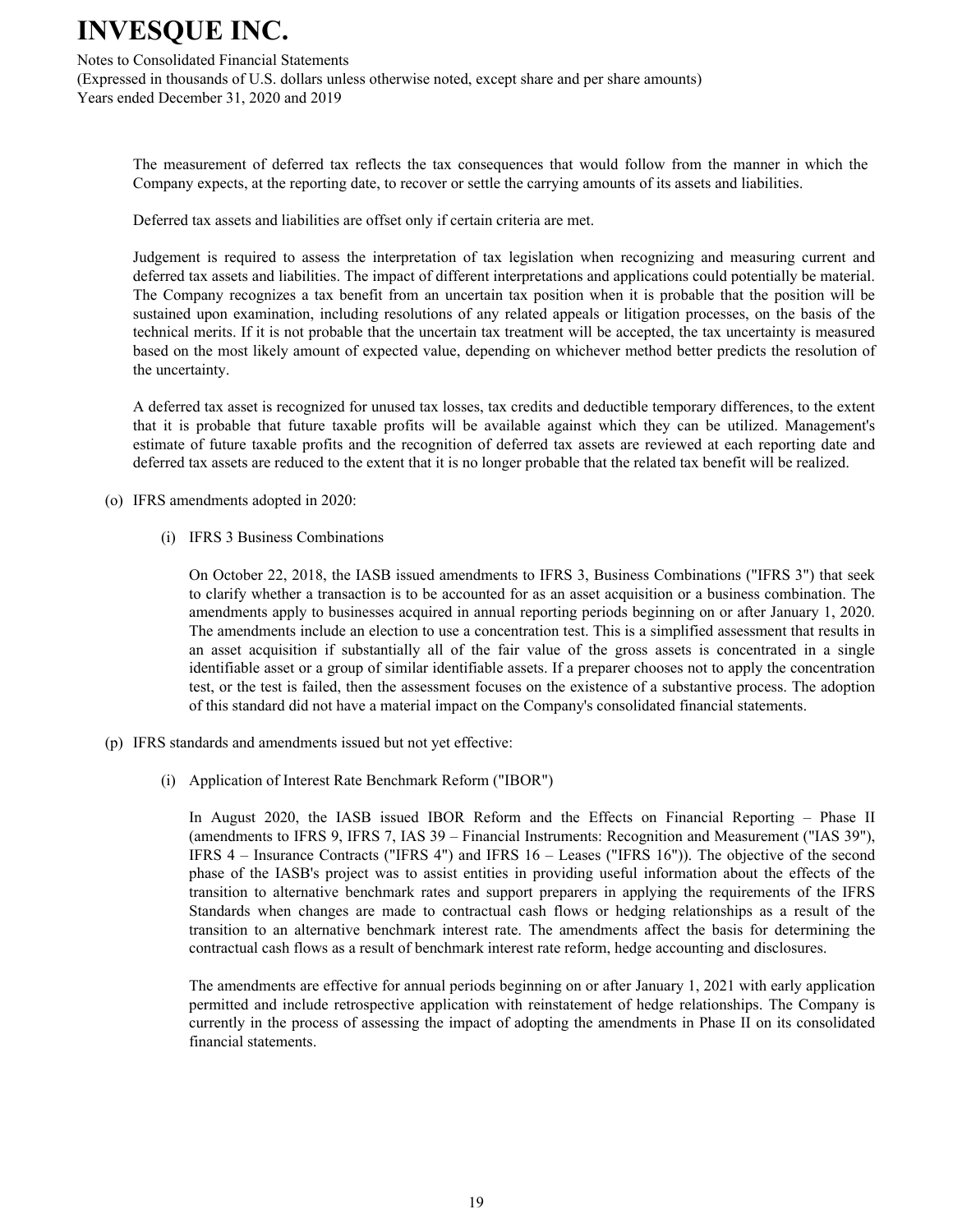Notes to Consolidated Financial Statements

(Expressed in thousands of U.S. dollars unless otherwise noted, except share and per share amounts) Years ended December 31, 2020 and 2019

(ii) Amendments to IAS 1, Presentation of financial statements

On January 23, 2020, the IASB issued amendments to IAS 1, Presentation of financial statements ("IAS 1") to clarify the classification of liabilities as current or non-current. The amendments are effective for annual periods beginning on or after January 1, 2023. Early adoption is permitted.

For the purposes of non-current classification, the amendments removed the requirement for a right to defer settlement or roll over of a liability for at least twelve months to be unconditional. Instead, such a right must have substance and exist at the end of the reporting period.

The Company intends to adopt the amendments in its consolidated financial statements beginning on January 1, 2023, when the standard becomes effective.

### **3. Prior Year Adjustment:**

During the year ended December 31, 2020, management determined that certain amounts previously recognized as loans receivable should have been classified as an investment in joint ventures and that amounts previously recognized as other receivables should have been classified as loans receivable. As a result the consolidated financial statements have been adjusted as at December 31, 2019 to correct for this immaterial error as follows:

|                                        | December 31, 2019               | Adjustment | December 31, 2019               |
|----------------------------------------|---------------------------------|------------|---------------------------------|
|                                        | (As reported)                   |            | (As adjusted)                   |
| <b>Statement of Financial Position</b> |                                 |            |                                 |
| Tenant and other receivables           | \$<br>7,073 \$                  | $(136)$ \$ | 6,937                           |
| Loans receivable - current             | 4,113                           | 136        | 4,249                           |
| Loans receivable - non-current         | 44,789                          | (7, 384)   | 37,405                          |
| Other non-current assets               | 4,559                           | (1,289)    | 3,270                           |
| Investment in joint ventures           | 99,321                          | 8,673      | 107,994                         |
|                                        | Year ended<br>December 31, 2019 |            | Year ended<br>December 31, 2019 |
|                                        | (As reported)                   |            | (As adjusted)                   |
| <b>Statement of Cash Flows</b>         |                                 |            |                                 |
| Issuance of loans receivable           | \$<br>$(13, 116)$ \$            | 11,894 \$  | (1,222)                         |
| Contributions to joint ventures        | (2, 497)                        | (11, 894)  | (14, 391)                       |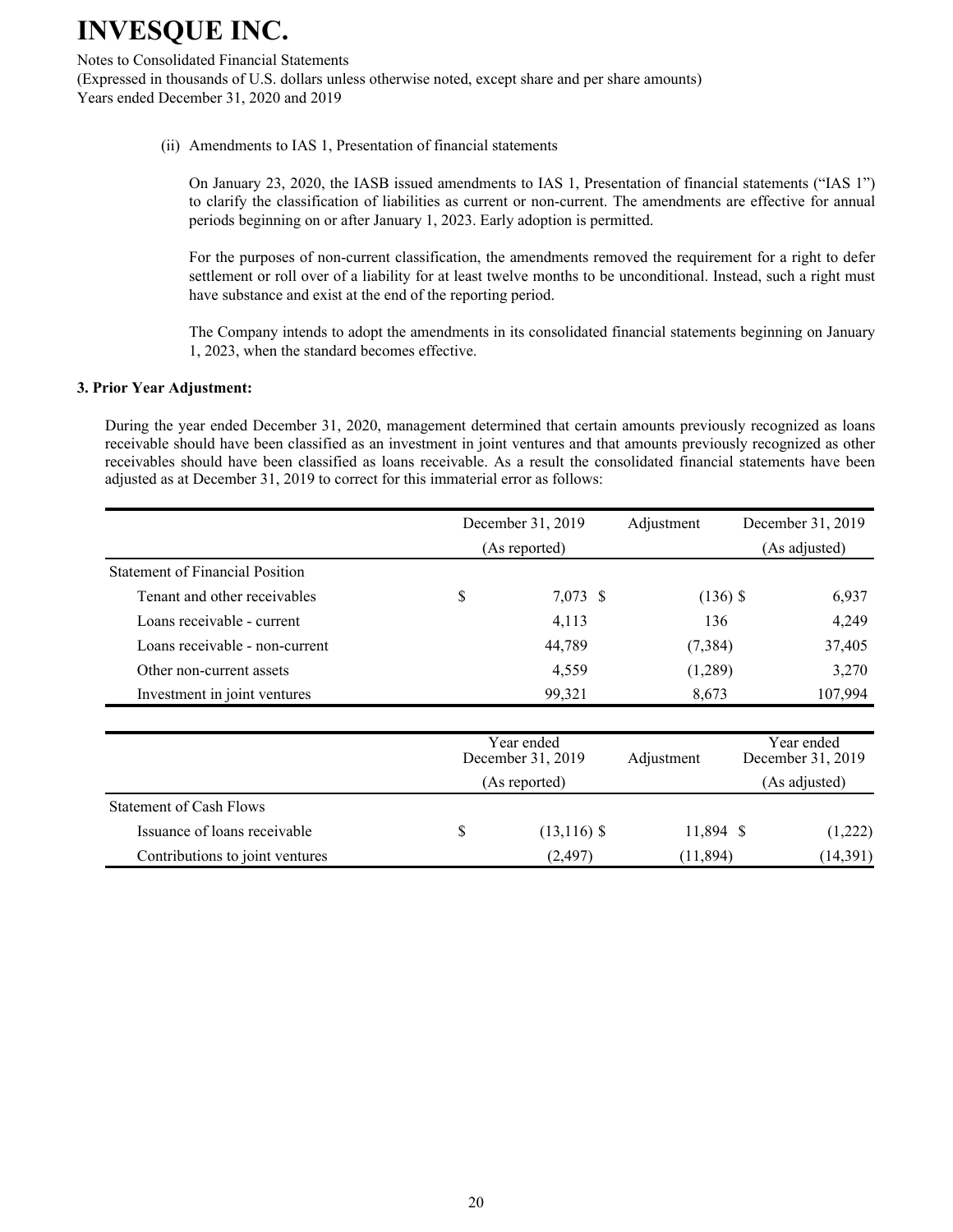Notes to Consolidated Financial Statements (Expressed in thousands of U.S. dollars unless otherwise noted, except share and per share amounts) Years ended December 31, 2020 and 2019

#### 4. Loans receivable:

Loans receivable issued as at December 31, 2020 and December 31, 2019 are detailed in the table below:

| Debtor                                                       | Loan Type                          | December<br>31, 2020 | December<br>31.2019<br>(Adjusted<br>note 3) | <b>Issued Date</b>             | Maturity<br>Date $(1)$          | Current<br>Interest<br>Rate | PIK<br>Interest<br>Rate |
|--------------------------------------------------------------|------------------------------------|----------------------|---------------------------------------------|--------------------------------|---------------------------------|-----------------------------|-------------------------|
| MS-SW Mezzanine Fund, LLC                                    | Mezzanine loan \$                  | $-$ \$               | 1,267                                       | September 1, 2016              | September 1, 2020               | $10.5 \%$                   | 4.0 %                   |
| Mainstreet Investment Company, LLC                           | Interest-only loan                 | 3,932                | 3,932                                       | December 22, 2016              | December 22, 2018               | 8.5 %                       | $1.5\%$                 |
| Autumnwood Lifestyles Inc.                                   | Revolving credit<br>facility       | 1,178                | 1,155                                       | November 1, 2016               | October 31, 2018 <sup>(3)</sup> | $8.0 \%$                    | $-$ %                   |
| Symcare ML, LLC                                              | Loan receivable                    | 7,295                | 7,295                                       | October 20, 2017               | December 31, 2033               | 5.0 %                       | $-$ %                   |
| Premier Senior Living, LLC <sup>(6)</sup>                    | Loan receivable                    | 725                  | 700                                         | August 16, 2013 <sup>(2)</sup> | August 16, 2025                 | 9.4 %                       | $-$ %                   |
| Ellipsis Real Estate Partners                                | Loan receivable                    | 951                  | 951                                         | May 4, 2018                    | May 4, 2028                     | $-$ %                       | 10.0%                   |
| Ellipsis Real Estate Partners                                | Loan receivable                    | 1,338                | 1,341                                       | September 14, 2018             | September 14, 2028              | $-$ %                       | $10.0 \%$               |
| Symcare ML, LLC                                              | Loan receivable                    | 15,000               | 13,530                                      | December 26, 2018              | December 31, 2033               | 5.0 %                       | 5.0 %                   |
| YAL Borrower LLC                                             | Interest-only loan                 |                      | 1,000                                       | December 31, 2018              | December 30, 2020               | 5.0 %                       | $-$ %                   |
| YAL Borrower LLC                                             | Loan receivable                    |                      | 2,000                                       | December 31, 2018              | December 30, 2020               | 5.0 %                       | $-$ %                   |
| Hillcrest Millard, LLC                                       | Loan receivable                    | 503                  | 480                                         | January 1, 2019                | January 1, 2028                 | $-$ %                       | 5.0 %                   |
| Hillcrest Firethorn, LLC                                     | Loan receivable                    | 472                  | 449                                         | January 1, 2019                | November 1, 2027                | $-$ %                       | 5.0 %                   |
| <b>Bridgemoor Transitional Care</b><br>Operations, LLC $(5)$ | Loan receivable                    | 1,872                | 1,738                                       | June 5, 2019                   | June 5, 2035                    | $-$ %                       | $-$ %                   |
| MOC Webster, LLC                                             | Loan receivable                    | 576                  | 189                                         | June 5, 2019                   | June 5, 2035                    | $-$ %                       | $-$ %                   |
| RHS Propco Mooresville, LLC                                  | Loan receivable                    | 5,000                | 5,000                                       | June 28, 2019                  | July 1, 2024                    | 8.5 %                       | $-$ %                   |
| Memory Care America LLC                                      | Loan receivable                    | 1,198                | 1,526                                       | July 31, 2019                  | January 1, 2024                 | 8.5 %                       | $-$ %                   |
| Ellipsis Real Estate Partners LLC <sup>(9)</sup>             | Mezzanine loan                     | 474                  | 1,223                                       | October 25, 2019               | October 1, 2022                 | $2.5 \%$                    | 7.5 %                   |
| Blue Bell Senior Holdings, LLC $(7)$                         | Loan receivable                    | 490                  | $\overline{\phantom{m}}$                    | February 21, 2020              | March 1, 2024                   | 5.9%                        | $-$ %                   |
| PSL Care GP LLC                                              | Loan receivable                    | 450                  |                                             | May 6, 2020                    | (8)                             | $3.5 \%$                    | $-$ %                   |
| Accrued current and long term interest                       |                                    | 3,122                | 1,425                                       |                                |                                 |                             |                         |
| Allowance for losses on loans receivable                     |                                    | (28, 241)            | (5,915)                                     |                                |                                 |                             |                         |
| Carrying value of loans recorded at amortized cost \$        |                                    | $16,335$ \$          | 39,286                                      |                                |                                 |                             |                         |
| Javelina Ventures, LLC                                       | Loan receivable -<br><b>FVTPL</b>  | 2,368                | 2,368                                       | December 31, 2018              | (4)                             | $-$ %                       | 5.0 %                   |
|                                                              | Carrying value of loans receivable | 18,703               | 41,654                                      |                                |                                 |                             |                         |
|                                                              | Less current portion               | 1,799                | 4,249                                       |                                |                                 |                             |                         |
|                                                              | Long-term portion \$               | 16,904 \$            | 37,405                                      |                                |                                 |                             |                         |

(1) Mezzanine loans are due at the time of sale of the property if sale occurs earlier than the stated maturity date.

(2) Loan assumed through acquisition on February 1, 2018. Loan was originally issued by Care PSL Holdings LLC on August 16, 2013.

(3) Maturity date is the later of October 31, 2018 or the completion of the expansion projects at the Marina Point and Red Oak Facilities. The projects are not yet complete. (4) The repayment of this loan is pursuant to Javelina Ventures Operating Agreement in which net available cash from operations will be used to repay the principal and accrued interest on this loan.

(5) This loan was issued to MOC Fort Worth, LLC; MOC Round Rock, LLC; MOC San Antonio II, LLC; MOC Webster, LLC; and Bridgemoor Transitional Care Operations, LLC.

(6) This loan was issued to Park Terrace Operating, LLC; Seneca Lake Terrace Operating, LLC; and Premier Senior Living, LLC.

(7) Maturity date is the earlier of March 1, 2024, the date that the existing debt secured by the property is refinanced, or upon termination of the management agreement.

(8) No stated maturity date for loan receivable. Principal of loan is repaid when distributions are made from the Phoenix JV(note 7).

(9) This loan was funded for the development of a memory care facility in Wyoming, MI.

\$27,641 of the loans outstanding and \$2,438 of the accrued current and long term interest as at December 31, 2020 in the table above are made to current tenant operators. Of these amounts, \$23,964 has been reserved as uncollectible.

On March 26, 2018, a subsidiary of the Company entered into a loan agreement with the tenant operator of the Symphony Portfolio ("Symcare") for a principal amount of \$3,659 with provisions for an additional \$2,000 line of credit. The loan earns 5.00% annual interest, of which a portion is payable at a current pay rate on a monthly basis ("Current Interest"), with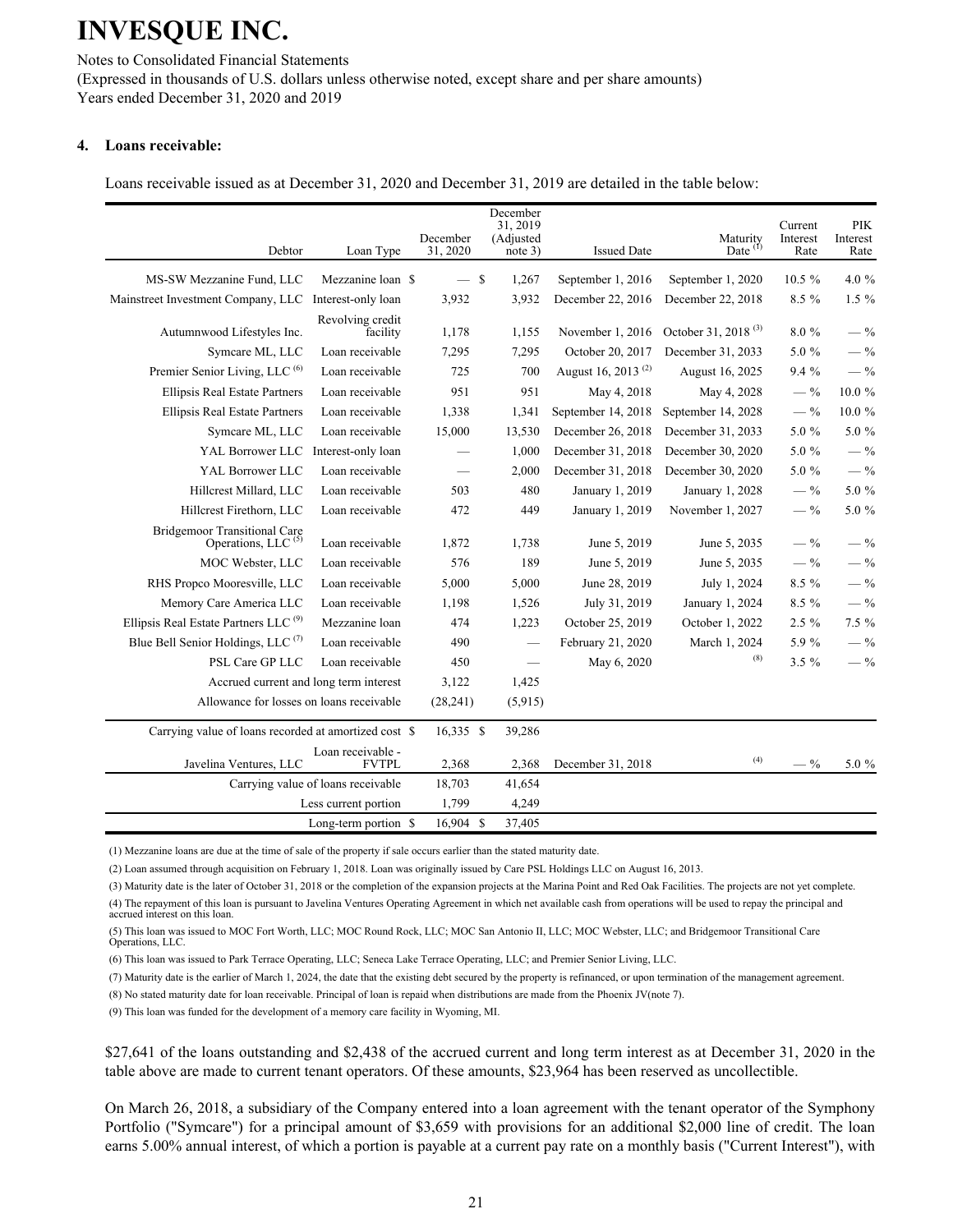#### Notes to Consolidated Financial Statements

(Expressed in thousands of U.S. dollars unless otherwise noted, except share and per share amounts) Years ended December 31, 2020 and 2019

the remaining portion of interest accruing until the earlier of the loan's maturity or prepayment ("PIK Interest"). The maturity date of the loan is June 30, 2019. On June 29, 2018, the loan was amended to extend the line of credit to \$2,122. On July 31, 2018, the loan was amended to increase the total borrowing capacity to \$6,401. On August 31, 2018, the loan was amended to increase the total borrowing capacity to \$7,522. On June 21, 2019 the loan was amended and the maturity date was extended to December 31, 2033.

On December 26, 2018, a subsidiary of the Company entered into a loan agreement with Symcare with a total capacity of  $$15,000$  and a maturity date of January 1, 2033. As at December 31, 2020, Symcare had drawn  $$15,000$  on this loan (December 31, 2019 - \$13,530). The loan earned 10% interest accruing to the balance of the loan through December 1, 2019. Through and including December 1, 2022, half of the interest will accrue to the loan balance with the remaining portion payable at a current pay rate on a monthly basis. Commencing January 1, 2023 the full amount of monthly interest payments shall be paid each month.

On July 31, 2019, the Company entered into a new loan with MCA Memory Care America, LLC ("MCA") in the amount of \$2,934. The loan balance represented outstanding rents owed, the remaining balance of a previously issued loan receivable and outstanding interest thereon. Through December 31, 2020, the Company has received repayment on this loan receivable of \$1,868 consistent with the terms outlined in the loan agreement.

On July 17, 2020, the Company received \$750 as repayment of a portion of the principal of the mezzanine loan to Ellipsis Real Estate Partners LLC. On the same date, the loan was amended and the annual interest rate was reduced to 10%.

Loans receivable and associated allowance for losses on loans receivable accounted for at amortized cost as at December 31, 2020 are as follows:

|                                          | Stage 1   | Stage 2  | Stage 3   | Total     |
|------------------------------------------|-----------|----------|-----------|-----------|
| Loans receivable, net of loan fees       | 11.079 S  | 1.186 \$ | 32.311 \$ | 44.576    |
| Allowance for losses on loans receivable | (127)     | (236)    | (27.878)  | (28, 241) |
| Loans receivable, net of allowances      | 10.952 \$ | 950 S    | 4.433     | 16.335    |

Loans receivable and associated allowance for losses on loans receivable accounted for at amortized cost as at December  $31, 2019$  are as follows:

|                                          | Stage 1   | Stage 2                  | Stage 3  | Total   |
|------------------------------------------|-----------|--------------------------|----------|---------|
| Loans receivable, net of loan fees       | 38.476 \$ | $ \mathbf{x}$            | 6.725 \$ | 45.201  |
| Allowance for losses on loans receivable | (421)     | $\overline{\phantom{a}}$ | (5.494)  | (5.915) |
| Loans receivable, net of allowances      | 38.055 \$ | $-$ S                    |          | 39,286  |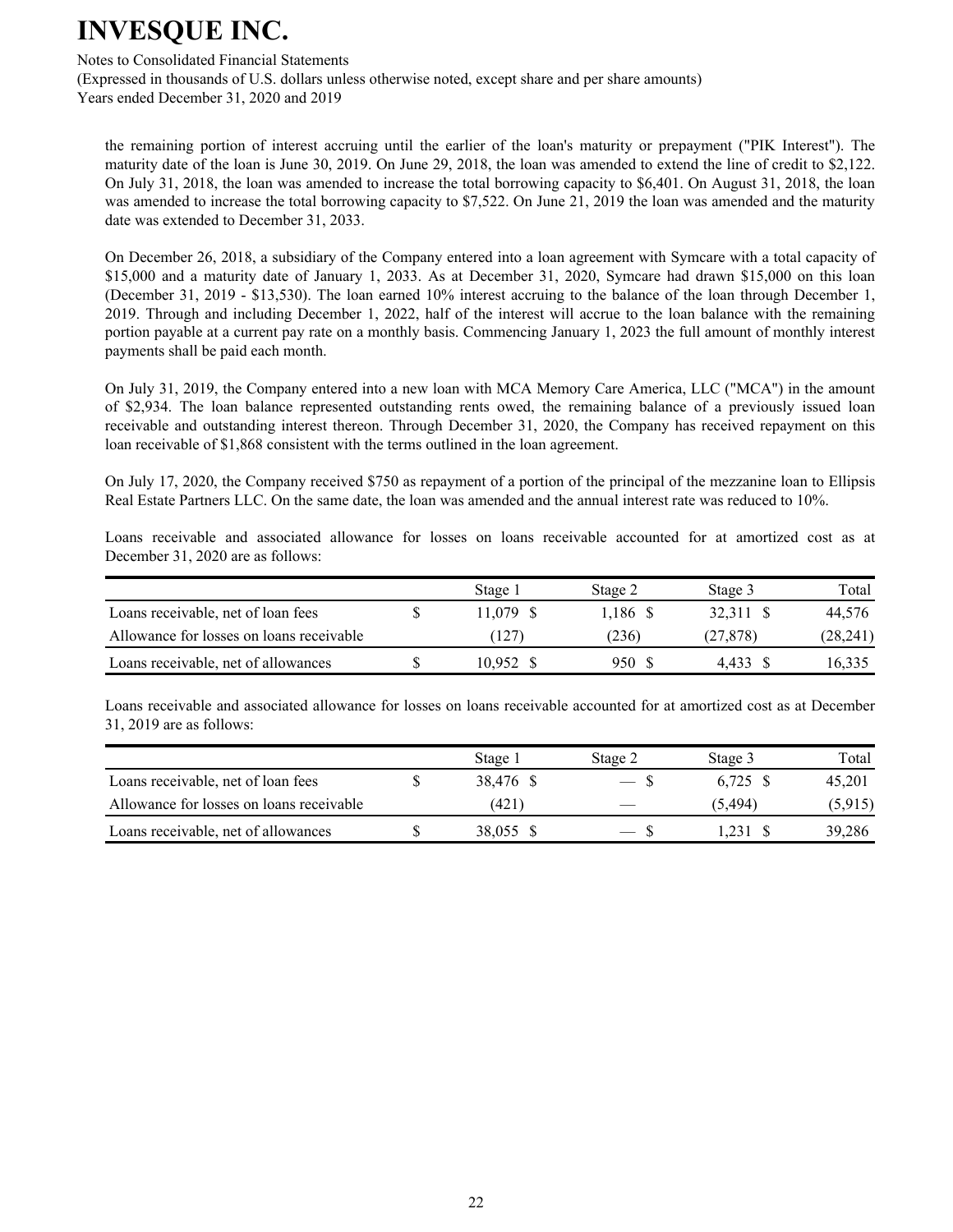Notes to Consolidated Financial Statements

(Expressed in thousands of U.S. dollars unless otherwise noted, except share and per share amounts)

Years ended December 31, 2020 and 2019

The changes in the gross loans receivable balance during the period ended December 31, 2020 are shown in the following table:

|                                                   | Stage 1         | Stage 2       | Stage 3    | Total    |
|---------------------------------------------------|-----------------|---------------|------------|----------|
| Total loans receivable as at December<br>31, 2018 | \$<br>27,173 \$ | 1,556 \$      | 11,893 \$  | 40,622   |
| Loans receivable                                  |                 |               |            |          |
| Transfer to/(from)                                |                 |               |            |          |
| Stage 1                                           | (300)           |               | 300        |          |
| Stage 2                                           |                 | (1, 556)      | 1,556      |          |
| Stage 3                                           |                 |               |            |          |
|                                                   | \$<br>26,873 \$ | $\mathsf{\$}$ | 13,749 \$  | 40,622   |
| Issuances                                         | 16,633          |               | 2,824      | 19,457   |
| Repayments                                        | (3,282)         |               | (1,500)    | (4,782)  |
| Non-cash settlement                               | (1,748)         |               | (2,913)    | (4,661)  |
| Write off of loans receivable                     |                 |               | (5, 435)   | (5, 435) |
| Total loans receivable as at December<br>31, 2019 | \$<br>38,476 \$ | \$            | $6,725$ \$ | 45,201   |
| Loans receivable                                  |                 |               |            |          |
| Transfer to/(from)                                |                 |               |            |          |
| Stage 1                                           | (25,052)        | 25,052        |            |          |
| Stage 2                                           |                 | (23, 897)     | 23,897     |          |
| Stage 3                                           |                 |               |            |          |
|                                                   | \$<br>13,424 \$ | $1,155$ \$    | 30,622 \$  | 45,201   |
| Issuances                                         | 1,431           |               | 3,280      | 4,711    |
| Repayments                                        | (3,776)         |               | (329)      | (4,105)  |
| <b>Currency Translation</b>                       |                 | 31            |            | 31       |
| Write off of loans receivable                     |                 |               | (1,262)    | (1,262)  |
| Total loans receivable as at December 31,<br>2020 | \$<br>11,079 \$ | 1,186 \$      | 32,311 \$  | 44,576   |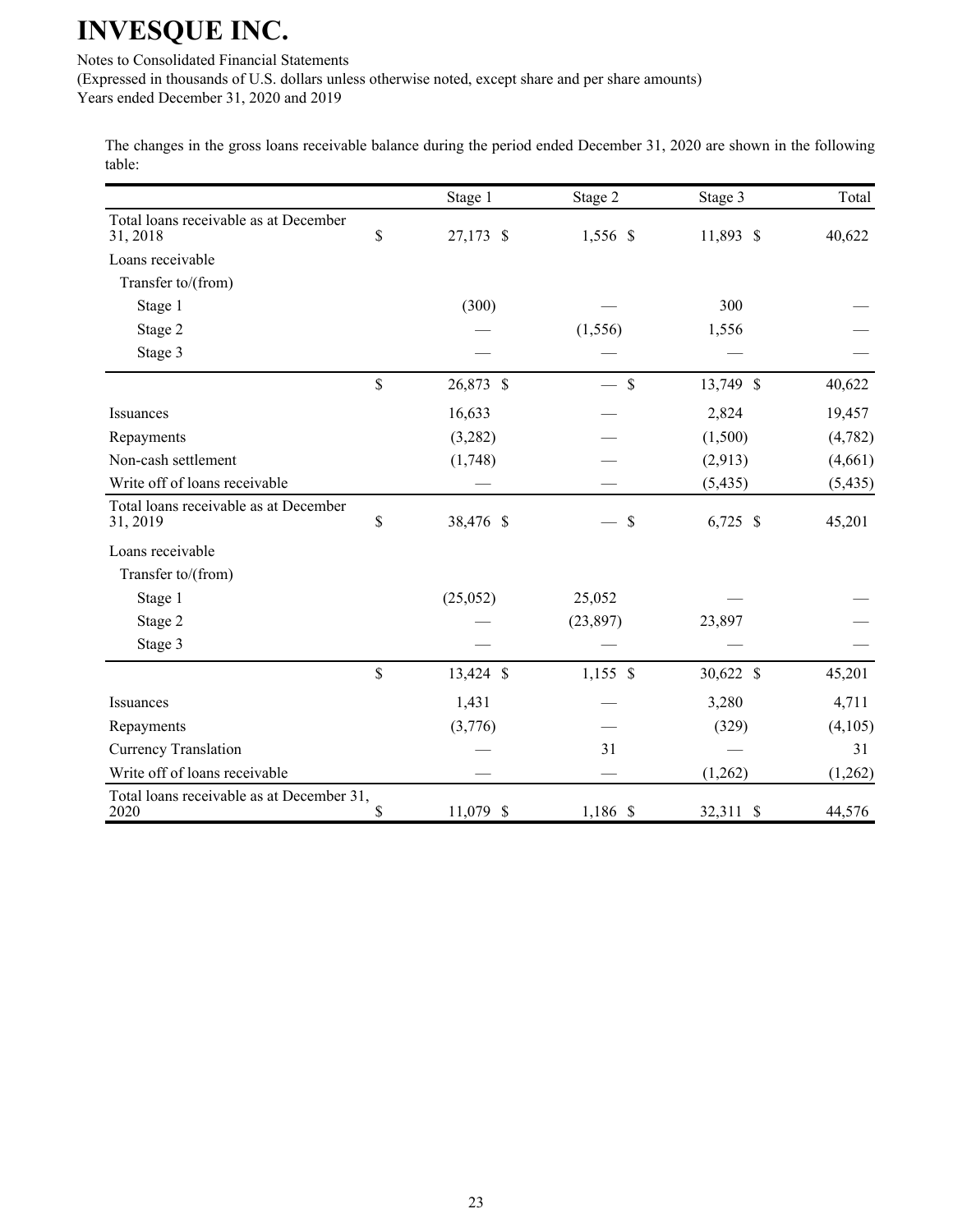Notes to Consolidated Financial Statements

(Expressed in thousands of U.S. dollars unless otherwise noted, except share and per share amounts)

Years ended December 31, 2020 and 2019

The changes in the allowance for credit losses during the period ended December 31, 2020 are shown in the following table:

|                                                              |             | Stage 1 | Stage 2       | Stage 3   | Total   |
|--------------------------------------------------------------|-------------|---------|---------------|-----------|---------|
| Total allowance for credit losses as at<br>December 31, 2018 | \$          | 293 \$  | 78 \$         | 9,970 \$  | 10,341  |
| Allowance for credit losses                                  |             |         |               |           |         |
| Remeasurement                                                |             |         |               | 998       | 998     |
| Transfer to/(from)                                           |             |         |               |           |         |
| Stage 1                                                      |             | (3)     |               | 3         |         |
| Stage 2                                                      |             |         | (76)          | 76        |         |
| Stage 3                                                      |             |         |               |           |         |
| Total allowance for credit losses                            | $\mathbf S$ | 290 \$  | $2 \text{ }s$ | 11,047 \$ | 11,339  |
| Issuances                                                    |             | 181     |               |           | 181     |
| Repayments/settlements                                       |             | (50)    | (2)           | (1,952)   | (2,004) |
| Write off of loan receivable and<br>allowance                |             |         |               | (3,601)   | (3,601) |
| Total allowance for credit losses as at<br>December 31, 2019 | \$          | 421 \$  | \$            | 5,494 \$  | 5,915   |
| Allowance for credit losses                                  |             |         |               |           |         |
| Remeasurement                                                |             |         | 226           | 23,452    | 23,678  |
| Transfer to/(from)                                           |             |         |               |           |         |
| Stage 1                                                      |             | (269)   | 269           |           |         |
| Stage 2                                                      |             |         | (259)         | 259       |         |
| Stage 3                                                      |             |         |               |           |         |
|                                                              | $\mathbf S$ | 152 \$  | 236 \$        | 29,205 \$ | 29,593  |
| Issuances                                                    |             | 13      |               |           | 13      |
| Repayments                                                   |             | (38)    |               | (65)      | (103)   |
| Write off of loan receivable and<br>allowance                |             |         |               | (1,262)   | (1,262) |
| Total allowance for credit losses as at<br>December 31, 2020 | \$          | 127S    | 236 \$        | 27,878 \$ | 28,241  |

For the year ended December 31, 2020, a loss of \$23,546 (year ended December 31, 2019 - \$1,003) was recorded in the consolidated statements of income (loss) and comprehensive income (loss).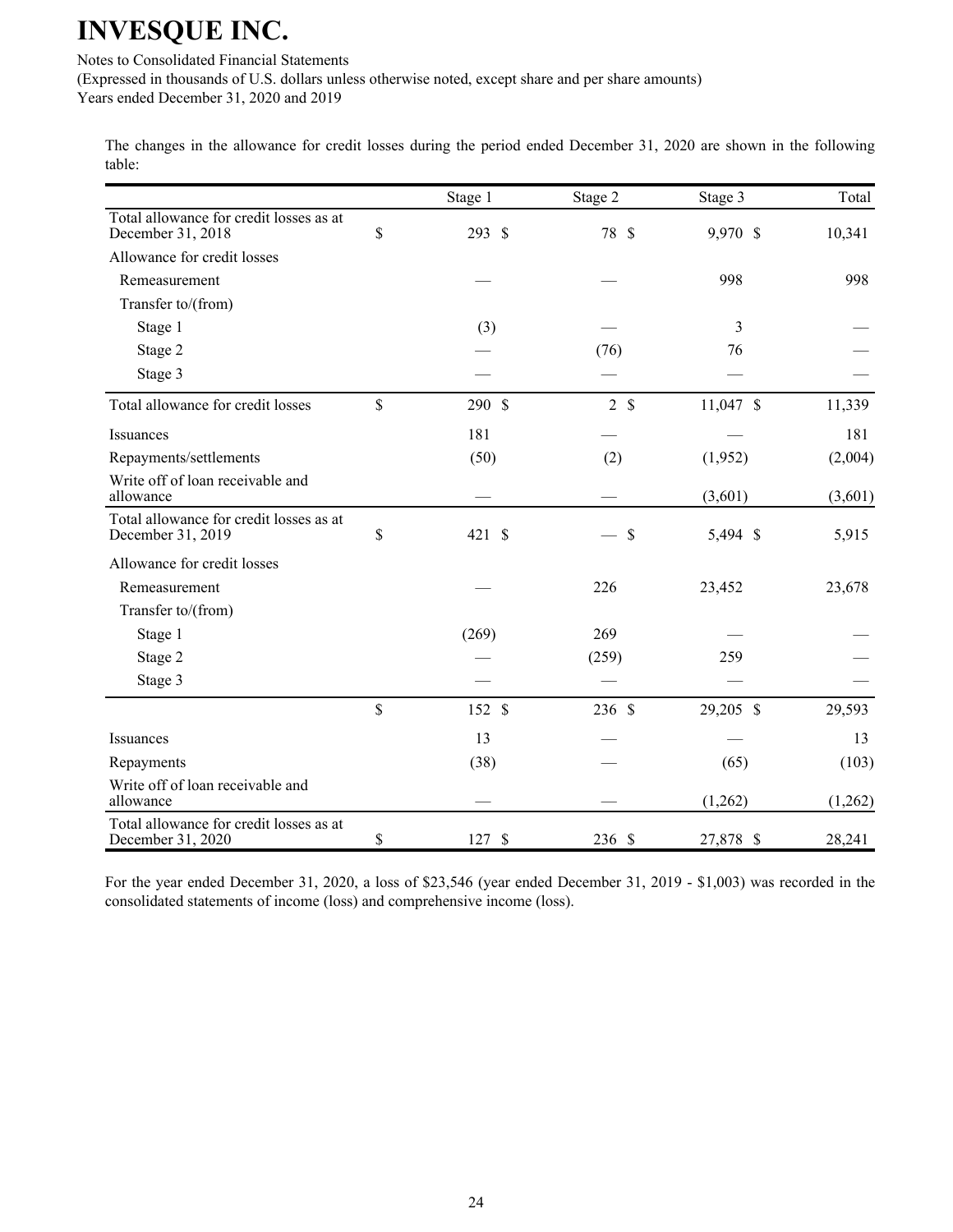Notes to Consolidated Financial Statements (Expressed in thousands of U.S. dollars unless otherwise noted, except share and per share amounts) Years ended December 31, 2020 and 2019

### 5. Other assets:

Other assets are as follows:

|                                                            | December 31, 2020 |        |    | December 31, 2019   |
|------------------------------------------------------------|-------------------|--------|----|---------------------|
|                                                            |                   |        |    | (Adjusted - note 3) |
|                                                            |                   |        |    |                     |
| Prepaid expense                                            | \$                | 2,330  | \$ | 1,906               |
| Security deposits and costs related to future acquisitions |                   | 682    |    | 159                 |
| Escrow deposits held by lenders                            |                   | 5,251  |    | 3,038               |
| Right-of-use assets                                        |                   | 1,889  |    | 2,199               |
| Bond assets                                                |                   | 881    |    | 1,071               |
| Other                                                      |                   | 807    |    | 1,081               |
|                                                            | \$                | 11,840 | \$ | 9,454               |
|                                                            |                   |        |    |                     |
| Current                                                    | \$                | 9,069  | \$ | 6,184               |
| Non-current                                                |                   | 2,771  |    | 3,270               |
|                                                            | \$                | 11,840 | \$ | 9,454               |

Escrow deposits held by lenders includes amounts held for use in payment of real estate taxes, property insurance and replacement reserves.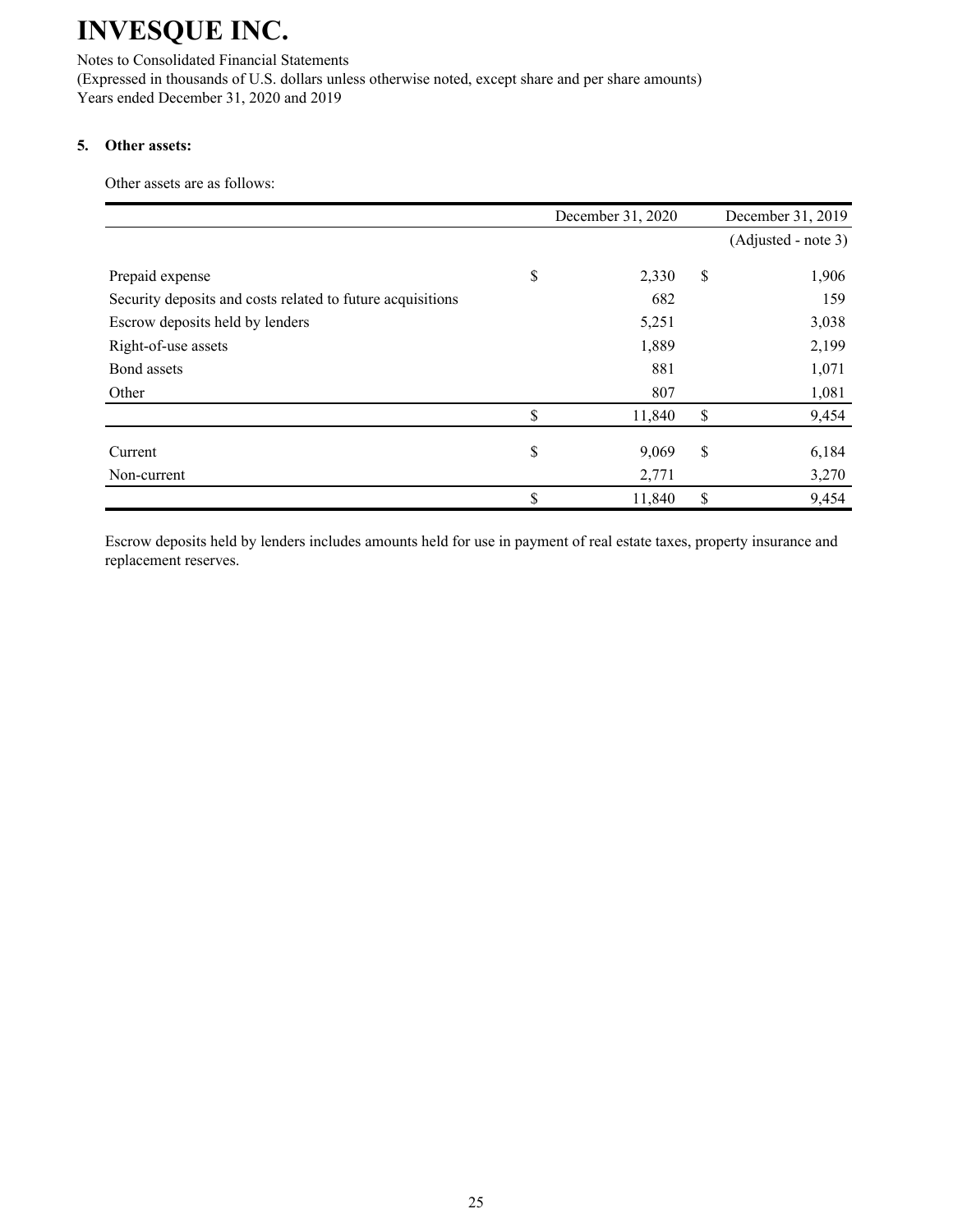Notes to Consolidated Financial Statements (Expressed in thousands of U.S. dollars unless otherwise noted, except share and per share amounts) Years ended December 31, 2020 and 2019

### **6.** Investment properties:

|                                                                                    | Number of<br>Properties | Amount          |
|------------------------------------------------------------------------------------|-------------------------|-----------------|
| Balance, December 31, 2018                                                         | 80                      | \$<br>1,115,530 |
| Acquisitions of income properties                                                  | 7                       | 89,421          |
| Sale of income property                                                            | (1)                     | (14,991)        |
| Acquisition of control over a property previously owned through a<br>joint venture | 1                       | 13,082          |
| Contribution of investment properties to joint venture (note 8)                    | (8)                     | (161, 047)      |
| Transfer to property, plant and equipment (note 7)                                 | (10)                    | (100, 232)      |
| Capital expenditures                                                               |                         | 1,934           |
| Capital expenditures related to investment property under development              |                         | 7,188           |
| Increase in straight-line rents                                                    |                         | 8,964           |
| Fair value adjustment                                                              |                         | (6,046)         |
| Tenant inducements                                                                 |                         | 8,337           |
| Amortization of tenant inducements                                                 |                         | (158)           |
| Translation of foreign operations                                                  |                         | 7,652           |
| Balance, December 31, 2019                                                         | 69                      | \$<br>969,634   |
| Acquisitions of income properties                                                  | $\mathbf{1}$            | 8,202           |
| Transfer to property, plant and equipment (note 7)                                 | (1)                     | (9,869)         |
| Capital expenditures                                                               |                         | 668             |
| Capital expenditures related to investment property under development              |                         | 4,323           |
| Increase in straight-line rents                                                    |                         | 6,394           |
| Fair value adjustment                                                              |                         | (100, 388)      |
| Amortization of tenant inducements                                                 |                         | (385)           |
| Translation of foreign operations                                                  |                         | 3,440           |
| Balance, December 31, 2020                                                         | 69                      | \$<br>882,019   |
| Investment properties in use                                                       |                         | \$<br>863,658   |
| Property under development                                                         |                         | 18,361          |
| Balance, December 31, 2020                                                         |                         | \$<br>882,019   |

At December 31, 2020, the Company used an internal valuation process to value its investment properties. Third party appraisers are engaged to prepare valuations on a portion of the portfolio annually such that one third of the portfolio is valued externally each year, and every property in the portfolio is valued externally at least once every five years. Management considers the external valuations for a cross-section of properties that represent different geographical locations across the Company's portfolio and updates, as deemed necessary, the valuation models to reflect current market data.

Acquired investment properties are initially measured at cost, including directly attributable acquisition costs, when the transactions are deemed to be asset acquisitions. Acquisition costs related to business combinations are expensed in the period incurred. Subsequent to initial recognition, investment properties are measured at fair value, determined based on available market evidence. The Company uses alternative valuation methods such as the direct capitalized income approach or discounted cash flow projections (Level 3 inputs). The fair value of investment properties reflects rental income from current leases and assumptions about rental income from future leases in light of current market conditions. When a loan is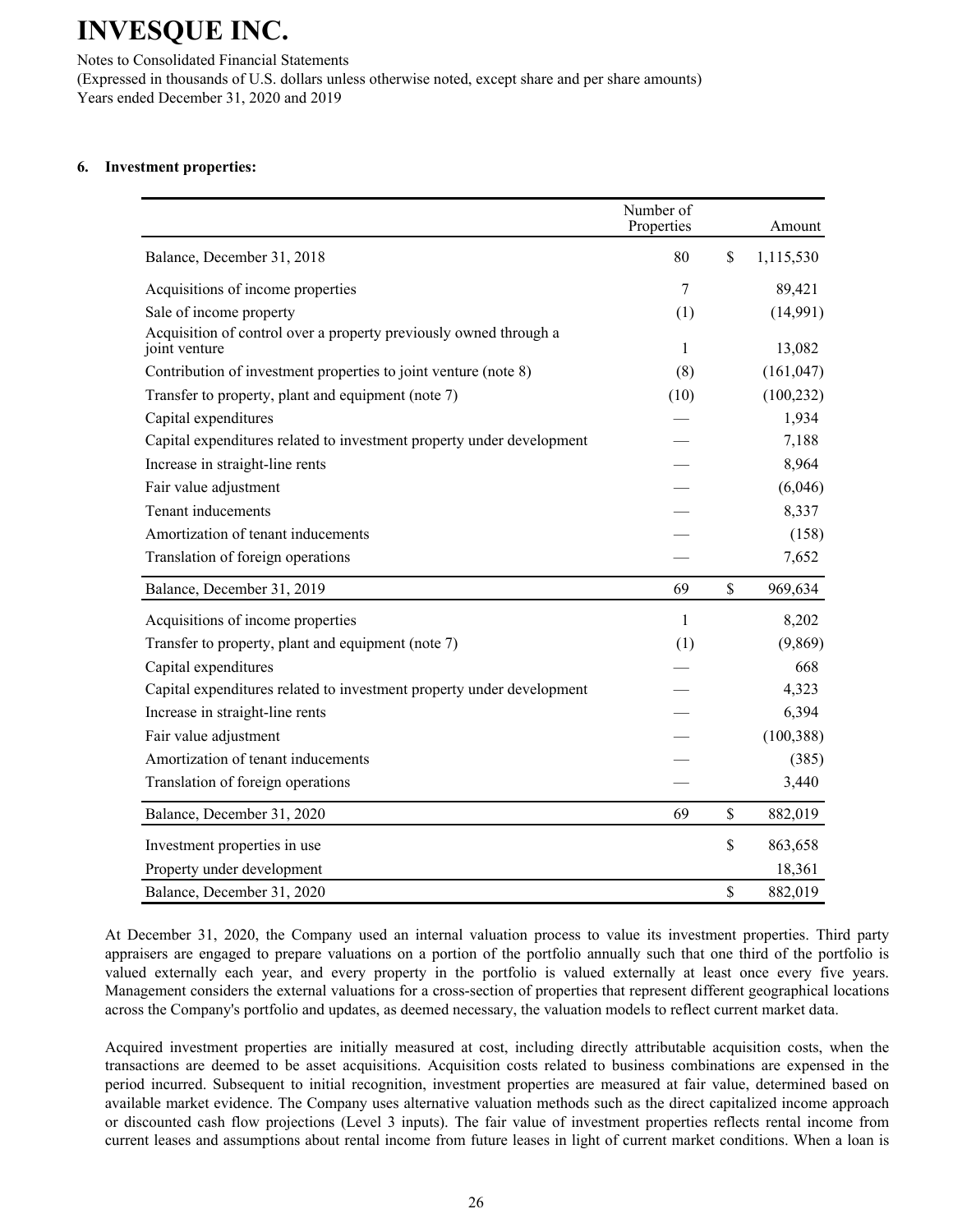Notes to Consolidated Financial Statements

(Expressed in thousands of U.S. dollars unless otherwise noted, except share and per share amounts) Years ended December 31, 2020 and 2019

arranged with a tenant at a below market rate, the estimated fair value of the discount is recognized as a tenant inducement at the time the loan commitment is made.

Capital expenditures include costs related to expansion projects at two buildings in Canada that are jointly owned. The Company has committed to fund its share of the projects as the expansions are completed.

On April 1, 2019, the Company exchanged its majority ownership interest in the operations of a property previously owned through a joint venture located in Lansdale, PA for the partner's minority ownership interest in the real estate of the property resulting in the acquisition of control over the real estate. The transaction resulted in the consolidation of investment property of \$13,082 and assumption of mortgages payable of \$9,743. On October 1, 2019, the Company acquired the operations pursuant to the transaction described below. As of the date of the acquisition of the property's operations it met the criteria of owner occupied property, and its corresponding assets were reclassified as property, plant and equipment.

On June 29, 2019, the Company entered an agreement with Greenfield Senior Living ("Greenfield") whereby the Company has acquired 100% of Greenfield's interests in 13 properties in which the Company previously had an ownership interest. Ten of these properties were previously triple-net leased to Greenfield and the Company has acquired Greenfield's interest in the operations at each property. Three of these properties were previously held in a joint arrangement in which the Company owned an 80% interest in both the real estate and the operations of each property. As of the date of each property's transition, it met the criteria of owner occupied property, and its corresponding assets were reclassified as property, plant and equipment.

On May 6, 2020, the Company contributed a previously triple-net leased property to a subsidiary partially owned by Phoenix Senior Living (note 7).

The Company is also continuing to review market capitalization, discount and terminal capitalization rates as well as its future cash flow projections and the valuation of its properties in light of the COVID-19 pandemic. The carrying value for the Company's investment properties reflects its best estimate for the highest and best use as at December 31, 2020. It is not possible to forecast with certainty the duration and full scope of the economic impact of COVID-19 and other consequential changes it will have on the Company's business and operations, both in the short term and in the long term. In a long term scenario, certain aspects of the Company's business and operations that could potentially be impacted include rental income, occupancy, turnover, future demand, and market rents, which all ultimately impact the underlying valuation of investment properties.

Th following table summarizes the significant unobservable inputs in determining fair value:

| Significant unobservable inputs | Inter-relationship between significant unobservable inputs and fair value measurements                                                                                                              |
|---------------------------------|-----------------------------------------------------------------------------------------------------------------------------------------------------------------------------------------------------|
| Capitalization rates            | There is an inverse relationship between the capitalization rates and the fair value; in<br>other words, the higher the capitalization rate, the lower the estimated fair value.                    |
| Stabilized future cash flows    | There is a direct relationship between the stabilized future cash flows and the fair value;<br>in other words, the higher the stabilized future cash flows, the higher the estimated fair<br>value. |

The capitalization rates used in determining fair value of investment properties measured as at December 31, 2020 and December 31, 2019 are set out in the following table:

|                                        | December 31, 2020 | December 31, 2019 |
|----------------------------------------|-------------------|-------------------|
| Capitalization rate - range            | $5.85\% - 9.00\%$ | $6.50\% - 8.75\%$ |
| Capitalization rate - weighted average | $8.06\%$          | 7.89%             |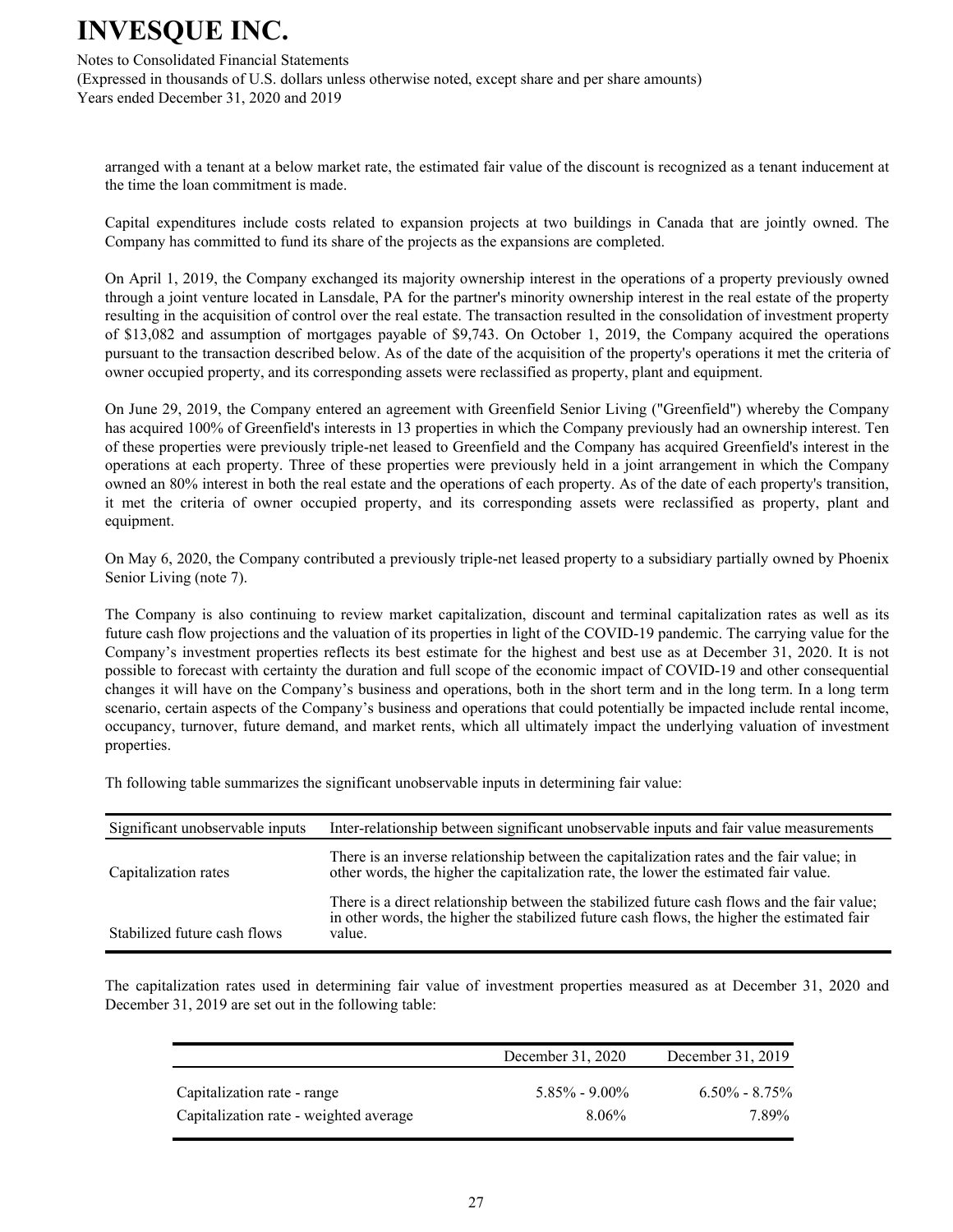Notes to Consolidated Financial Statements

(Expressed in thousands of U.S. dollars unless otherwise noted, except share and per share amounts) Years ended December 31, 2020 and 2019

The fair value of investment properties is most sensitive to changes in capitalization rates and stabilized future cash flows. Changes in the capitalization rates and stabilized future cash flows would result in the following changes in the fair value of the Company's investment properties:

|                                                                        | December 31, 2020 |           | December 31, 2019 |           |
|------------------------------------------------------------------------|-------------------|-----------|-------------------|-----------|
| Investment property valued using direct capitalization income approach | S                 | 617,931   | \$                | 793,724   |
| Investment property valued using discounted cash flow projection       | S                 | 139,727   | S                 | 162,501   |
| Investment property valued using other methods                         |                   | 124,361   | \$                | 13,409    |
| Capitalization rate:                                                   |                   |           |                   |           |
| 25-basis point increase                                                | S                 | (18, 727) | \$                | (24, 519) |
| 25-basis point decrease                                                | S                 | 19,945    | \$                | 26,146    |

In addition, a 1% increase in stabilized future cash flows would result in a portfolio fair value increase of \$6,179. A 1% decrease in stabilized future cash flows would result in a portfolio fair value decrease of \$6,179. A 1% increase in stabilized future cash flows coupled with a 0.25% decrease in capitalization rates would result in a portfolio fair value increase of \$26,324. A 1% decrease in stabilized future cash flows coupled with a 0.25% increase in capitalization rates would result in a portfolio fair value decrease of \$24,719.

(a) Asset acquisitions - year ended December 31, 2020

|                                             |    | Rogers, AR |
|---------------------------------------------|----|------------|
| Number of consolidated properties acquired: |    |            |
| Net assets acquired:                        |    |            |
| Investment properties                       | S  | 8,202      |
| Working capital balances                    |    | 50         |
|                                             | \$ | 8,252      |
| Consideration paid/funded:                  |    |            |
| Cash                                        |    | 3,399      |
| Proceeds from mortgage payable, net of fees |    | 4,853      |
|                                             | S  | 8.252      |

On November 17, 2020, The Company acquired a memory care facility leased to an operator located in Rogers, AR for a contractual purchase price of \$8,150 plus transaction costs. The Company entered into a new mortgage secured by the property to fund \$4,920 of the purchase price and funded the remainder of the purchase with cash on hand.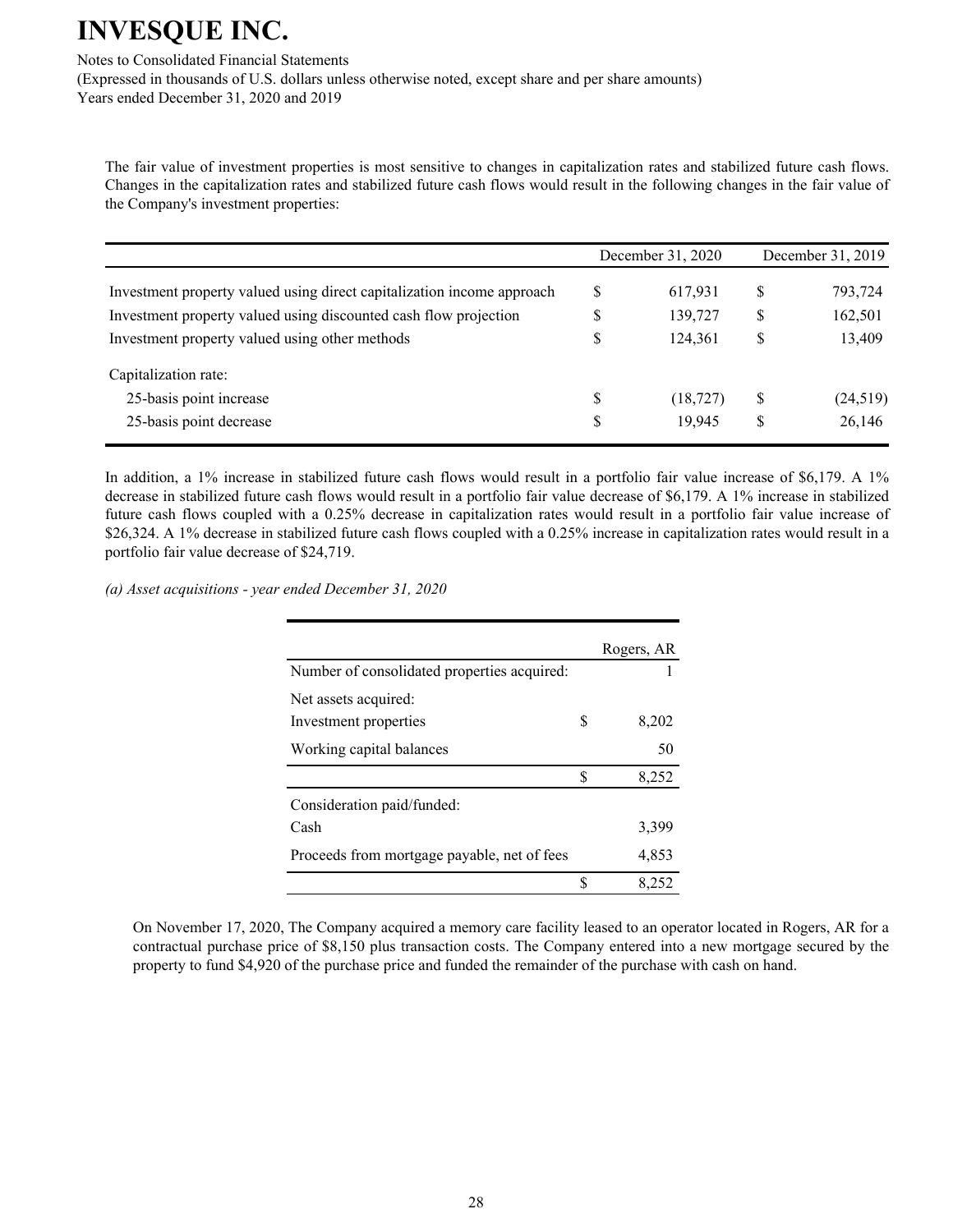Notes to Consolidated Financial Statements

(Expressed in thousands of U.S. dollars unless otherwise noted, except share and per share amounts) Years ended December 31, 2020 and 2019

(b) Asset acquisitions and dispositions - year ended December 31, 2019

|                                                                | Allen, TX      | Symcare<br>Properties | Mooresville,<br>$_{\rm IN}$ | <b>Constant Care</b> | Total   |
|----------------------------------------------------------------|----------------|-----------------------|-----------------------------|----------------------|---------|
| Number of consolidated properties acquired<br>(disposed):      | 1              | 3                     | (1)                         | 3                    | 6       |
| Net assets acquired (disposed):                                |                |                       |                             |                      |         |
| Investment properties                                          | \$<br>8,136 \$ | 51,323 \$             | $(14,991)$ \$               | 29,962 \$            | 74,430  |
| Working capital balances                                       |                | (586)                 | 104                         |                      | (482)   |
|                                                                | \$<br>8,136 \$ | 50,737 \$             | $(14,887)$ \$               | 29,962 \$            | 73,948  |
| Consideration paid/funded (received):<br>Cash                  | 2,445          | 46,937                | (9,887)                     | 25,613               | 65,108  |
| Proceeds from mortgage payable, net of fees                    | 5,591          |                       |                             |                      | 5,591   |
| Deposit applied against purchase price                         | 100            |                       |                             |                      | 100     |
| Common shares issued                                           |                | 3,800                 |                             |                      | 3,800   |
| Loans issued to buyer                                          |                |                       | (5,000)                     |                      | (5,000) |
| Issuance of Exchangeable Units                                 |                |                       |                             | 2,049                | 2,049   |
| Repayment of loan receivable principal and<br>accrued interest |                |                       |                             | 2,300                | 2,300   |
|                                                                | \$<br>8,136 \$ | 50,737<br>-S          | $(14,887)$ \$               | 29,962 \$            | 73,948  |

i) On January 16, 2019, the Company acquired a memory care facility leased to an operator located in Allen, TX for a contractual purchase price of \$8,100 plus transaction costs. The Company entered into a new mortgage secured by the property to fund \$5,693 of the purchase price and funded the remainder of the purchase with cash on hand.

- ii) On March 15, 2019, the Company acquired a skilled nursing property located in Oswego, IL from Symcare for a contractual purchase price of \$22,000 plus transaction costs funded with cash on hand. The original master lease with the Symcare operator was amended to include this new building.
- iii) On April 30, 2019, the Company acquired two skilled nursing properties located in Chicago, IL and Glendale, WI from Symcare for a total contractual purchase price of \$30,000 plus transaction costs. The transaction was funded by the issuance of 555,556 common shares and cash on hand. The original master lease with the Symcare operator was amended to include these new buildings.
- iv) On June 28, 2019, the Company sold its interest in a property located in Mooresville, IN for total consideration of \$15,000, less transaction costs. The consideration was paid in the form of cash and a \$5,000 loan receivable issued to the buyer of the property. The loan receivable earns annual interest of  $8.5\%$  and matures on July 1, 2024.
- v) On August 30, 2019, the Company purchased three memory care facilities located in Fishers, IN; Greenwood, IN; and Zionsville, IN for a total contractual purchase price of \$30,786, plus transaction costs. The transaction was funded by the repayment of \$2,300 of outstanding loans receivable principal and accrued interest, issuance of \$2,049 in Class B LP units with the right to exchange units into common shares of the Company at the option of the unit holder ("Exchangeable Units"), and cash on hand.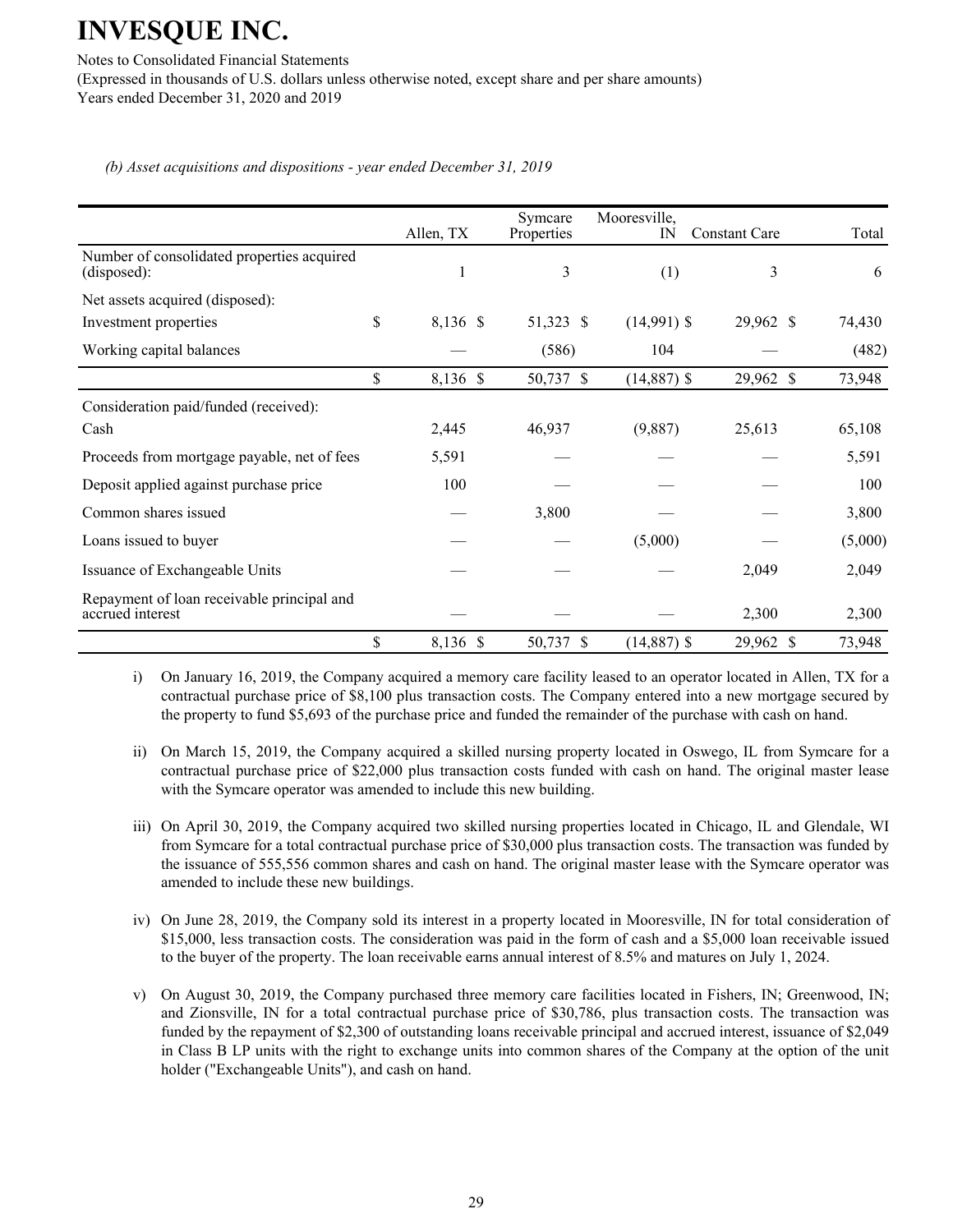Notes to Consolidated Financial Statements (Expressed in thousands of U.S. dollars unless otherwise noted, except share and per share amounts) Years ended December 31, 2020 and 2019

## 7. Property, plant and equipment, net:

#### *(a) Property, plant and equipment, net:*

Property, plant and equipment consists of the following as at December 31, 2020 and 2019:

|                                                                  |                                 |                  | Furniture,<br>fixtures and | Properties<br>under |                       |
|------------------------------------------------------------------|---------------------------------|------------------|----------------------------|---------------------|-----------------------|
|                                                                  | Land                            | <b>Buildings</b> | equipment                  | development         | Total                 |
| Cost                                                             |                                 |                  |                            |                     |                       |
| Balance, December 31, 2018                                       | \$<br>$\mathcal{S}$             | $\mathcal{S}$    | 585 \$                     |                     | $\mathcal{S}$<br>585  |
| Additions through business<br>combinations - Commonwealth        | 18,034                          | 321,491          | 5,221                      | 893                 | 345,639               |
| Additions through business<br>combinations - Greenfield          | 5,024                           | 28,228           | 3,178                      |                     | 36,430                |
| Additions through settlement of loans<br>receivable              | 2,500                           |                  |                            |                     | 2,500                 |
| <b>Additions</b>                                                 |                                 | 640              | 591                        | 44                  | 1,275                 |
| Transfers from investment property                               | 6,004                           | 93,782           | 446                        |                     | 100,232               |
| Assets transferred to held for sale                              | (3,560)                         | (8, 183)         | (458)                      |                     | (12,201)              |
| Balance, December 31, 2019                                       | \$<br>28,002 \$                 | 435,958 \$       | 9,563 \$                   | 937 \$              | 474,460               |
| Additions                                                        |                                 | 2,584            | 2,216                      | 6,469               | 11,269                |
| Disposals                                                        |                                 |                  | (63)                       |                     | (63)                  |
| Transfers to joint venture                                       | (316)                           | (11, 336)        | (226)                      |                     | (11, 878)             |
| Transfer from investment property                                | 488                             | 9,182            | 199                        |                     | 9,869                 |
| Acquisition of Royal JV                                          | 1,232                           | 23,184           | 607                        |                     | 25,023                |
| Acquisition of Fayetteville                                      | 524                             | 9,843            | 505                        |                     | 10,872                |
| Acquisition of Albany operations                                 |                                 |                  | 259                        |                     | 259                   |
| Sale of Tampa                                                    | (143)                           | (2,707)          | (29)                       |                     | (2,879)               |
| Asset transferred to held for sale                               | (960)                           | (1, 420)         | (188)                      |                     | (2, 568)              |
| Balance, December 31, 2020                                       | \$<br>28,827 \$                 | 465,288 \$       | 12,843 \$                  | 7,406 \$            | 514,364               |
| <b>Accumulated depreciation</b>                                  |                                 |                  |                            |                     |                       |
| Balance, December 31, 2018                                       |                                 |                  | 78                         |                     | 78                    |
| Depreciation and amortization                                    |                                 | 13,930           | 510                        |                     | 14,440                |
| Balance, December 31, 2019                                       | \$<br>$\boldsymbol{\mathsf{S}}$ | 13,930 \$        | 588 \$                     |                     | \$<br>14,518          |
| Depreciation and amortization                                    |                                 | 46,322           | 2,247                      |                     | 48,569                |
| Disposals                                                        |                                 |                  | (3)                        |                     | (3)                   |
| Transfers to joint venture                                       |                                 | (111)            | (10)                       |                     | (121)                 |
| Asset transferred to held for sale                               |                                 | (397)            | (27)                       |                     | (424)                 |
| Balance, December 31, 2020                                       | \$<br>$\$$                      | 59,744 \$        | 2,795 \$                   |                     | $\mathbb S$<br>62,539 |
| Property, plant and equipment, net<br>balance, December 31, 2019 | \$<br>28,002 \$                 | 422,028 \$       | 8,975 \$                   | 937 \$              | 459,942               |
| Property, plant and equipment, net<br>balance, December, 2020    | \$<br>28,827 \$                 | 405,544 \$       | 10,048 \$                  | 7,406 \$            | 451,825               |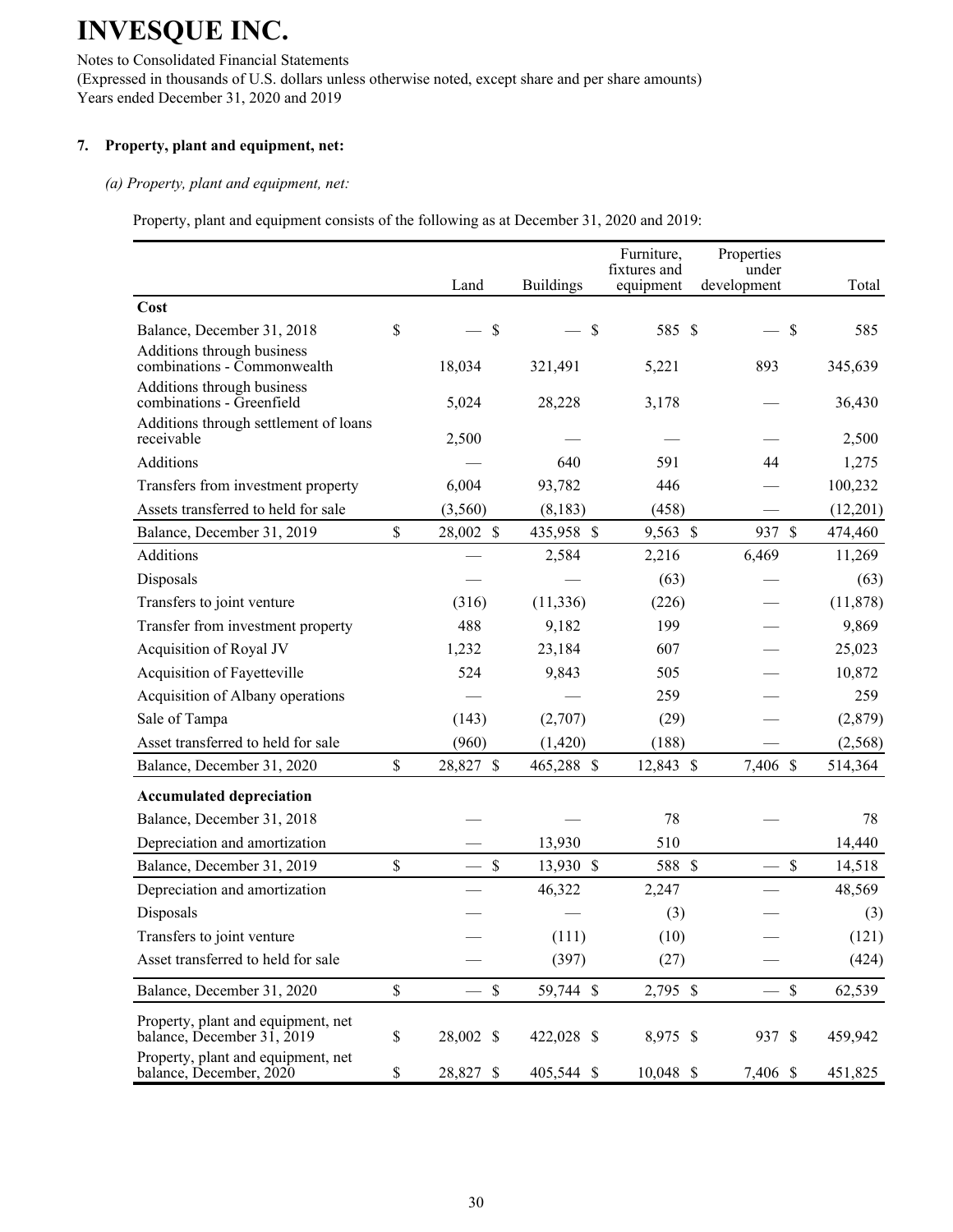Notes to Consolidated Financial Statements

(Expressed in thousands of U.S. dollars unless otherwise noted, except share and per share amounts) Years ended December 31, 2020 and 2019

Royal Fayetteville Albany operations Total Properties  $\qquad \qquad 5 \qquad \qquad 1 \qquad \qquad -$  6 Property, plant and equipment  $$25,023$   $$10,872$   $$259$   $$36,154$ Cash balance acquired 1,388 625 68 2,081 Working capital balances (147)  $(147)$   $(101)$   $(327)$   $(575)$ Mortgages assumed  $(22,822)$   $(6,848)$   $(29,670)$  $\$\qquad 3,442 \$ \qquad 4,548 \$ \qquad - \$ \qquad 7,990$ Consideration paid: Fair value of previously held interest  $3,442$   $4,072$   $7,514$  $\begin{array}{ccccccc}\n\text{Cash paid} & & & & \rightarrow & \text{476} & & \rightarrow & \text{476}\n\end{array}$  $\frac{1}{2}$   $\frac{3,442 \text{ } s}{2}$   $\frac{4,548 \text{ } s}{2}$   $\frac{1}{2}$   $\frac{1}{2}$   $\frac{1}{2}$   $\frac{1}{2}$   $\frac{1}{2}$   $\frac{1}{2}$   $\frac{1}{2}$   $\frac{1}{2}$   $\frac{1}{2}$   $\frac{1}{2}$   $\frac{1}{2}$   $\frac{1}{2}$   $\frac{1}{2}$   $\frac{1}{2}$   $\frac{1}{2}$   $\frac{1}{2}$   $\frac{1}{2}$   $\frac$ 

*(b) Acquisitions - year ended December 31, 2020* 

On May 6, 2020 the Company acquired 100% of Royal Senior Living's ("Royal") interest in five joint venture properties in which the Company already had a majority ownership interest ("Royal JV"). Simultaneous with this transaction, management of four of these properties was transitioned to Phoenix Senior Living ("Phoenix") and combined with two assets in the Company's portfolio already managed by Phoenix. On May 6, 2020 the Company acquired the minority partner's interest in one of these properties, Fayetteville, for \$476.

The Company owns a controlling 90% interest in the entity that owns and operates the six assets, and as a result they have been consolidated following this transaction. The Company received total consideration of \$1,126 from Phoenix for their buy-in to the entity, of which \$650 was received in cash and \$476 in a note to an affiliate of Phoenix for the remaining portion of their 10% ownership in the entity. \$26 of the note has been repaid as of December 31, 2020.

(c) Dispositions and transfers - year ended December 31, 2020

|                                             | Arlington<br>Sale    | Glassboro to<br>Joint Venture | Tampa Sale   | Total     |
|---------------------------------------------|----------------------|-------------------------------|--------------|-----------|
| Properties                                  | (1)                  | (1)                           | (1)          | (3)       |
| Property, plant and equipment               | \$<br>$(12,201)$ \$  | $(11,757)$ \$                 | $(2,879)$ \$ | (26, 837) |
| Working capital balances                    | 67                   | (57)                          | (121)        | (111)     |
|                                             | \$<br>$(12, 134)$ \$ | $(11, 814)$ \$                | $(3,000)$ \$ | (26, 948) |
| Consideration paid (received):              |                      |                               |              |           |
| Equity contributed to joint venture         |                      | (3,016)                       |              | (3,016)   |
| Gain (loss) on sale of property             | (221)                | 103                           |              | (118)     |
| Note issued to joint venture partner        |                      | (490)                         |              | (490)     |
| Repayment/contribution of mortgages payable | (8,000)              | (8, 411)                      |              | (16, 411) |
| Cash proceeds received, net                 | (3,913)              |                               | (3,000)      | (6,913)   |
|                                             | \$<br>$(12, 134)$ \$ | $(11, 814)$ \$                | $(3,000)$ \$ | (26, 948) |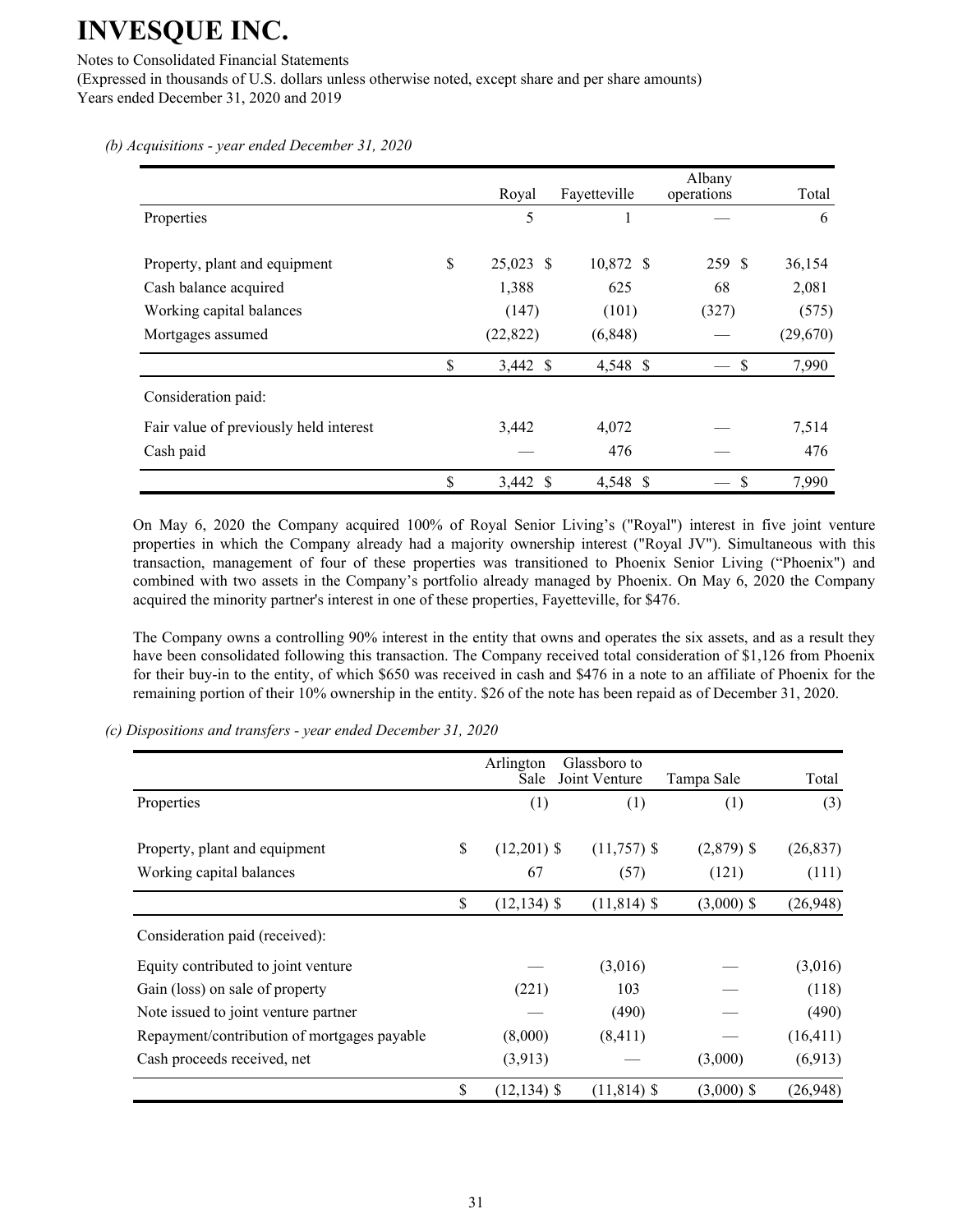## Notes to Consolidated Financial Statements

(Expressed in thousands of U.S. dollars unless otherwise noted, except share and per share amounts) Years ended December 31, 2020 and 2019

On February 28, 2020, the Company sold a seniors housing property located in Arlington, TX for a sale price of \$12,450 before closing costs. This property was previously recorded as held for sale. The consideration was paid in the form of an \$8,000 repayment of the mortgage secured by the property and \$3,900 of cash.

On February 21, 2020, the Company entered into a joint venture agreement with the operator Heritage Senior Living ("Heritage") for a property in Glassboro, NJ. Heritage operates the property pursuant to a management agreement. The Company sold 10% of its interest in the property and operations for \$490, satisfied through a promissory note earning 5.91% annual interest. The promissory note matures at the earlier of March 1, 2024, the date that the existing debt secured by the property is refinanced, or upon termination of the management agreement.

The remaining asset in the former five property Royal JV, a seniors housing community in Tampa, FL, was nonstrategic for the Company, and was sold to a third party on May  $11$ , 2020 for \$3,290 less transaction costs.

*(d) Acquisitions - the year ending December 31, 2019* 

The following table summarizes the allocation of the purchase price to each major category of assets acquired and liabilities assumed at the date of acquisition and the major categories of consideration transferred for acquisitions which were accounted for as business combinations under IFRS 3. The Company finalized the purchase price during the three months ended March 31, 2020.

|                                     | Commonwealth     | Commonwealth               | Greenfield |                          |
|-------------------------------------|------------------|----------------------------|------------|--------------------------|
|                                     | Tranche I        | Tranche II                 | Transition | Total                    |
| Properties Acquired                 | 17               | 3                          | 13         | 33                       |
| Property, plant and equipment       | \$<br>286,695 \$ | 58,051 \$                  | 36,430 \$  | 381,176                  |
|                                     |                  |                            |            |                          |
| Construction in progress            | 893              |                            |            | 893                      |
| Assumption of mortgages payable     | (9,523)          | (34, 475)                  | (22, 522)  | (66, 520)                |
| Prepayment embedded derivatives     |                  | 2,991                      |            | 2,991                    |
| Mark to market debt adjustments     | (278)            | (5,867)                    |            | (6,145)                  |
| Working capital balances            | (2,964)          | 1,010                      | 559        | (1,395)                  |
| Previous interest in joint venture  |                  |                            | (9, 863)   | (9, 863)                 |
|                                     | \$<br>274,823 \$ | 21,710 \$                  | $4,604$ \$ | 301,137                  |
| Consideration paid:                 |                  |                            |            |                          |
| Issuance of preferred units         | 53,587           | 12,093                     |            | 65,680                   |
| Proceeds from Commonwealth Facility | 174,069          |                            |            | 174,069                  |
| Satisfaction of rent receivable     |                  |                            | 1,522      | 1,522                    |
| Cash on hand                        | 47,167           | 9,617                      | 3,082      | 59,866                   |
|                                     | \$<br>274,823    | <sup>\$</sup><br>21,710 \$ | 4,604      | <sup>\$</sup><br>301,137 |

On August 1, 2019, a wholly owned subsidiary of the Company closed on the first tranche of the purchase of Commonwealth Senior Living, LLC ("Commonwealth"). The first tranche of the acquisition includes 17 private pay seniors housing properties in addition to the Commonwealth management company (collectively, "Commonwealth Tranche I"). The Commonwealth management company operates all 17 properties purchased.

The total contractual purchase price for Commonwealth Tranche I was \$285,357 for property, plant and equipment and \$893 for construction in progress related to development projects ongoing at certain properties in the portfolio, subject to working capital adjustments and transaction costs. The acquisition was funded through \$176,000 in new debt secured by 16 of the properties, the assumption of \$9,523 in debt secured by one of the properties, the issuance of \$53,587 of preferred interests in the Company's acquiring subsidiary entity and cash on hand.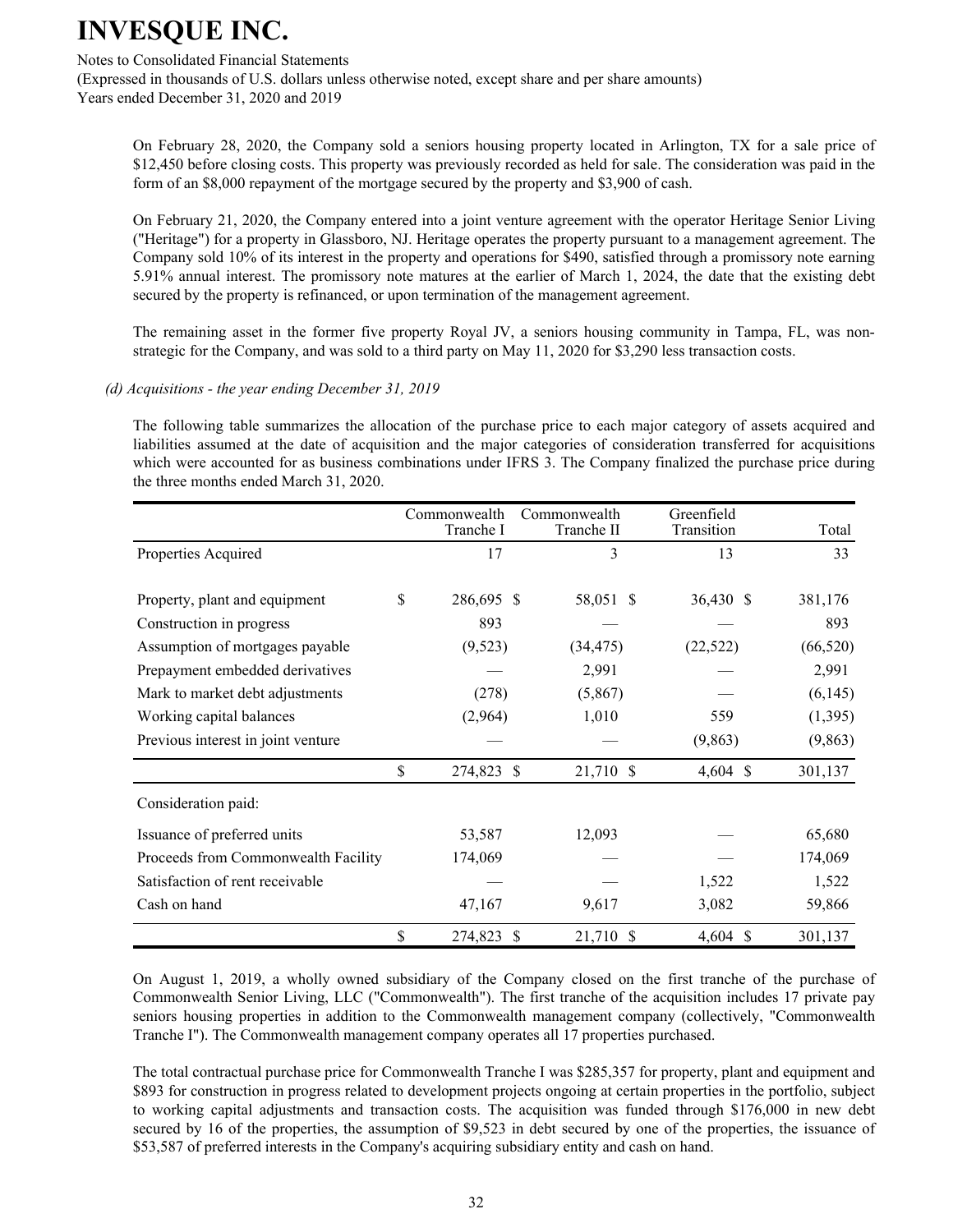Notes to Consolidated Financial Statements

(Expressed in thousands of U.S. dollars unless otherwise noted, except share and per share amounts) Years ended December 31, 2020 and 2019

On December 23, 2019, a wholly owned subsidiary of the Company closed on the second tranche of the purchase of Commonwealth which included the acquisition of 3 private pay seniors housing properties (collectively, "Commonwealth Tranche II"). The 3 properties are operated by the Commonwealth management company. The total contractual purchase price of Commonwealth Tranche II was \$55,000. The acquisition was funded through the assumption of \$34,475 in debt secured by the properties, the issuance of \$12,093 of preferred interests in the Company's acquiring subsidiary entity and cash on hand. For the year ended December 31, 2019, the consolidated statements of income (loss) and comprehensive income (loss) includes transaction costs of \$4,556 related to the acquisition of Commonwealth.

For the year ended December 31, 2019, the Commonwealth portfolio has contributed revenue of \$29,180 and net loss of \$12,092. Had the acquisition of the Commonwealth portfolio taken place on January 1, 2019, revenue for the Company for the year ended December 31, 2019 would have been \$199,220 and net loss for the Company would have been \$19,409.

Pursuant to the Commonwealth purchase agreement, the Company may be required to fund one or more earnout payments relating to six communities that had not yet reached stabilization at the time of acquisition by the Company. These earnout payments are only payable in the event specific occupancy and earnings before interest, income taxes, depreciation, amortization and rent ("EBITDAR") thresholds have been satisfied, and must be met prior to the third anniversary of closing at which time the earnout payment obligation will cease to exist. The earnout payments, when funded, will consist of a combination of cash and additional preferred interests. At this time, given the performance of one of the six communities, the Company has recorded an expense related to the increase in the fair value of contingent consideration in the consolidated statements of income (loss) and comprehensive income (loss) in the amount of \$3,256, which was paid through the issuance of  $$1,701$  of Commonwealth preferred units and \$1,555 of cash on hand. The Company has recorded a liability of \$2,254 in the financial statements associated with this commitment relating to the remaining five communities based on the weighted average probably of earnout payments owed using estimated future results at the properties.

On June 29, 2019, the Company entered into an agreement with Greenfield Senior Living ("Greenfield") whereby the Company would acquire 100% of Greenfield's interests in 13 properties in which the Company already has an ownership interest ("Greenfield Transition"). Ten of these properties were previously triple-net leased to Greenfield and the Company acquired Greenfield's interest in the operations at each property. The remaining three properties were previously held in a joint venture and were managed by Greenfield.

On September 3, 2019, three properties that were previously triple-net leased to Greenfield transitioned operations to a subsidiary of the Company. During October of 2019, seven properties that were previously triple-net leased to Greenfield transitioned operations. As of the date of these transitions, the assets were determined to be owner occupied property, and the corresponding assets are classified as property, plant and equipment.

On August 2, 2019, a property that was previously held in a joint venture and managed by Greenfield transitioned operations to the management of Commonwealth, a subsidiary of the Company. On October 1, 2019, a property that was previously held in a joint venture and managed by Greenfield transitioned operations to the management of Commonwealth. As of the date of this transition, the assets were determined to be owner occupied property, and the corresponding assets are classified as property, plant and equipment.

As of December 31, 2019, the Company completed the Greenfield Transition and acquired Greenfield's ownership interest in 13 properties which included Greenfield's 100% interest in operations at 10 properties as well as Greenfield's 20% interest in both the real estate and operations at 3 additional properties. The Company previously owned the real estate of the 10 properties in which it acquired operations and had leased the properties to Greenfield under a triple net lease. The Company previously owned 80% of the other 3 properties and accounted for its interests in these as investments in joint ventures (note 8). Upon completion of this transaction, the Company owns a 100% interest in both the real estate and operations of the 3 properties. Since these acquisitions were completed in steps, the Company remeasured its original interests to fair value. The total contractual purchase price of the Greenfield Transition was \$4,708 which was funded through satisfaction of outstanding rent receivable of \$1,522 owed by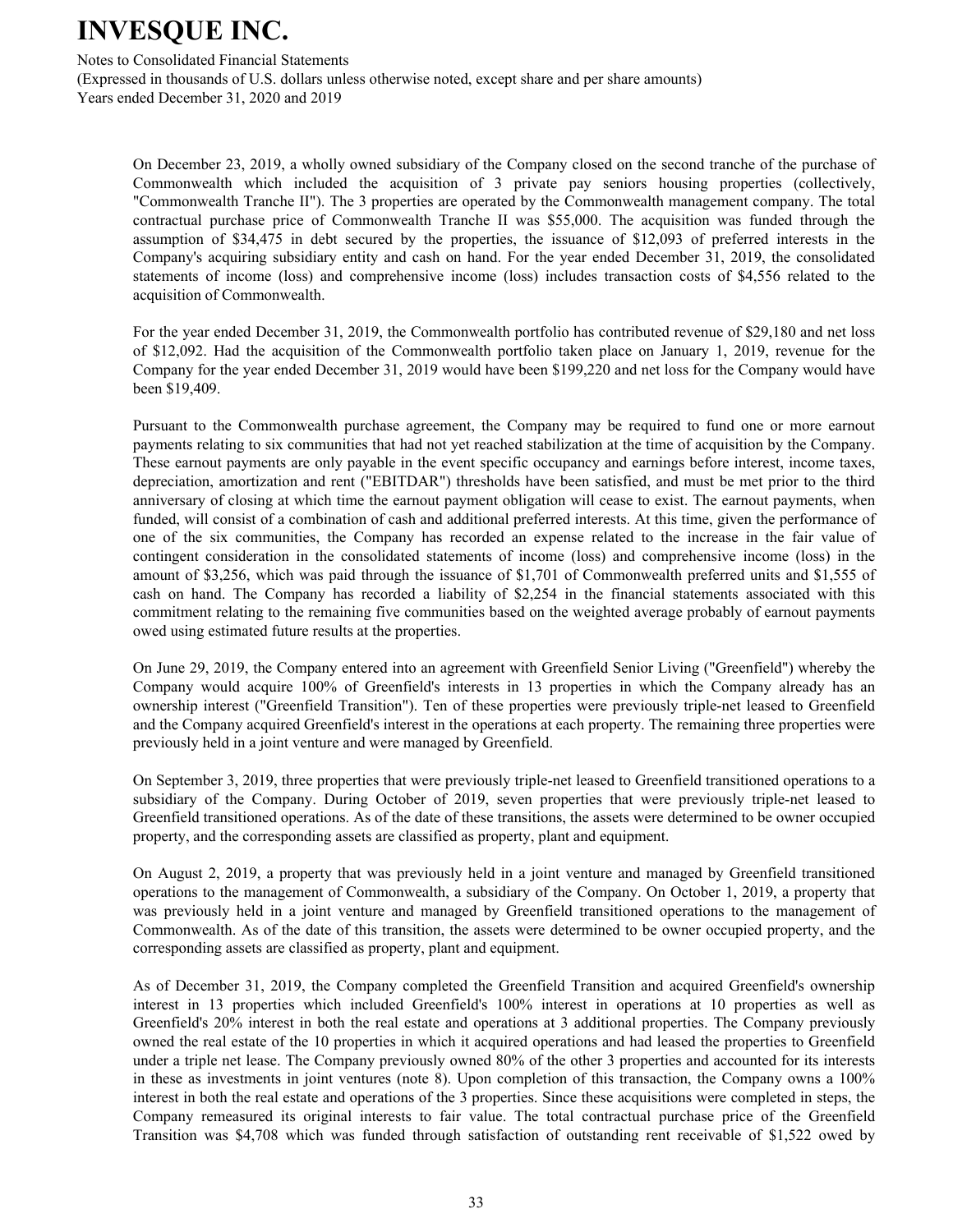#### Notes to Consolidated Financial Statements

(Expressed in thousands of U.S. dollars unless otherwise noted, except share and per share amounts) Years ended December 31, 2020 and 2019

Greenfield and cash on hand. For the year ended December 31, 2019, the consolidated statements of income (loss) and comprehensive income (loss) includes transaction costs of \$1,342 related to the Greenfield Transition.

For the year ended December 31, 2019, the Greenfield transitioned ownership has contributed revenue of \$6,542 and net loss of \$942. Had the Greenfield transition taken place on January 1, 2019, revenue for the Company for the year ended December 31, 2019 would have been \$165,186 and net loss for the Company would have been \$8,403.

#### *(e)* Assets held for sale

The following table summarizes the significant assets held for sale on December 31, 2020 and 2019:

|                                    | December 31, 2020 | December 31, 2019 |
|------------------------------------|-------------------|-------------------|
| Assets:                            |                   |                   |
| Property, plant and equipment, net | 2,144 \$          | 12,201            |
|                                    | 2.144 S           | .20               |

On November 27, 2019, the Company entered into a definitive agreement to sell a seniors housing property located in Arlington, TX. This property was the remaining property from the joint venture with Greenfield that transitioned full ownership to a subsidiary of the Company and still remained under the operations of Greenfield. The sale price was \$12,450 before closing costs and was settled in cash. On February 28, 2020 the transaction was completed.

In June 2020 the Company ceased operations in and listed for sale a property located in Richmond, VA. The Company has successfully transitioned all residents from this property into new locations in order to prepare the building for sale. The assets are classified as held for sale on the consolidated statement of financial position at December 31, 2020.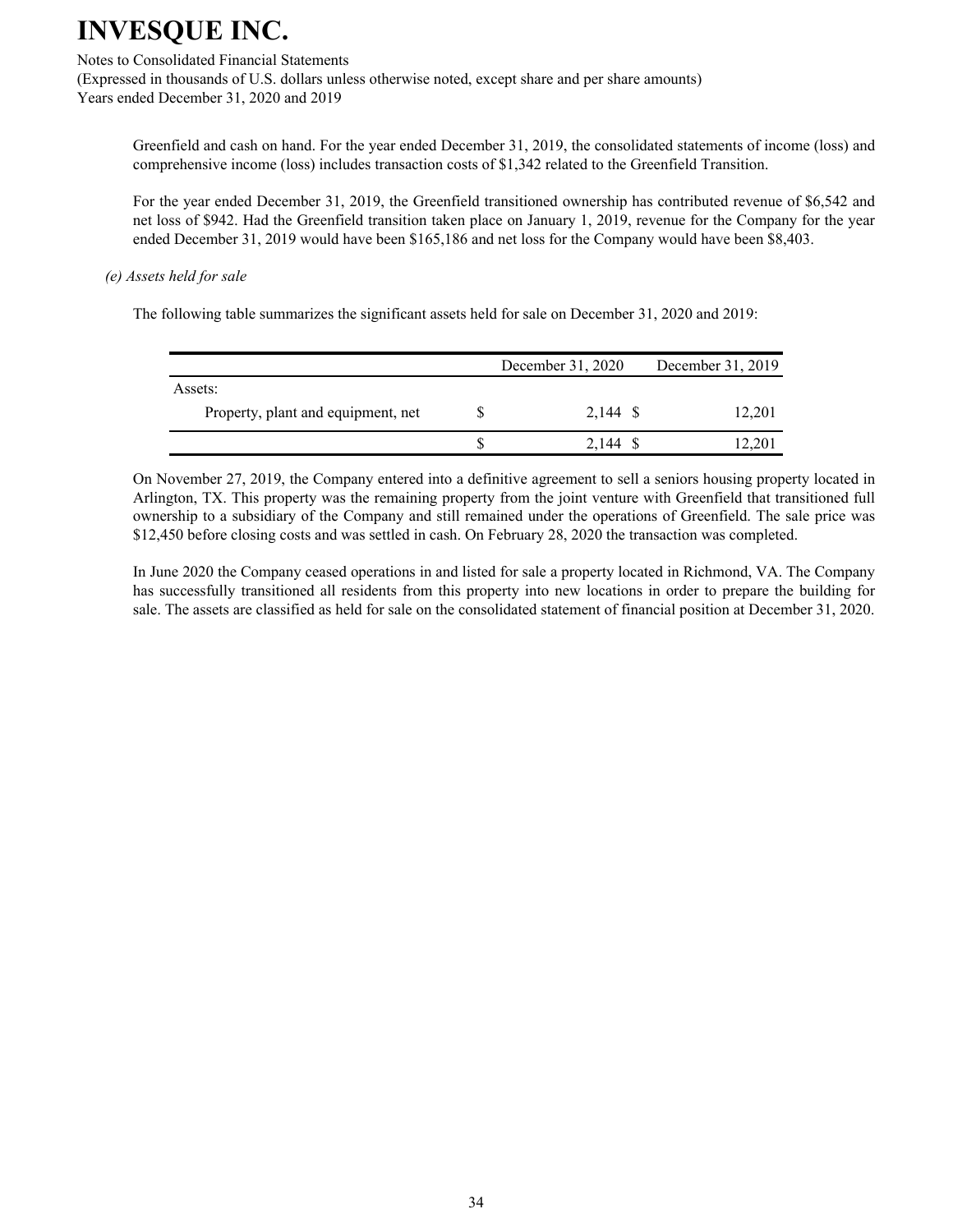Notes to Consolidated Financial Statements (Expressed in thousands of U.S. dollars unless otherwise noted, except share and per share amounts) Years ended December 31, 2020 and 2019

## **8.** Joint arrangements:

As at December 31, 2020, the following are the Company's joint arrangements:

| Joint arrangement            | Number of<br>properties | Location             | Company<br>ownership | Consolidation type    |
|------------------------------|-------------------------|----------------------|----------------------|-----------------------|
| Invesque-Autumnwood Landlord | 4                       | Canada               | 50 $%$               | Joint operation $(1)$ |
| Invesque-Autumnwood Operator |                         | Canada               | 50 $%$               | Joint venture $(2)$   |
| Calamar                      | 2                       | <b>United States</b> | $75\%$               | Joint venture $(3)$   |
| Heritage JV                  | 3                       | <b>United States</b> | $80\%$               | Joint venture $(3)$   |
| Heritage Newtown             |                         | <b>United States</b> | $80\%$               | Joint venture $(3)$   |
| Heritage Harleysville        |                         | <b>United States</b> | $90\%$               | Joint venture $(3)$   |
| Heritage Glassboro           |                         | <b>United States</b> | $90\%$               | Joint venture $(3)$   |
| Jaguarundi                   | 8                       | <b>United States</b> | 61 %                 | Joint venture $(4)$   |

(1) The Company directly holds its interest in the real estate joint operation.

(2) These joint venture arrangements have been structured through separate legal entities and lease the properties from the joint operation landlord.

(3) These joint venture arrangements have been structured through separate legal entities. The joint venture owns an interest in separate legal entities which own the real estate and operations.

(4) The joint venture owns an interest in separate legal entities which own the real estate and leases the properties to third party operators.

The Company has entered into a number of joint arrangements for the purpose of jointly owning and operating certain of its seniors housing investments as detailed in the table above.

On April 1, 2019, the Company exchanged its majority ownership interest in the operations of a property previously owned through a joint venture located in Lansdale, PA for the partner's minority ownership interest in the real estate of the property resulting in the acquisition of control over the real estate.

During the year ended December 31, 2019, the Company acquired the joint venture partner's ownership of the three properties previously held in the Greenfield JV. Through the Greenfield Transition transaction, the wholly owned assets were determined to be owner occupied property, and the corresponding assets are classified as property, plant and equipment.

The Company and Autumnwood each owns a 50% direct beneficial interest in the real estate assets of the Invesque-Autumnwood Landlord entity and are jointly obligated for the related mortgages for a portfolio of four properties which are accounted for as joint operations and are accounted for under the proportionate consolidation method. The Company's 50% interest in the operations of these properties is held through separate legal entities (collectively referred to as "Invesque-Autumnwood Operators"), which under IFRS 11, Joint arrangements, are accounted for as joint ventures using the equity method. Invesque-Autumnwood Operators have leased the real estate from the landlords under their respective lease agreements. These leases are for three-year periods, with six automatic renewals every third anniversary for a total of 21 years. The Company's share of the landlords' lease receipts, \$3,118 for the year ended December 31, 2020 (year ended December 31, 2019 - \$3,024), is reported as lease revenue from joint ventures. Invesque-Autumnwood Operators lease expense is included in the share of income from joint ventures in the consolidated statements of income (loss) and comprehensive income (loss).

The Company has an interest in eight seniors housing and care properties in the United States in which it also owns an interest in the operations at those properties through joint arrangements. In these joint arrangements, the Company owns an interest in the real estate and operations through separate legal entities at each of the properties and has management agreements in place to provide for the day to day operations resulting in joint control of the interests. Each of these joint arrangements are accounted for as joint ventures using the equity method and the Company's share of net income is included in income from joint ventures in the consolidated statements of income (loss) and comprehensive income (loss).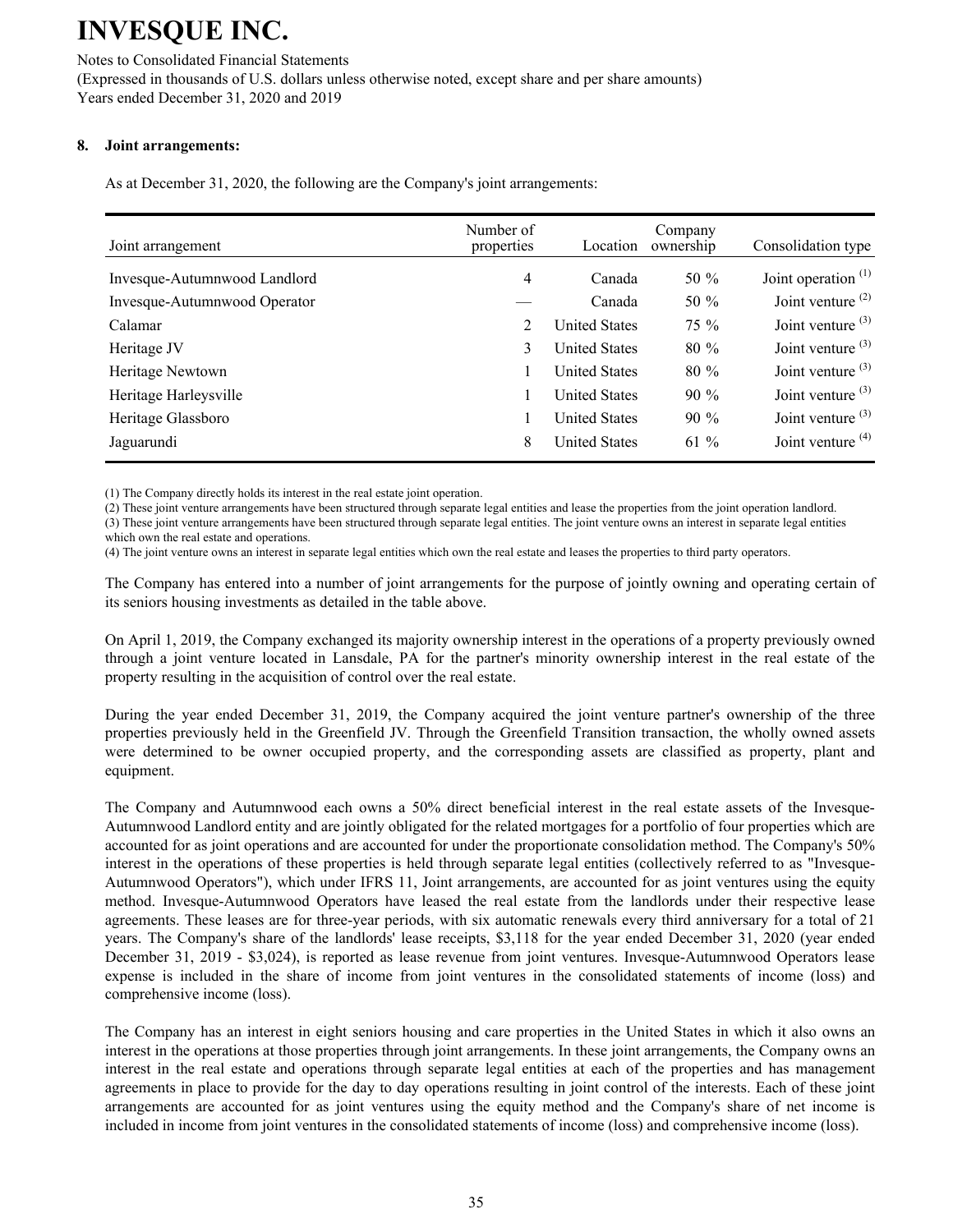Notes to Consolidated Financial Statements

(Expressed in thousands of U.S. dollars unless otherwise noted, except share and per share amounts) Years ended December 31, 2020 and 2019

On June 5, 2019, the Company contributed eight investment properties to Jaguarundi Ventures, LP, a joint venture formed with Magnetar Financial LLC (collectively, "Magnetar"), a related party. The Company received \$23,000 from its joint venture partner in the arrangement in exchange for a 39.49% interest in the joint venture. The properties contributed had an investment property value of \$161,047 and total mortgage indebtedness of \$102,692. The Company provides a guarantee on the outstanding mortgage balances of the joint venture in exchange for a fee equal to 15 basis points on the amount guaranteed. The Company earns an asset management fee of 25 basis points based on gross asset value. For the year ended December 31, 2020, the Company has earned guaranty fees of \$60 (year ended December 31, 2019 - \$39) and management fees of \$403 (year ended December 31, 2019 - \$229) from Jaguarundi Ventures included in other revenue in the consolidated statements of income (loss) and comprehensive income (loss).

On May 6, 2020 the Company acquired 100% of Royal Senior Living's ("Royal") interest in five joint venture properties in which the Company already had a majority ownership interest ("Royal JV") (Note 7).

In addition to the five-asset Royal joint venture referenced above, the Company also had a single-asset joint venture with Royal which owned a seniors housing community in Eatonton, GA ("Royal Eatonton"). Royal purchased the Company's 65% ownership interest in the community on May 6, 2020. Cash proceeds to the Company for this sale were \$1,447. Following this transaction, the Company and Royal no longer have any shared interests in joint arrangements.

The following tables summarize the information about the Company's investment in joint ventures, which have been accounted for under the equity method:

|                                                                                    | Year ended December<br>31, 2020 |                | Year ended December<br>31, 2019 |
|------------------------------------------------------------------------------------|---------------------------------|----------------|---------------------------------|
|                                                                                    |                                 |                | (Adjusted - note 3)             |
| Cash contributions to joint ventures<br>Distributions received from joint ventures |                                 | 1,855<br>3.803 | 14,391<br>5,897                 |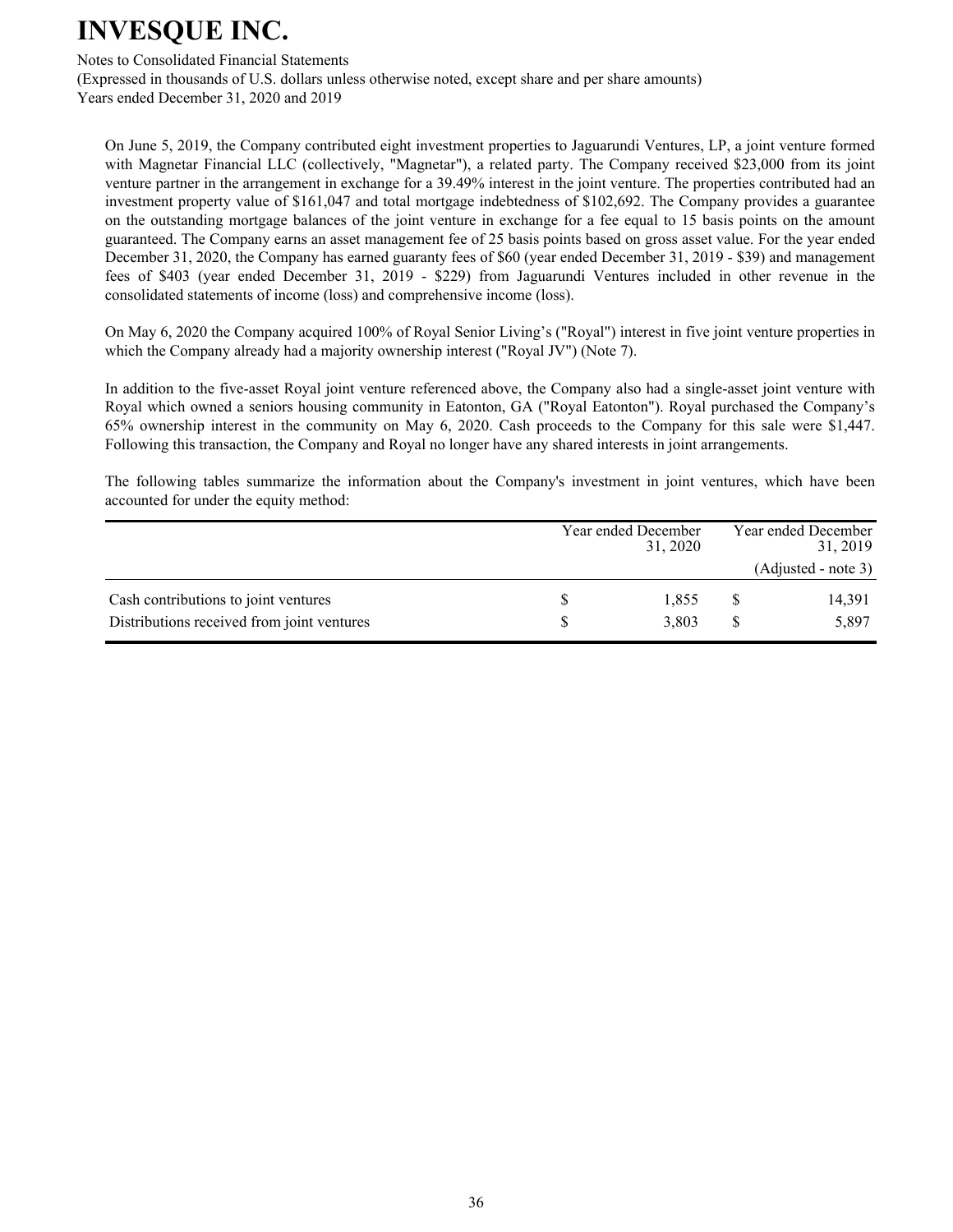Notes to Consolidated Financial Statements

(Expressed in thousands of U.S. dollars unless otherwise noted, except share and per share amounts) Years ended December 31, 2020 and 2019

|                                             | December 31, 2020 |                                | December 31, 2019 |                                                                           |
|---------------------------------------------|-------------------|--------------------------------|-------------------|---------------------------------------------------------------------------|
|                                             | Net assets        | Company share of<br>net assets | Net assets        | Company share of<br>net assets<br>(Adjusted - note 3) (Adjusted - note 3) |
| Cash                                        | \$<br>5,480 \$    | 4,152                          | \$<br>8,288 \$    | 5,959                                                                     |
| Tenant and other receivables                | 3,204             | 1,765                          | 5,192             | 3,374                                                                     |
| Other                                       | 923               | 839                            | 1,032             | 793                                                                       |
| Current assets                              | 9,607             | 6,756                          | 14,512            | 10,126                                                                    |
| Investment properties                       | 292,526           | 204,399                        | 361,970           | 256,945                                                                   |
| Property, plant and equipment, net          | 26,317            | 19,044                         | 26,878            | 19,567                                                                    |
| Loans receivable                            | 3,885             | 55                             | 13,978            | 9,010                                                                     |
| Other non-current assets                    | 481               | 362                            | 1,107             | 927                                                                       |
| Total assets                                | \$<br>332,816 \$  | 230,616                        | \$<br>418,445 \$  | 296,575                                                                   |
| Accounts payable and accrued<br>liabilities | \$<br>$6,753$ \$  | 4,787                          | \$<br>7,578 \$    | 5,441                                                                     |
| Unearned revenue                            | 712               | 585                            | 724               | 560                                                                       |
| Mortgages payable - current                 | 25,332            | 17,311                         | 29,424            | 21,207                                                                    |
| Current liabilities                         | 32,797            | 22,683                         | 37,726            | 27,208                                                                    |
| Mortgages payable - non-current             | 187,120           | 135,298                        | 217,627           | 156,853                                                                   |
| Loan commitment liability                   | 416               | 252                            | 2,359             | 1,478                                                                     |
| Derivative instruments                      | 7,249             | 5,615                          | 2,627             | 2,012                                                                     |
| Other non-current liabilities               | 2,286             | 1,510                          | 1,702             | 1,030                                                                     |
| <b>Total liabilities</b>                    | \$<br>229,868 \$  | 165,358                        | \$<br>262,041 \$  | 188,581                                                                   |
| Net assets                                  | \$<br>102,948 \$  | 65,258                         | \$<br>156,404 \$  | 107,994                                                                   |

Loan commitment liability represents the fair value of commitments made by the Company to issue loans at rates below market value.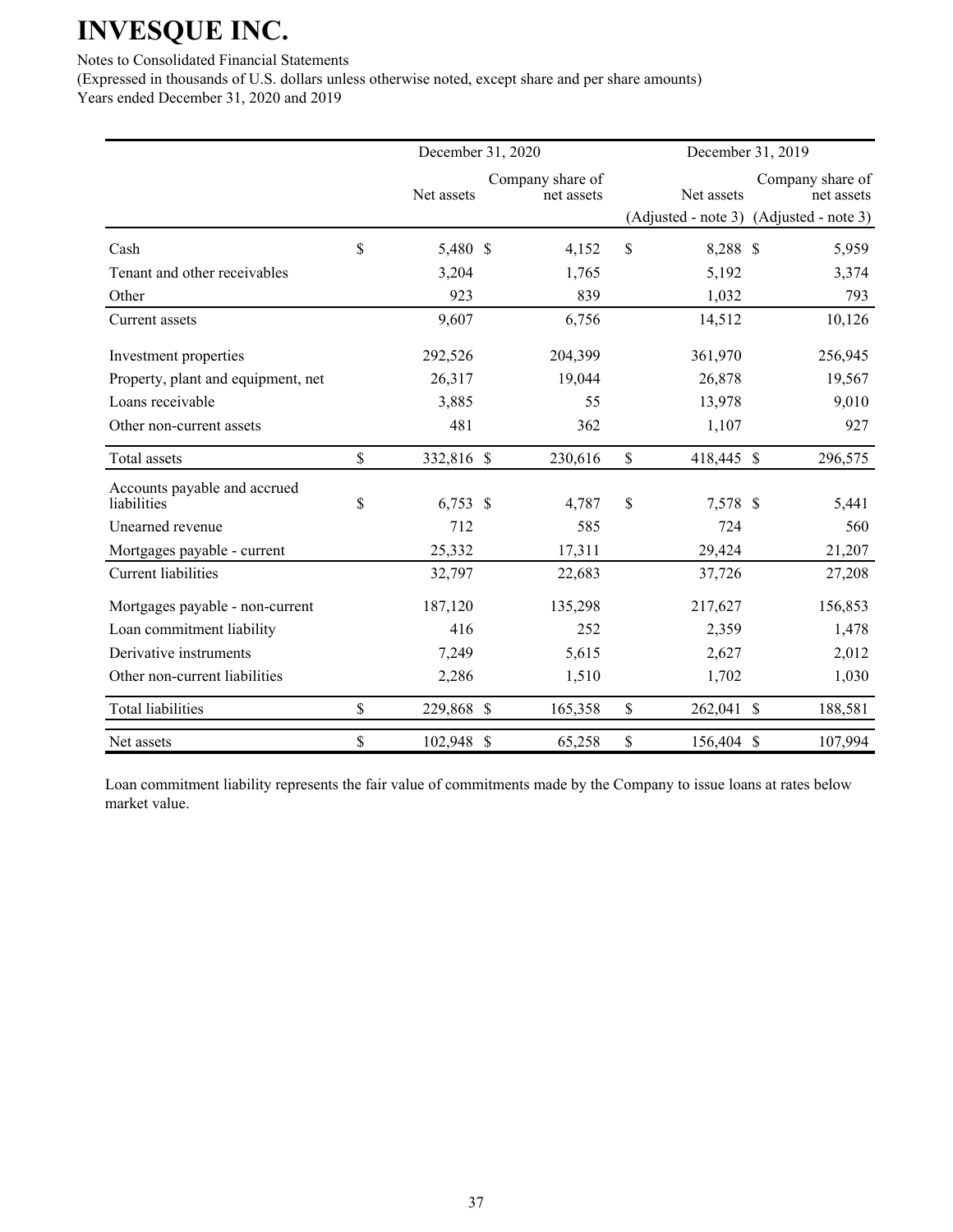Notes to Consolidated Financial Statements

(Expressed in thousands of U.S. dollars unless otherwise noted, except share and per share amounts) Years ended December 31, 2020 and 2019

Year ended December 31, 2020 Year ended December 31, 2019 Net income  $(\text{loss})$ Company share of net income  $(\text{loss})$ Net income  $(\text{loss})$ Company share of net income  $(\text{loss})$ Revenue 5 52,564 S 52,564 S 52,564 S 52,564 S 52,564 S 52,564 S 52,564 S 52,564 S 52,564 S 52,564 Other income  $1,582$   $1,294$   $-$ Property operating expense (43,259) (25,536) (56,013) (36,097) Depreciation expense (724) (546) (1,326) (995) Finance costs (9,294) (6,591) (10,762) (8,048) Real estate tax expense  $(1,609)$   $(974)$   $(1,021)$   $(618)$ General and administrative expenses  $(3,272)$   $(1,974)$   $(515)$   $(352)$ Allowance for credit losses on loans and interest receivable  $(14,800)$   $(11,957)$ Change in fair value of financial instruments  $(4,622)$   $(3,603)$   $(3,010)$   $(2,465)$ Change in fair value of investment properties (33,830) (25,299) (16,272) (10,788) Net loss, prior to distributions to owners  $\qquad$  (44,579) \$ (34,729) \ \$ (9,965) \$ (6,799)

Related party transactions occur between the Company and its joint ventures. These related party transactions are in the normal course of operations and are measured at the exchange amount, which is the amount of consideration established and agreed to between the parties. Except as disclosed elsewhere in these consolidated financial statements, the related party balances are included in accounts payable, other receivables, loans receivable, and lease revenue from joint ventures.

The following table summarizes information about the gross balance of mortgages payable at the joint ventures:

|                                |    | December 31, 2020                       | December 31, 2019                          |
|--------------------------------|----|-----------------------------------------|--------------------------------------------|
| Mortgages at fixed rates:      |    |                                         |                                            |
| Mortgages (principal) $(1)$    | \$ | 170,814                                 | \$<br>163,307                              |
| Interest rates                 |    | 3.99% to 4.98%                          | 3.99% to $4.98\%$                          |
| Weighted average interest rate |    | 4.30 $\%$                               | 4.33 $\%$                                  |
| Mortgages at variable rates:   |    |                                         |                                            |
| Mortgages (principal)          | S  | 42,635                                  | \$<br>84,745                               |
| Interest rates                 |    | LIBOR plus 2.40% to LIBOR<br>plus 3.00% | LIBOR plus 2.40% to LIBOR<br>plus $3.00\%$ |
| Weighted average interest rate |    | 3.88 %                                  | 4.56 $%$                                   |
| Blended weighted average rate  |    | $4.22 \%$                               | 4.41 $%$                                   |

(1) Includes \$114,589 of variable rate mortgages that are fixed with interest rate swaps.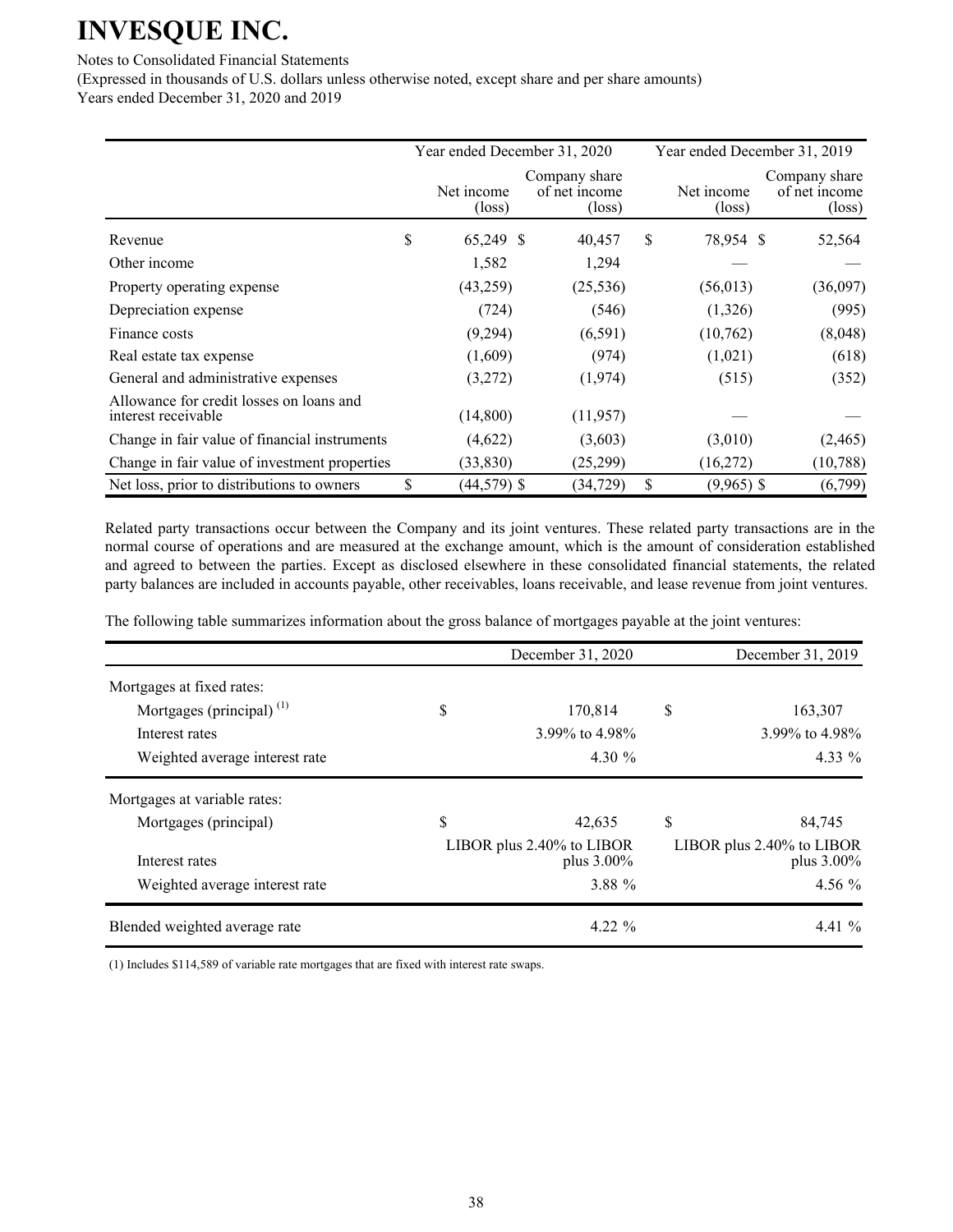Notes to Consolidated Financial Statements

(Expressed in thousands of U.S. dollars unless otherwise noted, except share and per share amounts) Years ended December 31, 2020 and 2019

The following tables summarize the information about the Company's investment in Jaguarundi Ventures, LP, which have been accounted for under the equity method and included in tables above. Jaguarundi Ventures, LP is shown separately below due to significance of the interest in the joint venture. The joint venture was formed on June 5, 2019. During the year ended December 31, 2020, the Company has made cash contributions of \$1,428 to Jaguarundi Ventures, LP (year ended December 31, 2019 - \$11,894). During the year ended December 31, 2020, the Company has not received any distributions from Jaguarundi Ventures, LP (year ended December 31, 2019 - NIL).

|                                             | December 31, 2020 |  |                                |               | December 31, 2019 |                                                                           |  |  |
|---------------------------------------------|-------------------|--|--------------------------------|---------------|-------------------|---------------------------------------------------------------------------|--|--|
|                                             | Net assets        |  | Company share of<br>net assets |               | Net assets        | Company share of<br>net assets<br>(Adjusted - note 3) (Adjusted - note 3) |  |  |
| Cash                                        | \$<br>1,658 \$    |  | 1,003                          | $\mathsf{\$}$ | 3,936 \$          | 2,382                                                                     |  |  |
| Tenant and other receivables                | 1,602             |  | 969                            |               | 1,620             | 980                                                                       |  |  |
| Other                                       | 110               |  | 68                             |               |                   |                                                                           |  |  |
| Current assets                              | 3,370             |  | 2,040                          |               | 5,556             | 3,362                                                                     |  |  |
| Investment properties                       | 143,785           |  | 86,999                         |               | 162,660           | 98,420                                                                    |  |  |
| Loans receivable                            |                   |  |                                |               | 10,120            | 8,972                                                                     |  |  |
| Total assets                                | \$<br>147,155 \$  |  | 89,039                         | \$            | 178,336 \$        | 110,754                                                                   |  |  |
| Accounts payable and accrued<br>liabilities | \$<br>1,918 \$    |  | 1,160                          | $\mathsf{\$}$ | $2,154$ \$        | 1,303                                                                     |  |  |
| Unearned revenue                            |                   |  |                                |               | 82                | 50                                                                        |  |  |
| Mortgages payable - current                 | 15,227            |  | 9,214                          |               | 2,122             | 1,284                                                                     |  |  |
| <b>Current liabilities</b>                  | 17,145            |  | 10,374                         |               | 4,358             | 2,637                                                                     |  |  |
| Mortgages payable - non-current             | 84,149            |  | 50,916                         |               | 99,542            | 60,229                                                                    |  |  |
| Loan commitment liability                   | 416               |  | 252                            |               | 2,359             | 1,428                                                                     |  |  |
| Derivative instruments                      | 1,602             |  | 969                            |               | 659               | 399                                                                       |  |  |
| Other non-current liabilities               | 1,700             |  | 1,029                          |               | 1,700             | 1,029                                                                     |  |  |
| <b>Total liabilities</b>                    | \$<br>105,012 \$  |  | 63,540                         | \$            | 108,618 \$        | 65,722                                                                    |  |  |
| Net assets                                  | \$<br>42,143 \$   |  | 25,499                         | \$            | 69,718 \$         | 45,032                                                                    |  |  |

The Company provides a guarantee on the outstanding mortgage balances of the Jaguarundi Ventures, LP in exchange for a fee equal to 15 basis points on the amount guaranteed. As of December 31, 2020, the outstanding mortgages balance of Jaguarundi Ventures, LP is \$99,376. As of December 31, 2020, the value of the properties that collateralize the mortgages is \$143,785 and is sufficient to support the mortgage values.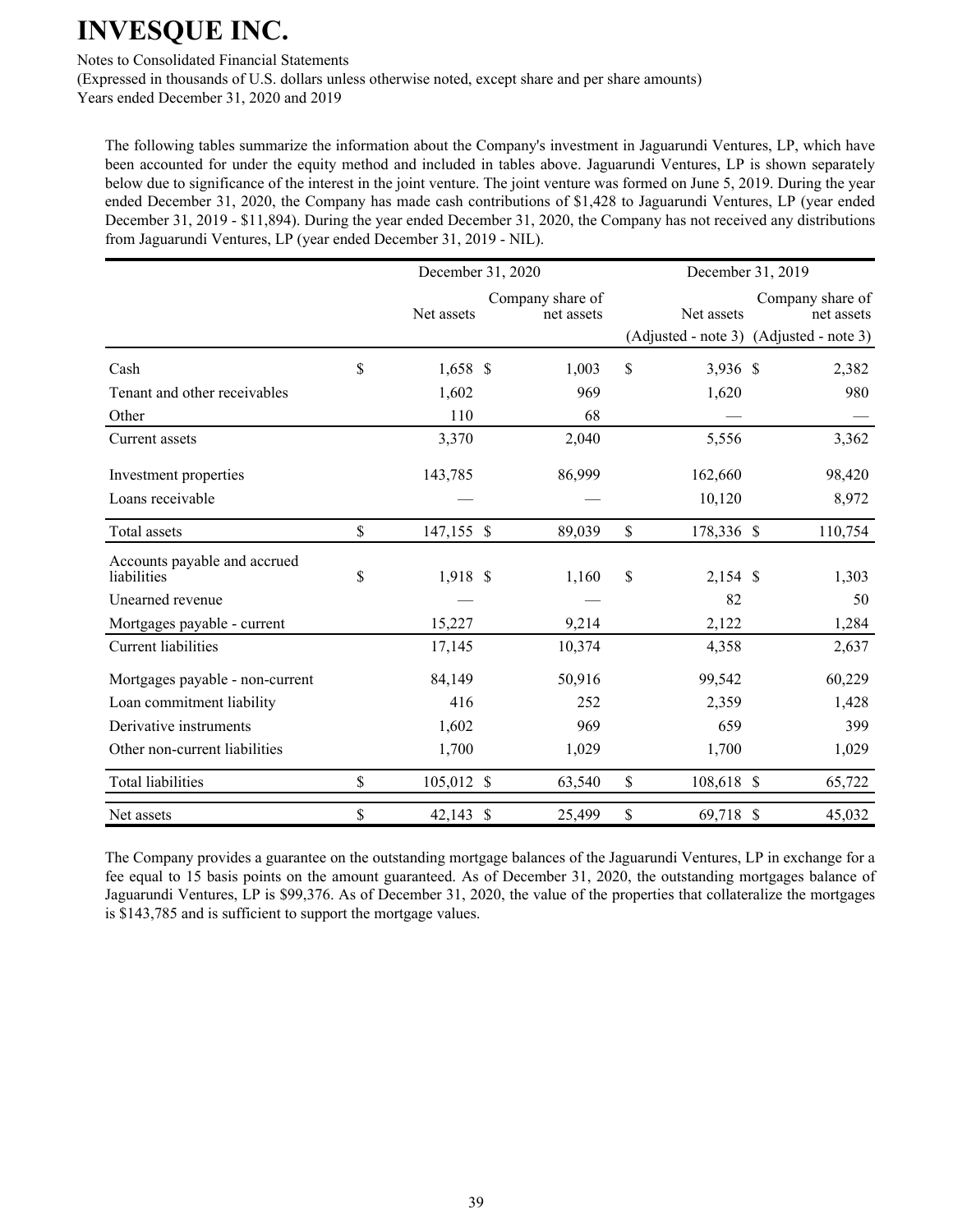Notes to Consolidated Financial Statements

(Expressed in thousands of U.S. dollars unless otherwise noted, except share and per share amounts) Years ended December 31, 2020 and 2019

|                                                                 | Year ended December 31, 2020 |                               |                                                   |    | Year ended December 31, 2019  |                                                   |  |  |
|-----------------------------------------------------------------|------------------------------|-------------------------------|---------------------------------------------------|----|-------------------------------|---------------------------------------------------|--|--|
|                                                                 |                              | Net income<br>$(\text{loss})$ | Company share<br>of net income<br>$(\text{loss})$ |    | Net income<br>$(\text{loss})$ | Company share<br>of net income<br>$(\text{loss})$ |  |  |
| Revenue                                                         | \$                           | 14,423 \$                     | 8,638                                             | \$ | 8,417 \$                      | 5,048                                             |  |  |
| Finance costs                                                   |                              | (3,859)                       | (2,182)                                           |    | (2, 847)                      | (1, 723)                                          |  |  |
| Real estate tax expense                                         |                              | (1,609)                       | (974)                                             |    | (1,021)                       | (618)                                             |  |  |
| General and administrative expenses                             |                              | (3,318)                       | (2,008)                                           |    | (515)                         | (352)                                             |  |  |
| Allowance for credit losses on loans and<br>interest receivable |                              | (14,800)                      | (11,956)                                          |    |                               |                                                   |  |  |
| Change in fair value of financial instruments                   |                              | (942)                         | (570)                                             |    | (126)                         | (76)                                              |  |  |
| Change in fair value of investment properties                   |                              | (19, 294)                     | (11, 585)                                         |    | (5,621)                       | (4,219)                                           |  |  |
| Net loss, prior to distributions to owners                      | \$                           | $(29,399)$ \$                 | (20, 637)                                         | S  | $(1,713)$ \$                  | (1,940)                                           |  |  |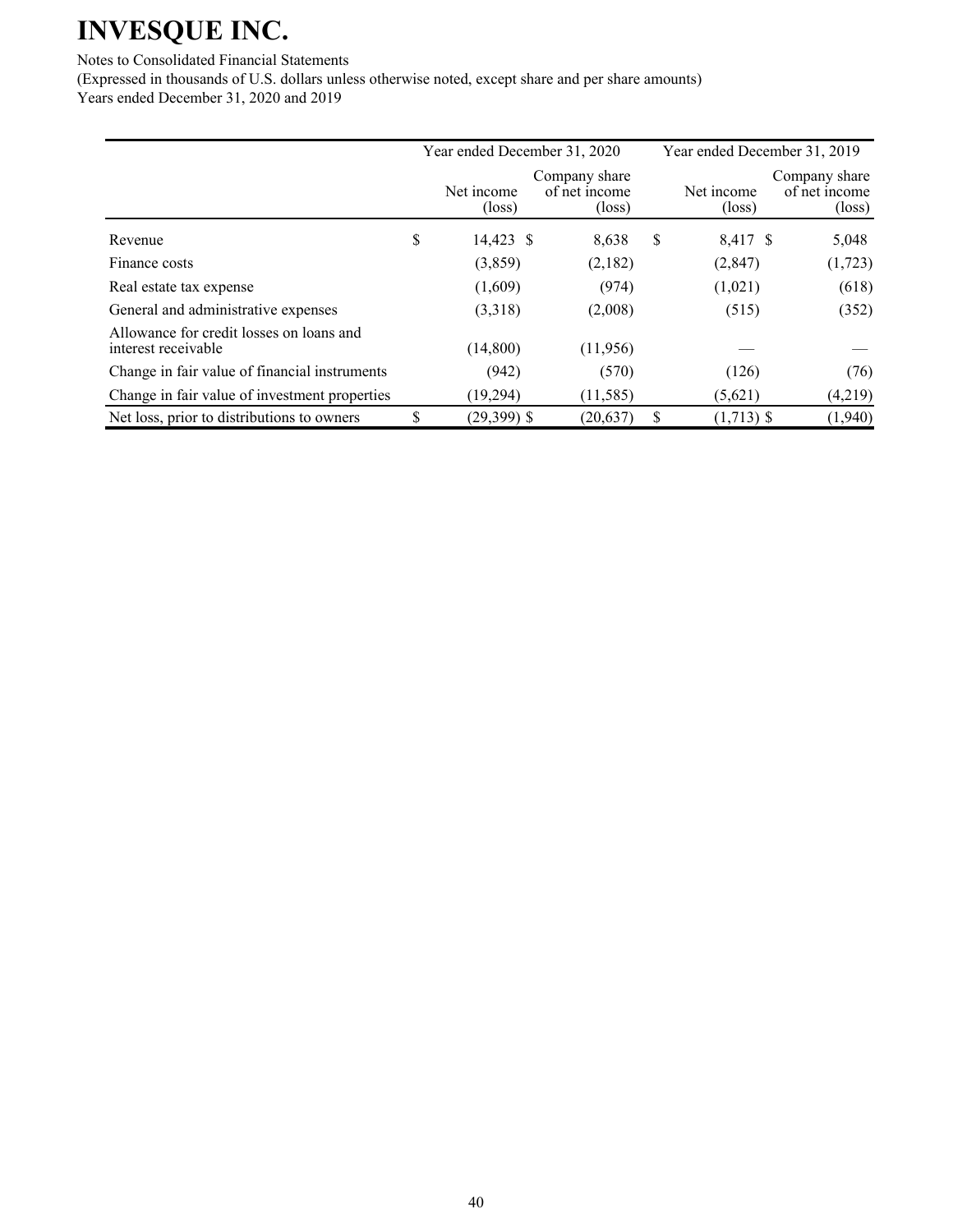Notes to Consolidated Financial Statements (Expressed in thousands of U.S. dollars unless otherwise noted, except share and per share amounts) Years ended December 31, 2020 and 2019

## **9.** Credit facilities:

The credit facilities are recorded net of loan fees, which are capitalized when paid, and amortized into finance cost over the terms of the related loans using the effective interest rate method.

|                                                         | December 31, 2020 | Borrowing rate at<br>December 31, 2020 | December 31, 2019 | Borrowing rate at<br>December $31, 2019$ |
|---------------------------------------------------------|-------------------|----------------------------------------|-------------------|------------------------------------------|
| Credit Facility Term <sup>(1)</sup>                     | \$<br>200,000     | 4.66 $%$                               | \$<br>200,000     | 4.51 $%$                                 |
| Credit Facility Revolver <sup>(3)</sup>                 | 190,500           | $3.58 \%$                              | 173,750           | 4.43 $%$                                 |
| <b>MOB</b> Facility USD<br>denominated portion          | 21,286            | 2.34%                                  | 21,286            | 3.96%                                    |
| <b>MOB Facility CAD</b><br>denominated portion $(1)(2)$ | 66,904            | 4.32 %                                 | 65,589            | 4.32 $%$                                 |
| <b>Magnetar Facility</b>                                | 10,000            | $9.00\%$                               | 15,000            | 8.50%                                    |
| Commonwealth Facility <sup>(1)</sup>                    | 176,000           | 3.84%                                  | 176,000           | 3.84 %                                   |
| Finance costs, net                                      | (4,094)           |                                        | (4,666)           |                                          |
| Carrying value                                          | \$<br>660,596     | 4.09 $%$                               | \$<br>646,959     | 4.36 %                                   |
| Less current portion                                    | 10,000            |                                        | 14,569            |                                          |
| Long-term portion                                       | \$<br>650,596     |                                        | \$<br>632,390     |                                          |

(1) This facility is fixed with an interest rate swap.

(2) This facility is denominated in Canadian dollars with a principal amount of CAD\$85,202.

 $(3)$  \$75,000 of this facility is fixed with interest rate swaps.

On December 20, 2018 the Company entered into an agreement for an unsecured credit facility (the "Credit Facility") with a \$400,000 capacity. The Credit Facility is comprised of a \$200,000 term loan and a \$200,000 revolving line of credit. The term loan has a maturity date of December 20, 2023, while the revolving line of credit has a maturity date of December 20, 2022, with a one year extension option, subject to lender approval. The Credit Facility bears interest at a rate of LIBOR plus an applicable margin based on the Company's consolidated leverage ratio, with an option to use a rate based on Base Rate, as defined in the agreement, plus an applicable margin.

The borrowing capacity of the Credit Facility is based on the undepreciated book value of an unencumbered pool of assets. Per the agreement, the Company's leverage could not exceed 62.5% through December 31, 2019, reducing to 60% thereafter. The agreement also provides for the Company's leverage to increase to 65% for two quarters following any material acquisition (the "surge period"). Per the agreement, the fixed charge ratio shall not be less than 1.75 to 1.0. On November 7, 2019, the Company amended the terms of the Credit Facility to extend the surge provision period following a material acquisition for both the maximum consolidated total leverage ratio covenant and unencumbered pool leverage covenant. The maximum consolidated total leverage ratio covenant can increase to 65% for four quarters starting with the third quarter of 2019. The unencumbered pool leverage ratio may increase to 65% for two quarters starting with the third quarter of 2019, reducing to 62.5% for two quarters after that, and reducing back to 60% thereafter. The Company's acquisition of Commonwealth is considered a material acquisition under the terms of the Credit Facility.

On November 4, 2020, the Company entered into an agreement to modify the Credit Facility, in which the facility will be permanently converted to a facility secured by pledges of equity in the special purposes entities which own the properties making up a borrowing base. The minimum fixed charge coverage ratio covenant will permanently decrease from 1.75 to 1.60. Per the agreement, the Company will be granted a surge period effective with the quarterly reporting period ended September 30, 2020 through June 30, 2021. During the surge period, the consolidated leverage ratio covenant will be increased from  $60\%$  to  $65\%$ , the advance rate will increase from  $60\%$  to  $65\%$  of the borrowing base, the applicable margin for LIBOR loans will increase 15 basis points, and the implied interest rate used to calculate the debt service coverage amount will decrease from 6.0% to 5.75%.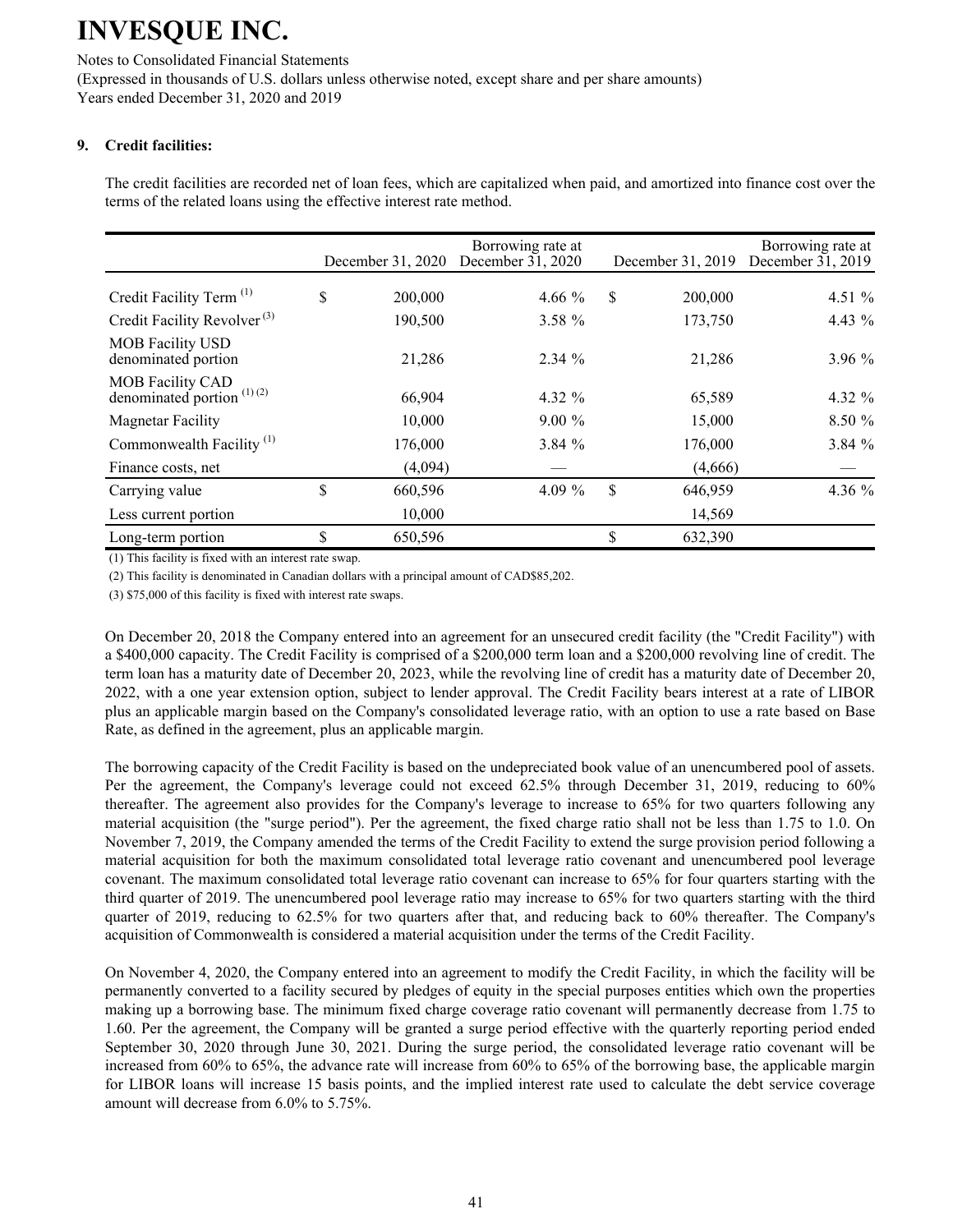Notes to Consolidated Financial Statements

(Expressed in thousands of U.S. dollars unless otherwise noted, except share and per share amounts) Years ended December 31, 2020 and 2019

The table below shows the applicable margins at each leverage ratio during the surge period, which includes a 15 basis point increase:

|                |                                                | Applicable Margin for | Applicable Margin for<br>Revolving Credit LIBOR LIBOR Loans that are Term |
|----------------|------------------------------------------------|-----------------------|---------------------------------------------------------------------------|
| Level          | Consolidated Leverage Ratio                    | Loans                 | Loans                                                                     |
|                | Less than $40\%$                               | $1.75 \%$             | 1.70%                                                                     |
| $\overline{2}$ | Equal to or greater than 40% but less than 45% | $1.90\%$              | $1.85\%$                                                                  |
| 3              | Equal to or greater than 45% but less than 50% | $2.05\%$              | $2.00 \%$                                                                 |
| 4              | Equal to or greater than 50% but less than 55% | $2.20 \%$             | $2.15 \%$                                                                 |
| 5              | Equal to or greater than 55% but less than 60% | $2.35\%$              | $2.30 \%$                                                                 |
| 6              | Equal to or greater than 60% but less than 65% | 2.60%                 | $2.55\%$                                                                  |

On May 1, 2018, a wholly owned subsidiary of the Company entered into a secured credit facility ("MOB Facility") for the purpose of funding the acquisition of 14 medical office buildings. The facility has maximum commitment amounts of CAD\$90,060, with a borrowing rate of the BA Rate plus 220 basis points, and a US Dollar commitment of \$22,515, with a borrowing rate of LIBOR plus 220 basis points. The facility provides for interest-only payments through its maturity date of May 1, 2023. Per the terms of the agreement, CAD\$4,858 and USD\$1,228 are reserved for the construction of tenant improvements and the payment of leasing commissions for leases entered into after the closing of the transaction. On May 1, 2018, in conjunction with the acquisition, the Company drew CAD\$85,202 and USD\$16,647. The facility also included an allocation of USD\$4,460 for the acquisition of an additional medical office property in Williamsville, New York. On June 28, 2018, the Company amended the terms of the agreement to increase the borrowing capacity for the Williamsville, New York property to USD\$6,572. The company drew a total of USD\$6,572 in conjunction with the closing of the Williamsville asset on July 9, 2018. On December 31, 2018, the Company repaid USD\$1,933 on the facility. On September 21, 2020, the Company entered into an amendment to the MOB Facility that reset certain loan covenant levels. Pursuant to the terms of the amendment, during a test period beginning June 30, 2020, the Company's debt yield covenant level was reduced to  $5.75\%$  (which increases to  $8.00\%$  at December 31, 2021).

On July 26, 2019, the Company entered into a credit agreement with Magnetar for a principal amount of \$30,000, annual interest rate of 8.5%, and an initial maturity of one year with a one year extension option. On December 5, 2019, the Company repaid \$15,000 on the facility. On June 5, 2020, the Company gave notice of intent to exercise the one year extension option and per the Magnetar Facility credit agreement the interest rate increased to 9.0%. On June 16, 2020, the Company repaid \$5,000 on the Magnetar Facility.

On August 1, 2019, a wholly owned subsidiary of the Company entered into a secured credit facility ("Commonwealth Facility") for the purpose of funding the acquisition of Commonwealth Tranche I. The \$176,000 new debt secured by 16 properties has a maturity date of August 1, 2024, with 2 available extension options. It bears interest at a rate of LIBOR plus 215 basis points. The agreement also provides for an accordion feature that would extend the capacity of the loan by an additional \$50,000 subject to certain terms and conditions provided for in the agreement. Pursuant to the terms of the Commonwealth Facility, the Company is required to maintain a debt yield of 8.0% (which increases to 8.75% at September 30, 2021) as well as a Debt Service Coverage Ratio of 1.25.

On January 17, 2020, the Company entered into an amendment to the Commonwealth Facility that established a \$10,000 capital improvements holdback ("Holdback"). The Holdback provides funding to the Company for reimbursement of capital improvements made to the properties encumbered by the Commonwealth Facility. The amendment allows the Company to be reimbursed for 65% of capital improvement costs incurred. On January 26, 2021, the Company drew \$4,453 from the Holdback for reimbursement of expenses incurred for adding additional units to the Abingdon, South Boston and Front Royal properties.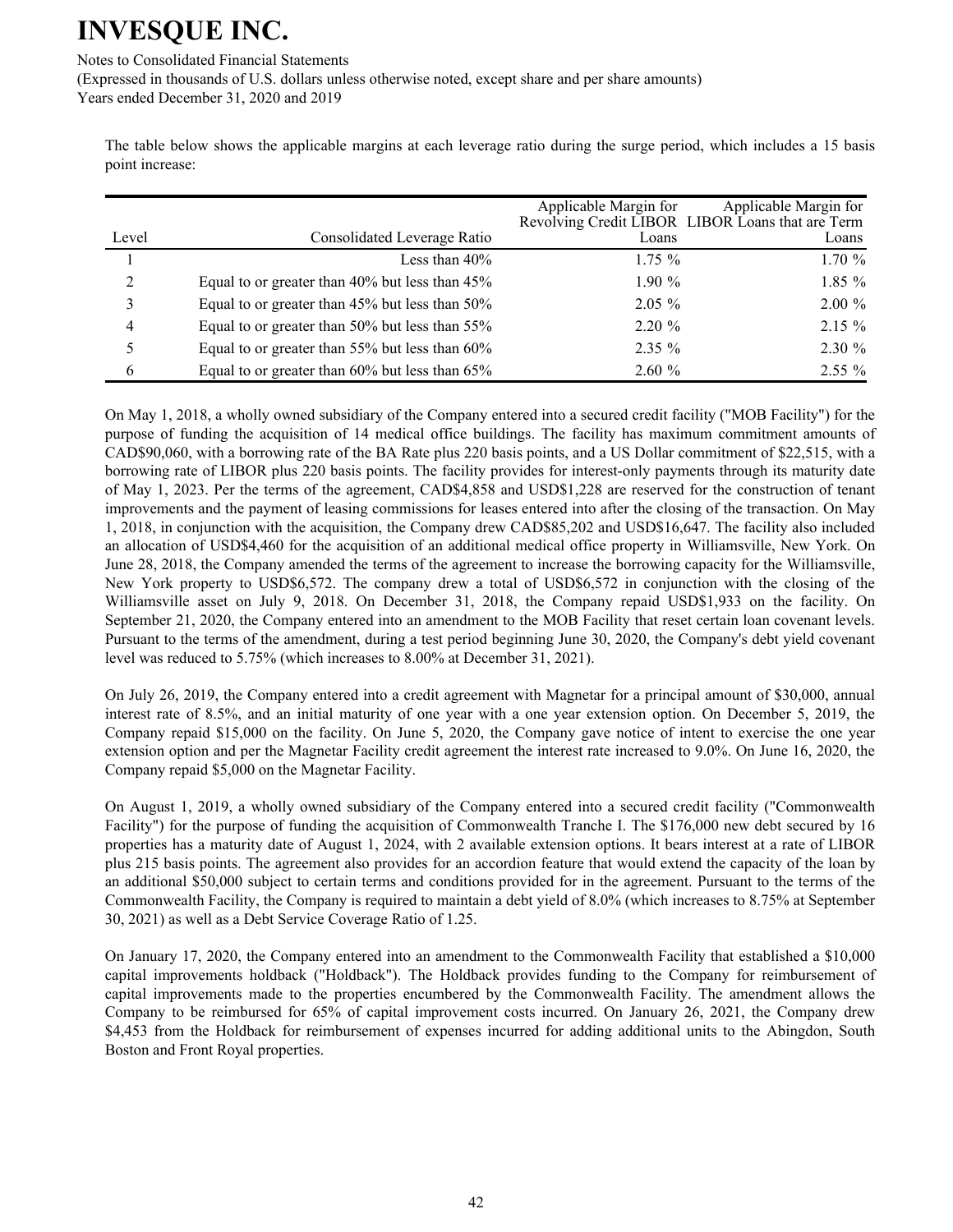Notes to Consolidated Financial Statements (Expressed in thousands of U.S. dollars unless otherwise noted, except share and per share amounts) Years ended December 31, 2020 and 2019

Future principal repayments of the credit facilities are as follows:

|            | Aggregate principal<br>payments |
|------------|---------------------------------|
| 2021       | \$<br>10,000                    |
| 2022       | 190,500                         |
| 2023       | 288,190                         |
| 2024       | 176,000                         |
| 2025       |                                 |
| Thereafter |                                 |
| Total      | 664,690                         |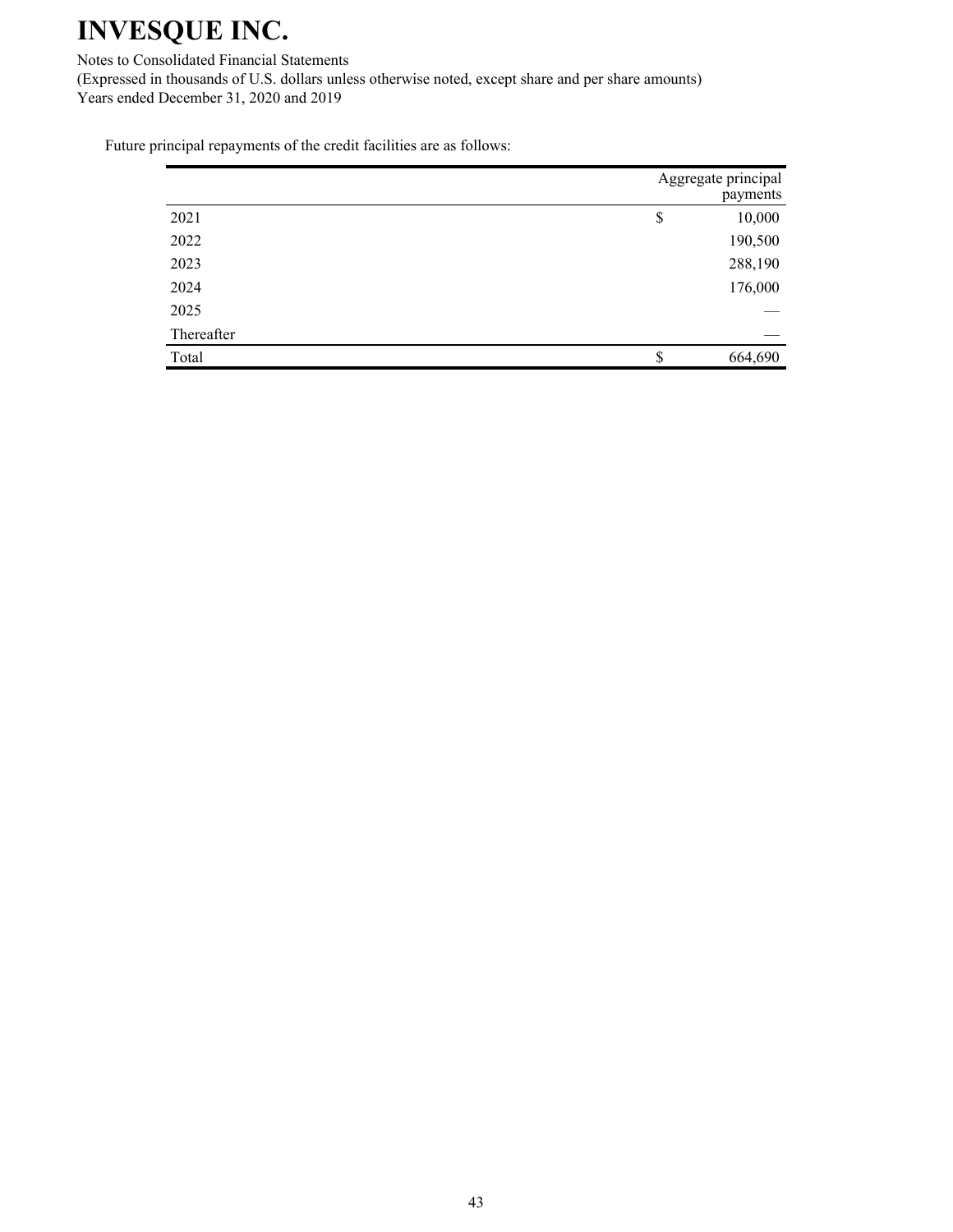## Notes to Consolidated Financial Statements

(Expressed in thousands of U.S. dollars unless otherwise noted, except share and per share amounts) Years ended December 31, 2020 and 2019

## 10. Mortgages payable:

Mortgages payable consist of the following as at December 31, 2020:

|                                |   | December 31, 2020 | December 31, 2019 |
|--------------------------------|---|-------------------|-------------------|
| Mortgages payable              |   | 296,881           | \$<br>275,083     |
| Mark-to-market adjustment, net |   | 4,958             | 2,297             |
| Finance costs, net             |   | (2,375)           | (1, 913)          |
| Carrying value                 | S | 299,464           | \$<br>275,467     |
| Less current portion           |   | 30,622            | 43,024            |
| Long-term portion              | S | 268,842           | \$<br>232,443     |

Mortgages payable are collateralized by investment properties and property, plant and equipment with a value of \$461,200 at December 31, 2020. Maturity dates on mortgages payable range from 2021 to 2054, and the weighted average years to maturity is 7.93 years at December 31, 2020.

|            | Regular principal<br>payments | Principal due on<br>maturity | Total principal<br>payments | % of total principal<br>payments |
|------------|-------------------------------|------------------------------|-----------------------------|----------------------------------|
| 2021       | \$<br>6,417 \$                | 24,205 \$                    | 30,622                      | 10 %                             |
| 2022       | 6,396                         | 27,369                       | 33,765                      | 11 %                             |
| 2023       | 5,478                         | 83,435                       | 88,913                      | 30 %                             |
| 2024       | 3,831                         | 20,698                       | 24,529                      | $8\ \%$                          |
| 2025       | 2,637                         | 27,441                       | 30,078                      | 10 %                             |
| Thereafter | 47,678                        | 41,296                       | 88,974                      | 31 %                             |
|            | 72,437 \$                     | 224,444 \$                   | 296,881                     | 100 %                            |

Future principal payments on the mortgages payable as at December 31, 2020 are as follows:

|                                |    | December 31, 2020                                                   | December 31, 2019                                   |
|--------------------------------|----|---------------------------------------------------------------------|-----------------------------------------------------|
| Mortgages at fixed rates:      |    |                                                                     |                                                     |
| Mortgages (principal) $(1)$    | \$ | 240,429                                                             | \$<br>241,451                                       |
| Interest rates                 |    | $2.55\%$ to 6.15%                                                   | 2.55% to 6.96%                                      |
| Weighted average interest rate |    | 4.33 $%$                                                            | $4.76\%$                                            |
| Mortgages at variable rates:   |    |                                                                     |                                                     |
| Mortgages (principal)          | S. | 56,452                                                              | \$<br>33,632                                        |
| Interest rates                 |    | LIBOR plus 2.45% to LIBOR<br>plus $2.75\%$ with a 1% LIBOR<br>Floor | LIBOR plus 3.20% to Canada<br>Prime Rate plus 1.25% |
| Weighted average interest rate |    | $3.53\%$                                                            | $5.02 \%$                                           |
| Blended weighted average rate  |    | 4.18 $%$                                                            | 4.79%                                               |

 $(1)$  Includes \$67,069 of variable rate mortgages that are fixed with interest rate swaps.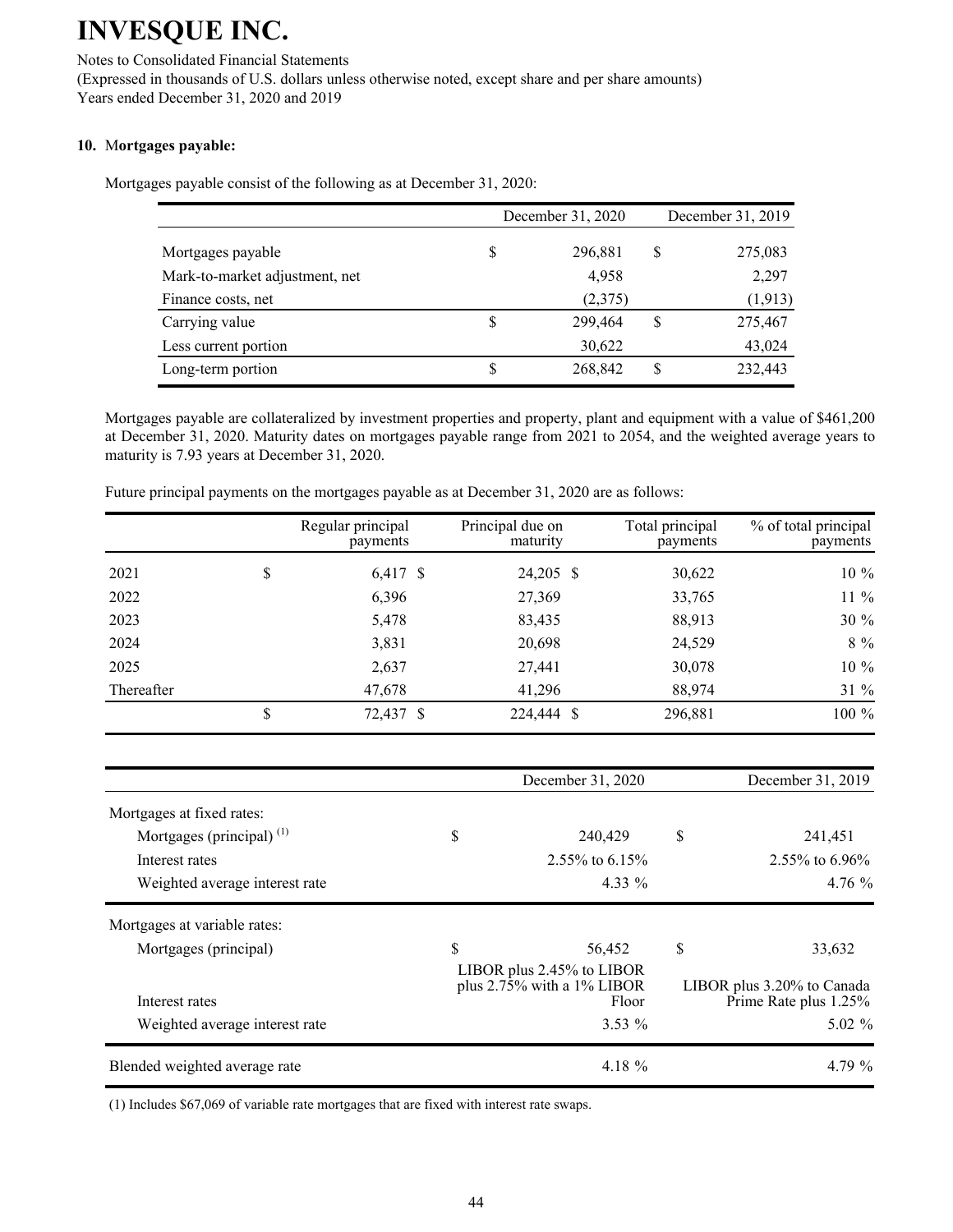INVESQUE INC. INVESQUE INC.

Notes to Consolidated Financial Statements<br>(Expressed in thousands of U.S. dollars unless otherwise noted, except share and per share amounts) dollars unless otherwise noted, except share and per share amounts) Notes to Consolidated Financial Statements Years ended December 31, 2020 and 2019 Years ended December 31, 2020 and 2019 (Expressed in thousands of U.

# 11. Derivative financial instruments: **11. Derivative financial instruments:**

(a) Derivative swaps: *(a) Derivative swaps*: Derivative swaps as at December 31, 2020 are detailed in the table below: Derivative swaps as at December 31, 2020 are detailed in the table below:

|                      |                                   | (7,902)              | $(28,969)$ \$             | S                    |                                    |                   |                             |
|----------------------|-----------------------------------|----------------------|---------------------------|----------------------|------------------------------------|-------------------|-----------------------------|
|                      |                                   | (7,966)              | (28,969)                  |                      | Derivative instruments (Liability) |                   |                             |
|                      |                                   | $\mathcal{L}$        |                           |                      | Derivative instruments (Asset)     |                   |                             |
|                      |                                   | (7,902)              | $(28, 478)$ \$            | Long term portion \$ |                                    |                   |                             |
|                      |                                   |                      | (191)                     | Less current portion |                                    |                   |                             |
| (9,379)              | $(20,907)$ \$<br>↮                | (7,902)              | $(28,969)$ \$             | ∽<br>Carrying value  |                                    |                   |                             |
|                      | (100)                             |                      | (100)                     | 14,236               | LIBOR fixed at 0.66%               | April 1, 2022     | Oak Ridge Swap              |
| $\mathcal{Z}$        | (705)                             | $\mathcal{L}$        | (641)                     | 26,972               | Interest rate fixed at 4.21%       | October 1, 2022   | Constant Care Swap          |
| (840)                | (8,535)                           | (840)                | (9,375)                   | 176,000              | LIBOR fixed at 1.69%               | August 1, 2024    | Commonwealth Swap           |
| (130)                | 73                                | (475)                | (402)                     | 15,429               | Interest rate fixed at 5.98%       | October 2, 2021   | Grand Brook Swap            |
| (127)                | (2,127)                           | (276)                | (2,561)                   | 66,904               | Banker's Acceptance fixed at 2.12% | May 1, 2023       | MOB Facility Swap $^{(2)}$  |
| $\odot$              |                                   |                      |                           |                      | LIBOR fixed at 1.75%               | May 31, 2019      | Calhoun Swap                |
| (159)                | $\widetilde{(\mathcal{F})}$       | $\odot$              | $\widetilde{S}$           | 6,327                | Interest rate fixed at 4.54%       | November 1, 2021  | Winchester Swap             |
| $\bigoplus$          |                                   |                      |                           |                      | LIBOR fixed at 2.42%               | December 18, 2020 | Seneca Lake Swap            |
| $\bigoplus$          |                                   |                      |                           |                      | LIBOR fixed at 2.42%               | December 18, 2020 | Park Terrace Swap           |
| $\overline{10}$      | $\tilde{a}$                       | (27)                 | $\binom{3}{2}$            | 4,105                | Interest rate fixed at 3.77%       | January 18, 2021  | Red Oak Swap <sup>(1)</sup> |
| (387)                |                                   |                      |                           | 12,477               | Interest rate fixed at 4.55%       | March 15, 2024    | Topeka Swap <sup>(3)</sup>  |
| (407)                |                                   |                      |                           | 13,136               | Interest rate fixed at 4.55%       | March 15, 2024    | Leawood Swap <sup>(3)</sup> |
| (861)                | (1, 135)                          | (861)                | (1,996)                   | 50,000               | LIBOR fixed at 2.11%               | December 1, 2022  | Credit Facility Revolver    |
| (856)                | (841)                             | (1,019)              | (1, 860)                  | 25,000               | LIBOR fixed at 2.57%               | January 2, 2024   | Credit Facility Revolver    |
| (5,655)              | $(7,479)$ \$<br>5                 | (4,466)              | $(11,945)$ \$             | ∽<br>200,000         | LIBOR fixed at 2.11% \$            | December 19, 2023 | Credit Facility Term        |
| December 31,<br>2019 | December 31,<br>2020              | December 31,<br>2019 | December 31,<br>2020      | Notional<br>amount   | Fixed rate                         | Maturity date     | Swap                        |
|                      | Income (loss) for the years ended |                      | Asset (liability) balance |                      |                                    |                   |                             |

1) The swap has a notional amount of CAD\$5,228. 1) The swap has a notional amount of CAD\$5,228.

 $(28,969)$  \$  $(7,902)$ 

2) The swap is for a fixed amount of  $\text{CAD}$ 885,202. 3) These properties were contributed to a joint venture on June 5, 2019.  $45$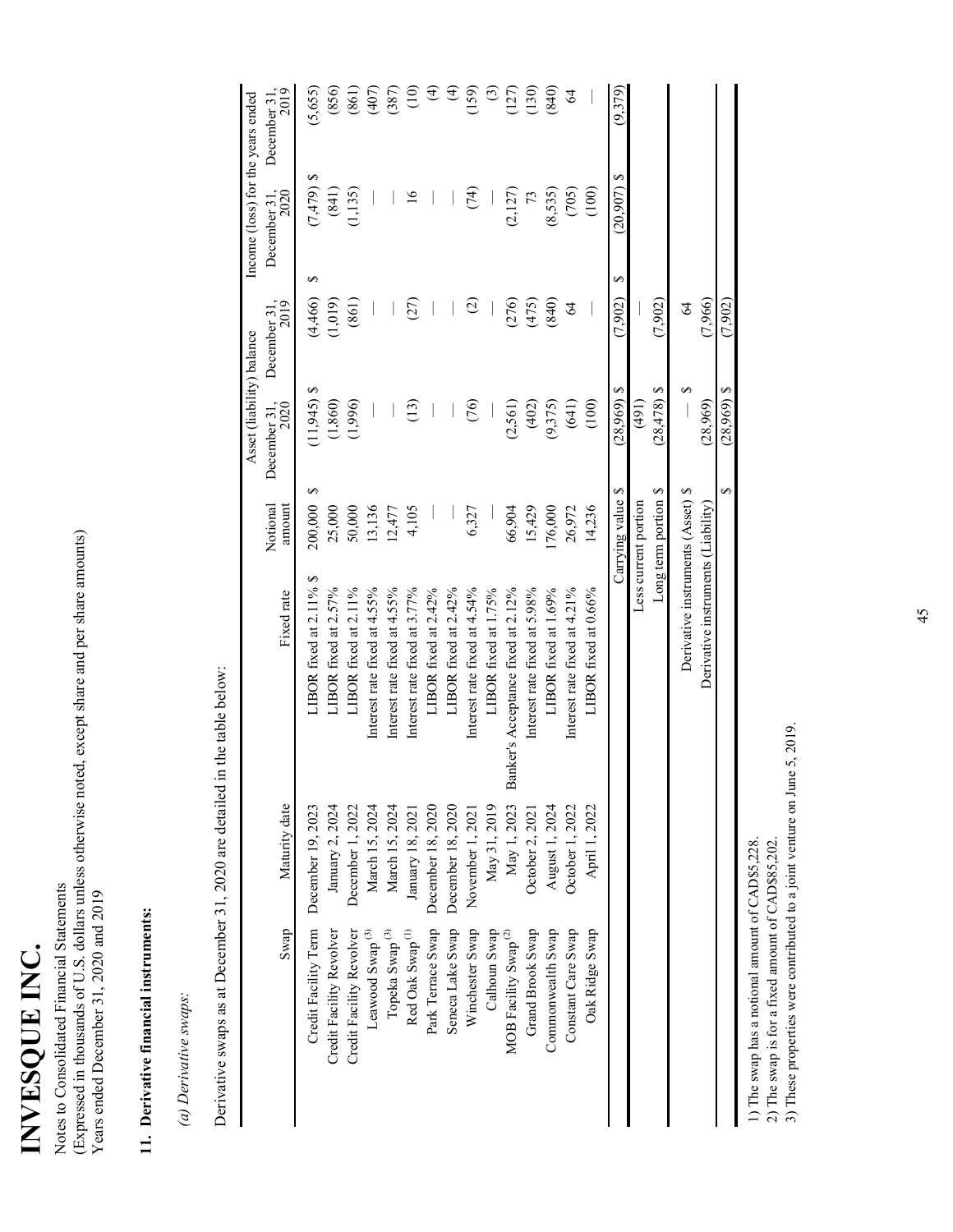Notes to Consolidated Financial Statements

(Expressed in thousands of U.S. dollars unless otherwise noted, except share and per share amounts) Years ended December 31, 2020 and 2019

## *(b) Prepayment embedded derivatives:*

Certain mortgages payable contain prepayment options that represent embedded derivatives that require bifurcation from the host contract. The prepayment options are measured at fair value, with changes in the fair value being recognized as change in fair value of financial instruments in the consolidated statements of income (loss) and comprehensive income (loss).

The fair value of the prepayment embedded derivatives has been determined using a LIBOR based interest rate swap options ("swaptions") as a proxy. The swaptions were structured to mirror the financial conventions of the respective loans, including payment periods, accrual basis, principal amortization, prepayment dates and prepayment premiums. The swaptions were structured as fixed receiver with a strike rate set on market as of the date of the loan agreement with exercise premiums to match the underlying loans plus a cost of refinancing upon exercise. The resulting swaption price would represent a proxy for the value of the prepayment rights embedded in the underlying loans. The fair values determined are based on significant other observable inputs (Level 2). As at December 31, 2020, the prepayment embedded derivative assets have a fair value of \$4,814 (2019 - NIL). For the year ended December 31, 2020, a fair value gain of \$1,823 (year ended December 31, 2019 - NIL), was recorded in the consolidated statements of income (loss) and comprehensive income (loss).

#### **12. Convertible debentures:**

## $(a)$  2016 Convertible Debentures

On December 16, 2016, the Company issued \$45,000 aggregate principal amount of convertible unsecured subordinated debentures (the "2016 Convertible Debentures"). The 2016 Convertible Debentures are due on January 31, 2022 and bear interest at an annual rate of  $5.00\%$  payable semi-annually in arrears on July 31 and January 31 of each year.

The 2016 Convertible Debentures are convertible into common shares of the Company at the option of the holder at a conversion price of \$11.00 per common share at any time prior to the earlier of January 31, 2022 and the last business day immediately preceding the date specified by the Company for redemption. On or after January 31, 2020 and prior to January 31, 2021, the 2016 Convertible Debentures may be redeemed by the Company in whole or in part at a price equal to the principal amount thereof plus accrued and unpaid interest provided that the volume weighted average trading price of the common shares on the Toronto Stock Exchange for the 20 consecutive trading days preceding the date on which the notice of redemption is given is not less than 125% of the conversion price. On or after January 31, 2021, and prior to the maturity date, the 2016 Convertible Debentures may be redeemed by the Company in whole at any time or in part from time to time, at a price equal to the principal amount thereof plus accrued interest.

Upon redemption or maturity, the Company may satisfy its obligations with respect to the convertible debentures in cash or the issuance of common shares based on 95% of the Current Market Price on the Redemption Date or Maturity Date, respectively.

As at December 31, 2020, the 2016 Convertible Debentures are comprised of the following:

|                                                                    | December 31, 2020 | December 31, 2019 |         |  |
|--------------------------------------------------------------------|-------------------|-------------------|---------|--|
| Issued                                                             | 44.975            |                   | 44,975  |  |
| Issue costs, net of amortization and accretion of equity component | 802               |                   | 45      |  |
| Equity component, excluding issue costs and taxes                  | (1,648)           |                   | (1,648) |  |
| 2016 Convertible Debentures                                        | 44 129            |                   | 43,372  |  |

Interest costs related to the 2016 Convertible Debentures are recorded in financing costs using the effective interest rate method.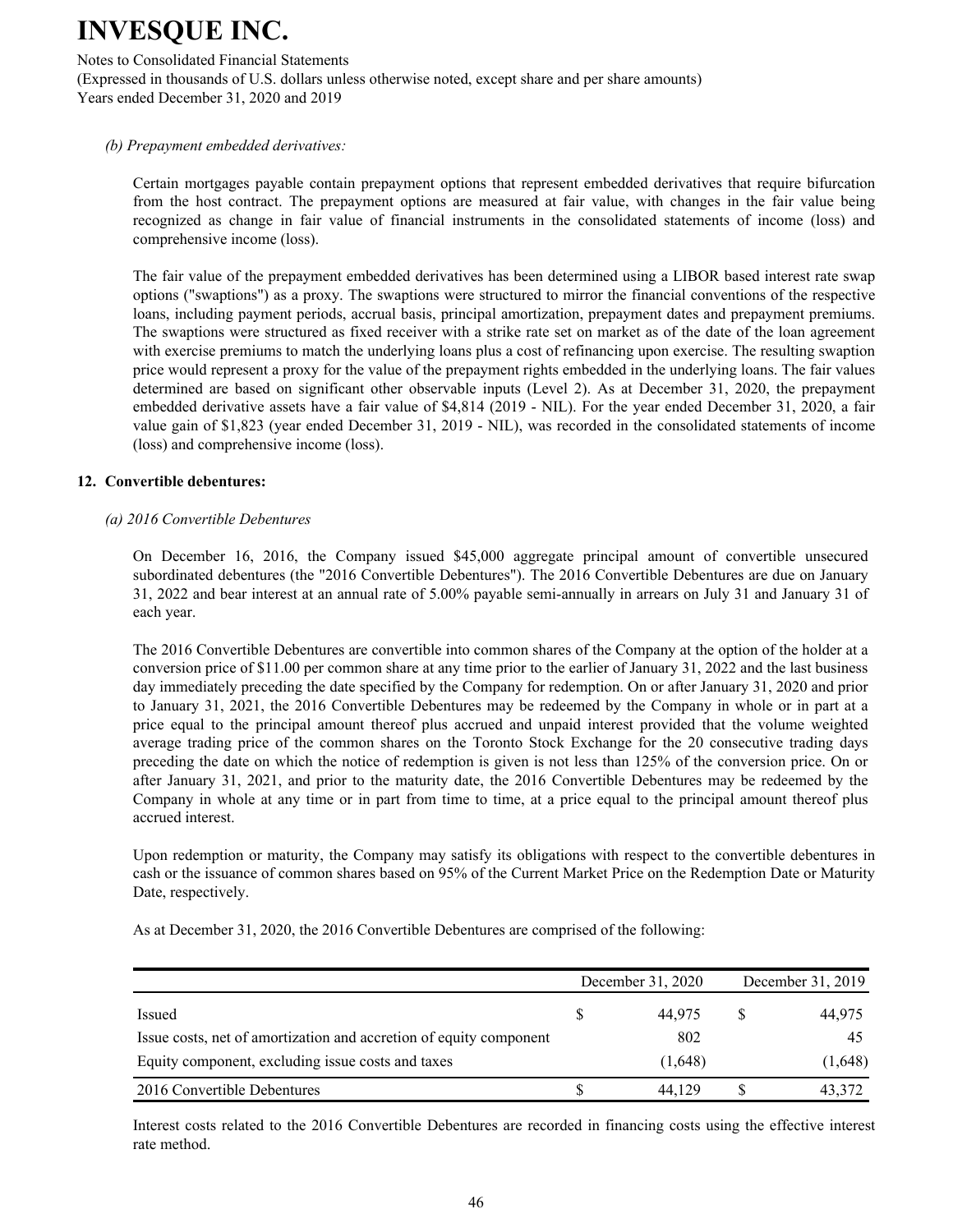#### Notes to Consolidated Financial Statements

(Expressed in thousands of U.S. dollars unless otherwise noted, except share and per share amounts) Years ended December 31, 2020 and 2019

On May 6, 2019, \$25 of 2016 Convertible Debentures were converted into 2,272 common shares.

#### (b) 2018 Convertible Debentures

On August 24, 2018, the Company issued \$50,000 aggregate principal amount of convertible unsecured subordinated debentures (the "2018 Convertible Debentures"). The 2018 Convertible Debentures are due on September 30, 2023 and bear interest at an annual rate of 6.00% payable semi-annually in arrears on March 31 and September 30 of each year commencing on March 31, 2019.

The 2018 Convertible Debentures are convertible into common shares of the Company at the option of the holder at a conversion price of \$10.70 per common share. The debentures will not be redeemable prior to September 30, 2021. On or after September 30, 2021, and prior to September 30, 2022, the 2018 Convertible Debentures may be redeemed in whole or in part from time to time at the Company's option, at a price equal to their principal amount plus accrued and unpaid interest, provided that the volume weighted average trading price of the common shares on the Toronto Stock Exchange for the 20 consecutive trading days preceding the date on which the notice of redemption is given is not less than 125% of the conversion price. On or after September 30, 2022, and prior to the maturity date, the 2018 Convertible Debentures may be redeemed by the Company, in whole at any time or in part from time to time, at a price equal to the principal amount thereof plus accrued and unpaid interest.

Upon redemption or maturity, the Company may satisfy its obligations with respect to the convertible debentures in cash or the issuance of common shares based on 95% of the Current Market Price on the Redemption Date or Maturity Date, respectively.

As at December 31, 2020, the 2018 Convertible Debentures are comprised of the following:

|                                                                    | December 31, 2020 | December 31, 2019 |
|--------------------------------------------------------------------|-------------------|-------------------|
| Issued                                                             | 50,000            | 50,000            |
| Issue costs, net of amortization and accretion of equity component | (982)             | (1,587)           |
| Equity component, excluding issue costs and taxes                  | (736)             | (736)             |
| 2018 Convertible Debentures                                        | 48.282            | 47,677            |

Interest costs related to the 2018 Convertible Debentures are recorded in financing costs using the effective interest rate method.

#### **13. Commonwealth preferred unit liability:**

On August 1, 2019, the Company issued \$53,587 in preferred interests of the acquiring subsidiary to fund the purchase of Commonwealth Tranche I. The preferred interests are exchangeable by holders into common shares of the Company at a fixed exchange price of \$9.75 per common share. The preferred interests have an initial dividend rate of 6.50% per annum, with annual escalators beginning August 1, 2023, and a liquidation value equal to their unreturned initial capital contribution and any accrued and unpaid dividends. These dividends are included in finance costs from operations in the consolidated statements of income and comprehensive income. Under certain circumstances, the Company will have the right to redeem the preferred interests at its discretion for an amount specified in the operating agreement.

On December 23, 2019, the Company issued \$12,093 in preferred interests of the acquiring subsidiary to fund the purchase of the Commonwealth Tranche II.

On October 1, 2020, the Company issued \$1,701 in preferred interests to fund the earnout payment pursuant to the Commonwealth purchase agreement (note 7).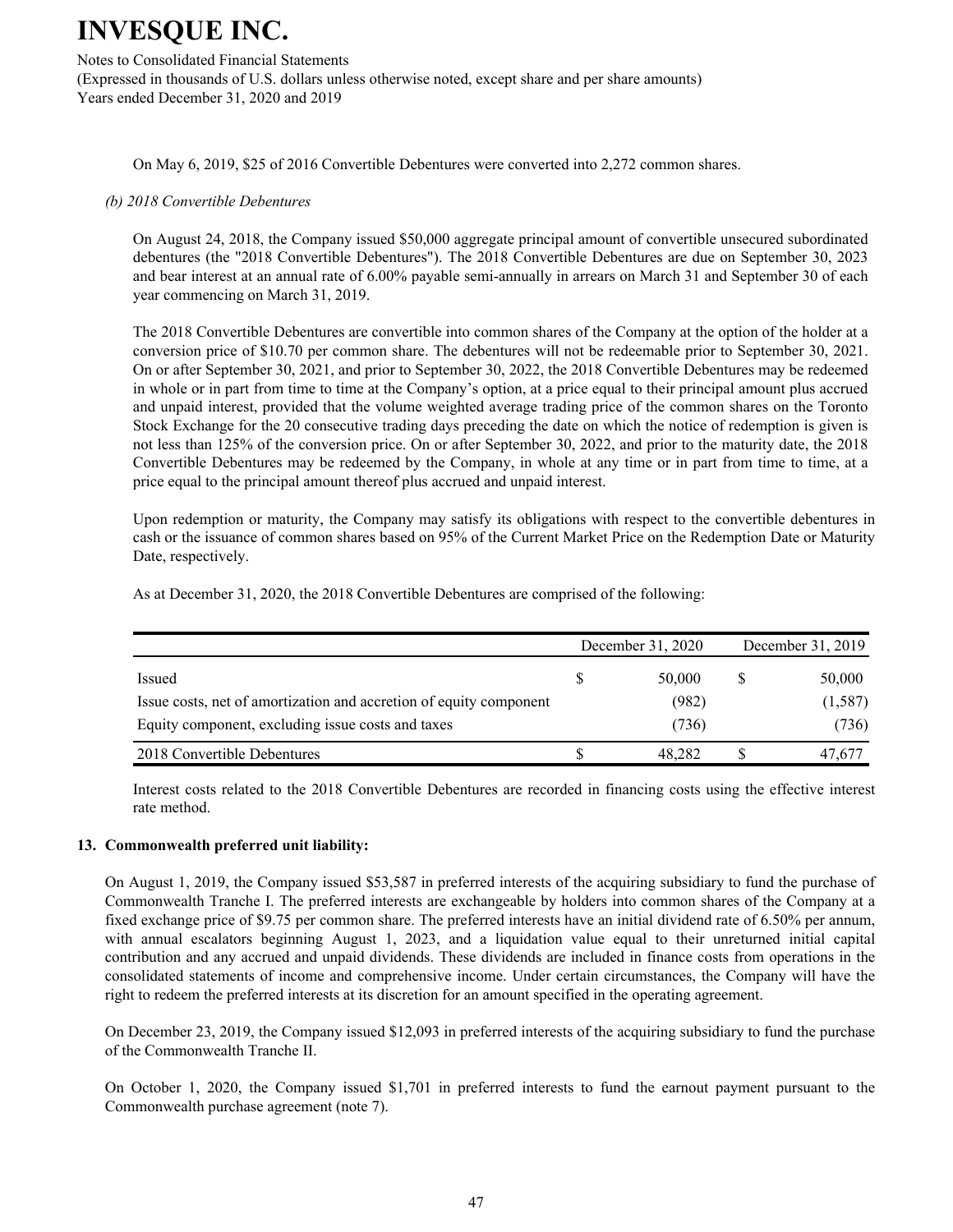Notes to Consolidated Financial Statements

(Expressed in thousands of U.S. dollars unless otherwise noted, except share and per share amounts) Years ended December 31, 2020 and 2019

As at December 31, 2020 the Commonwealth preferred unit liability is comprised of the following:

|                                       | December 31, 2020 |          |  | December 31, 2019 |  |  |
|---------------------------------------|-------------------|----------|--|-------------------|--|--|
| Issued                                |                   | 67.381   |  | 65,680            |  |  |
| Equity component, net of accretion    |                   | (1, 584) |  | (2,026)           |  |  |
| Commonwealth preferred unit liability |                   | 65,797   |  | 63,654            |  |  |

## 14. Other liabilities:

Other liabilities are as follows:

|                                         | December 31, 2020 | December 31, 2019 |
|-----------------------------------------|-------------------|-------------------|
| Deferred shares liability (note 22)     | \$<br>875         | \$<br>2,597       |
| Security deposits received from tenants | 8,576             | 8,573             |
| Escrows collected from tenant           | 1,816             | 944               |
| Unearned revenue                        | 2,674             | 1,426             |
| Liability to previous owner of Care     | 126               | 632               |
| Lease liability                         | 1,890             | 2,199             |
| Loan commitment liability (note 25)     | 115               | 979               |
| Exchangeable units liability            | 2,049             | 2,049             |
| Earnout payable (note 7 and 25)         | 2,254             |                   |
| Other                                   | 841               | 352               |
|                                         | \$<br>21,216      | \$<br>19,751      |
| Current                                 | \$<br>4,975       | \$<br>3,015       |
| Non-current                             | 16,241            | 16,736            |
|                                         | \$<br>21,216      | \$<br>19,751      |

Loan commitment liability represents the fair value of commitments made by the Company to issue loans at rates below market value.

On August 30, 2019, the Company issued 327,869 Class B LP units with the right to exchange units into common shares at the option of the unit holder ("Exchangeable Units"). The shares were issued to fund \$2,049 of the consideration paid for the three purchased properties located in Indiana. The Exchangeable Units are entitled to receive distributions equal to those provided to common share holders. These distributions are included in finance costs from operations in the consolidated statement of income (loss) and comprehensive income (loss).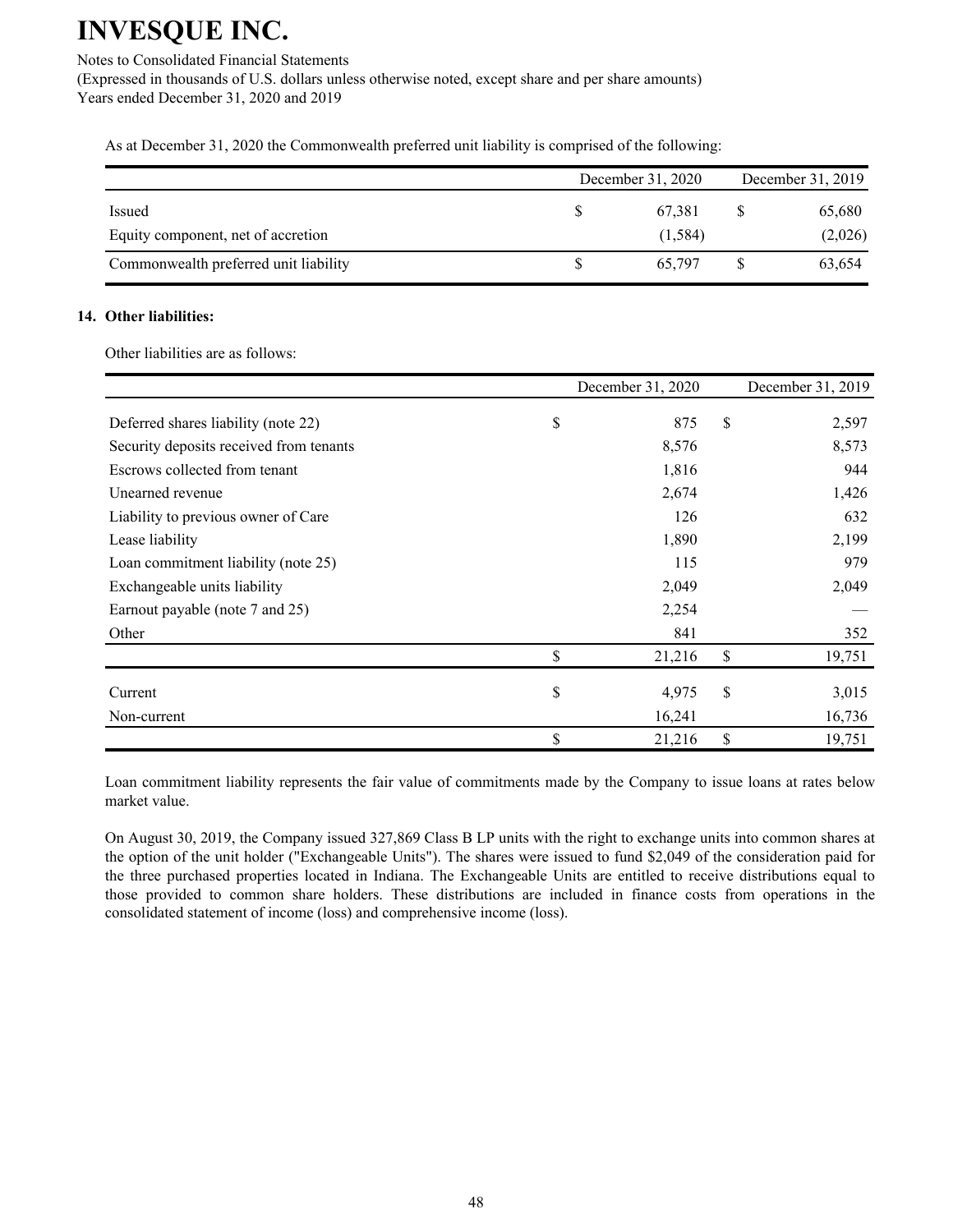Notes to Consolidated Financial Statements (Expressed in thousands of U.S. dollars unless otherwise noted, except share and per share amounts) Years ended December 31, 2020 and 2019

## 15. Reconciliation of changes in liabilities arising from financing activities:

|                                                                                                                 | Credit<br>facilities | Mortgages<br>payable | Convertible<br>debentures | Commonwealth<br>preferred unit<br>liability | Total      |
|-----------------------------------------------------------------------------------------------------------------|----------------------|----------------------|---------------------------|---------------------------------------------|------------|
| Balance, December 31, 2018                                                                                      | \$<br>338,140 \$     | 303,330 \$           | 89,745 \$                 | $-$ \$                                      | 731,215    |
| Proceeds from financing                                                                                         | 370,350              | 39,489               |                           |                                             | 409,839    |
| Repayments                                                                                                      | (63,990)             | (40, 635)            |                           |                                             | (104, 625) |
| Scheduled principal payments                                                                                    |                      | (4,959)              |                           |                                             | (4,959)    |
| Mortgages contributed to joint venture<br>(note 8)                                                              |                      | (102, 692)           |                           |                                             | (102, 692) |
| Mortgages assumed on acquisition of<br>control over properties previously owned<br>through a joint venture      |                      | 32,265               |                           |                                             | 32,265     |
| Mortgages assumed through acquisition<br>of property, plant, and equipment (note 7)                             |                      | 47,152               |                           |                                             | 47,152     |
| Commonwealth preferred units issued                                                                             |                      |                      |                           | 65,680                                      | 65,680     |
| Equity component of Commonwealth<br>preferred unit liability                                                    |                      |                      |                           | (2,093)                                     | (2,093)    |
| Financing costs paid                                                                                            | (1,952)              | (979)                |                           |                                             | (2,931)    |
| Amortizing of financing costs and mark<br>to market adjustments                                                 | 1,311                | 1,259                | 1,329                     | 67                                          | 3,966      |
| Changes in foreign currency rates                                                                               | 3,100                | 1,237                |                           |                                             | 4,337      |
| Conversion of convertible debentures into<br>common shares                                                      |                      |                      | (25)                      |                                             | (25)       |
| Balance, December 31, 2019                                                                                      | \$<br>646,959 \$     | 275,467 \$           | 91,049 \$                 | 63,654 \$                                   | 1,077,129  |
| Proceeds from financing                                                                                         | 33,000               | 16,682               |                           |                                             | 49,682     |
| Repayments                                                                                                      | (21,250)             | (17, 375)            |                           |                                             | (38, 625)  |
| Scheduled principal payments                                                                                    |                      | (5,112)              |                           |                                             | (5,112)    |
| Mortgage contributed to joint venture<br>(note 7)                                                               |                      | (8, 411)             |                           |                                             | (8, 411)   |
| Mortgages assumed from joint venture<br>(note 7)                                                                |                      | 29,670               |                           |                                             | 29,670     |
| Mortgages assumed through acquisition<br>of investment property (note 6)                                        |                      | 4,853                |                           |                                             | 4,853      |
| Commonwealth preferred units issued<br>(note 7)                                                                 |                      |                      |                           | 1,701                                       | 1,701      |
| Mark to market adjustments made to<br>mortgages assumed through acquisition of<br>property, plant and equipment |                      | 2,991                |                           |                                             | 2,991      |
| Financing costs paid                                                                                            | (996)                | (603)                |                           |                                             | (1, 599)   |
| Amortizing of financing costs, mark to<br>market adjustments, and accretion of<br>equity components             | 1,577                | 337                  | 1,362                     | 442                                         | 3,718      |
| Changes in foreign currency rates                                                                               | 1,306                | 965                  |                           |                                             | 2,271      |
| Balance, December 31, 2020                                                                                      | \$<br>660,596 \$     | 299,464 \$           | 92,411 \$                 | 65,797 \$                                   | 1,118,268  |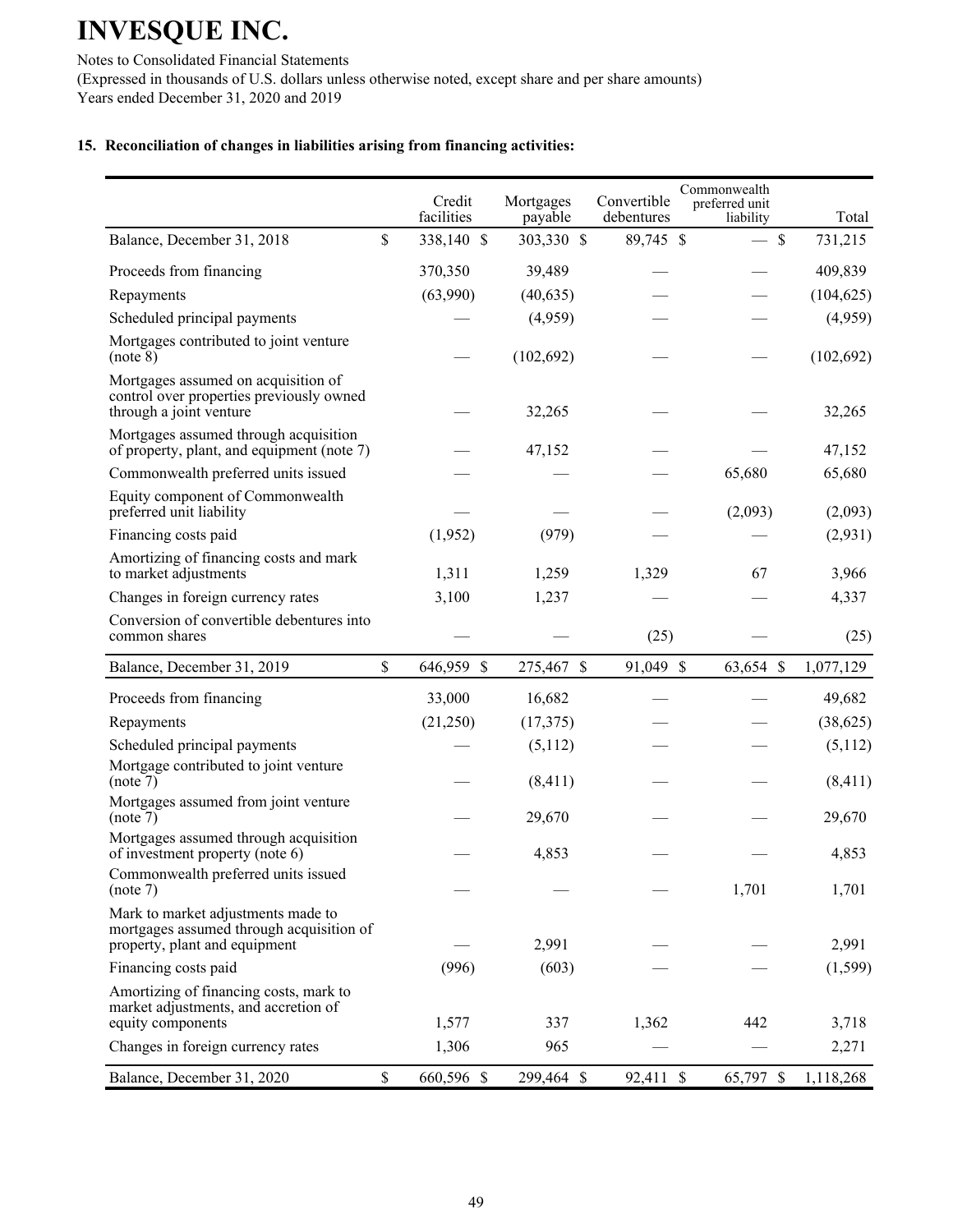Notes to Consolidated Financial Statements (Expressed in thousands of U.S. dollars unless otherwise noted, except share and per share amounts) Years ended December 31, 2020 and 2019

## 16. Share capital:

#### *(a)* Common shares:

The following number and value of common shares were issued and outstanding as at December 31, 2020:

|                                                               | Common shares | Carrying value |
|---------------------------------------------------------------|---------------|----------------|
| Balance, December 31, 2018                                    | 52,933,851    | \$<br>493,165  |
| Issued as consideration for acquisition of Symcare properties | 555,556       | 3,800          |
| Issued on settlement of Deferred Share Incentive Plan         | 150,912       | 1,078          |
| Issued pursuant to the Company's dividend reinvestment plan   | 1,070,518     | 7,023          |
| Shares acquired under NCIB                                    | (79,627)      | (530)          |
| Issued through conversion of convertible debentures           | 2,272         | 25             |
| Balance, December 31, 2019                                    | 54,633,482    | \$<br>504,561  |
| Issued on settlement of Deferred Share Incentive Plan         | 335,709       | 1,078          |
| Issued on settlement of equity settled Deferred Shares        | 31,203        | 214            |
| Issued pursuant to the Company's dividend reinvestment plan   | 931,602       | 3,498          |
| Shares acquired under NCIB                                    | (54,500)      | (148)          |
| Balance, December 31, 2020                                    | 55,877,496    | \$<br>509,203  |

- (i) On November 15, 2019 the Toronto Stock Exchange ("TSX") approved the Company's notice of intention to renew its normal course issuer bid ("NCIB") for a portion of its common shares. Pursuant to the notice, the Company is authorized to acquire up to a maximum of 2,723,835 of its common shares, or approximately 5% of the Company's 54,476,694 outstanding common shares as of November 1, 2019, for cancellation over the following 12 months. Purchases under the NCIB will be made through the facilities of the TSX or through a Canadian alternative trading system and in accordance with applicable regulatory requirements at a price per share equal to the market at the time of acquisition. The number of shares that can be purchased pursuant to the NCIB is subject to a daily maximum of 10,927 shares, subject to the Company's ability to make one block purchase of shares per calendar week that exceeds such limits. Any shares purchased under the NCIB will be canceled upon purchase. During the year ended December 31, 2020, the Company acquired 54,500 shares.
- (ii) For the year ended December 31, 2020, the Company declared dividends payable on common shares of  $$10,120$  (2019 - \$39,764). Of the  $$10,120$  dividends declared in the year ended December 31, 2020, \$2,868 was satisfied in the form of shares issued through the dividend reinvestment plan  $(2019 - $7,687)$ .
- (iii) On April 10, 2020, the Company announced the suspension of its dividend for all common shareholders from April 1, 2020 until further notice.

## *(b)* Preferred shares:

The following number and value of preferred shares were issued and outstanding as at December 31, 2020:

|                                                  | Preferred shares | Carrying value |
|--------------------------------------------------|------------------|----------------|
| Balance, December 31, 2018                       | 7,560,137        | 71.106         |
| Issued Series 4 preferred shares                 | 1,538,461        | 14.283         |
| Balance, December 31, 2019 and December 31, 2020 | 9,098,598        | 85.389         |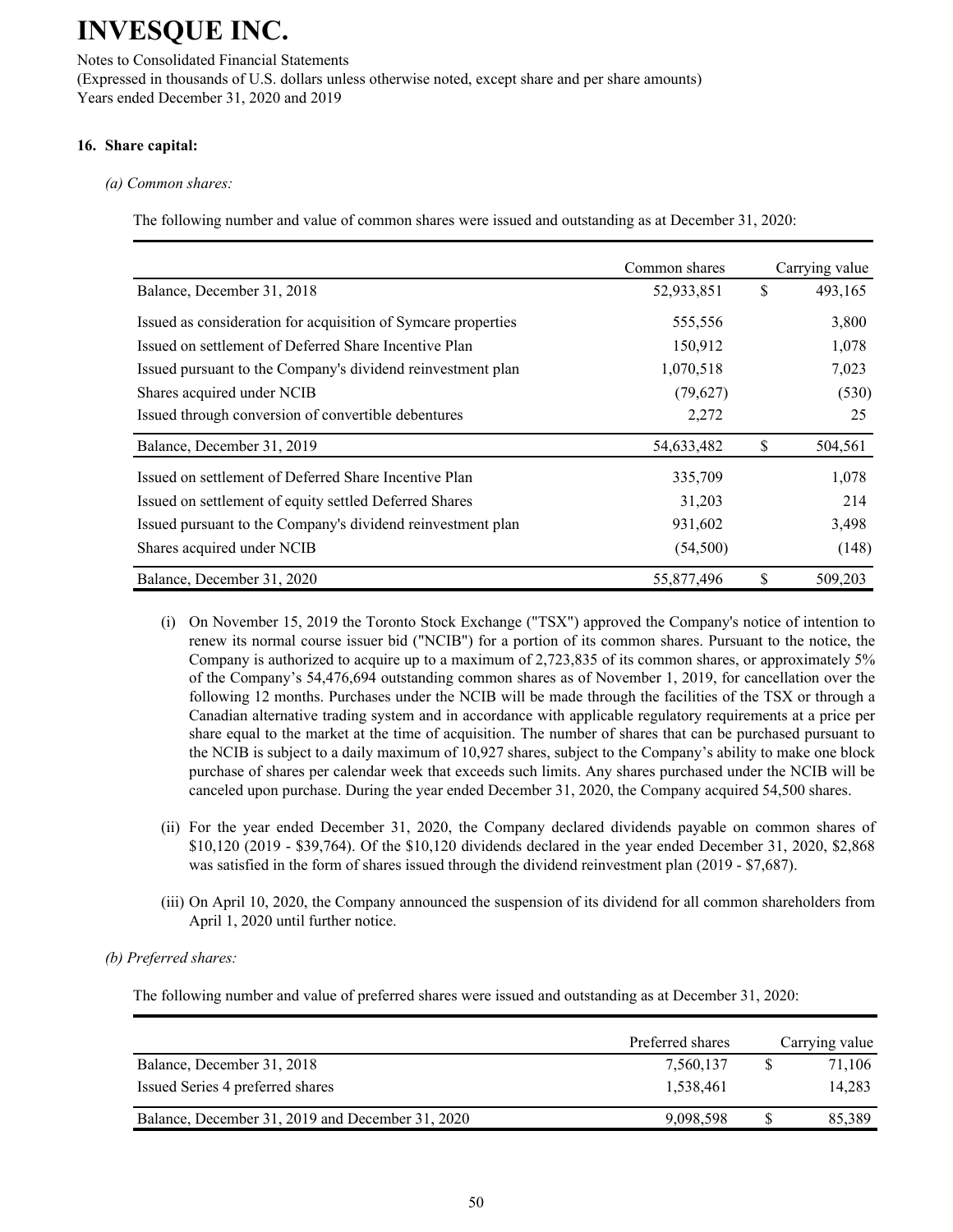Notes to Consolidated Financial Statements

(Expressed in thousands of U.S. dollars unless otherwise noted, except share and per share amounts) Years ended December 31, 2020 and 2019

The Company entered into subscription agreements in 2017 and 2018 in respect of the issuance of class A convertible preferred shares ("Preferred Shares") to certain funds managed by Magnetar, a significant shareholder of the Company, funded in 3 series. The purpose of the transaction was to raise proceeds to be used for the repayment of debt, general working capital purposes and to fund future acquisitions. The Company issued 7,560,137 preferred shares for aggregate gross proceeds of \$71,500.

The Preferred Shares issued during series 1, 2, and 3 are non-voting and are initially convertible into common shares of the Company on a one-for-one basis at the option of the holder based on an initial liquidation preference and a conversion price of \$9.75. The Preferred Shares were issued at a price per share equal to the initial liquidation preference of \$9.75, subject to a 3% discount. Following issuance, the liquidation preference of the Preferred Shares will accrete at a rate of 5.65% per annum, compounded quarterly, increasing the number of common shares into which each Preferred Share is convertible at the fixed rate, and is subject to further adjustments in certain circumstances. In certain circumstances, the Company may redeem the Preferred Shares for an amount equal to their liquidation preference and may also require the conversion of the Preferred Shares. If the Preferred Shares are redeemed or mandatorily converted in the first year following issuance, the liquidation preference of such shares will include a 4% premium to the initial liquidation preference. This premium will be reduced by 1% per year in respect of redemptions or mandatory conversions in the second, third or fourth years following issuance.

On July 23, 2019, the Company entered into subscription agreements in respect of the issuance of Class A convertible preferred shares to Magnetar for aggregate gross proceeds of \$14,550. On August 27, 2019 the fourth series funded resulted in the issuance of 1,538,461 Class A Series 4 Preferred Shares.

The Series 4 Preferred Shares will be convertible into common shares at a conversion price of \$9.75. The other terms of the Series 4 Preferred Shares will be substantially similar to the terms of the Company's Class A convertible preferred shares that are currently outstanding, except that the liquidation preference of the Series 4 Preferred Shares will accrete at a rate of 9.80% for the first 24 months following the issuance of the Series 4 Preferred Shares and 12.25% thereafter; the prepayment penalty on liquidation, mandatory conversion and redemption will be 1% of the initial liquidation amount if the applicable event occurs within the first six months after issuance and 0.5% of the initial liquidation amount if the applicable event occurs between 6 months and one year following the issuance; and the Series 4 Preferred Shares will contain a limitation on converting to common shares, without prior approval of the Toronto Stock Exchange, if such conversion would result in the issuance of common shares equal to or exceeding 10% of the common shares outstanding on the date the Series 4 Preferred Shares are issued.

As at December 31, 2020, the preferred shares are convertible into 10,654,257 common shares of the Company.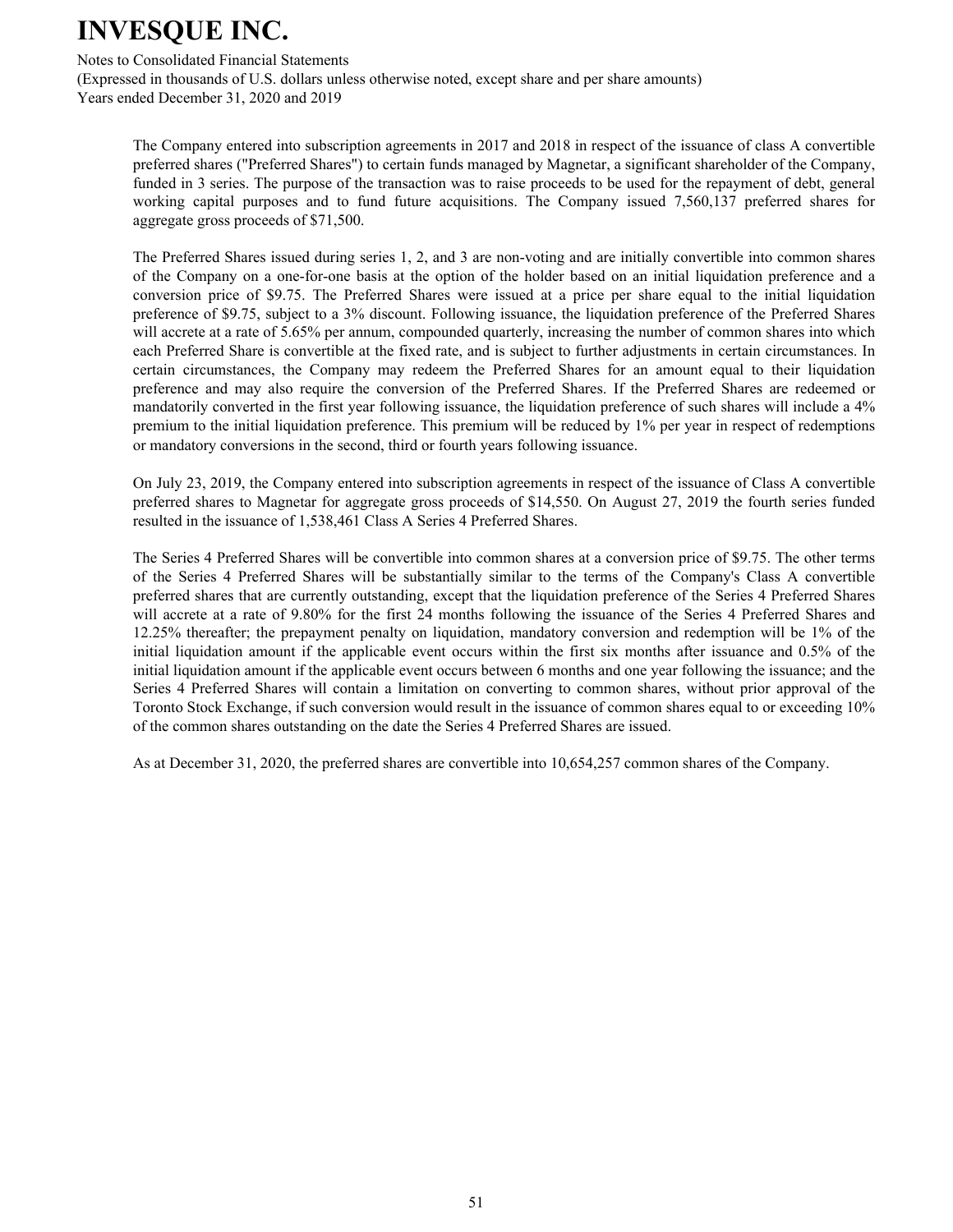Notes to Consolidated Financial Statements

(Expressed in thousands of U.S. dollars unless otherwise noted, except share and per share amounts) Years ended December 31, 2020 and 2019

## 17. Earnings (loss) per share:

Basic income per share is calculated using the weighted average number of shares outstanding during the period. The calculation of diluted income per share, is calculated using the "if-converted" method and to the extent the conversion is dilutive, assumes all convertible securities have been converted at the beginning of the period, or at the time of issuance, if later, and any charges or returns on the convertible securities, on an after-tax basis, are removed from net earnings. The outstanding convertible debentures, unvested deferred shares, exchangeable units, preferred shares and Commonwealth preferred units, if exercised, would be anti-dilutive to net income per share. Accordingly their potential exercise has been ignored in calculating the diluted net income per share.

The following table reconciles the numerator and denominator of the basic and diluted earnings per share computation:

*Net loss:* 

|                                                                                                 |    | Year ended<br>December 31, 2020 |          | Year ended<br>December 31, 2019 |
|-------------------------------------------------------------------------------------------------|----|---------------------------------|----------|---------------------------------|
| Net loss for basic and diluted net loss per share                                               | S  | (184,004)                       | <b>S</b> | (5,359)                         |
| Denominator for basic and diluted net loss per share:                                           |    |                                 |          |                                 |
|                                                                                                 |    | Year ended<br>December 31, 2020 |          | Year ended<br>December 31, 2019 |
| Weighted average number of shares, including fully vested deferred<br>shares: Basic and diluted |    | 55,699,307                      |          | 53,989,904                      |
| Net loss per share:                                                                             |    |                                 |          |                                 |
|                                                                                                 |    | Year ended<br>December 31, 2020 |          | Year ended<br>December 31, 2019 |
| Basic and diluted                                                                               | \$ | (3.30)                          | S        | (0.10)                          |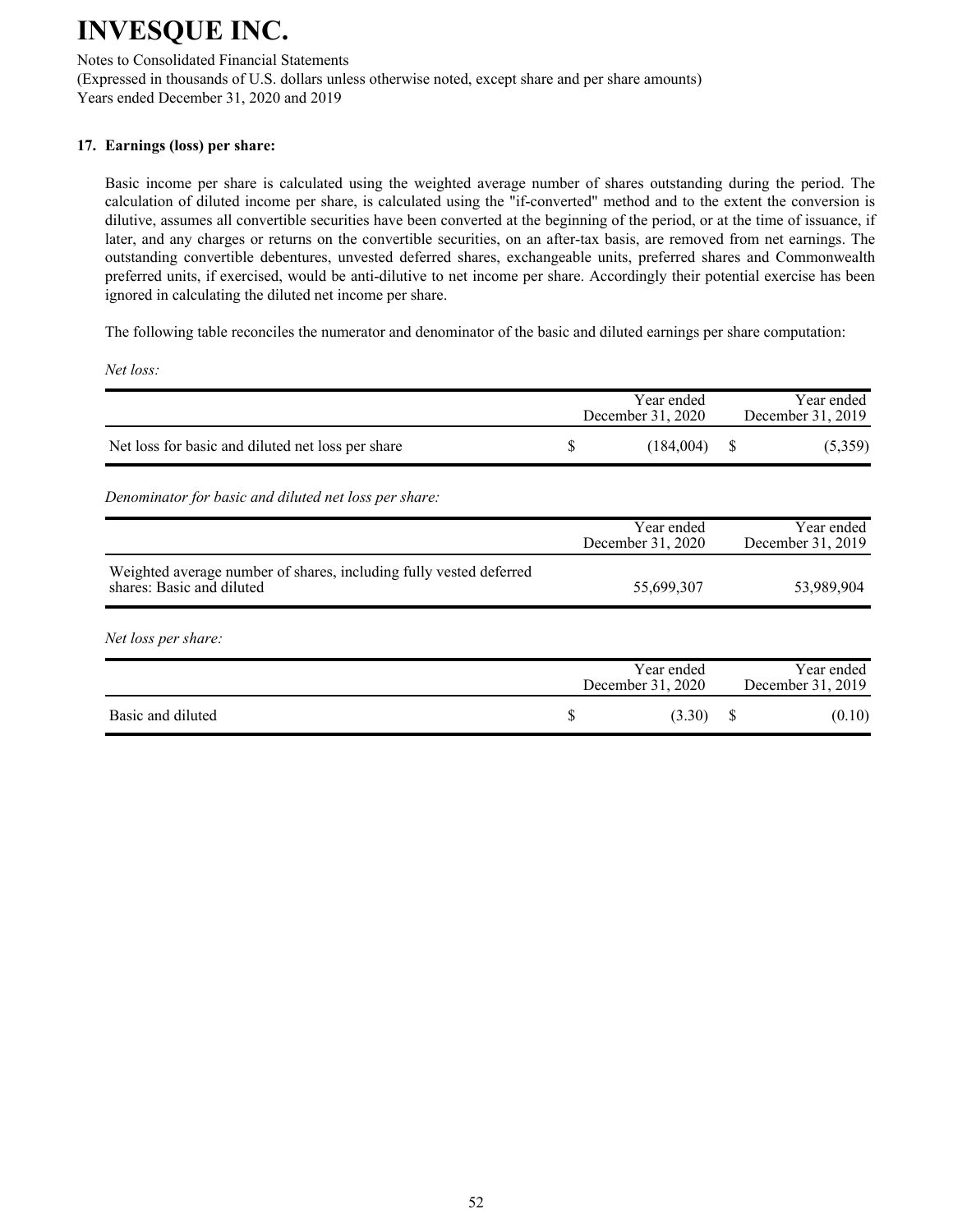Notes to Consolidated Financial Statements (Expressed in thousands of U.S. dollars unless otherwise noted, except share and per share amounts) Years ended December 31, 2020 and 2019

## 18. Revenue:

#### *(a)* Rental Revenue:

Rental revenue consists of the following:

|                                                       |   | Year ended<br>December 31, 2020 |   | Year ended<br>December 31, 2019 |
|-------------------------------------------------------|---|---------------------------------|---|---------------------------------|
| Contractual rental revenue                            | S | 68,436                          | S | 75,950                          |
| Straight-line rent adjustments                        |   | 6,394                           |   | 8,964                           |
| Amortization of tenant inducements                    |   | (385)                           |   | (158)                           |
| Property tax recoveries                               |   | 12,705                          |   | 15,243                          |
| Revenue from services - CAM recoveries <sup>(1)</sup> |   | 2,962                           |   | 3,199                           |
|                                                       |   | 90.112                          |   | 103,198                         |

(1) Represents property services element in accordance with IFRS 15

The Company is scheduled to receive rental income from operators of its seniors housing and care properties under the provisions of long term non-cancellable operating leases, generally with lease terms of 10 to 15 years, with provisions for lease extensions at the option of the tenants. These leases are triple-net and include renewal options and rent escalation clauses.

The Company is also scheduled to receive rental income from tenants of the medical office building portfolio. These leases include provisions for recovery of real estate taxes, insurance and costs associated with common area maintenance ("CAM").

The tenant Symcare operates a portfolio of 15 properties and pays rent pursuant to a master lease. For the year ended December 31, 2020, rental revenue from this tenant comprised approximately 43% (year ended December 31, 2019 -38%), of the Company's consolidated rental revenue for the period.

Future minimum rentals to be received as of December 31, 2020 are as follows:

| Less than 1 year      | <sup>S</sup> | 69,031  |
|-----------------------|--------------|---------|
| Between 1 and 5 years |              | 272,230 |
| More than 5 years     |              | 514,544 |
|                       |              | 855,805 |

Future minimum rentals in the above table attributable to Symcare represent approximately 50% of the total.

*(b)* Resident rental and related revenue:

|                                                    | Year ended<br>December 31, 2020 | Year ended<br>December 31, 2019 |
|----------------------------------------------------|---------------------------------|---------------------------------|
| Resident revenue<br>Service revenue <sup>(1)</sup> | 56,250<br>64,157                | 16,210<br>22,257                |
|                                                    | 120.407                         | 38,467                          |

(1) Represents property services element in accordance with IFRS 15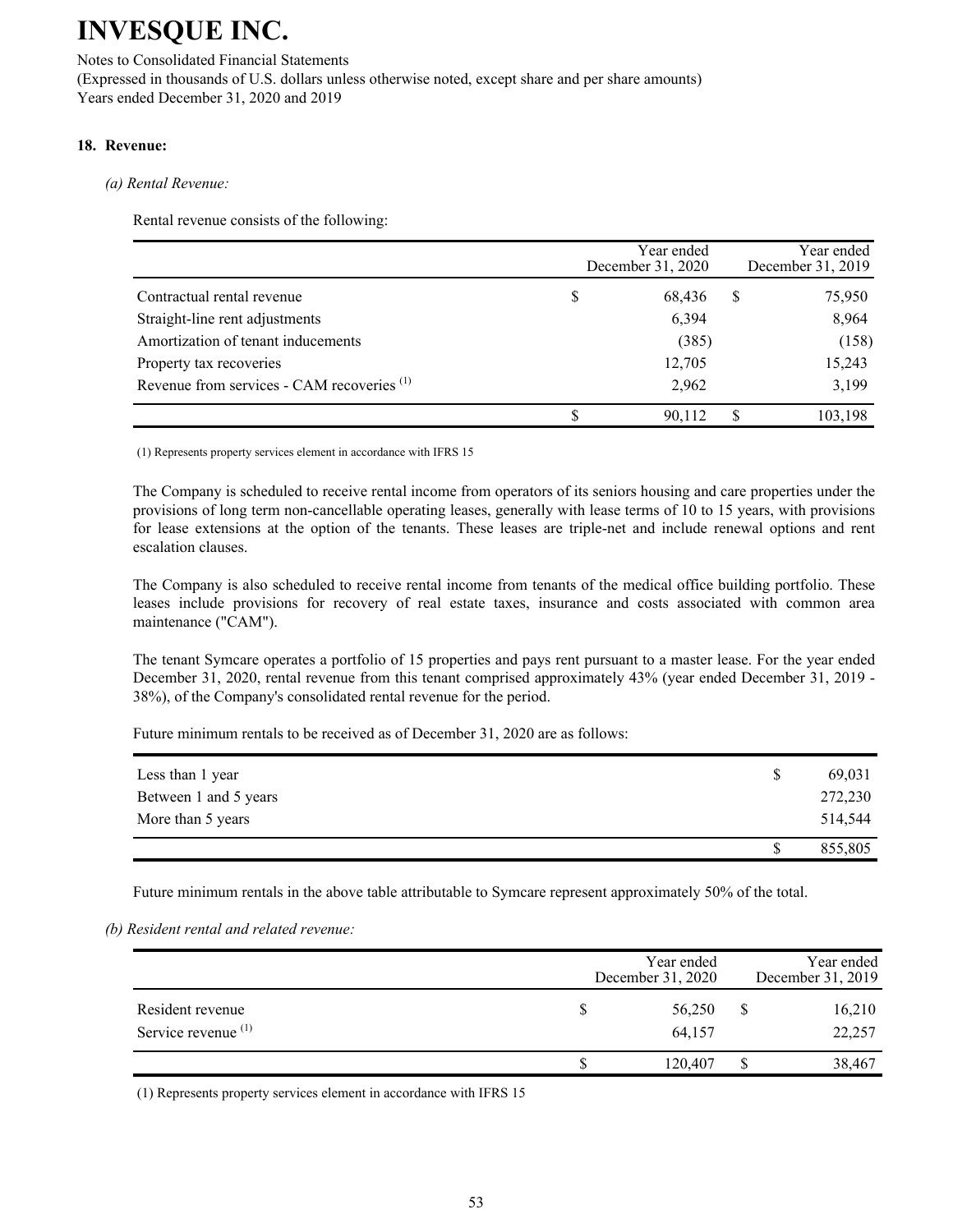Notes to Consolidated Financial Statements (Expressed in thousands of U.S. dollars unless otherwise noted, except share and per share amounts) Years ended December 31, 2020 and 2019

## 19. Direct property operating expenses:

Direct property operating expenses consist of the following:

|                             | Year ended December 31, 2020    |  |                                |  | Year ended December 31, 2019 |    |                                 |                                |  |        |
|-----------------------------|---------------------------------|--|--------------------------------|--|------------------------------|----|---------------------------------|--------------------------------|--|--------|
|                             | Owner<br>occupied<br>properties |  | Medical<br>office<br>buildings |  | Total                        |    | Owner<br>occupied<br>properties | Medical<br>office<br>buildings |  | Total  |
| Repairs and maintenance     | \$<br>2,436 \$                  |  | $1,649$ \$                     |  | 4,085                        | \$ | 763                             | 1,539 \$<br>-S                 |  | 2,302  |
| Utilities                   | 3,709                           |  | 1,381                          |  | 5,090                        |    | 1,163                           | 1,369                          |  | 2,532  |
| Property management fees    |                                 |  | 536                            |  | 536                          |    |                                 | 574                            |  | 574    |
| Compensation and benefits   | 59,279                          |  |                                |  | 59,279                       |    | 19,226                          |                                |  | 19,226 |
| Other services and supplies | 6,680                           |  | 994                            |  | 7,674                        |    | 2,562                           | 1,022                          |  | 3,584  |
| Real estate taxes           | 2,272                           |  |                                |  | 2,272                        |    | 715                             |                                |  | 715    |
| Other                       | 15,668                          |  | 901                            |  | 16,569                       |    | 3,782                           | 818                            |  | 4,600  |
|                             | \$<br>90,044 \$                 |  | 5,461 \$                       |  | 95,505                       | \$ | 28,211                          | 5,322 \$                       |  | 33,533 |

#### **20. Finance costs:**

Finance costs consist of the following:

|                                                                       | Year ended<br>December 31, 2020 |    | Year ended<br>December 31, 2019 |
|-----------------------------------------------------------------------|---------------------------------|----|---------------------------------|
| Interest expense on credit facilities                                 | \$<br>20,496                    | S  | 22,665                          |
| Interest expense on mortgages payable                                 | 11,121                          |    | 11,922                          |
| Interest expense on convertible debentures                            | 5,248                           |    | 5,249                           |
| Distributions on exchangeable units                                   | 62                              |    | 80                              |
| Dividends on Commonwealth preferred units                             | 4,376                           |    | 1,475                           |
| Amortization and accretion expense                                    | 3,997                           |    | 3,882                           |
| Interest rate swap payments (receipts)                                | 7,747                           |    | (86)                            |
| Write-off of deferred financing costs from refinancing                | 67                              |    | 82                              |
| Amortization of mark-to-market debt adjustments                       | (330)                           |    | 25                              |
| Interest income from loans receivable (note 4)                        | (2,983)                         |    | (3,661)                         |
| Finance costs from operations                                         | \$<br>49,801                    | \$ | 41,633                          |
| Allowance for credit losses on loans and interest receivable (note 4) | 23,546                          |    | 1,003                           |
| Change in non-controlling interest liability                          | 316                             |    | 504                             |
| Change in fair value of financial instruments (note 11)               | 19,084                          |    | 9,379                           |
| Change in fair value of contingent consideration (note 7)             | 5,510                           |    |                                 |
| Total finance costs                                                   | \$<br>98,257                    | \$ | 52,519                          |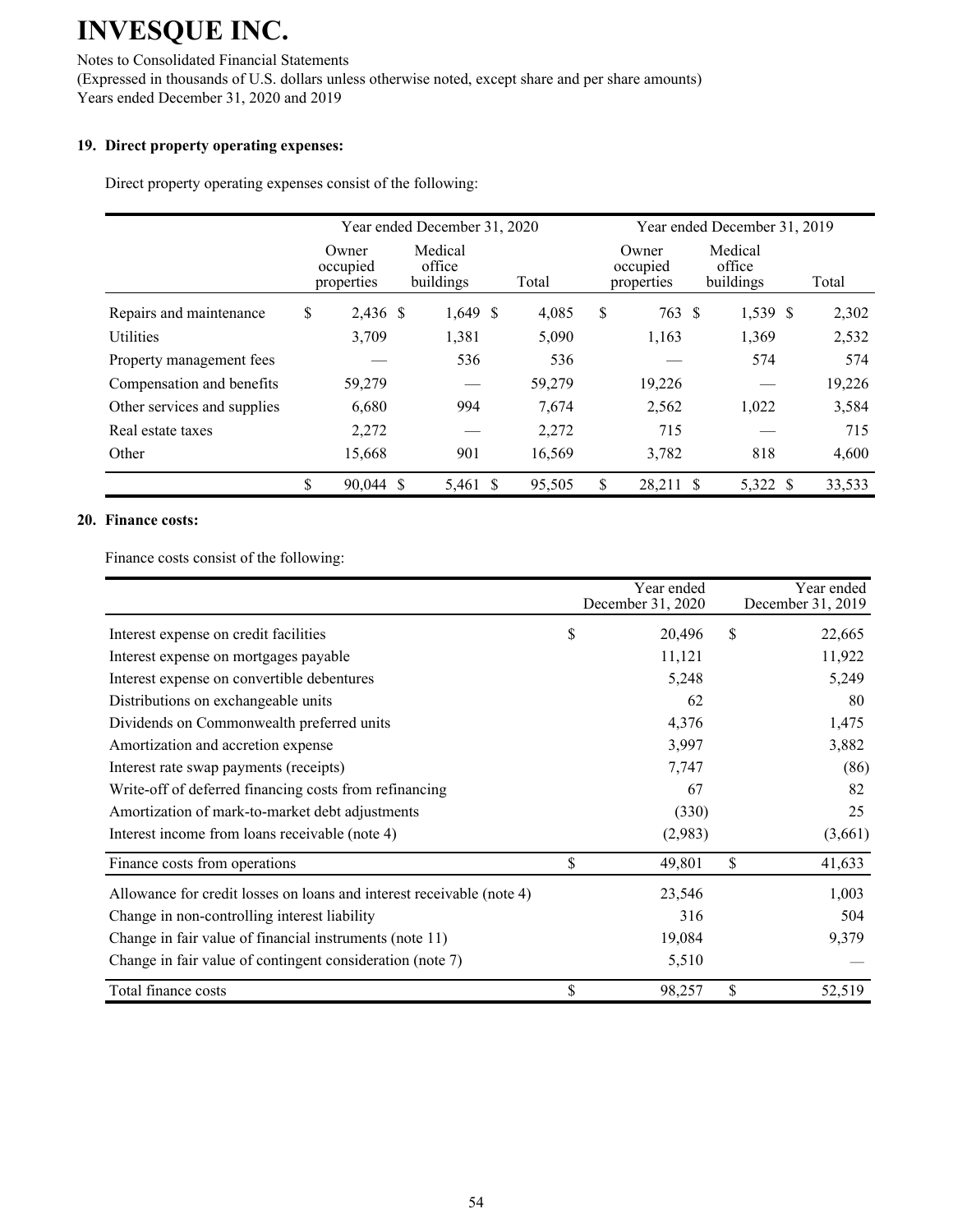Notes to Consolidated Financial Statements (Expressed in thousands of U.S. dollars unless otherwise noted, except share and per share amounts) Years ended December 31, 2020 and 2019

## 21. General and administrative:

General and administrative costs consist of the following:

|                                          | December 31, 2020 |        | Year ended<br>December 31, 2019 |        |
|------------------------------------------|-------------------|--------|---------------------------------|--------|
| Compensation and benefits                | \$                | 11,432 | S                               | 9,067  |
| Asset management and administrative fees |                   | 235    |                                 | 499    |
| Professional fees                        |                   | 3,474  |                                 | 3,090  |
| Deferred share compensation expense      |                   | 1,066  |                                 | 2,653  |
| Bad debt expense                         |                   | 1,838  |                                 |        |
| Other                                    |                   | 2,494  |                                 | 2,783  |
|                                          |                   | 20,539 | S                               | 18,092 |

For the year ended December 31, 2020, \$6,699 (year ended December 31, 2019 - \$2,843) of general and administrative costs were incurred at the Commonwealth management company. For the year ended December 31, 2020, the Company has incurred severance expense of \$394 (year ended December 31, 2019 - NIL).

## **22. Deferred share incentive plan:**

On May 25, 2016, the shareholders of the Company voted on and approved a deferred share incentive plan (the "Deferred Share Incentive Plan").

Each director of the Company is given the right to participate in the Deferred Share Incentive Plan. Directors who elect to participate shall receive a portion of their fees earned for service on the Board (the "Elected Amount") in the form of deferred shares in lieu of cash ("Individual Contributed Deferred Shares"). In addition, the Deferred Share Incentive Plan provides that the Company shall match 100% of the elected amount for each director such that the aggregate number of deferred shares issued to each such director annually shall be equal in value to two times the elected amount for such director ("Company Contributed Deferred Shares").

Under the Deferred Share Incentive Plan, deferred shares may be granted from time to time to participants in the Deferred Share Incentive Plan at the discretion of the Board of Directors or the Compensation, Governance and Nominating Committee ("Discretionary Deferred Shares")

Wherever cash dividends are paid on the common shares, additional deferred shares are credited to the participant's account. The number of such additional deferred shares is calculated by multiplying the aggregate number of deferred shares held on the relevant dividend record date by the amount of the dividend paid by the Company on each common share, and dividing the result by the market value of the common shares on the dividend date.

Individual Contributed Deferred Shares vest immediately upon grant. Company Contributed Deferred Shares, which are granted only to directors, generally vest in three equal installments on the first three anniversary dates of the grant.

Discretionary Deferred Shares may also be granted to participants and, where vesting is not specified in connection with the grant, such Discretionary Deferred Shares will vest on the second anniversary of the date of grant.

Additional deferred shares credited to a participant's account in connection with cash dividends vest on the same schedule as their corresponding Deferred Shares and are considered issued on the same date as the deferred shares in respect of which they were credited.

At the meeting of shareholders held on May 16, 2018, shareholders approved an amendment to the Deferred Share Incentive Plan to increase the maximum number of common shares available for issuance under the Deferred Share Incentive Plan to  $4,000,000$ .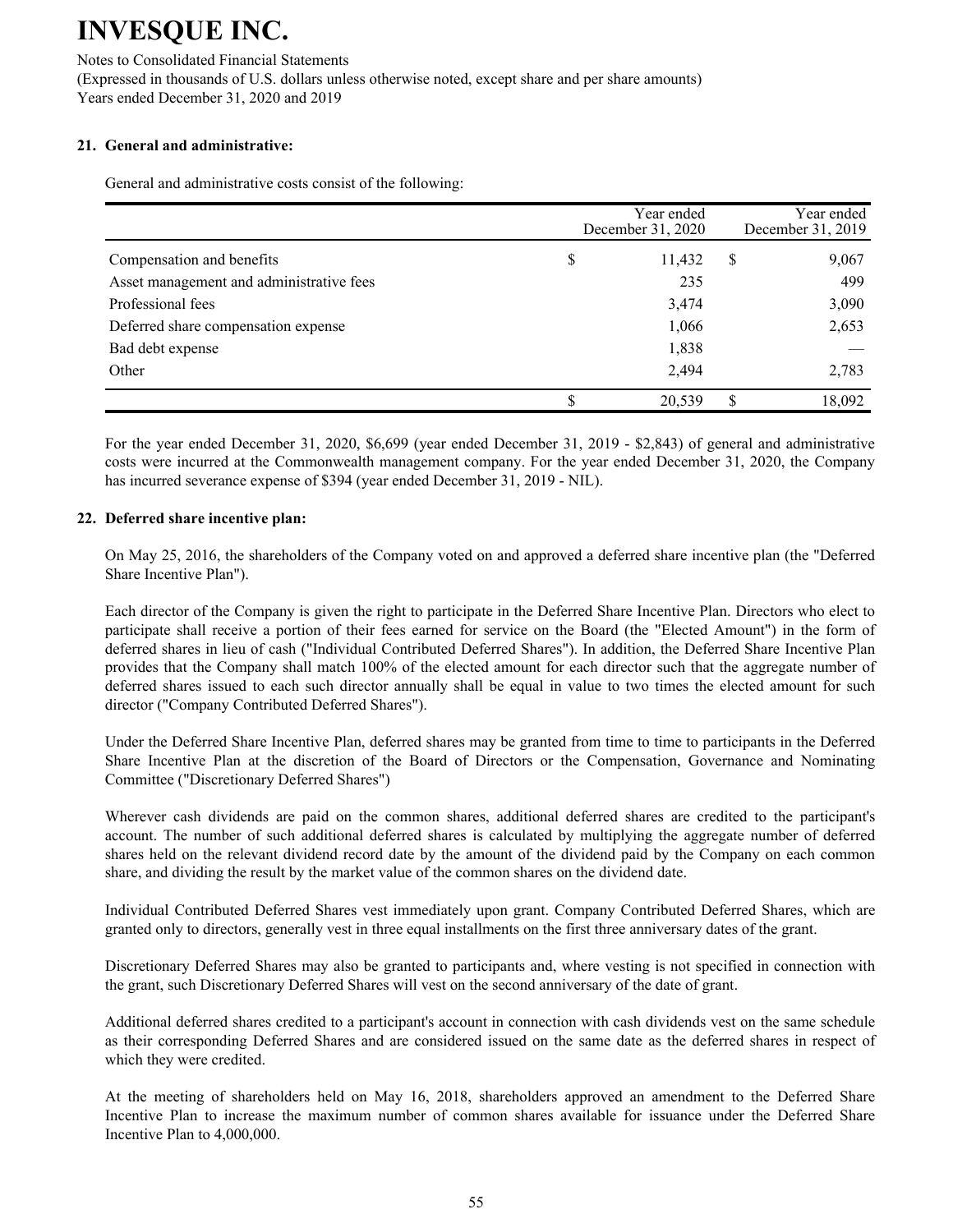Notes to Consolidated Financial Statements

(Expressed in thousands of U.S. dollars unless otherwise noted, except share and per share amounts) Years ended December 31, 2020 and 2019

At December 31, 2020, the number of deferred shares granted and outstanding and vested are as follows:

|                                                             | Granted/<br>Outstanding | <b>Fully Vested</b> |
|-------------------------------------------------------------|-------------------------|---------------------|
| As at December 31, 2018                                     | 375,279                 | 92,244              |
| Discretionary Deferred Shares granted                       | 621,917                 | 95,526              |
| Individual Contributed Deferred Shares (vested immediately) | 41,289                  | 41,289              |
| Company Contributed Deferred Shares                         | 28,995                  | 30,039              |
| Shares forfeited                                            | (18, 842)               |                     |
| Shares issued upon vesting of deferred shares               | (150, 912)              | (150, 912)          |
| As at December 31, 2019                                     | 897,726                 | 108,186             |
| Discretionary Deferred Shares                               | 257,955                 | 335,595             |
| <b>Equity Settled Deferred Shares</b>                       | 375,733                 | 34,998              |
| Individual Contributed Deferred Shares (vested immediately) | 78,648                  | 78,648              |
| Company Contributed Deferred Shares                         | 78,648                  | 24,718              |
| Shares issued upon vesting of deferred shares               | (366, 912)              | (366, 912)          |
| Shares settled for cash pursuant to the plan terms          | (4,255)                 | (4,255)             |
| As at December 31, 2020                                     | 1,317,543               | 210,978             |

For the year ended December 31, 2020, the expense recognized in the consolidated statements of income (loss) and comprehensive income (loss) related to deferred shares was \$1,066 (year ended December 31, 2019 - \$2,653). A deferred share liability of \$875 (2019 - \$2,597) is included in other non-current liabilities in the consolidated statements of financial position as at December 31, 2020.

On January 24, 2020, the Company granted 344,310 deferred shares that are considered to be equity settled, as the participants of this grant have waived their rights to receive settlement in cash pursuant to the plan. During the year ended December 31, 2020, the Company amortized \$1,809 (year ended December 31, 2019 - \$733) of equity settled deferred shares.

The table above includes dividends granted during the year ended December 31, 2020 of  $64,266$  shares  $(2019 - 72,585)$ shares).

## **23. Related party transactions:**

Related party transactions in addition to those disclosed elsewhere in these consolidated financial statements are as follows:

The Company entered into subscription agreements in 2017, 2018 and 2019 in respect of the issuance of class A convertible preferred shares to certain funds managed by Magnetar, a significant shareholder of the Company, funded in multiple series. The purpose of the transaction was to raise proceeds to be used for the repayment of debt, general working capital purposes and to fund future acquisitions. The Company issued 9,098,598 preferred shares for aggregate gross proceeds of \$86,050.

On June 5, 2019, the Company formed a joint venture, Jaguarundi Ventures, LP, with Magnetar. The Company contributed 8 properties to a newly formed joint venture and received \$23,000 from Magnetar in exchange for a 39.49% interest in the joint venture.

On July 26, 2019, the Company entered into a credit agreement with Magnetar for a principal amount of \$30,000, annual interest rate of 8.5%, and an initial maturity of one year with a one year extension option. On December 5, 2019, the Company repaid \$15,000 on the facility. On June 5, 2020, the Company gave notice of intent to exercise the one year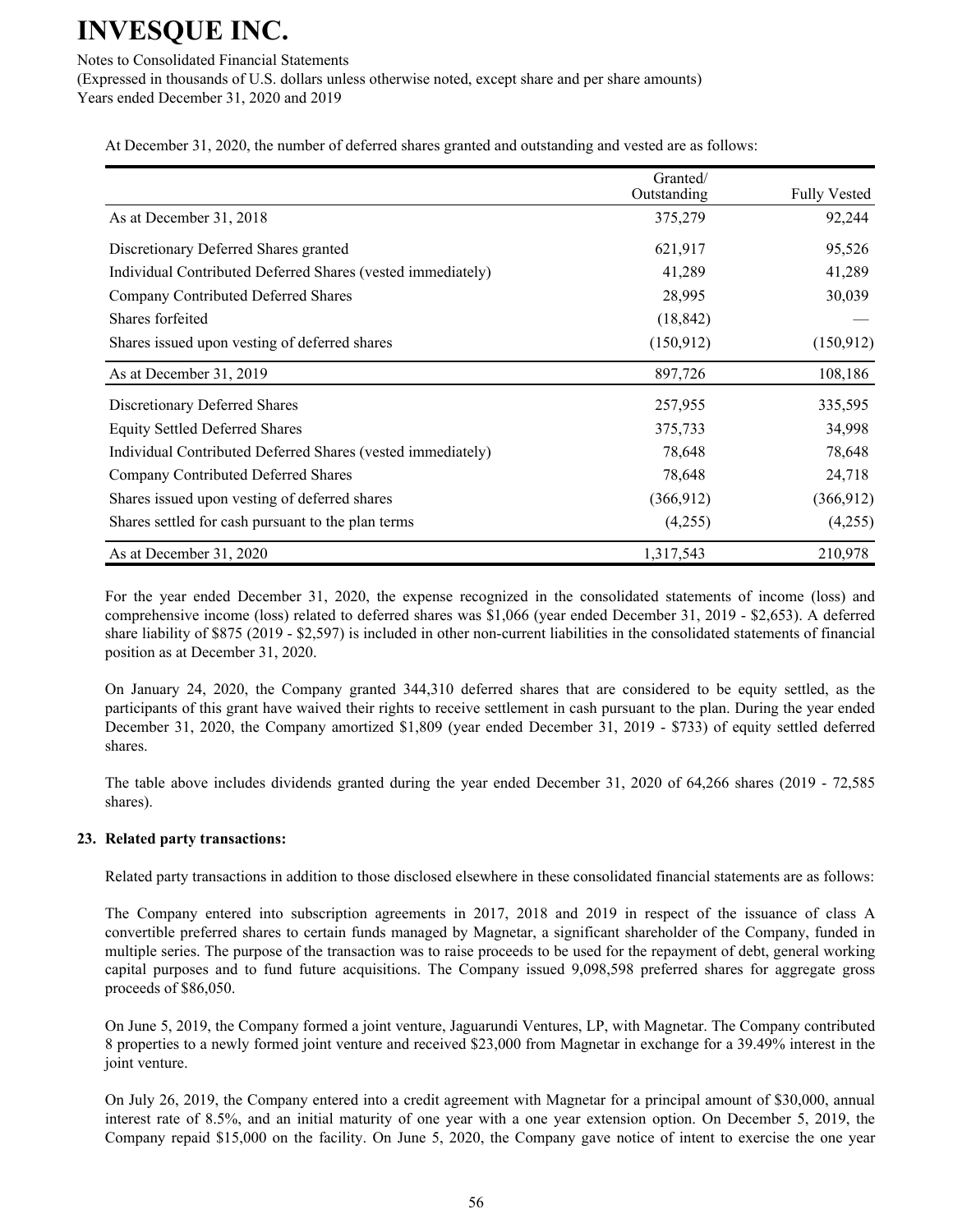## Notes to Consolidated Financial Statements

(Expressed in thousands of U.S. dollars unless otherwise noted, except share and per share amounts) Years ended December 31, 2020 and 2019

extension option and per the credit agreement the interest rate will increase to 9.0%. On June 16, 2020, the Company repaid \$5,000 on the facility.

#### 24. Income taxes:

The income tax recovery in the consolidated statements of income (loss) and comprehensive income (loss) differs from that expected by applying the combined federal, provincial and state income tax rates of  $26.5\%$  (2019 -  $26.5\%$ ). The differences for the years ended December 31, 2020 and 2019 are as follows:

|                                                | December 31, 2020 |            | Year ended<br>December 31, 2019 |          |
|------------------------------------------------|-------------------|------------|---------------------------------|----------|
| Net loss before income taxes                   | S                 | (190, 948) | -S                              | (5, 426) |
| Income tax recovery at Canadian tax rate       |                   | (50,601)   |                                 | (1, 438) |
| Non-deductible expenses                        |                   | 5,211      |                                 | 1,443    |
| Difference in tax rate in foreign jurisdiction |                   | (2,038)    |                                 | (19)     |
| Unrecognized tax losses                        |                   | 40,484     |                                 | (53)     |
| Income tax recovery                            |                   | (6,944)    |                                 | (67)     |

The Company has certain subsidiaries in the United States and Canada that are subject to tax on their taxable income. The tax effects of temporary differences that give rise to significant portions of the deferred tax assets and deferred tax liabilities are presented below.

|                                                         | December 31, 2020 | December 31, 2019 |         |  |
|---------------------------------------------------------|-------------------|-------------------|---------|--|
| Deferred tax assets:                                    |                   |                   |         |  |
| Tax losses                                              | \$<br>26,759      | \$                | 19,756  |  |
| Financing costs                                         | 281               |                   | 952     |  |
| Derivative instruments                                  | 5,126             |                   | 2,378   |  |
| Other                                                   | 10,762            |                   | 2,703   |  |
|                                                         | \$<br>42,928      | \$                | 25,789  |  |
| Deferred tax liabilities:                               |                   |                   |         |  |
| Investment properties and property, plant and equipment | 517               |                   | 30,691  |  |
| Convertible debentures                                  | 216               |                   | 343     |  |
| Other                                                   | 1,699             |                   | 1,699   |  |
| Deferred tax liabilities                                | \$<br>2,432       | \$                | 32,733  |  |
| Deferred tax assets not recognized                      | \$<br>(40, 496)   | \$                |         |  |
| Net deferred tax liability                              | \$                | \$                | (6,944) |  |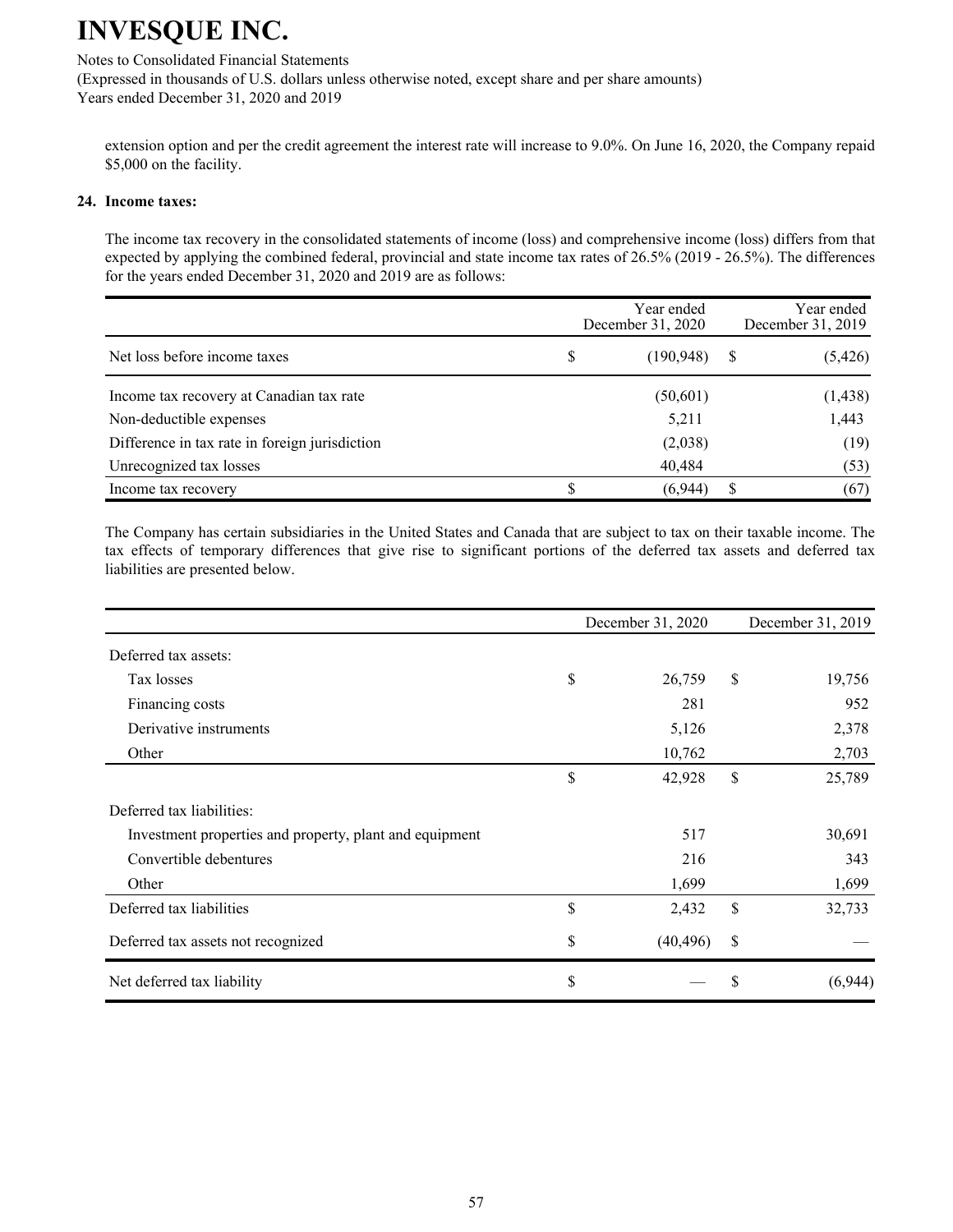Notes to Consolidated Financial Statements

(Expressed in thousands of U.S. dollars unless otherwise noted, except share and per share amounts) Years ended December 31, 2020 and 2019

The gross movement in deferred tax is as follows:

|                                           | Year ended<br>December 31, 2020 |         |  | Year ended<br>December 31, 2019 |  |
|-------------------------------------------|---------------------------------|---------|--|---------------------------------|--|
| Deferred tax liability, beginning balance |                                 | (6,944) |  | (7,011)                         |  |
| Deferred tax recovery                     |                                 | 6.944   |  |                                 |  |
| Deferred tax liability, ending balance    |                                 |         |  | (6,944)                         |  |

At December 31, 2020, U.S. subsidiaries had accumulated net operating losses available for carryforward for U.S. income tax purposes of \$73,629 (2019 - \$51,965). The pre-2020 accumulated net operating losses of \$51,965 will expire in 2038. The state net operating losses will expire in 2029. The Company and its Canadian subsidiary have losses in Canada for income tax purposes amounting to \$24,385 that expire between 2036 and 2039. The Company has non-capital losses amounting to  $$98,014$  at December 31, 2020 (2019 - \$2,129) for which no deferred tax asset has been recognized as it is not probable that future taxable profits will be available against which the Company can use the benefits therefrom.

## 25. Commitments and contingencies:

Pursuant to the Chesterton lease agreement and satisfaction of certain conditions, the tenant has an option prior to the end of the fifth year of the lease to increase rent to a level supported by certain metrics as identified in the lease agreement. In consideration for the exercise of such option, the Company is required to pay the tenant an amount equal to the capitalized value of the rent increase using a pre-determined capitalization rate. If such option is exercised, the tenant's rent is also increased by an amount equal to the consideration paid multiplied by the capitalization rate. The Company has not recorded any balance in the consolidated financial statements associated with this commitment.

There are risks which arise from the joint arrangements, including the willingness of the other partners to contribute or withdraw funds and a change in creditworthiness of the partner. As a result, there may be a requirement by the Company to contribute cash into the operating partnerships.

On December 31, 2018, the Company entered into an operating agreement with Javelina Ventures, LLC in which the Company will share in 5% of the net available cash flows from operations. Concurrently, the Company entered into an agreement to guarantee a total of \$5,000 of the mortgages on the properties operated by Javelina Ventures, LLC. The Company earns an annual guaranty fee of \$225 until the loans have been repaid or the guaranty is released. The Company has not recorded any balance in the financial statements associated with this commitment.

On June 5, 2019, the Company entered into agreements to fund future loans to tenants of the Jaguarundi Ventures, LP joint venture. On October 1, 2019, the Company amended the agreements to increase the future loan commitments to the tenants. On February 18, 2020, the Company amended the agreements to further increase the future loan commitments to the tenants. As at December 31, 2020, the Company is committed to fund an additional \$380 pursuant to these agreements. The Company has recorded an associated loan commitment liability representing the fair value of these commitments, which were made at interest rates below market value. The Company provides a guarantee on the outstanding mortgage balances of the Jaguarundi Ventures, LP in exchange for a fee equal to 15 basis points on the amount guaranteed (note 8). As of December 31, 2020, the value of the properties that collateralize the mortgages is \$143,785 and is sufficient to support the mortgage values.

Pursuant to the Commonwealth purchase agreement, the Company may be required to fund one or more earnout payments relating to six communities that had not yet reached stabilization at the time of acquisition by the Company. These earnout payments are only payable in the event specific occupancy and EBITDAR thresholds have been satisfied, and must be met prior to the third anniversary of closing at which time the earnout payment obligation will cease to exist. The earnout payments, when funded, will consist of a combination of cash and additional preferred interests. At this time, given the performance of one of the six communities, the Company has recorded an expense related to the increase in the fair value of contingent consideration in the amount of \$3,256, which was paid through the issuance of \$1,701 of Commonwealth preferred units and \$1,555 of cash on hand. The Company has recorded a liability of \$2,254 in the financial statements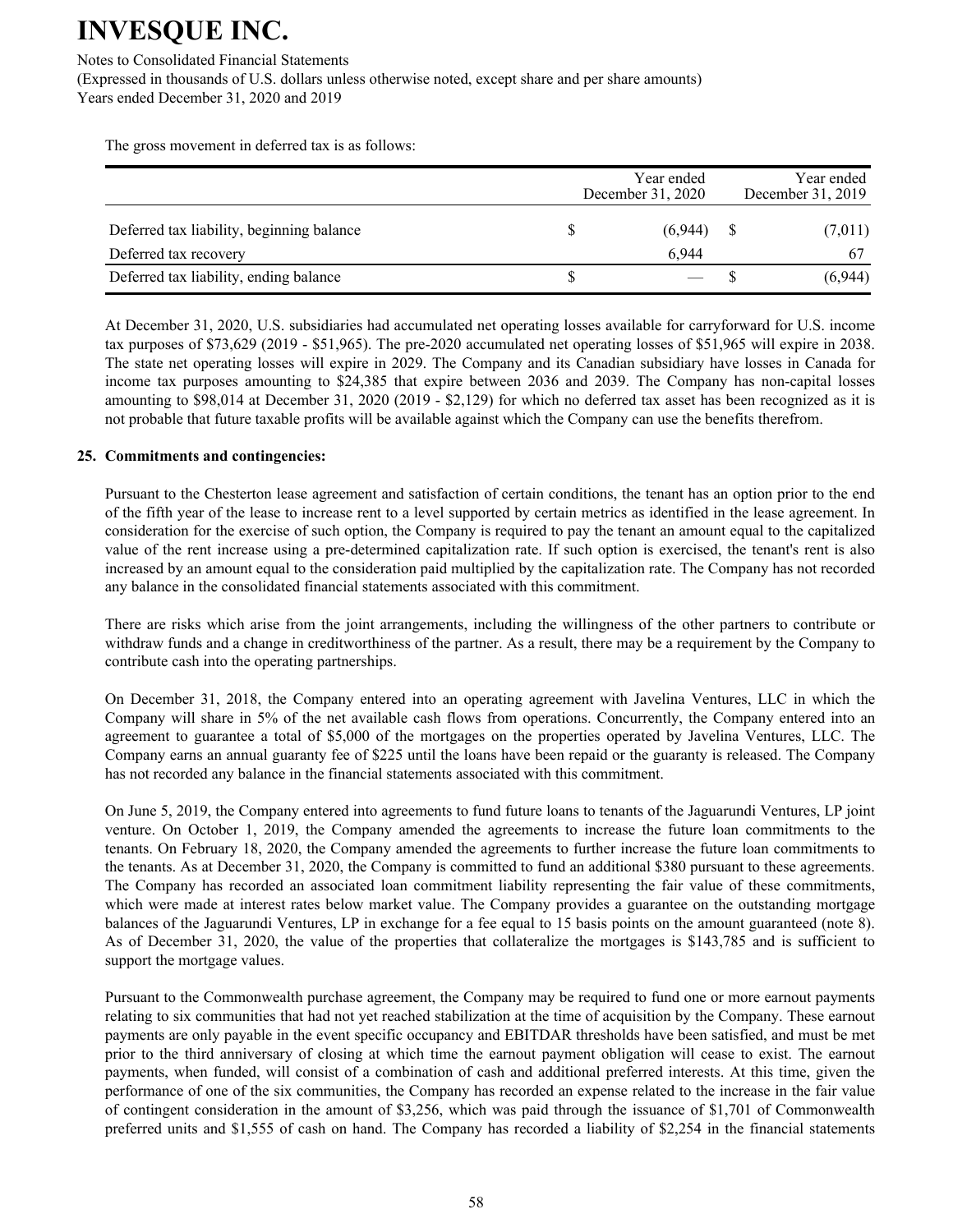#### Notes to Consolidated Financial Statements

(Expressed in thousands of U.S. dollars unless otherwise noted, except share and per share amounts) Years ended December 31, 2020 and 2019

associated with this commitment relating to the remaining five communities based on the weighted average probably of earnout payments owed using estimated future results at the properties.

On May 6, 2020, the Company entered into a limited partnership agreement with the operator Phoenix. Pursuant to this agreement, if the management agreement with Phoenix is terminated without cause, Phoenix has the right to cause the Company to purchase all of its interest in the partnership. The Company has not recorded any balance in the consolidated financial statements associated with this commitment.

#### 26. Capital management:

The Company's objectives when managing capital are to ensure sufficient liquidity to pursue its organic growth combined with strategic acquisitions, and to maintain a flexible capital structure that optimizes the cost of capital at acceptable risk and preserves the ability to meet financial obligations.

The capital of the Company consists of mortgages payable, the credit facilities, convertible debentures, Commonwealth preferred unit liability, preferred shares and common shares.

The Company sets the amount of capital in proportion to risk and manages the capital structure and makes adjustments to it in light of changes to economic conditions and the risk characteristics of the underlying assets, as well as with consideration of externally imposed capital requirements. In managing its capital structure, the Company monitors performance throughout the period to ensure working capital requirements are funded from operations, available cash on deposit and available financing. The Company may make changes to its capital structure in order to support the broader corporate strategy or in light of economic conditions and the risk characteristics of the underlying assets. In order to maintain or adjust its capital structure, the Company may issue equity or new debt, issue new debt with different characteristics to replace existing debt, or reduce the amount of existing debt.

The real estate industry is capital-intensive by nature. As a result, debt capital is an important aspect in managing the business. In addition, financial leverage is used to enhance terms from purchased real estate. The Company actively monitors debt maturities and available debt financing options.

Under the terms of the Company's credit facilities, the Company is required to meet certain financial and non-financial covenants that are customary for the nature and phase of the Company's current business structure.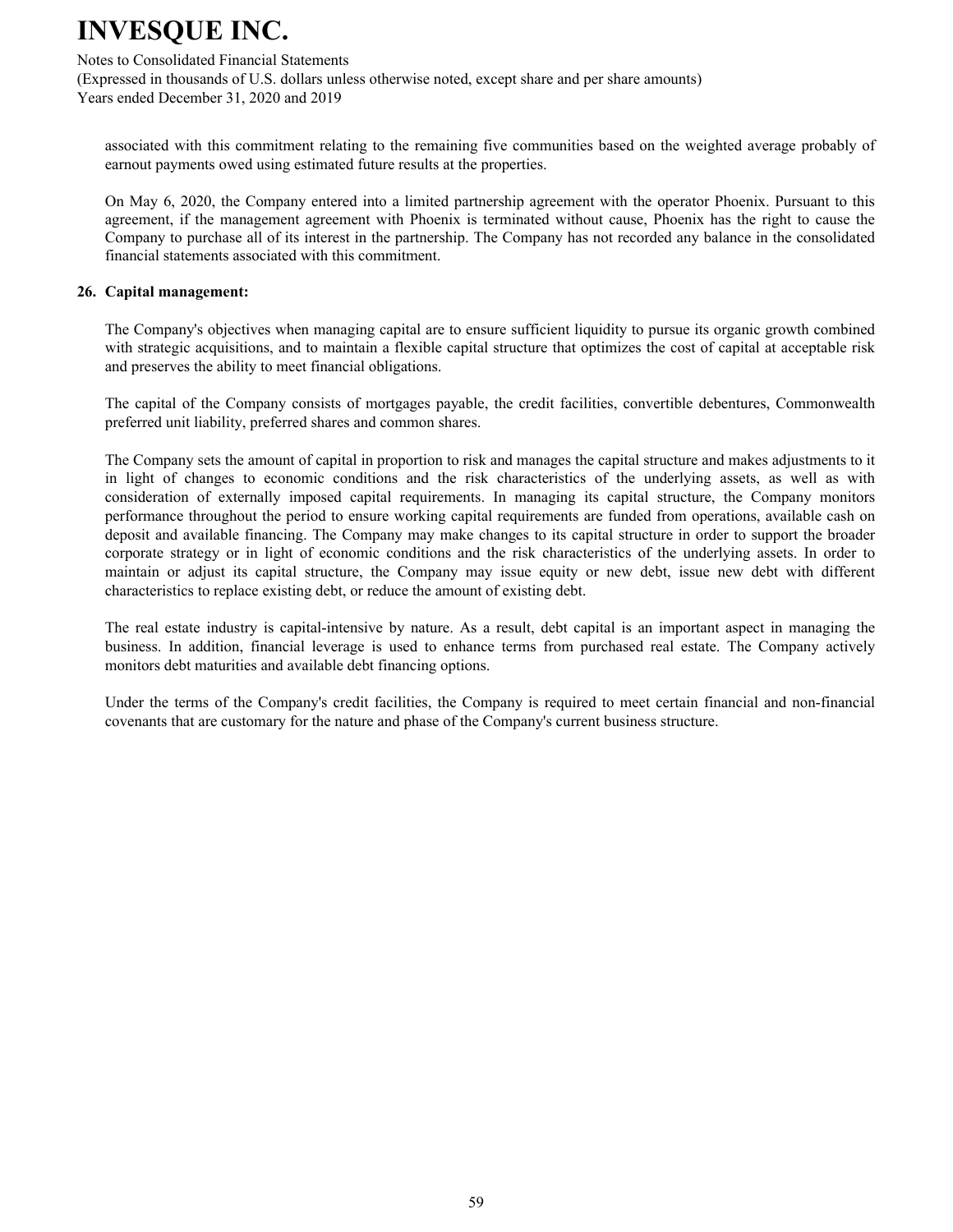Notes to Consolidated Financial Statements (Expressed in thousands of U.S. dollars unless otherwise noted, except share and per share amounts) Years ended December 31, 2020 and 2019

## 27. Fair value measurement:

The fair value hierarchy of assets and liabilities measured at fair value on a recurring basis in the consolidated statements of financial position is as follows:

|                           | December 31, 2020 |         |          |         |   | December 31, 2019      |         |         |
|---------------------------|-------------------|---------|----------|---------|---|------------------------|---------|---------|
|                           |                   | Level 1 | Level 2  | Level 3 |   | Level 1                | Level 2 | Level 3 |
| Derivative asset          | S                 | $-$ \$  | 4,814 \$ |         | S | - S<br>$\qquad \qquad$ | 64 \$   |         |
| Investment properties     |                   |         |          | 882,019 |   |                        |         | 969,634 |
| Loans receivable          |                   |         |          | 2,368   |   |                        |         | 2,368   |
| Loan commitment liability |                   |         | 115      |         |   |                        | 979     |         |
| Derivative liability      |                   |         | 28,969   |         |   |                        | 7,966   |         |
| Deferred share liability  |                   |         | 875      |         |   |                        | 2,597   |         |

For the assets and liabilities measured at fair value as at December 31, 2020, there were no transfers between Level 1, Level 2 and Level 3 levels during the period. For changes in fair value measurements of investment properties included in Level 3 of the fair value hierarchy, refer to note 6 for details. The fair values of the derivative instruments represents estimates at a specific point in time using financial models, based on interest rates that reflect current market conditions, the credit quality of counterparties and interest rate curves. Fair value measurements of derivative instruments were estimated using Level 2 inputs. Fair value of deferred share liability represents the value of the units if converted using the market price of the Company's common shares.

## *Fair value of financial instruments:*

The carrying amounts and fair values of financial instruments as shown in the consolidated statements of financial position are shown in the table below. The table below excludes cash, restricted cash, tenant and other receivables, security deposits and costs related to future acquisitions, income support receivable, escrow deposits held by lenders, accounts payable and accrued liabilities, accrued real estate taxes, construction payable, liabilities to previous owner of Care, escrows collected from tenant, and dividend payable, as the carrying amounts of these assets and liabilities are a reasonable approximation of fair value due to their short term nature. The table also excludes security deposits received from tenants as the carrying amount is a reasonable approximation of fair value.

|                                       | December 31, 2020 |                   |  | December 31, 2019 |                   |  |            |
|---------------------------------------|-------------------|-------------------|--|-------------------|-------------------|--|------------|
|                                       |                   | Carrying<br>Value |  | Fair Value        | Carrying<br>Value |  | Fair Value |
| Financial assets:                     |                   |                   |  |                   |                   |  |            |
| Loans receivable                      | \$                | 18,703 \$         |  | 18,768            | \$<br>48,902 \$   |  | 48,947     |
| Derivative instruments                |                   | 4,814             |  | 4,814             | 64                |  | 64         |
| Bond assets                           |                   | 881               |  | 881               | 1,071             |  | 1,071      |
| Financial liabilities:                |                   |                   |  |                   |                   |  |            |
| Mortgages payable                     |                   | 299,464           |  | 301,839           | 275,467           |  | 275,083    |
| Credit facilities                     |                   | 660,596           |  | 664,690           | 646,959           |  | 651,625    |
| Derivative instruments                |                   | 28,969            |  | 28,969            | 7,966             |  | 7,966      |
| Convertible debentures                |                   | 92,411            |  | 58,784            | 91,049            |  | 86,441     |
| Commonwealth preferred unit liability |                   | 65,797            |  | 65,797            | 63,654            |  | 63,654     |
| Loan commitment liability             |                   | 115               |  | 115               | 979               |  | 979        |
| Exchangeable Units liability          |                   | 2,049             |  | 600               | 2,049             |  | 2,207      |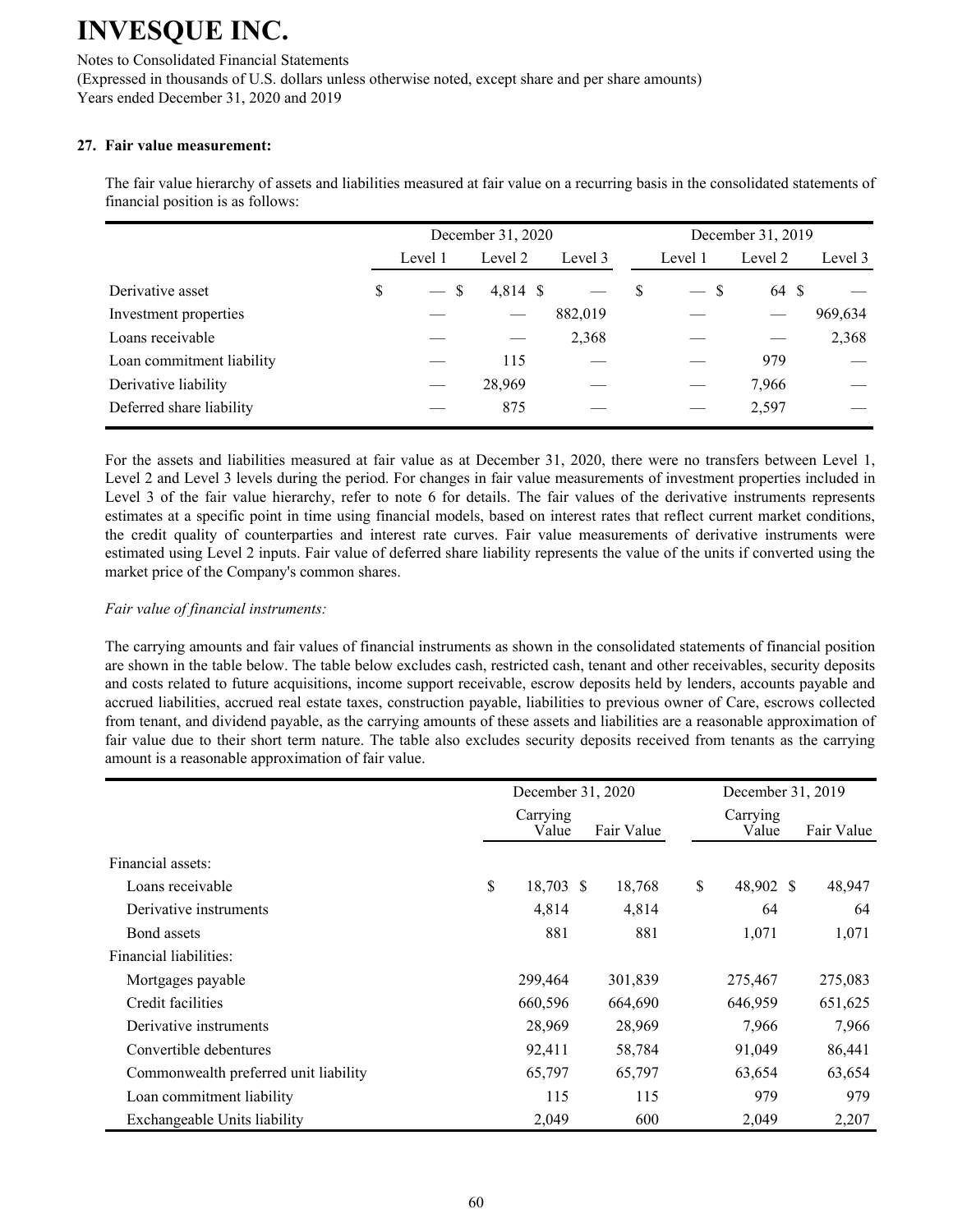#### Notes to Consolidated Financial Statements

(Expressed in thousands of U.S. dollars unless otherwise noted, except share and per share amounts) Years ended December 31, 2020 and 2019

Fair value represents management's estimates of the fair market value at a given point in time, which may not reflect fair value in the future. These calculations are subjective and require estimation, and cannot be determined with precision. Changes in assumptions could significantly affect the estimates. The following summarizes the significant methods and assumptions used in estimating the fair values of financial instruments reflected in the table above.

 $\mathbf{i}$ Loans receivable

> The fair value of loans receivable is determined by the discounted cash flow method using applicable inputs such as prevailing interest rates, contractual rates and discounts. Fair value measurements of these instruments were estimated using Level 3 inputs. The carrying values of short term loans generally approximate their fair values.

ii. Derivative instruments

> The fair values of the derivative instruments represents estimates at a specific point in time using financial models, based on interest rates that reflect current market conditions, the credit quality of counterparties and interest rate curves. Fair value measurements of derivative instruments were estimated using Level 2 inputs.

iii. Bond assets

> The fair value of bond assets is determined by the discounted cash flow method using applicable inputs such as discount rates and fixed payment schedules. Fair value measurements of these instruments were estimated using Level 3 inputs. The carrying values of bond assets approximate their fair values.

iv. Mortgages payable and credit facility

> The fair values of these instruments are estimates made at a specific point in time, based on relevant market information. These estimates are based on quoted market prices for the same or similar issues or on the current rates offered to the Company for similar financial instruments subject to similar risk and maturities. Fair value measurements of these instruments were estimated using Level 2 inputs. The carrying values of short-term and variable rate debt generally approximate their fair values.

 $V_{\cdot}$ Convertible debentures

> The Company determined the fair value of the convertible debentures using quoted market prices which are considered Level 1 inputs.

vi. Commonwealth preferred unit liability

> The fair value of the Commonwealth preferred unit liability is determined by the discounted cash flow method using applicable inputs such as market interest rates and contractual rates. Fair value measurements of these instruments were estimated using Level 3 inputs.

vii. Loan commitment liability

> The fair value of the loan commitment liability is determined by the discounted cash flow method using applicable inputs such as market interest rates and contractual rates. Fair value measurements of these instruments were estimated using Level 3 inputs.

viii. Exchangeable Unit liability

> The Company determined the fair value of the Exchangeable Unit liability using quoted market prices of the Company's common shares which are considered Level 2 inputs.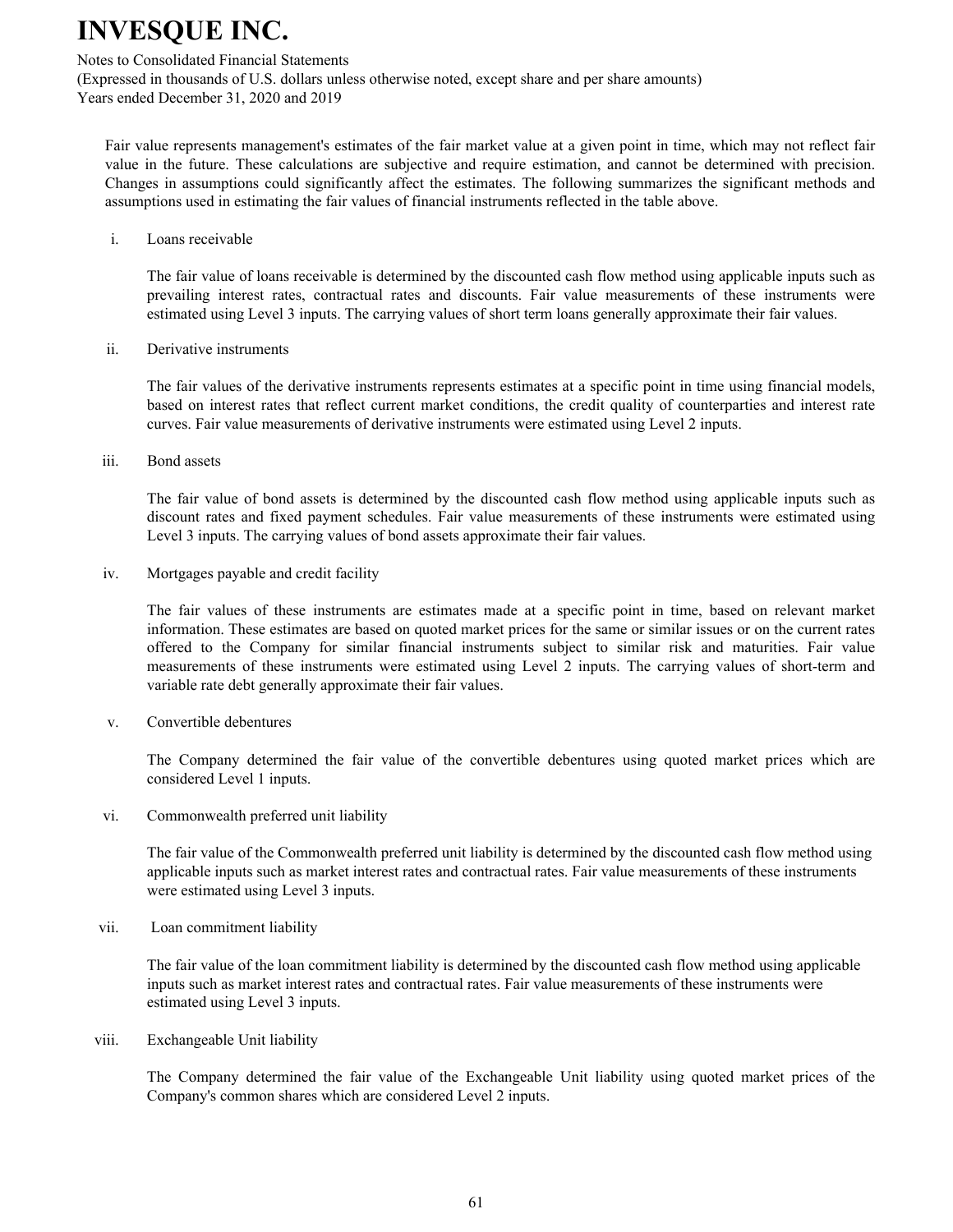## Notes to Consolidated Financial Statements

(Expressed in thousands of U.S. dollars unless otherwise noted, except share and per share amounts) Years ended December 31, 2020 and 2019

### 28. Financial risk management:

The Company's activities expose it to a variety of financial risks: market risk (including foreign currency risk and interest rate risk), credit risk and liquidity risk. The Company's overall risk management program focuses on the unpredictability of financial markets and seeks to minimize potential adverse effects on the Company's financial performance.

Management has updated its risk management policies and strategies for the current risks due to COVID-19.

(i) Market risk

## *Foreign currency risk:*

Foreign exchange risk is the risk that the fair value or future cash flows of an exposure will fluctuate because of changes in foreign exchange rates. A portion of the Company's operations are located in Canada, resulting in the Company being subject to foreign currency fluctuations which may impact its financial position and results. In order to mitigate the risk, the Company's borrowings on Canadian assets are also denominated in Canadian dollars to act as a natural hedge. In addition, Canadian dollar revenue was predominantly naturally hedged by Canadian dollar expenditures such as corporate professional fees, interest expense and administrative expenditures.

#### *Interest rate risk:*

Interest rate risk is the risk that the fair value of future cash flows of a financial instrument will fluctuate because of changes in market interest rates. The Company is not exposed to interest rate risk on loans receivable because all of the loans earn interest at fixed rates.

The Company is exposed to interest rate risk on the credit facilities and certain mortgages payable, which bear interest at variable rates. To manage interest rate risk, the Company entered into swap agreements which effectively fixes interest on a portion of its variable rate debt. It may also enter into additional derivative financial instruments from time to time to mitigate interest rate risk. At December 31, 2020, 81.7% of our interest was of fixed rate, including the impact of in-place swaps. To limit exposure to the risk of higher interest rates at renewal, the Company spreads the maturities of its fixed-rate, long-term debt over time.

The Company's remaining financial instruments have no exposure to interest rate risk due to their short-term nature.

At December 31, 2020, the Company's interest-bearing financial instruments were as follows:

|                                     |   | Carrying Amount   |                   |         |  |  |  |
|-------------------------------------|---|-------------------|-------------------|---------|--|--|--|
|                                     |   | December 31, 2020 | December 31, 2019 |         |  |  |  |
| Fixed-rate financial liabilities    |   | 861,053           | S.                | 860,650 |  |  |  |
| Variable-rate financial liabilities | S | 191.418           | <sup>S</sup>      | 152,825 |  |  |  |

As at December 31, 2020, an increase/decrease of 100-basis-points in interest rates, assuming all other variables are constant, would result in a  $$1,927$  (2019 -  $$1,537$ ) change in the Company's finance costs over the next twelve months.

#### (ii) Credit risk:

Credit risk is the risk that one party to a financial instrument will cause a financial loss for the Company by failing to discharge its obligations. The Company is exposed to credit risk on all financial assets and its exposure is generally limited to the carrying amount on the consolidated statement of financial position. The Company is exposed to credit risk arising from the possibility that a borrower may be unable to fulfill their contractual obligations. In the event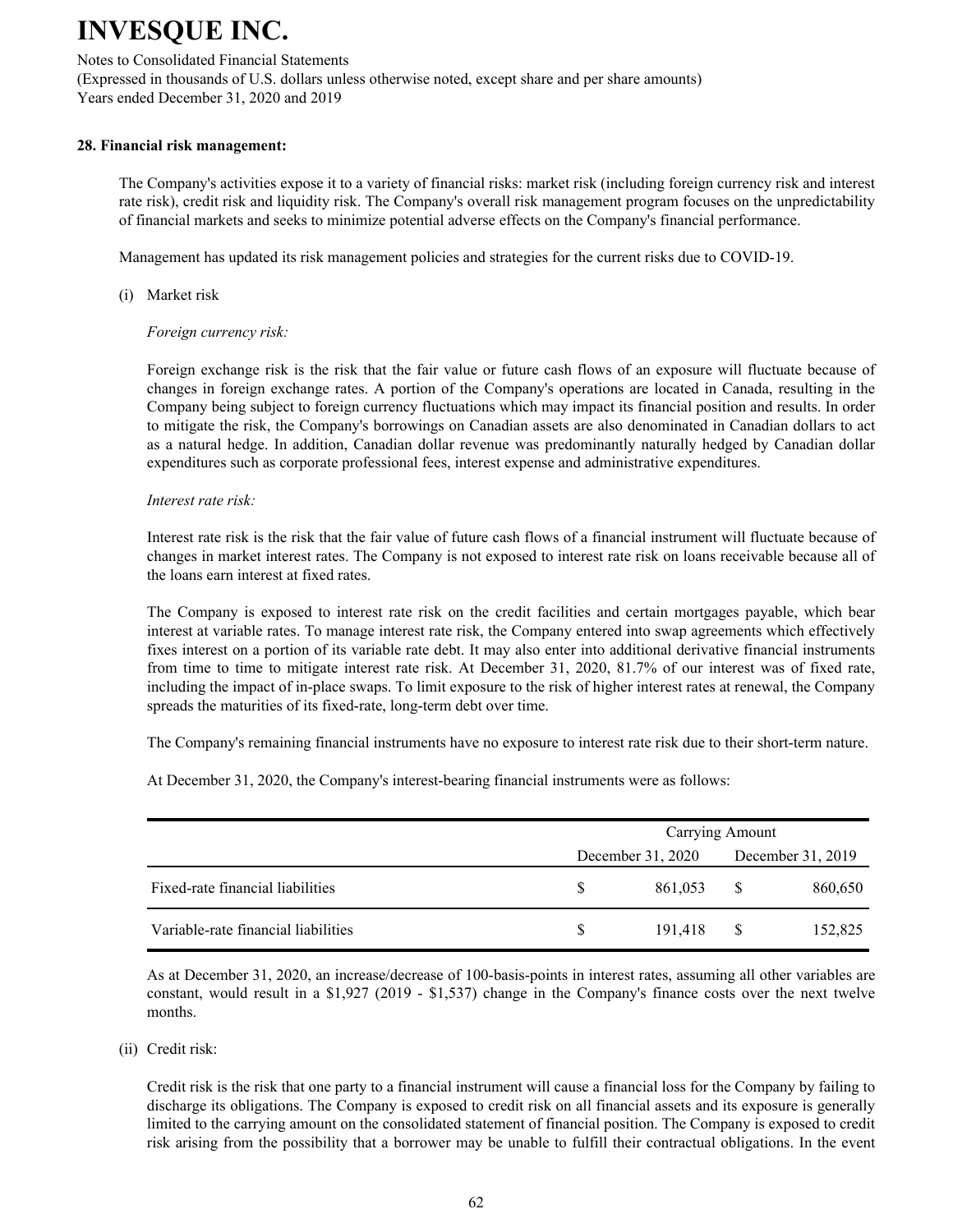Notes to Consolidated Financial Statements

(Expressed in thousands of U.S. dollars unless otherwise noted, except share and per share amounts) Years ended December 31, 2020 and 2019

> that borrowers are not able to meet commitments, the Company could suffer a loss of either interest or principal or both. The Company actively manages its affairs to minimize its credit risk through careful selection and assessment of its credit parties and collateral based on knowledge obtained through means such as due diligence carried out in respect of leasing transactions to new operators. Despite these measures the Company increased its allowance for credit losses on loans and interest receivable due to the effects that the COVID-19 pandemic has had on borrowers' cash flows. The Company also manages credit risk related to its cash balances by selection of reputable banking institutions.

 $(iii)$  Liquidity risk:

The Company's principal liquidity needs arise from working capital requirements, debt servicing and repayment obligations, planned funding of property improvements, leasing costs, and property development and acquisition funding requirements.

Liquidity risk arises from the possibility of not having sufficient debt, cash and equity capital available to the Company to fund its growth program and refinance or meet its payment obligations as they arise.

The Company is subject to the liquidity risk that it will not be able to meet its financial obligations as they come due. Although a portion of the cash flow generated by the investment properties is devoted to servicing outstanding debt and the convertible debentures, there can be no assurance that the Company will continue to generate sufficient cash flow from operations to meet interest payments and principal repayment obligations upon an applicable maturity date. If the Company is unable to meet principal or interest repayment obligations, it could be required to renegotiate such payments, issue additional equity or debt, or obtain other financing. The failure to make or renegotiate interest or principal payments, issue additional equity or debt, or obtain other financing could have a material effect on the Company's financial condition and results of operations. The Company manages its liquidity risk through cash and debt management. The Company plans to address scheduled interest payments through operating cash flows and significant principal maturities through a combination of debt and equity financing.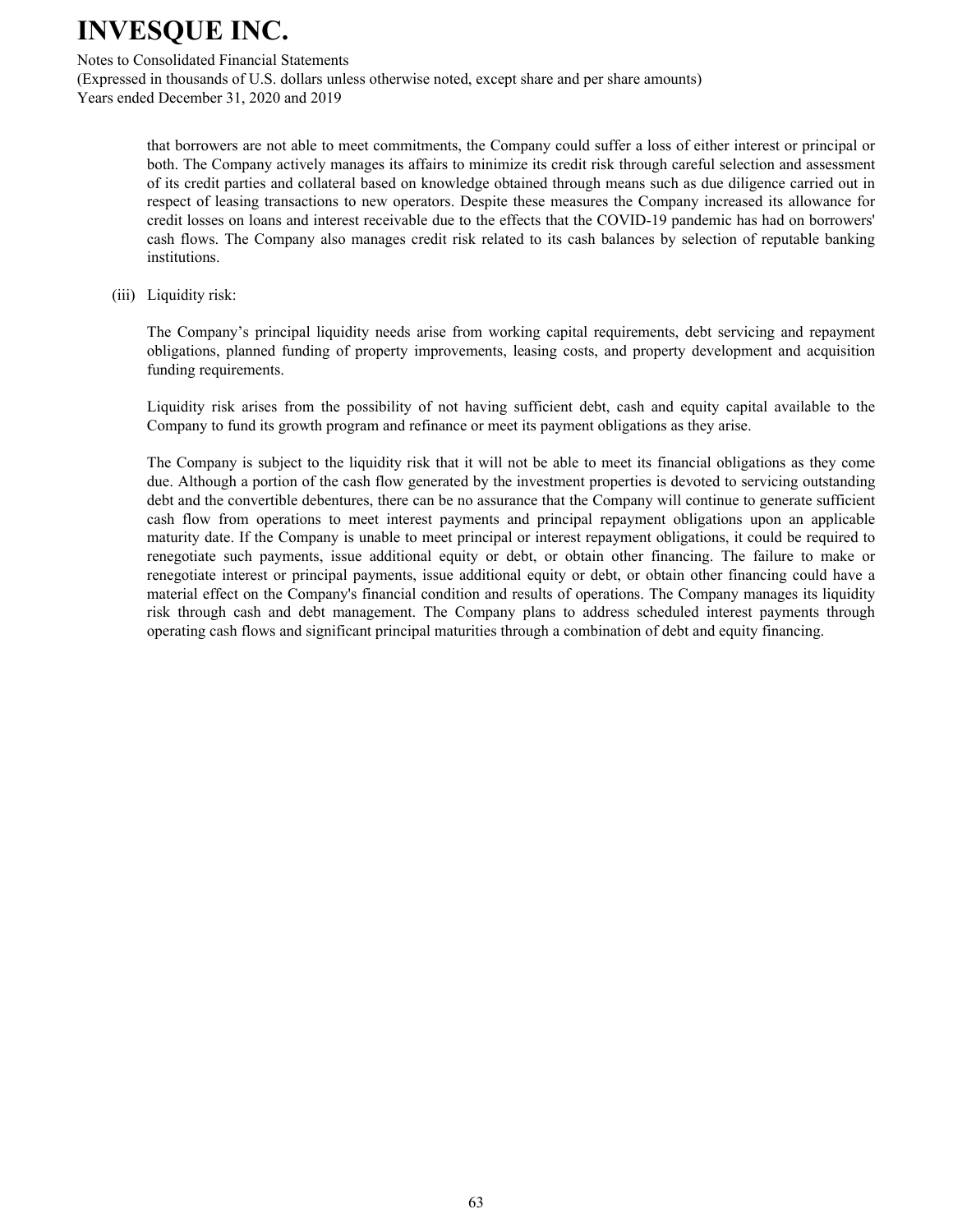Notes to Consolidated Financial Statements

(Expressed in thousands of U.S. dollars unless otherwise noted, except share and per share amounts) Years ended December 31, 2020 and 2019

> The following are the contractual maturities of the Company's financial liabilities as at December 31, 2020, including expected interest payments where applicable:

|                                                                   | Total                 | 2021     | 2022      | 2023      | 2024      | 2025     | Thereafter |
|-------------------------------------------------------------------|-----------------------|----------|-----------|-----------|-----------|----------|------------|
| Credit facilities principal                                       | \$664,690             | \$10,000 | \$190,500 | \$288,190 | \$176,000 | \$       | \$         |
| Mortgages payable principal                                       | 296,881               | 30,622   | 33,765    | 88,913    | 24,529    | 30,078   | 88,974     |
| Convertible debentures<br>principal                               | 94,975                |          | 44,975    | 50,000    |           |          |            |
| Commonwealth preferred unit<br>liability principal <sup>(1)</sup> | 67,381                |          |           |           | 67,381    |          |            |
| Total principal                                                   | 1,123,927             | 40,622   | 269,240   | 427,103   | 267,910   | 30,078   | 88,974     |
| Percentage of total                                               | 100.0%                | $3.6\%$  | 24.0 %    | 38.0%     | 23.8 %    | 2.7%     | 7.9 %      |
| Credit facilities interest                                        | 76,740                | 27,126   | 25,941    | 16,896    | 6,777     |          |            |
| Mortgages payable interest                                        | 78,386                | 11,672   | 10,316    | 8,110     | 5,264     | 4,615    | 38,409     |
| Convertible debentures interest                                   | 12,373                | 5,249    | 4,124     | 3,000     |           |          |            |
| Commonwealth preferred unit<br>liability interest                 | 17,157                | 4,404    | 4,404     | 4,574     | 3,775     |          |            |
| Accounts payable and accrued<br>liabilities                       | 17,715                | 17,715   |           |           |           |          |            |
| Accrued real estate taxes                                         | 14,518                | 14,518   |           |           |           |          |            |
| Other current liabilities                                         | 4,975                 | 4,975    |           |           |           |          |            |
| Other non-current liabilities                                     | 16,241                | 2,481    | 2,086     | 535       | 386       | 126      | 10,627     |
| Loan commitments                                                  | 380                   | 380      |           |           |           |          |            |
| Total other commitments                                           | 238,485               | 88,520   | 46,871    | 33,115    | 16,202    | 4,741    | 49,036     |
| Total commitments                                                 | \$1,362,412 \$129,142 |          | \$316,111 | \$460,218 | \$284,112 | \$34,819 | \$138,010  |

 $(1)$  The liability has no stated maturity date. It is the Company's expectation that the liability will be repaid in 2024.

#### **29. Key management personnel compensation:**

The remuneration of key management personnel of the Company for years ended December 31, 2020 and 2019 is set forth in the table below.

|                                                                 | Year ended<br>December 31, 2020 | Year ended<br>December 31, 2019 |                |  |
|-----------------------------------------------------------------|---------------------------------|---------------------------------|----------------|--|
| Officers and directors compensation<br>Share based compensation | 2,111<br>2,909                  |                                 | 2,684<br>2,490 |  |
|                                                                 | 5,020                           |                                 | 5,174          |  |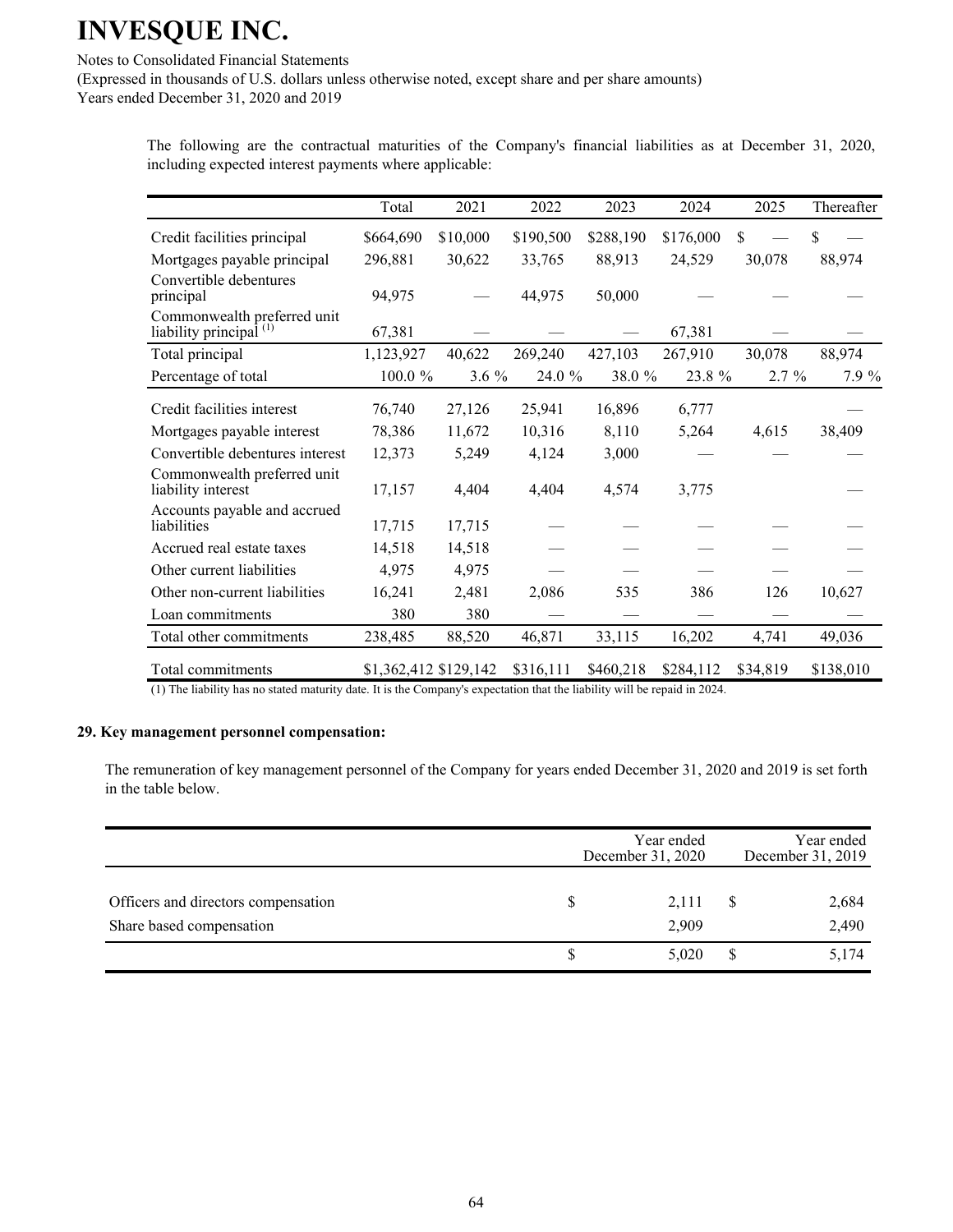Notes to Consolidated Financial Statements

(Expressed in thousands of U.S. dollars unless otherwise noted, except share and per share amounts) Years ended December 31, 2020 and 2019

## **30. Segments:**

The Company's current portfolio includes investments in assisted living, independent living, memory care, transitional care, long-term care, and medical office properties. The Company's senior housing and care investments in assisted living, independent living, memory care, transitional care and long-term care share similar characteristics and are generally leased to operators on a long-term, triple-net lease basis. In some instances the Company has an interest in both the property and operations in joint ventures and joint arrangements with the operating partner at the facility. The Company considers these investments to be one reportable operating segment. The Company has investments in 15 medical office buildings ("Medical office buildings"). This multi-tenant medical office portfolio has different characteristics that are evaluated by management, and is considered to be a separate reportable operating segment. Through the acquisition of Commonwealth and the transition of the Greenfield assets, the Company has investments in 36 properties and a management company that operates 29 of those properties ("owner occupied property"). Management considers this another reportable operating segment.

The following tables show net income (loss) by reportable segment for the years ended December 31, 2020 and 2019:

|                                                                 | Year ended December 31, 2020 |                                                            |                                 |                                |                     |            |  |  |
|-----------------------------------------------------------------|------------------------------|------------------------------------------------------------|---------------------------------|--------------------------------|---------------------|------------|--|--|
|                                                                 |                              | Seniors<br>housing and<br>care<br>investment<br>properties | Owner<br>occupied<br>properties | Medical<br>office<br>buildings | Corporate/<br>other | Total      |  |  |
| Rental revenue                                                  | \$                           | 77,457 \$                                                  | $-$ \$                          | 12,655 \$                      | $\mathsf{\$}$       | 90,112     |  |  |
| Resident rental and related revenue                             |                              |                                                            | 120,407                         |                                |                     | 120,407    |  |  |
| Lease revenue from joint ventures                               |                              | 3,118                                                      |                                 |                                |                     | 3,118      |  |  |
| Other revenue                                                   |                              |                                                            | 1,769                           | 1,114                          | 867                 | 3,750      |  |  |
| Other income                                                    |                              |                                                            | 3,415                           |                                |                     | 3,415      |  |  |
| Direct property operating expenses                              |                              |                                                            | (90,044)                        | (5,461)                        |                     | (95, 505)  |  |  |
| Depreciation and amortization expense                           |                              |                                                            | (48, 476)                       |                                | (93)                | (48, 569)  |  |  |
| Finance cost from operations                                    |                              | (22, 810)                                                  | (17, 484)                       | (3,646)                        | (5,861)             | (49, 801)  |  |  |
| Real estate tax expense                                         |                              | (11, 389)                                                  |                                 | (2,099)                        |                     | (13, 488)  |  |  |
| General and administrative expenses                             |                              | (1,992)                                                    | (6,699)                         | (307)                          | (11, 541)           | (20, 539)  |  |  |
| Transaction costs for business combination                      |                              |                                                            | (34)                            |                                | (136)               | (170)      |  |  |
| Allowance for credit losses on loans and interest<br>receivable |                              | (518)                                                      |                                 |                                | (23,028)            | (23, 546)  |  |  |
| Changes in non-controlling interest liability                   |                              | (168)                                                      | (148)                           |                                |                     | (316)      |  |  |
| Change in fair value of investment properties - IFRIC<br>21     |                              | 57                                                         |                                 |                                |                     | 57         |  |  |
| Change in fair value of investment properties                   |                              | (78, 648)                                                  |                                 | (21,740)                       |                     | (100, 388) |  |  |
| Change in fair value of financial instruments                   |                              | (690)                                                      | (6,712)                         | (2,127)                        | (9, 555)            | (19,084)   |  |  |
| Change in fair value of contingent consideration                |                              |                                                            |                                 |                                | (5,510)             | (5,510)    |  |  |
| Loss on sale of property, plant and equipment                   |                              |                                                            | 58                              |                                | (220)               | (162)      |  |  |
| Loss from joint ventures                                        |                              | (34, 729)                                                  |                                 |                                |                     | (34, 729)  |  |  |
| Income tax recovery                                             |                              |                                                            |                                 |                                | 6,944               | 6,944      |  |  |
| Net loss                                                        | \$                           | $(70,312)$ \$                                              | $(43,948)$ \$                   | $(21,611)$ \$                  | $(48, 133)$ \$      | (184,004)  |  |  |
| Expenditures for non-current assets:                            |                              |                                                            |                                 |                                |                     |            |  |  |
| Acquisition of properties                                       | \$                           | 8,202 \$                                                   | 36,154 \$                       | $\mathcal{S}$                  | \$                  | 44,356     |  |  |
| Capital additions                                               |                              | 4,360                                                      | 11,269                          | 631                            |                     | 16,260     |  |  |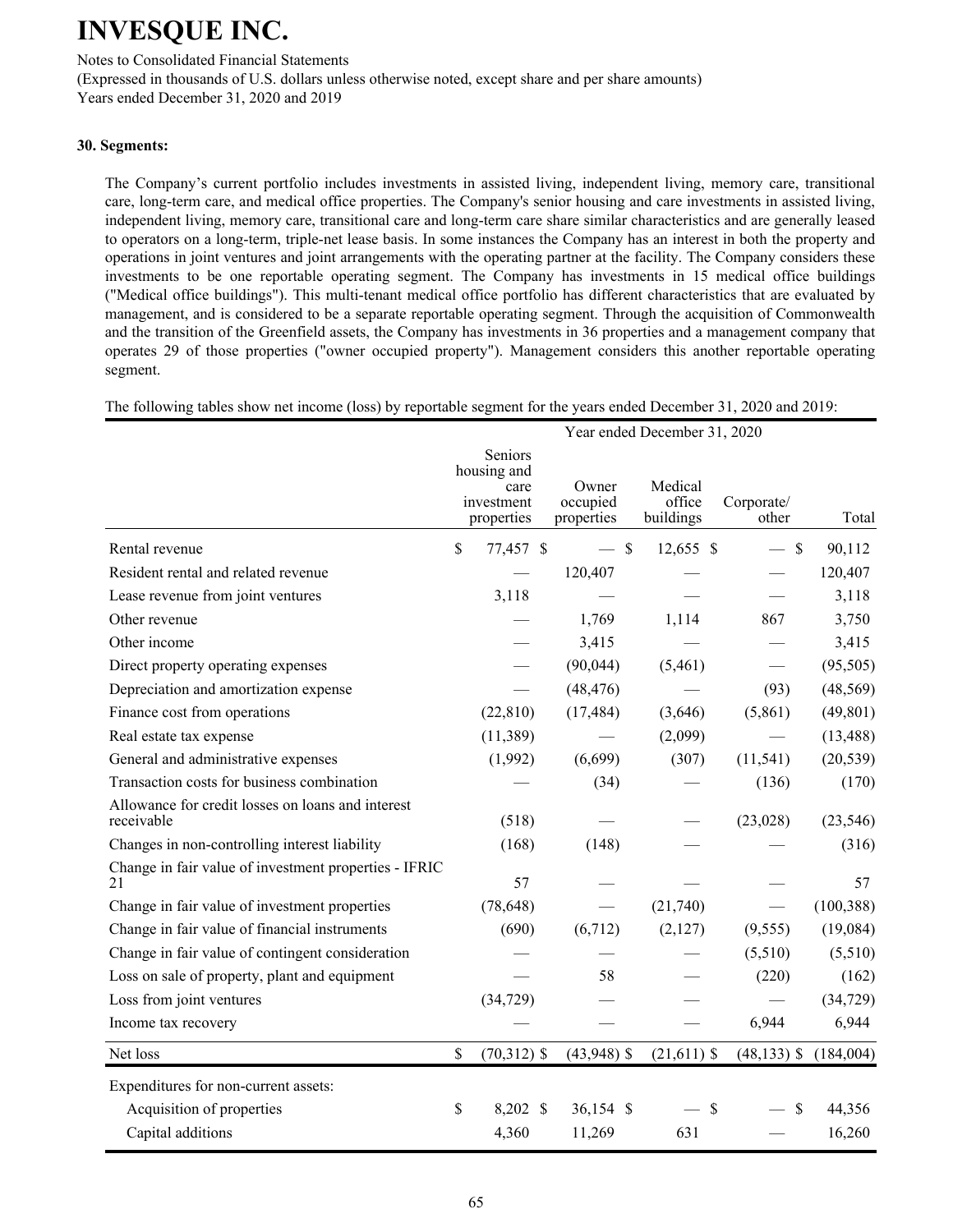## **INVESQUE INC.**

Notes to Consolidated Financial Statements

(Expressed in thousands of U.S. dollars unless otherwise noted, except share and per share amounts) Years ended December 31, 2020 and 2019

|                                                                 | Year ended December 31, 2019 |                                                            |                                 |                                |                     |           |  |  |  |  |
|-----------------------------------------------------------------|------------------------------|------------------------------------------------------------|---------------------------------|--------------------------------|---------------------|-----------|--|--|--|--|
|                                                                 |                              | Seniors<br>housing and<br>care<br>investment<br>properties | Owner<br>occupied<br>properties | Medical<br>office<br>buildings | Corporate/<br>other | Total     |  |  |  |  |
| Rental revenue                                                  | \$                           | 89,944 \$                                                  | $-$ \$                          | 13,254 \$                      | $\mathcal{S}$       | 103,198   |  |  |  |  |
| Resident renal and related revenue                              |                              |                                                            | 38,467                          |                                |                     | 38,467    |  |  |  |  |
| Lease revenue from joint ventures                               |                              | 3,024                                                      |                                 |                                |                     | 3,024     |  |  |  |  |
| Other income                                                    |                              | 14                                                         | 874                             | 1,792                          | 1,038               | 3,718     |  |  |  |  |
| Direct property operating expenses                              |                              |                                                            | (28,211)                        | (5,322)                        |                     | (33, 533) |  |  |  |  |
| Depreciation and amortization expense                           |                              | $\overbrace{\phantom{aaaaa}}$                              | (14, 349)                       |                                | (91)                | (14, 440) |  |  |  |  |
| Finance cost from operations                                    |                              | (26, 593)                                                  | (5,836)                         | (4,066)                        | (5, 138)            | (41, 633) |  |  |  |  |
| Real estate tax expense                                         |                              | (13, 637)                                                  |                                 | (2,207)                        |                     | (15, 844) |  |  |  |  |
| General and administrative expenses                             |                              | (420)                                                      | (2, 843)                        | (535)                          | (14,294)            | (18,092)  |  |  |  |  |
| Transaction costs for business combination                      |                              |                                                            |                                 |                                | (5,898)             | (5,898)   |  |  |  |  |
| Diligence costs for transactions not pursued                    |                              |                                                            |                                 |                                | (633)               | (633)     |  |  |  |  |
| Allowance for credit losses on loans and interest<br>receivable |                              | (55)                                                       |                                 |                                | (948)               | (1,003)   |  |  |  |  |
| Changes in non-controlling interest liability                   |                              | (378)                                                      | (126)                           |                                |                     | (504)     |  |  |  |  |
| Change in fair value of investment properties - IFRIC<br>21     |                              | (29)                                                       |                                 |                                |                     | (29)      |  |  |  |  |
| Change in fair value of investment properties                   |                              | (1,179)                                                    |                                 | (4, 867)                       |                     | (6,046)   |  |  |  |  |
| Change in fair value of financial instruments                   |                              | (1,040)                                                    | (840)                           | (127)                          | (7,372)             | (9,379)   |  |  |  |  |
| Loss from joint ventures                                        |                              | (6,799)                                                    |                                 |                                |                     | (6,799)   |  |  |  |  |
| Income tax recovery                                             |                              |                                                            |                                 |                                | 67                  | 67        |  |  |  |  |
| Net loss                                                        | \$                           | 42,852 \$                                                  | $(12, 864)$ \$                  | $(2,078)$ \$                   | $(33,269)$ \$       | (5,359)   |  |  |  |  |
| Expenditures for non-current assets:                            |                              |                                                            |                                 |                                |                     |           |  |  |  |  |
| Acquisition of properties                                       | \$                           | 89,421 \$                                                  | 347,870 \$                      | $-$ \$                         | \$                  | 437,291   |  |  |  |  |
| Capital additions                                               |                              | 7,546                                                      | 1,275                           | 1,576                          |                     | 10,397    |  |  |  |  |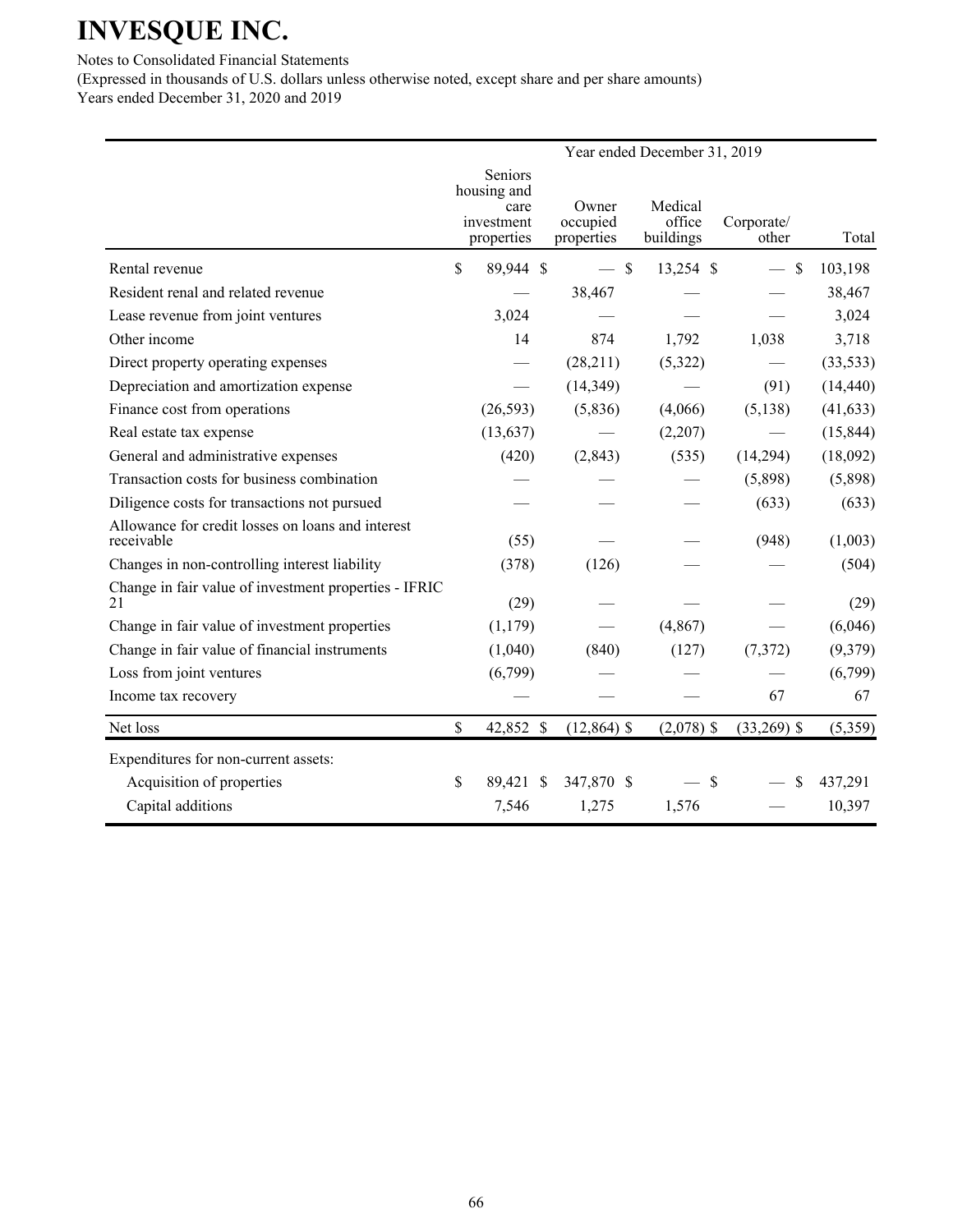## **INVESQUE INC.**

Notes to Consolidated Financial Statements

(Expressed in thousands of U.S. dollars unless otherwise noted, except share and per share amounts) Years ended December 31, 2020 and 2019

The following tables show assets and liabilities by reportable segment as at December 31, 2020 and 2019:

|                                       | As at December 31, 2020 |                                                            |  |                                 |    |                                |               |                     |               |             |
|---------------------------------------|-------------------------|------------------------------------------------------------|--|---------------------------------|----|--------------------------------|---------------|---------------------|---------------|-------------|
|                                       |                         | Seniors<br>housing and<br>care<br>investment<br>properties |  | Owner<br>occupied<br>properties |    | Medical<br>office<br>buildings |               | Corporate/<br>other |               | Total       |
| Investment properties                 | \$                      | 759,628 \$                                                 |  |                                 | \$ | 122,391 \$                     |               |                     | $\mathbb{S}$  | 882,019     |
| Property, plant and equipment, net    |                         |                                                            |  | 448,912                         |    |                                |               | 2,913               |               | 451,825     |
| Investment in joint ventures          |                         | 65,258                                                     |  |                                 |    |                                |               |                     |               | 65,258      |
| Loans receivable                      |                         | 6,669                                                      |  |                                 |    |                                |               | 12,034              |               | 18,703      |
| Other assets                          |                         | 24,014                                                     |  | 27,464                          |    | 6,712                          |               | 22,429              |               | 80,619      |
| Total assets                          | \$                      | 855,569 \$                                                 |  | 476,376 \$                      |    | 129,103                        | <sup>\$</sup> | 37,376              |               | \$1,498,424 |
| Mortgages payable                     | \$                      | 158,715 \$                                                 |  | 140,749 \$                      |    | — \$                           |               |                     | <sup>\$</sup> | 299,464     |
| Credit facilities                     |                         | 388,715                                                    |  | 174,465                         |    | 87,416                         |               | 10,000              |               | 660,596     |
| Convertible debentures                |                         |                                                            |  |                                 |    |                                |               | 92,411              |               | 92,411      |
| Commonwealth preferred unit liability |                         |                                                            |  | 65,797                          |    |                                |               |                     |               | 65,797      |
| Non-controlling interest liability    |                         | 3,373                                                      |  | 1,036                           |    |                                |               |                     |               | 4,409       |
| Other liabilities                     |                         | 25,897                                                     |  | 24,302                          |    | 4,964                          |               | 27,255              |               | 82,418      |
| <b>Total liabilities</b>              | \$                      | 576,700 \$                                                 |  | 406,349 \$                      |    | 92,380 \$                      |               | 129,666             |               | \$1,205,095 |

|                                       | As at December 31, 2019 |                                                            |    |                                 |              |                                |  |                     |    |             |
|---------------------------------------|-------------------------|------------------------------------------------------------|----|---------------------------------|--------------|--------------------------------|--|---------------------|----|-------------|
|                                       |                         | Seniors<br>housing and<br>care<br>investment<br>properties |    | Owner<br>occupied<br>properties |              | Medical<br>office<br>buildings |  | Corporate/<br>other |    | Total       |
| Investment properties                 | \$                      | 828,150 \$                                                 |    |                                 | \$           | 141,484 \$                     |  |                     | \$ | 969,634     |
| Property, plant and equipment, net    |                         |                                                            |    | 456,936                         |              |                                |  | 3,006               |    | 459,942     |
| Investment in joint ventures          |                         | 107,994                                                    |    |                                 |              |                                |  |                     |    | 107,994     |
| Loans receivable                      |                         | 9,759                                                      |    |                                 |              |                                |  | 31,895              |    | 41,654      |
| Other assets                          |                         | 18,141                                                     |    | 24,381                          |              | 1,726                          |  | 7,266               |    | 51,514      |
| Total assets                          | \$                      | 964,044                                                    | -S | 481,317                         | <sup>S</sup> | 143,210 \$                     |  | 42,167              |    | \$1,630,738 |
| Mortgages payable                     | \$                      | 151,279 \$                                                 |    | 124,188 \$                      |              | — \$                           |  |                     | \$ | 275,467     |
| Credit facilities                     |                         | 386,778                                                    |    | 174,230                         |              | 85,951                         |  |                     |    | 646,959     |
| Convertible debentures                |                         |                                                            |    |                                 |              |                                |  | 91,049              |    | 91,049      |
| Commonwealth preferred unit liability |                         |                                                            |    | 63,654                          |              |                                |  |                     |    | 63,654      |
| Non-controlling interest liability    |                         | 3,376                                                      |    | 123                             |              |                                |  |                     |    | 3,499       |
| Other liabilities                     |                         | 25,875                                                     |    | 12,839                          |              | 2,465                          |  | 28,787              |    | 69,966      |
| <b>Total liabilities</b>              | \$                      | 567,308 \$                                                 |    | 375,034 \$                      |              | 88,416 \$                      |  | 119,836 \$1,150,594 |    |             |

In measuring performance, the Company does not distinguish or group its properties on a geographical basis. Management has applied judgment by aggregating its properties into four reportable segments for disclosure purposes. The Company's Chief Executive Officer is the chief decision maker and regularly reviews performance on an individual property basis and on the basis of the Company's reportable operating segments.